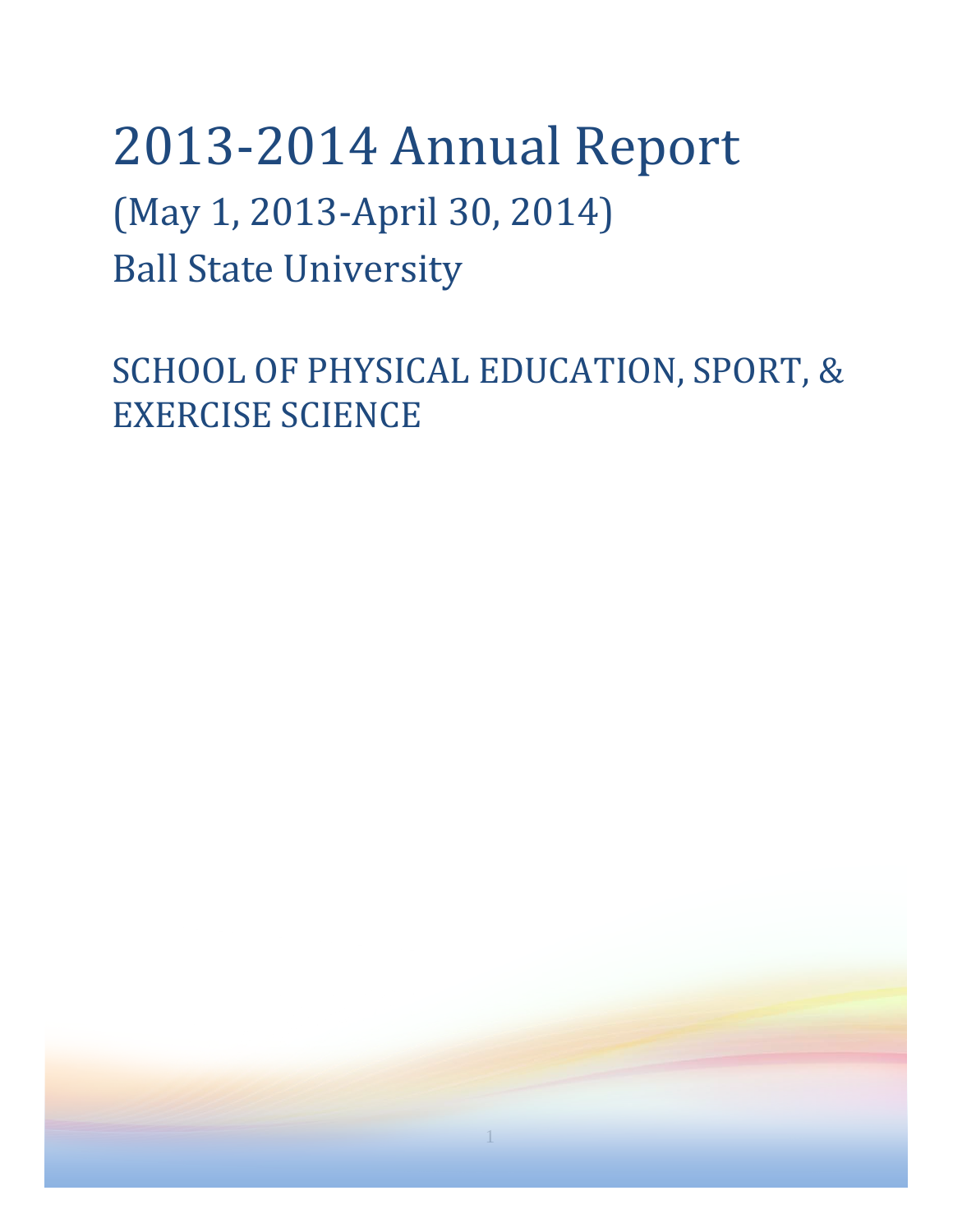## **Table of Contents**

| KEY CHALLENGES FOR THE SCHOOL OF PHYSICAL EDUCATION, SPORT, & EXERCISE |  |
|------------------------------------------------------------------------|--|
|                                                                        |  |
|                                                                        |  |
|                                                                        |  |
|                                                                        |  |
|                                                                        |  |
|                                                                        |  |
|                                                                        |  |
|                                                                        |  |
|                                                                        |  |
|                                                                        |  |
|                                                                        |  |
| ACTIONS TO IMPROVE FOUR YEAR GRADUATION RATES FOR UNDERGRADUATE        |  |
|                                                                        |  |
|                                                                        |  |
|                                                                        |  |
|                                                                        |  |
|                                                                        |  |
| APPENDIX D: MAJORS, MINORS, MASTERS &PHD COMPLETED PROGRAMS  45        |  |
|                                                                        |  |
|                                                                        |  |
| APPENDIX G: STUDENT LEARNING OUTCOMES SUMMARY REPORT 58                |  |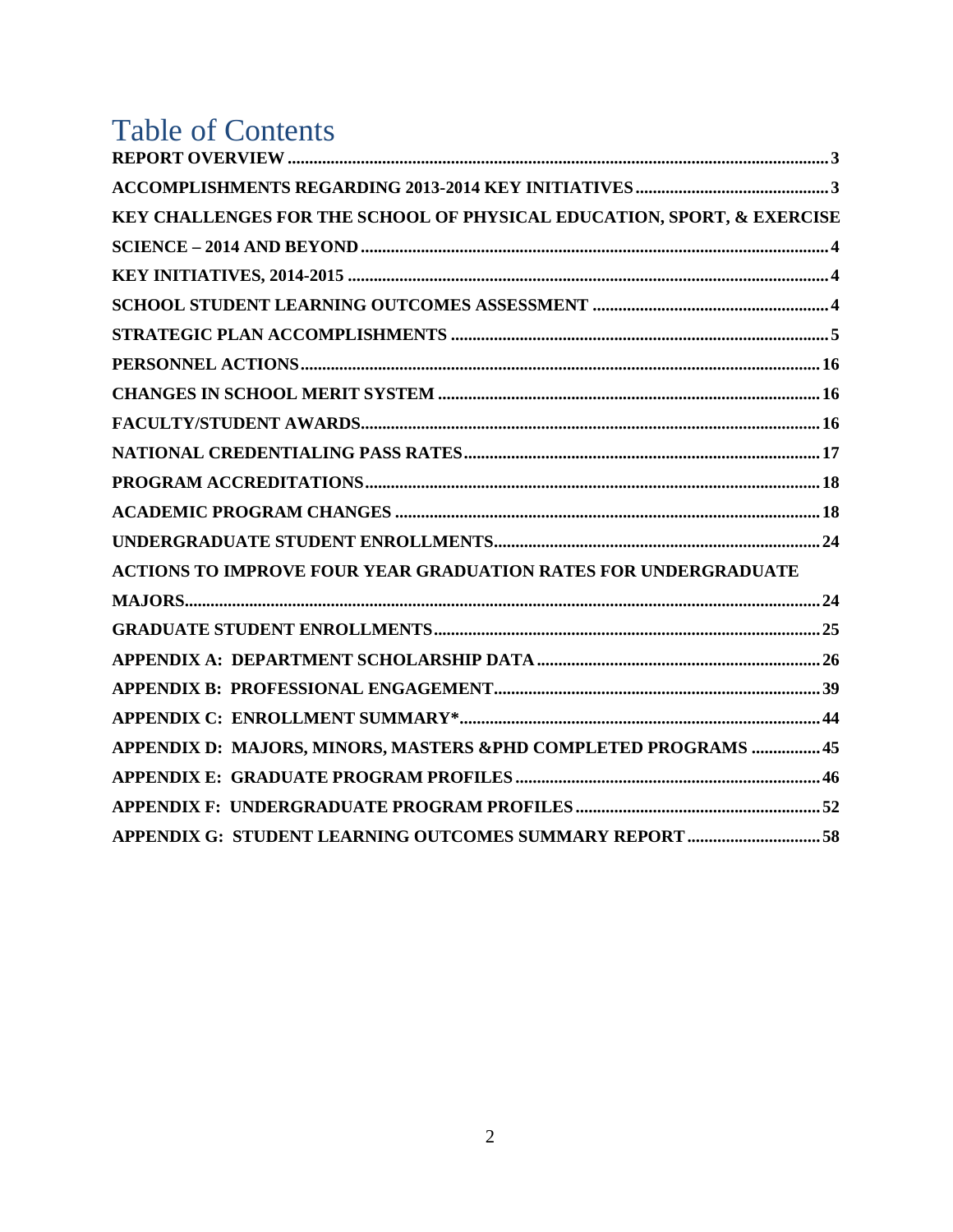## **School of Physical Education, Sport, & Exercise Science**

## **2013-2014 Annual Report (May 1, 2013-April 30, 2014)**

#### <span id="page-2-0"></span>**REPORT OVERVIEW**

Key Strengths:

- Strong and viable academic programs. The School of Physical Education, Sport, & Exercise Science (SPESES) continues to maintain strong academic programs at the undergraduate and graduate levels. Undergraduate enrollments hover around 860 students and graduate enrollments hover around 160 students (data provided by the Office of Institutional Effectiveness) (see Appendix C).
- Athletic Training and Teacher Education continue to maintain accreditation/national recognition with their respective accrediting bodies.
- HPL programs continue to maintain/develop national/international reputations.
- Strong application of theory in real-world (e.g., practicums, internships, immersive learning, technology).
- Strong teaching and scholarship culture and related faculty performance.
- Rich faculty/student engagement in service.
- School is forward thinking and proactive.
- School guided by a vision statement.
- SPESES core content and professional behaviors embedded in undergraduate curricula.

Key Weaknesses/Opportunities/Threats:

- BSU long-range academic planning (opportunity/threat).
- Continued implementation of School Vision (opportunity).
- Faculty retention (weakness/threat).
- Job market (weakness).
- Communication and collaboration between the undergraduate and graduate programs in Exercise Science (weakness).
- Academic advisement in select large programs (weakness/threat).
- Cross-fertilization of curriculum and research collaborations within SPESES (opportunity).
- Increased alumni engagement by academic programs (opportunity).
- Advisory boards, particularly in professional programs (opportunity).
- Continued development of social media (opportunity).
- Community engagement/immersive learning (opportunity).

#### <span id="page-2-1"></span>**ACCOMPLISHMENTS REGARDING 2013-2014 KEY INITIATIVES**

- Postponed strategies for branding of the school due to University long-range academic planning process.
- Developed and implemented action plans regarding the BSU Strategic Plan.
- Prepared School for University accreditation site visit Fall 2013 (including program and student learning outcomes assessment).
- Implemented SPESES "Quality Improvement and Academic Rigor Initiatives." Three faculty received an academic assessment summer grant for 2014 to develop new core items on student rating form regarding course and instructor quality/rigor.
- Coordinated successful merge of Health Education/PETE majors and realignment of FIWG into SPESES.
- Promoted Graduate CEP program and HPL visioning.
- Continued implementing strategies to engage alumni and donors.
- Continued mentor programs in the School.
- Continued to promote international activities within the School.
- Promoted higher aspirations for external funding in the School.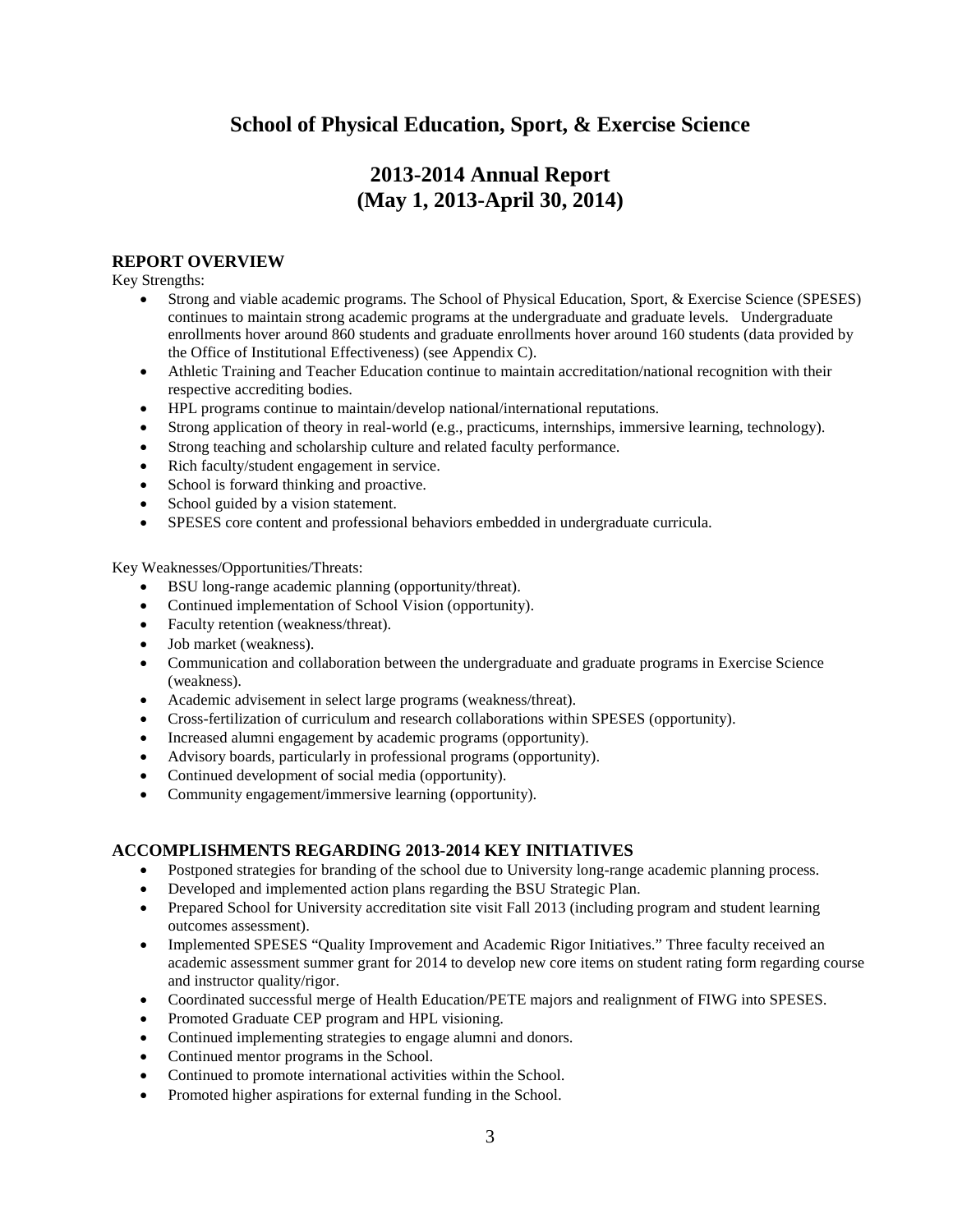## <span id="page-3-0"></span>**KEY CHALLENGES FOR THE SCHOOL OF PHYSICAL EDUCATION, SPORT, & EXERCISE SCIENCE – 2014 AND BEYOND**

- University academic long-range planning creates uncertainties for the School and its programs.
- A key challenge continues to be retaining TT faculty. Our disproportionately high number of TT faculty who are at risk of turnover can create stability problems with respect to delivering academic programs and serving students effectively. The workload in replacing these faculty is substantial and turnover detracts from the overall climate. Noteworthy, however, is that turnover in the past three years has been lower and that many faculty are successfully completing the probationary period. However, the workload in mentoring these faculty through the P&T process is very significant.
- Continue to foster academic and research interdisciplinary relationships in the School.
- Continue to improve emphasis on quality of scholarship rather than quantity of scholarship. The tenure-line faculty have discussed this during faculty meetings as a part of P&T visioning for the School.
- Continue to foster and reward experiential/immersive learning experiences. The tenure-line faculty have discussed this during faculty meetings as a part of P&T visioning for the School.

#### <span id="page-3-1"></span>**KEY INITIATIVES, 2014-2015**

- Continue to implement School Vision.
- Continue to develop and implement initiatives for the CAST and SPESES Strategic Plan.
- Continue to implement SPESES "Quality Improvement and Academic Rigor Initiatives."
- Finalize development of AT and PETE advisory boards.
- Continue development of alumni outreach and engagement initiatives.
- Begin discussion in School regarding blended learning.
- Foster curriculum visioning for HPL programs.
- Continue to promote international activities within the School.
- Continue to develop communication and collaboration between the undergraduate and graduate programs in Exercise Science.
- Continued development of social media.
- Continue to enhance community engagement/immersive learning.
- Continue to promote higher aspirations for external funding in the School.

#### <span id="page-3-2"></span>**SCHOOL STUDENT LEARNING OUTCOMES ASSESSMENT**

• There are 32 Student Learning Outcomes (SLO) associated with six undergraduate programs in SPESES, and 46 SLOs associated with twelve graduate programs. Each SLO and progress related to its achievement can be seen in appendix G. The majority of SLOs have been attained or are in-progress. For instance, in the undergraduate Sport Administration program, a more detailed rubric for assessing sales processes and their corresponding communication strategies have been developed. In the undergraduate Physical Education-Teacher Education Program, student learning objectives have been linked to teacher merit evaluations which are common in the field. The graduate Biomechanics program continues to revise courses to stay current with the expanding knowledge-base in the field.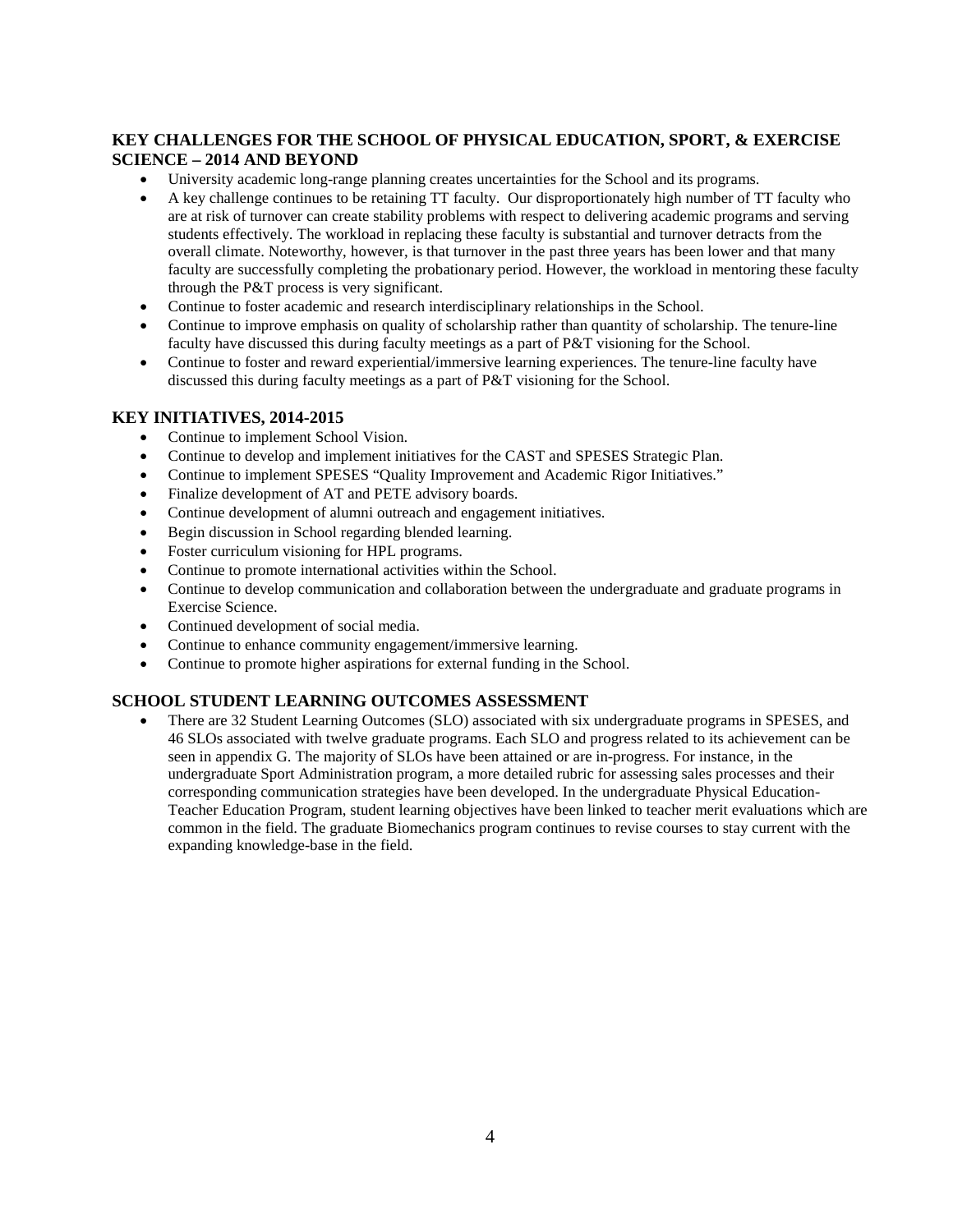## <span id="page-4-0"></span>**STRATEGIC PLAN ACCOMPLISHMENTS**

- **1.** Increase the percentage of entering freshmen who pursued the Indiana Academic Honors Diploma or its equivalent to 80 percent. (Strategic Plan Goal 1-1)
	- Although not substantive participation, the number of Honors College students over the past three years has held fairly steady.
	- Honors COLLEGE enrollment has increased to 25 students (from 23 students last year). The School is proactively reaching out to these students, and recruiting students for the Academic Honors (1 student completed a thesis in Spring 2014) and Academic Honors in Writing (0 students currently enrolled) programs. Number of students completing these programs is minimal.
- **5.** Increase the number of master's programs that have enrolled students with an average undergraduate GPA of at least 3.30. (Strategic Plan Goal 1-1)

| <b>Biomechanics</b>                 | 3.52-3.81 over the past three years |
|-------------------------------------|-------------------------------------|
| <b>Clinical Exercise Physiology</b> | 3.6                                 |
| Coaching                            | 3.15                                |
| Exercise Physiology (MS)            | >3.30                               |
| Gerontology                         | 3.27 (Incoming class 3.3)           |
| Human Bioenergetics (PhD)           | >3.30                               |
| Sport Administration                | 3.393                               |
| Sport and Exercise Psychology       | 3.53                                |
| <b>Sport Performance</b>            | 3.14                                |
| Wellness                            | 3.19 (Incoming class GPA 3.44)      |

| <b>Baseline</b><br>$YR-1$<br>$2012 - 13$ | $YR-2$<br>2013-14 | $YR-3$<br>2014-15 | $YR-4$<br>2015-16 | $YR-5$<br>2016-17 | Target        |
|------------------------------------------|-------------------|-------------------|-------------------|-------------------|---------------|
| 8 of 10                                  | 6 of 10           |                   |                   |                   | Increase by 2 |

- **8.** Reach an undergraduate alumni giving rate of at least 15 percent by 2017. (Strategic Plan Goal 1-1)
	- To be determined.
- **9.** Increase the number of experiential and service learning participants by 10 percent. (Strategic Plan Goal 1-1) (Service learning is generally volunteer work done for a local group/agency. It is often a requirement within a class.)
	- 589 students participated in experiential and service learning experiences.

**10.** Increase the four-year graduation rate to 50 percent by 2017. (Strategic Plan Goal 1-2)

| <b>Baseline</b> | YR-2           | YR-3    | $YR-4$      | $YR-5$  | Target |
|-----------------|----------------|---------|-------------|---------|--------|
| $YR-1$          | 2013-14        | 2014-15 | $2015 - 16$ | 2016-17 |        |
| $2012 - 13$     |                |         |             |         |        |
| 2008-12         | Data           |         |             |         | 50%    |
| Cohort          | unavailable at |         |             |         |        |
| 37%             | this time      |         |             |         |        |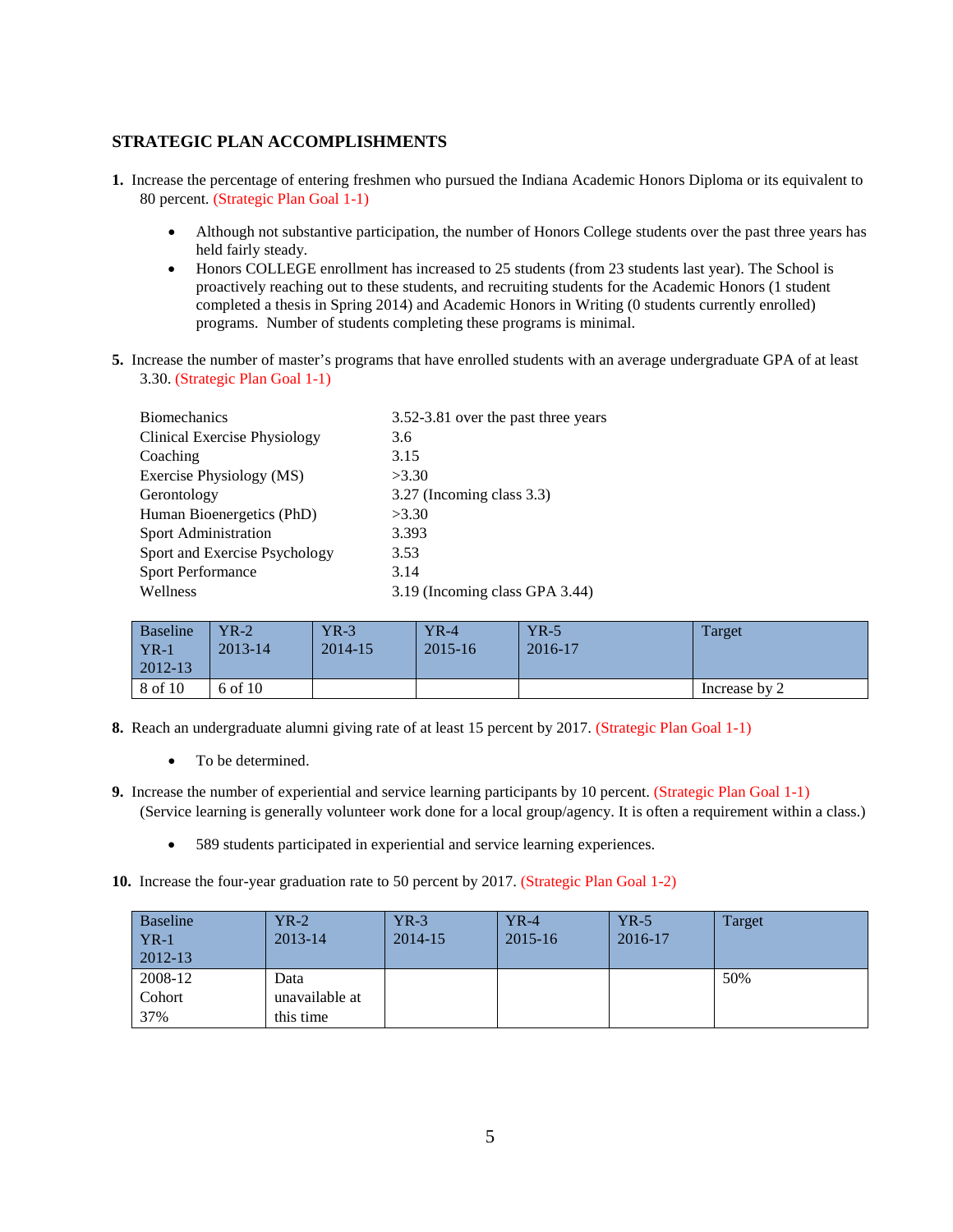**11.** Increase the six-year graduation rate to 65 percent. (Strategic Plan Goal 1-2)

| <b>Baseline</b><br>$YR-1$<br>$2012 - 13$ | $YR-2$<br>2013-14 | $YR-3$<br>2014-15 | $YR-4$<br>$2015 - 16$ | $YR-5$<br>2016-17 | Target |
|------------------------------------------|-------------------|-------------------|-----------------------|-------------------|--------|
| 2008-12                                  | Data              |                   |                       |                   | 65%    |
| Cohort                                   | unavailable at    |                   |                       |                   |        |
| 61%                                      | this time         |                   |                       |                   |        |

- **12.** To ensure clear pathways for transfer students, increase by 50 Percent the number of 2+2 articulation agreements with Ivy Tech Community College by 2014. (Strategic Plan Goal 1-2)
	- Not applicable.
- **13.** Achieve and maintain a first-year retention rate of 80 percent. (Strategic Plan Goal 1-2)
	- To be determined.
- **14.** Redesign courses with high drop/fail/withdraw (DFW) rates to promote student achievement. (Strategic Plan Goal 1- 2)
	- No courses currently targeted.
- **15.** Increase to 25 the number of students per year winning nation scholarships/awards (e.g., Goldwater, Fulbright, Truman, etc.). (Strategic Plan Goal 1-2)

| <b>Baseline</b><br>$YR-1$<br>2012-13 | $YR-2$<br>2013-14 | $YR-3$<br>2014-15 | $YR-4$<br>$2015 - 16$ | $YR-5$<br>2016-17 | Target |
|--------------------------------------|-------------------|-------------------|-----------------------|-------------------|--------|
|                                      |                   |                   |                       |                   | ∼      |

- **17.** Each student will have a four-year curricular map supported by technology alerts available by May 2013. (Strategic Plan Goal 1-2)
	- 4-year maps completed for all programs. Complete annual updates as necessary.
- **19.** 100 percent of faculty and students will use the campus LMS (Blackboard). (Strategic Plan Goal 1-2)
	- Achieved.
- **20.** All departments will establish and implement an appropriate assessment process that utilizes available technology to allow for efficient aggregate data collection and analysis. (Strategic Plan Goal 1-2)
	- Ongoing program coordinator /faculty training for rGrade and Blackboard.
- **21.** Fully implement Blackboard Analytics and Blackboard Learn Analytics. (Strategic Plan Goal 1-2)
	- Two faculty meeting presentations completed.
	- Undergraduate Coordinators utilizing Blackboard Learn Analytics.
- **24.** By 2017, 10 articles will be published or papers presented at professional conferences reporting on immersive learning projects. (Strategic Plan Goal 1-3)

Dieringer, Shannon Marie, Wanless, Elizabeth A, Judge, Lawrence W., Plummer, Michelle, Johnson, James Eric, IAHPERD State Conference**, "Running Your Way to Good Health: An After School Running Program,"** Indiana Association for Health, Physical Education, Recreation and Dance, Indianapolis, IN. (October 31, 2013).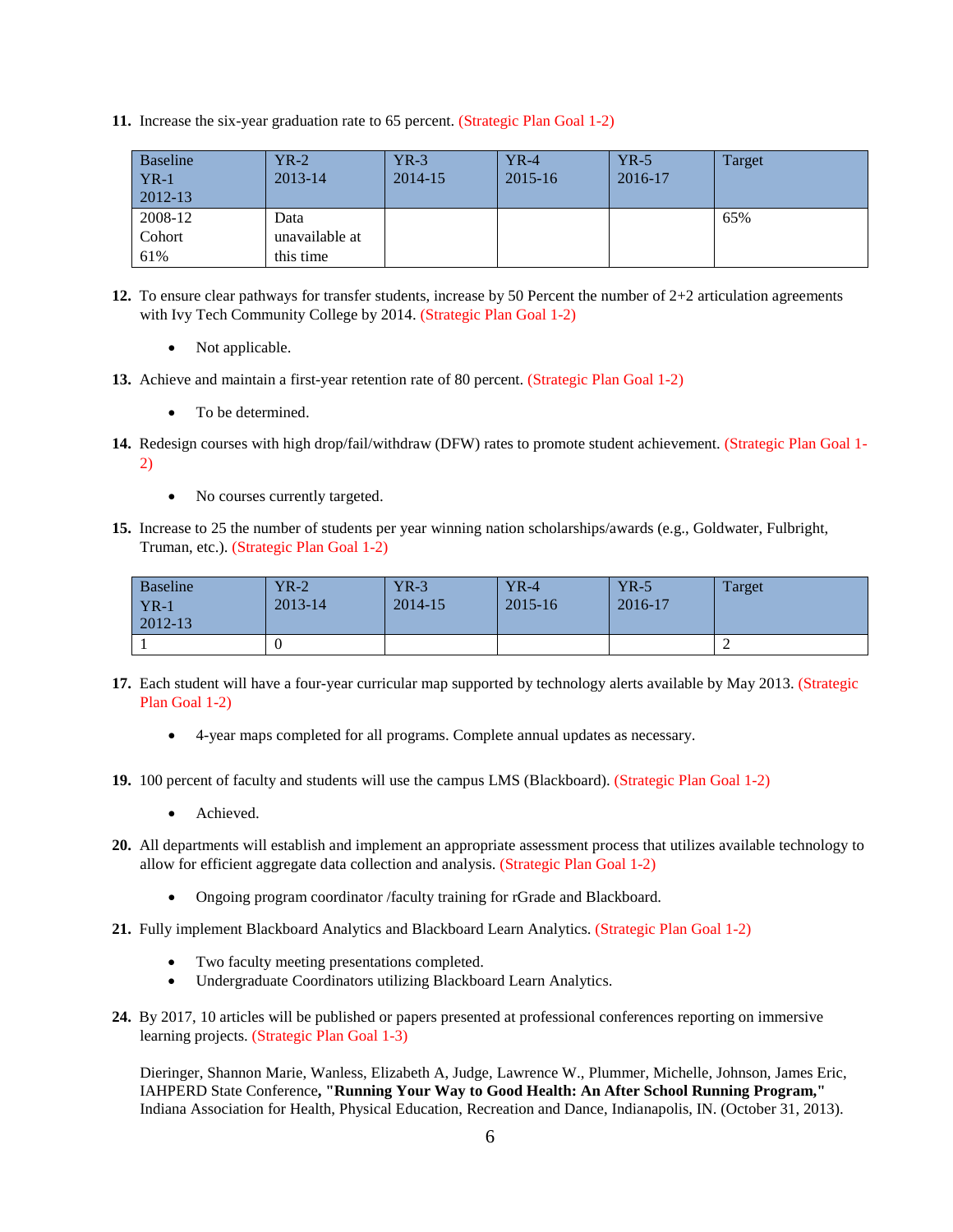Judge, Lawrence W., Simon, L., Gipson, M., North Amercian Society of Sport Management, **"Project REACH: A Course integrated, immersive learning project,"** Austin, TX. (June 1, 2013).

Judge, Lawrence W., Wanless, Elizabeth A, Johnson, James Eric, Holtzclaw, K, Sports Entertainment and Venues Tomorrow Conference, **"A Student-Driven Collaborative Health Initiative: Project R.E.A.C.H.."** (November 21, 2013).

| Baseline<br>$YR-1$ | $YR-2$<br>2013-14 | YR-3<br>2014-15 | $YR-4$<br>2015-16 | $YR-5$<br>2016-17 | Target   |
|--------------------|-------------------|-----------------|-------------------|-------------------|----------|
| 2012-13            |                   |                 |                   |                   |          |
| 4 (1 article; 3    | 3 presentations   |                 |                   |                   | Maintain |
| presentations)     |                   |                 |                   |                   |          |

- **25.** Recognize immersive learning in promotion and tenure (P&T) and salary documents at the department and college levels by 2014. (Strategic Plan Goal 1-3)
	- Achieved.
- **26.** Provide every undergraduate student with an immersive learning opportunity by maintaining a minimum of 4,200 students annually in immersive learning projects. (Strategic Plan Goal 1-3)

| <b>Baseline</b> | $YR-2$  | $YR-3$      | $YR-4$      | $YR-5$  | Target |
|-----------------|---------|-------------|-------------|---------|--------|
| $YR-1$          | 2013-14 | $2014 - 15$ | $2015 - 16$ | 2016-17 |        |
| $2012 - 13$     |         |             |             |         |        |
| 87              | 89      |             |             |         | 180    |

**27.** All undergraduate departments will offer at least one immersive learning opportunity each year. (Strategic Plan Goal 1-3)

| Faculty<br>Member                                                  | <b>External Agency</b>                                            | Title                                                                           | Course             | Semester       | Number<br>of<br><b>Students</b> |
|--------------------------------------------------------------------|-------------------------------------------------------------------|---------------------------------------------------------------------------------|--------------------|----------------|---------------------------------|
| Lindsey Blom                                                       | Indiana Soccer<br>Foundation                                      | Values through Sport                                                            | <b>PEP 499</b>     | Fall<br>2013   | 6                               |
| Shannon<br><b>Powers</b><br>Selen Razon                            | The Muncie Buley<br>Center, Whitely<br><b>Community Council</b>   | Zumba @ the Buley                                                               | <b>PEP</b><br>299X | Fall<br>2013   | 55                              |
| <b>Shannon</b><br>Dieringer<br>Elizabeth<br>Wanless<br>Larry Judge | Interlock, Muncie<br><b>Community Schools</b><br>(Storer, Wilson) | <b>Educating Future</b><br><b>Educators: Serving Youth</b><br>with Disabilities | <b>PEP 227</b>     | Spring<br>2014 | 28                              |
|                                                                    |                                                                   |                                                                                 |                    |                | 89                              |

| Graduate    |                          |                                 |                    |                |         |
|-------------|--------------------------|---------------------------------|--------------------|----------------|---------|
| Jane Ellery |                          | <b>Mindfulness Practices</b>    | <b>WELN</b>        | Fall           | $\circ$ |
|             |                          |                                 | 625                | 2013           |         |
| Jane Ellery | Muncie Power<br>Products | Health and Productivity<br>Plan | <b>WELN</b><br>630 | Spring<br>2014 |         |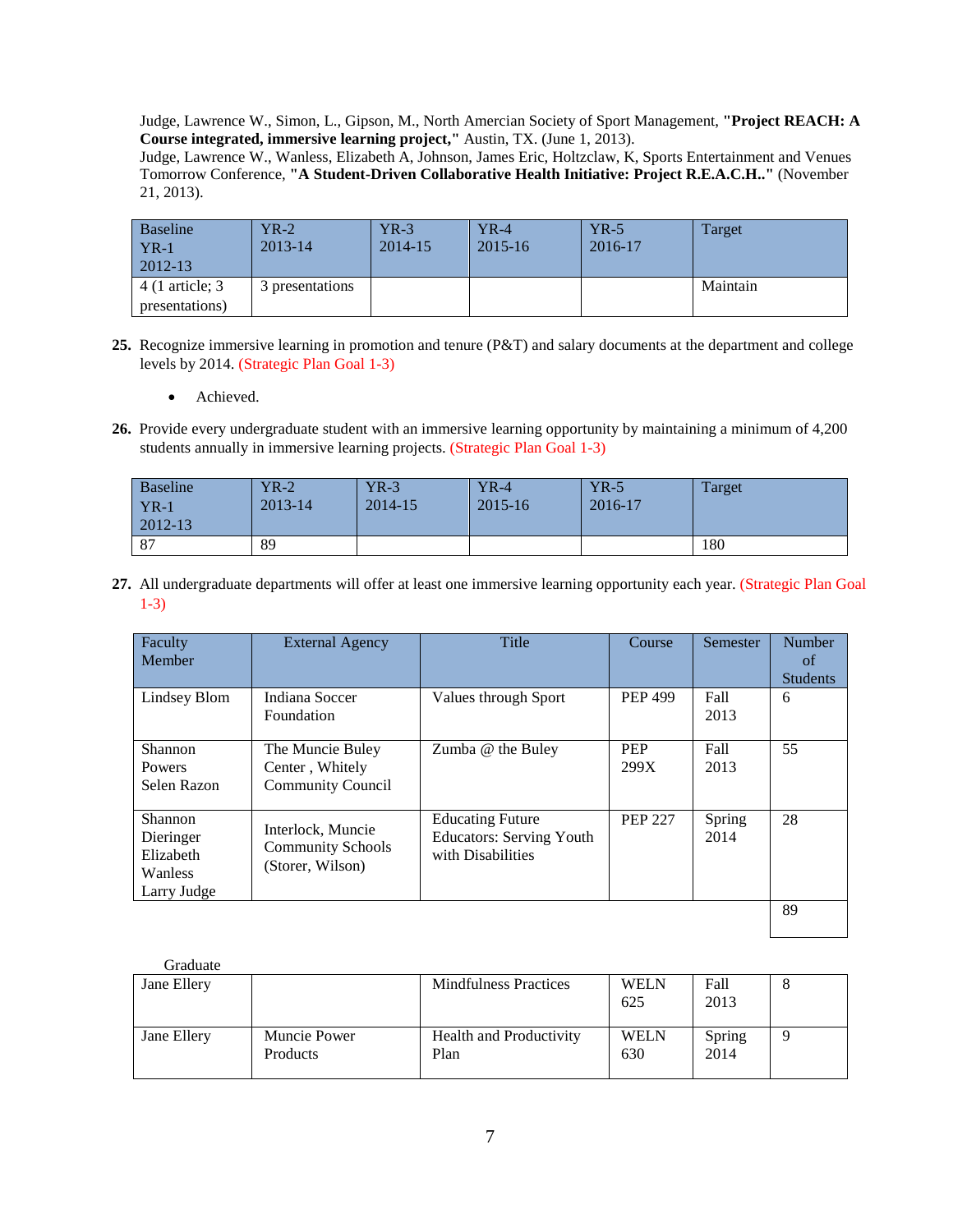**32.** Increase science, technology, engineering, and math (STEM) and other high-impact degree offerings. (Strategic Plan Goal 1-4)

| Baseline               | Target                            |
|------------------------|-----------------------------------|
| 1. Human Bioenergetics | Explore for graduate Biomechanics |
|                        | Target $= 2$                      |

- **33.** Increase graduate student full-time equivalents (FTEs) by 20 percent. (Strategic Plan Goal 1-4)
	- 834 Graduate Student Credit Hours 2011-2012/ 12 = 69.5
	- 790 Graduate Student Credit Hours 2012-2013/ 12 = 65.8

```
Difference Between F11 to F12 -44 -5.28%
```
Graduate Student Credit Hours 2013-2014 = unavailable at this time

| <b>Baseline</b> | $VR-1$<br>2012-13 | $YR-2$<br>$2013 - 14$ | $YR-3$<br>2014-15 | $YR-4$<br>$2015 - 16$ | $YR-5$<br>2016-17 | Target                |
|-----------------|-------------------|-----------------------|-------------------|-----------------------|-------------------|-----------------------|
| 69.5            | $-5.3\%$          | Unavailable           |                   |                       |                   | <b>UP 10%</b><br>76.5 |

- **34.** Administer an annual survey regarding the readiness of graduates to employers recruiting on campus. (Strategic Plan Goal 1-4)
	- None of the SPESES programs completed annual surveys.
	- There have only been a few opportunities for students to attend on-campus recruiting fairs which included relevant SPESES fields. Approximately 65 students in Physical Education Teacher Education and Sport Administration attended these events.
- **35.** By 2017, increase by 15 percent the number of employers engaged in on-campus recruiting activities. (Strategic Plan Goal 1-4)
	- There are a few on-campus recruitment opportunities for students in Physical Education Teacher Education and Sport Administration. Some recruitment is occurring through email or Skype.
- **36.** 50 percent of students will participate in research, internships student teaching, or related professional experiential learning experiences each year (excluding immersive learning). (Strategic Plan Goal 1-5)

All programs report that 100% of undergraduates and graduates complete by graduation. Undergraduate  $= 211$ Graduate  $= 99$ 

| $\bullet$<br>.seline | --<br>'aroet<br>$-1$ and $-1$ |
|----------------------|-------------------------------|
| 100%                 | Achieved                      |

- **37.** Develop and implement an overall assessment of the core curriculum beyond the current course assessments. (Strategic Plan Goal 1-6)
	- To be determined.
- **38.** Complete the implementation of the core curriculum by fall 2013. (Strategic Plan Goal 1-6)
	- Completed.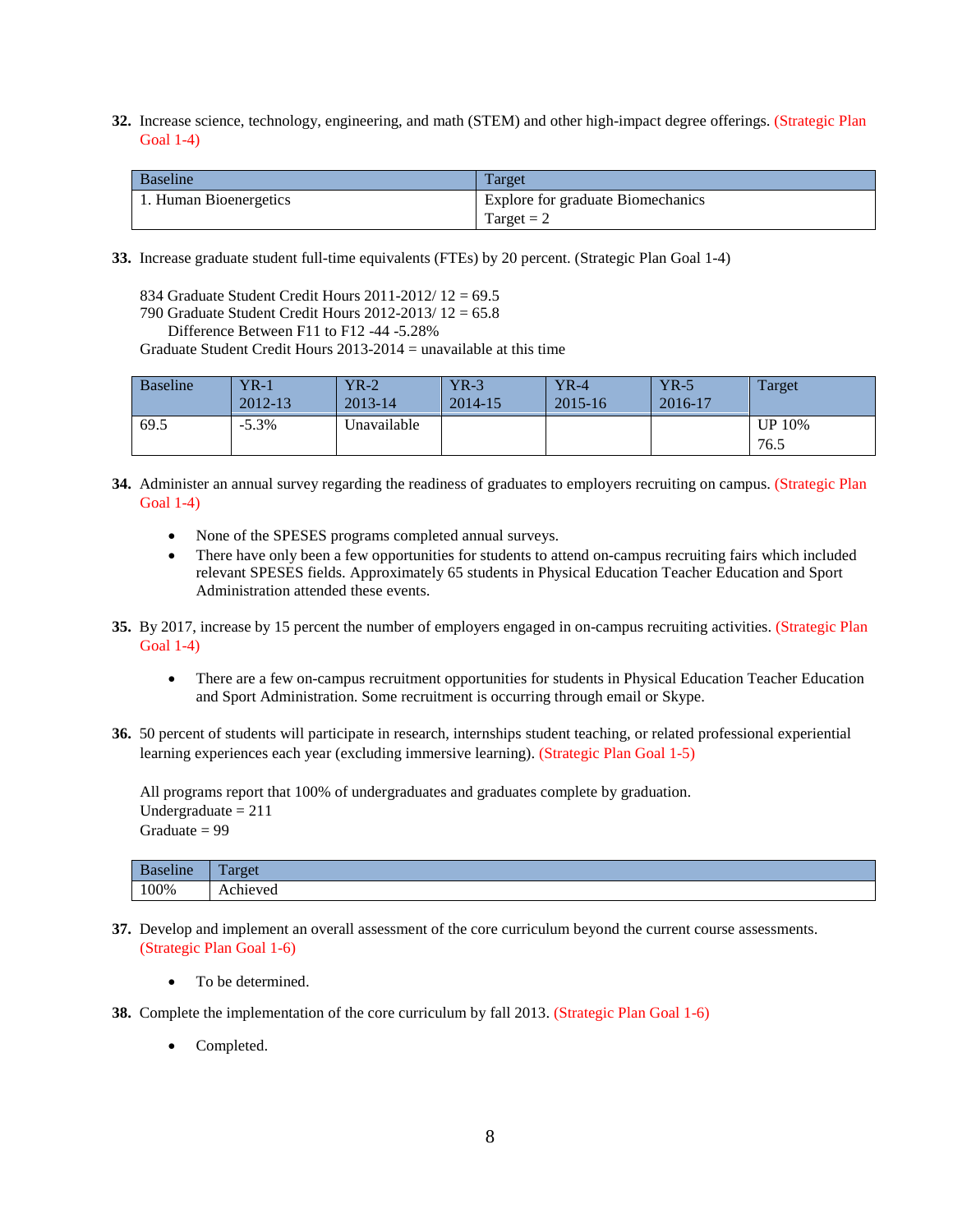**41.** Increase the number of at-risk students who graduate by at least 20 percent annually. (Strategic Plan Goal 1-7)

| $\mathbf{r}$<br>$\sim$<br>Baseline                         | arger                 |
|------------------------------------------------------------|-----------------------|
| C <sub>T</sub><br>OIE<br>Ned.<br>data<br>trom<br>$\lambda$ | 20%<br>hv<br>Increase |

- **42.** Increase the number of McNair Scholars to 10. (Strategic Plan Goal 1-7)
	- To be determined.
- **43.** Increase the number of international students to 1,000. (Strategic Plan Goal 1-7)
	- To be determined.
- **44.** Create/revise unit-level diversity plans with faculty, professional personnel, classified staff, and service personnel recruitment targets. (Strategic Plan Goal 1-7)
	- College plan in progress.
- **48.** 55 programs will be nationally ranked or recognized by 2017. (Strategic Plan Goal 2-1) (BSU Goal is cumulative across the 5 years)

YR-1 2012-13

- 1. Athletic Coaching Education (Graduate)  $19<sup>th</sup>$  in the National "Best Buy" list
- 2. Wellness Management (MA degree) National Wellness Institute Distinguished Program Award
- YR-2 2013-14 None
- **49.** Increase the number of faculty and professional personnel with **national** recognition (awards, leadership positions, and editorial board memberships). (Strategic Plan Goal 2-1) (see Professional Engagement for journals and national engagement)

| <b>Baseline</b><br>${\rm YR}\text{-}1$<br>2012-13 | $YR-2$<br>2013-14 | $YR-3$<br>$2014 - 15$ | YR-4<br>$2015 - 16$ | $YR-5$<br>2016-17 | Target             |
|---------------------------------------------------|-------------------|-----------------------|---------------------|-------------------|--------------------|
| 18 faculty/58<br>accomplishments                  | 6/53              |                       |                     |                   | 61 Accomplishments |

10 Faculty (decrease of 1) served on 20 Editorial Boards (increase of 1)

15 Faculty (increase of 1) served in 30 National/International Leadership Positions (decrease of 3)

1Faculty (decrease of 3) received 3 National Awards/Recognitions (decrease of 3)

Overall 16 Faculty achieved 53 accomplishments

Faculty Honors/Awards

| <b>Faculty Member</b> | Award                                       | Organization                                   |
|-----------------------|---------------------------------------------|------------------------------------------------|
| National              |                                             |                                                |
| Lawrence Judge        | <b>Ron Buss Service Award</b>               | United States Track and Field (USATF) Coaches  |
|                       |                                             | <b>Education Committee</b>                     |
|                       | United States Team Coach                    | International Paralympic Committee (IPC) Grand |
|                       |                                             | Prix Final in Birmingham, UK                   |
|                       | Coach of ESPY award recipient for Best Male | <b>ESPN</b>                                    |
|                       | US Paralympic Athlete Jeremy Campbell       |                                                |
| Regional              |                                             |                                                |
| <b>Stacy Walker</b>   | Distinguished Educator Award                | Great Lakes Athletic Trainers' Association     |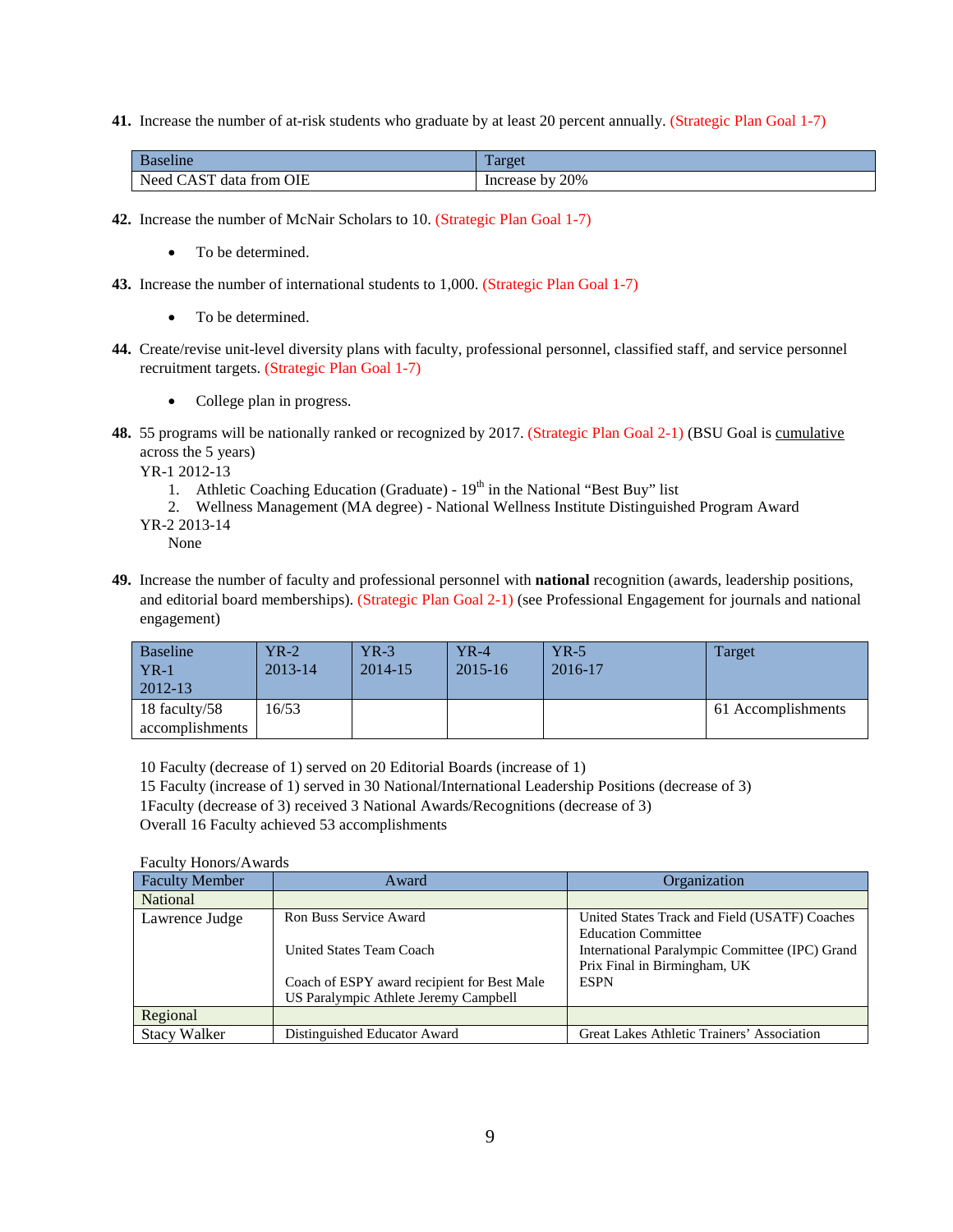**50.** Increase by 10 percent the number of student presentations at national/regional disciplinary conferences. (Strategic Plan Goal 2-1) (Students as "LEAD" presenter)

Total number of students: 27

Total students making national/international/regional presentations: 24

Total number of presentations (national, regional, state): 31

Total national/international presentations: 21

Total regional presentations: 5

| <b>Baseline</b> | $YR-2$  | $YR-3$  | $YR-4$  | $YR-5$  | Target    |
|-----------------|---------|---------|---------|---------|-----------|
| $YR-1$          | 2013-14 | 2014-15 | 2015-16 | 2016-17 |           |
| $2012 - 13$     |         |         |         |         |           |
| 29              | 26      |         |         |         | 32<br>ے ر |

**51.** Increase by 15 percent the number of publications and peer-reviewed presentations in scholarship of teaching and learning. (Strategic Plan Goal 2-2)

Presentations: 9 Publications: 11

| <b>Baseline</b><br>$YR-1$<br>2012-13 | $YR-2$<br>2013-14 | $YR-3$<br>2014-15 | $YR-4$<br>$2015 - 16$ | $YR-5$<br>2016-17 | Target |
|--------------------------------------|-------------------|-------------------|-----------------------|-------------------|--------|
| $\mathcal{L}$<br>$\sim$ 1            | 20                |                   |                       |                   | J 1    |

Presentations

- 1. Dieringer, Shannon Marie, IAHPERD State Conference, "Initiation of Task-Oriented Behaviors for Preschool Children With Autism Spectrum Disorders during Physical Activity Sessions," Indiana Association for Health, Physical Education, Recreation and Dance, Indianapolis, IN. (November 1, 2013).
- 2. Dieringer, Shannon Marie, Porretta, David L, Plummer, Michele, American Association for Health, Physical Education, Recreation, and Dance National Convention, "Task-Oriented Behaviors of Children With Autism During Gross Motor Activities," American Association for Health, Physical Education, Recreation, and Dance/ SHAPE America, St. Louis, MO. (April 4, 2014).
- 3. Popp, Jennifer K., 2013 Indiana Athletic Trainers' Association Fall Symposium, "Educators' Breakout Session," Indiana Athletic Trainers' Association, Indianapolis, IN. (October 27, 2013).
- 4. Thrasher, Ashley B, Walker, Stacy E., Hankemeier, Dorice A, Great Lakes Athletic Trainers' Winter Meeting, "Perceptions of Professional Socialization of Graduate Assistant Athletic Trainers in the Collegiate Setting," Wheeling IL. (March 13, 2014).
- 5. Thrasher, Ashley B, Walker, Stacy E., Hankemeier, Dorice A, Pitney, William A, 2013 NATA Annual Meeting & Clinical Symposium, "Supervising Athletic Trainers' Perspectives on Professional Socialization of Graduate Assistant Athletic Trainers in the Collegiate Setting," National Athletic Trainers' Association, Las Vegas, NV. (June 27, 2013).
- 6. Van Lunen, Bonnie L, McCarty, Cailee W, Hankemeier, Dorice A, Bay, R C, 2013 NATA Annual Meeting & Clinical Symposium, "Post-Professional Graduate Students' Perceptions Concerning the Competencies Within the Commission on Accreditation of Athletic Training Education Programs," National Athletic Trainers' Association, Las Vegas, NV. (June 27, 2013).
- 7. Walker, Stacy E., Thrasher, Ashley B, National Athletic Trainers' Association Annual Meeting and Clinical Symposia, "A Small Group Standardized Patient Encounter Improves Athletic Training Students' Psychosocial Intervention and Referral Skills," National Athletic Trainers' Association, Las Vegas, NV. (June 2013).
- 8. Judge, L. W., Lee, D., Petersen, J., & Bellar, D. (2013). "The Impact of Social Media on the Awareness of the Olympic Movement" *The 2012 Pre-Olympic Congress* (July 24). Liverpool, England, UK.
- 9. Johnson, J. E., Judge, L. W., Lee, D., Blom, L. C., Wanless, E., & Ridley, M. (2013). "Does a Head Coach Change Impact NCAA Academic Progress Rate?: A Study of FBS Coaching Changes from 2003-2011." *North American Society for Sport Management Conference* (May 28-June 1). Austin, Texas, USA.

Publications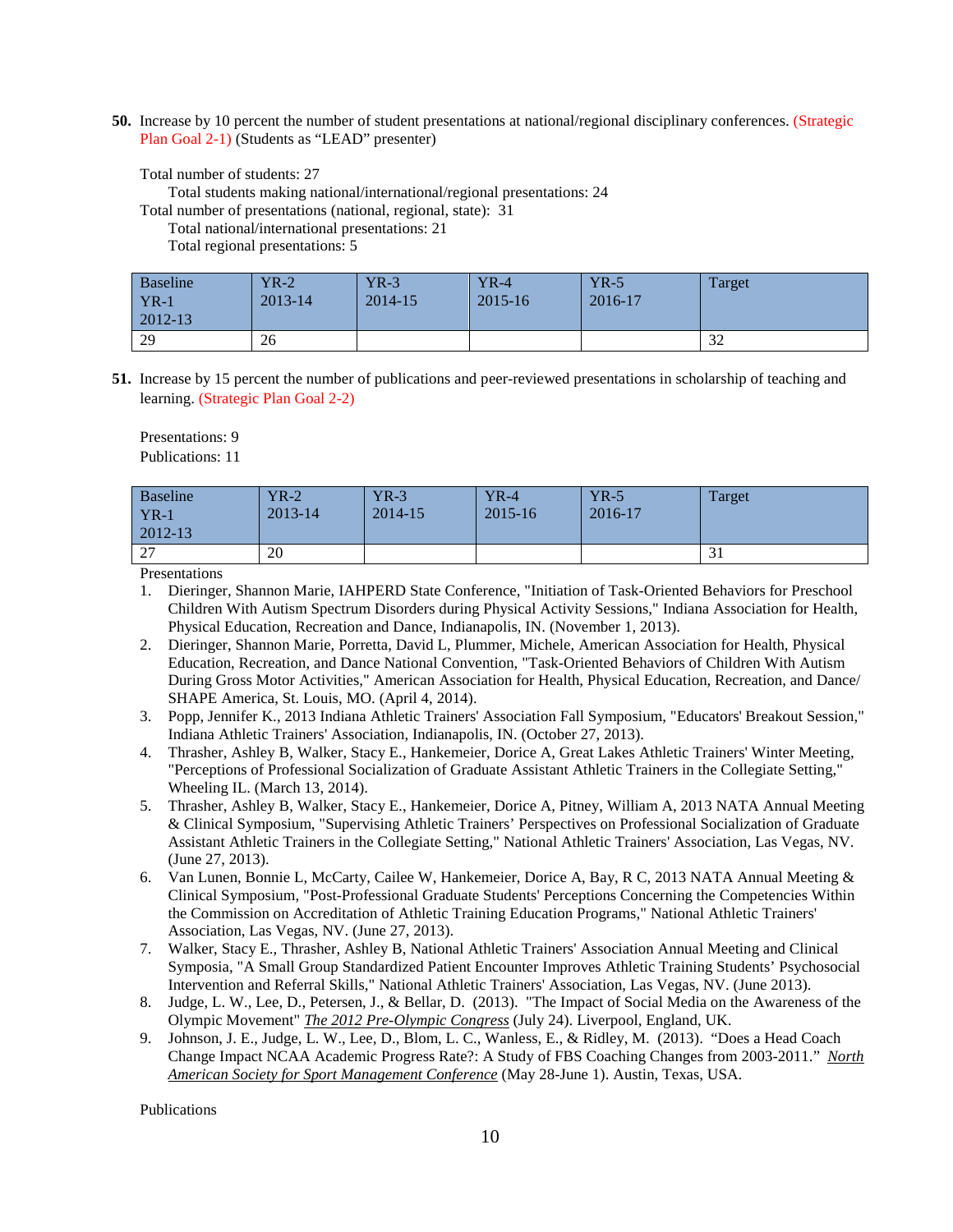- 1. Hankemeier, D. A., Van Lunen, B. L. (2013). Perceptions of Approved Clinical Instructors: Barriers in the Implementation of Evidence-Based Practice. *Journal of Athletic Training, 48*(3), 382-393.
- 2. Hankemeier, D. A., Walter, J. M., McCarty, C. W., Newton, E. J., Walker, S. E., Pribesh, S. L., Beth, J. E., Manspeaker, S. A., Van Lunen, B. L. (2013). Use of Evidence-Based Practice Among Athletic Training Educators, Clinicians, and Students, Part 1: Perceived Importance, Knowledge, and Confidence. *Journal of Athletic Training, 48*(3), 394-404.
- 3. Phillips, A. D., Faucette, N. (2013). There's no room in our program! Using Individual Development Plans to enhance preservice teachers' content knowledge. *GAHPERD Journal, 45*(3), 10-16.
- 4. Thrasher, A. B., Walker, S. E., Hankemeier, D. A., Pitney, W. E. (in press). Supervising athletic trainers' perceptions of professional socialization of graduate assistant athletic trainers in the collegiate setting. *To appear in Journal of Athletic Training*.
- 5. Walker, S.E., Weidner, T. G, Armstrong. Standardized patient encounters and individual case-based simulations improve students' confidence and promote reflection. Athletic Training Education Journal. In press.
- 6. Walker, S.E., Thrasher, A. B. A Small group standardized patient encounter improves athletic training students' psychosocial intervention and referral skills. *Journal of Athletic Training*. 48 (Supplement 1): S63, 2013. [National/Competitive].
- 7. Pierce, D., Wanless, E., & Johnson, J. (2014). Assessing outcomes of a realistic major preview in an introductory sport management course. SCHOLE: A Journal of Leisure Studies and Recreation Education, 29(1), 60-74.
- 8. Johnson, J. E., Judge, L. W., & Wanless, E. A. (2014). Using a case study competition as an intense learning experience in sport management. Sport Management Education Journal, 7, 34-42.
- 9. Leaird, Thomas and Reed, Carol M., *Scuba Educator's International/Professional Diving Instructors Corporation, (SEI/PDIC), Advanced Diver Programs Instructors's Guide.* Publisher SEI/PDIC, Muncie, IN November 2013.
- 10. Judge, L. W., Lee, D., Petersen, J., Bellar, D., Surber, K. D., & Krill, C. (2014). The impact of social media on the awareness of the Olympic movement. *The Sport Journal* [http://thesportjournal.org/article/the-impact-of](http://thesportjournal.org/article/the-impact-of-social-media-on-the-awareness-of-the-olympic-movement/)[social-media-on-the-awareness-of-the-olympic-movement/](http://thesportjournal.org/article/the-impact-of-social-media-on-the-awareness-of-the-olympic-movement/)
- 11. Johnson, J. E., Blom, L. C., Judge, L. W., Lee, D., Pierce, D., & Ridley, M. J. (2013). The impact of football bowl subdivision head coaching changes on NCAA academic progress rate. *Journal of Issues in Intercollegiate Athletics, 6, 131-154.*
- **52.** Increase by 50 percent the external funding of scholarship of teaching and learning. (Strategic Plan Goal 2-2)

| <b>Baseline</b> | $YR-2$  | $YR-3$      | $YR-4$  | $YR-5$  | Target |
|-----------------|---------|-------------|---------|---------|--------|
| $YR-1$          | 2013-14 | $2014 - 15$ | 2015-16 | 2016-17 |        |
| 2012-13         |         |             |         |         |        |
| \$0             | \$0     |             |         |         | \$2000 |

**53.** By 2017, increase fully online student full-time equivalents (FTEs) by 35 percent. (Strategic Plan Goal 2-3)

• The Athletic Coaching Education (ACE) program has had a declining over all enrollment over a recent period. Comprehensive marketing and enrollment strategies have been underway through the Online and Distance Education office. Many aspects have been implemented and some success in the number of applicants has been recognized.

| <b>Baseline</b> | $YR-2$  | $YR-3$  | $YR-4$  | $YR-5$  | Target |
|-----------------|---------|---------|---------|---------|--------|
| $YR-1$          | 2013-14 | 2014-15 | 2015-16 | 2016-17 |        |
| 2012-13         |         |         |         |         |        |
| 17.75           | 3.125   |         |         |         | 24     |

**54.** Achieve 50 percent growth in dual-credit full-time equivalents (FTEs). (Strategic Plan Goal 2-3)

• To be determined. Need data from EE and/or OIR.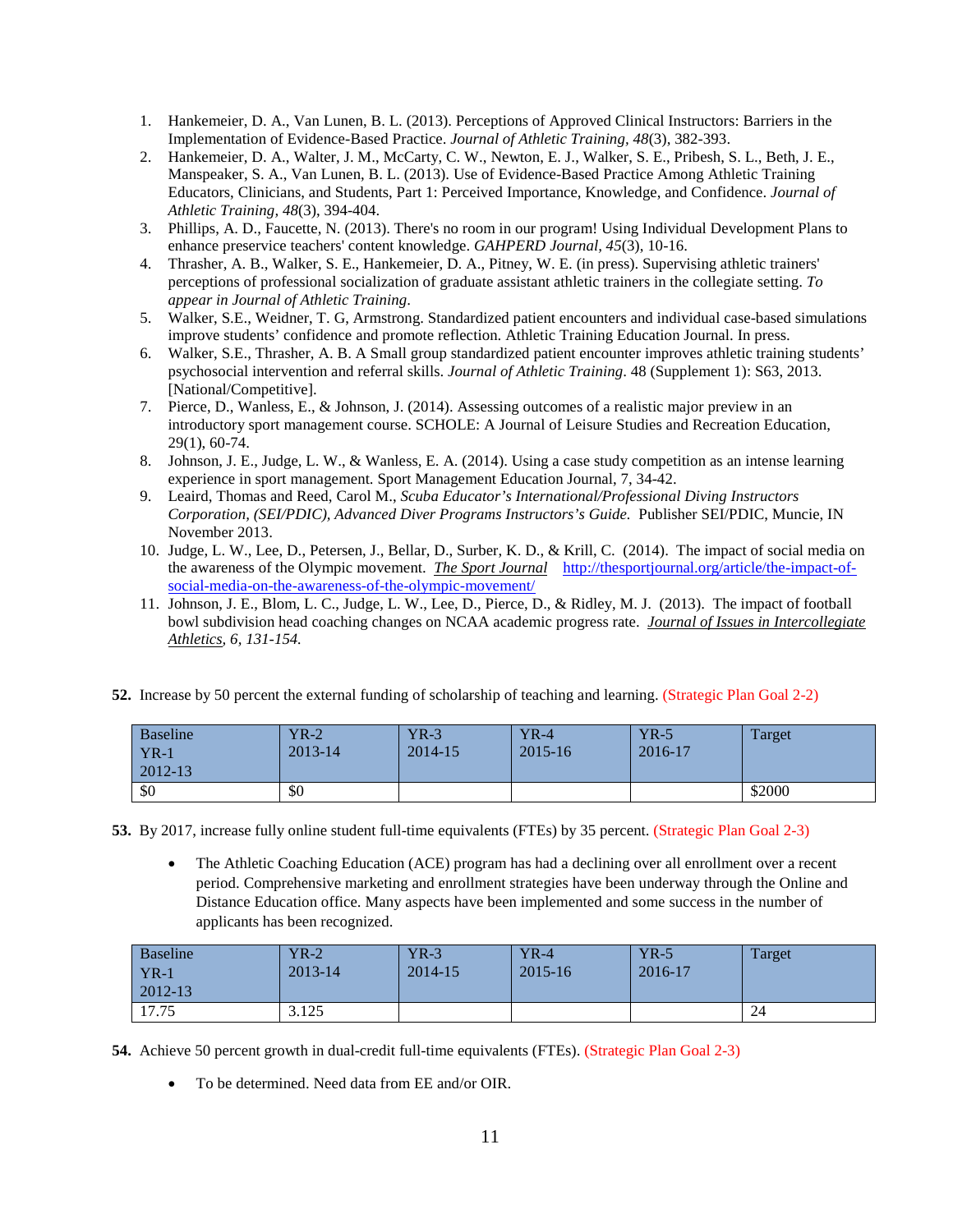**55.** Achieve 10 national rankings and recognitions of online efforts. (Strategic Plan Goal 2-3)

Athletic Coaching Education

| $\sim$<br>$\mathbf D$<br>шс | $T_{\alpha r \alpha \alpha}$ |
|-----------------------------|------------------------------|
|                             |                              |

- **56.** By 2017, facilitate the introduction by colleges/departments of two new bachelor's degree programs and four graduate degree programs for completely online delivery. (Strategic Plan Goal 2-3)
	- The School currently offers one graduate degree, Athletic Coaching Education, for completely online delivery. Other possibilities were considered (Sport Performance) and there are no plans to offer additional programs for completely online delivery at this time.
- **57.** By 2017, increase on-campus student enrollment in blended courses to 25 percent. (Strategic Plan Goal 2-3)

| Baseline        | $YR-2$  | Target  |
|-----------------|---------|---------|
| YR <sub>1</sub> | 2013-14 |         |
| $2012 - 13$     |         |         |
|                 |         | $3 - 5$ |

**58.** By 2017, 50 percent of on-campus students will have taken at least one online course by the time they graduate. (Strategic Plan Goal 2-3)

| Baseline                                                | Target                                    |
|---------------------------------------------------------|-------------------------------------------|
| 1 course in each program/                               | Maintain/Monitor online courses completed |
| 106 students enrolled in online courses which is 12% of |                                           |
| approximate undergraduate enrollment                    |                                           |

- 118 students enrolled in online courses which is 13% of approximate undergraduate enrollment.
- Multiple faculty have developed online courses for summer, 2014 (areas include undergraduate and graduate Sport Administration, Athletic Training and Exercise Science). In total, since 2011, 34 online courses have been approved for development of which 30 are now completed.
- The MA/MS Coaching program continues to be delivered exclusively on-line. Implemented extensive marketing strategies to promote program.
- PFW online courses continue to have strong enrollments.
- Percentage of SPESES Program courses offered online (based on 2013-2014 undergraduate catalog).

| Required                      |     | Required plus Electives              |     |
|-------------------------------|-----|--------------------------------------|-----|
|                               |     |                                      |     |
| Aquatics                      | 14% | Aquatics                             | 11% |
| <b>Athletic Training</b>      | 13% | <b>Athletic Training</b>             | 9%  |
| <b>Exercise Science</b>       | 25% | <b>Exercise Science</b>              | 21% |
| <b>PETE</b>                   | 4%  | <b>PETE</b>                          | 4%  |
| <b>Sport Administration</b>   | 58% | <b>Gerontology Graduate</b>          | 50% |
| Sport Administration Graduate | 71% | <b>Sport Administration Graduate</b> | 60% |
| <b>Sport Performance</b>      | 29% | Sport and Exercise Psychology        | 31% |
| <b>Sport Psychology</b>       | 43% | <b>Wellness Graduate</b>             | 1%  |

- **62.** Increase the offering of custom-built, technology-mediated learning content to 50 unique courses. (Strategic Plan Goal 2-3)
	- To be determined.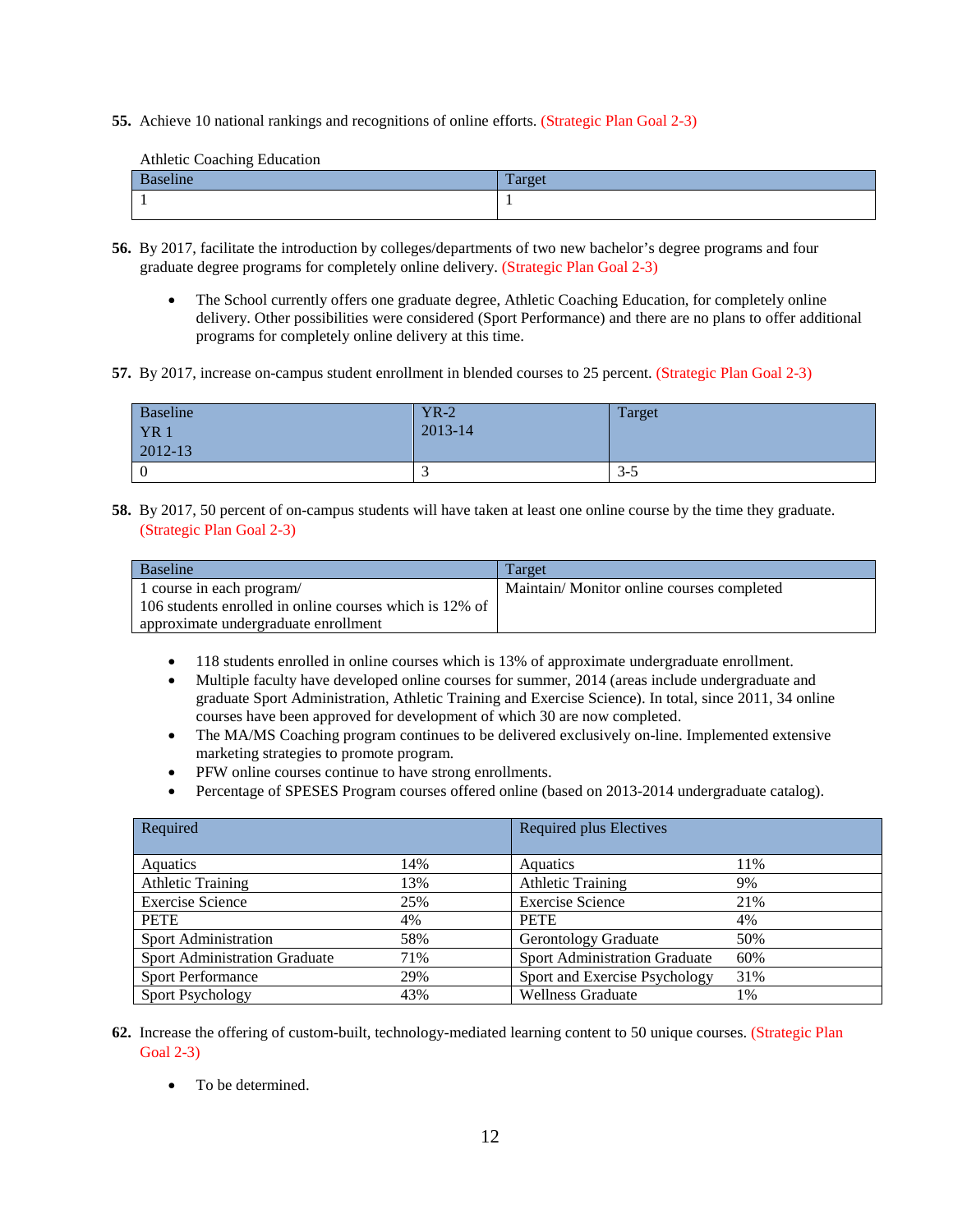**63.** Increase by 125 percent external funding for scholarly work. (Strategic Plan Goal 2-4)

SPESES funded proposals comparison 12/13 to 13/14: Amount funded: \$668,653 (decrease of \$23,288) (as of May 2014) Number funded: 17 (increase of 6)

| <b>Baseline</b>                                           | $YR-1$<br>2012-13 | $YR-2$<br>2013-14 | $YR-3$<br>2014-15 | $YR-4$<br>$2015 - 16$ | $YR-5$<br>2016-17 | Target      |
|-----------------------------------------------------------|-------------------|-------------------|-------------------|-----------------------|-------------------|-------------|
| $$1,303,971$ (with FIWG)<br>3 Yr. ave. $\sim$ \$1,297,723 | \$691,941         | \$668,653         |                   |                       |                   | \$1,946,584 |

**64.** Increase by 10 percent the number of refereed or juried achievements by faculty members (manuscripts, performances, exhibitions, presentations, books, etc.). (Strategic Plan Goal 2-4) (Refereed articles, books, and refereed national presentations)

Scholarly accomplishments include the following (see Appendix A):

79 publications in peer-reviewed journals (decrease of 1)

Including 14 student led publications

- 14 books/chapters (increase of 6)
- 107 national/international conference presentations (maintained) 142 overall conference presentations (decrease of 7)

| <b>Baseline</b><br>$YR-1$<br>2012-13 | $YR-2$<br>$2013 - 14$ | $YR-3$<br>2014-15 | $YR-4$<br>$2015 - 16$ | $YR-5$<br>2016-17 | Target         |
|--------------------------------------|-----------------------|-------------------|-----------------------|-------------------|----------------|
| 206                                  | 200<br>$-2.9%$        |                   |                       |                   | 215 (JA $&$ P) |

- There was a total of 150 credit-hours (decrease of 18 from last year) of research assigned-time, of which 0 credit-hours (decrease of 12 from last year) came from external grants.
- We strongly adhere to the philosophy that SPESES graduate student funding is to enhance the scholarly activities of the faculty mentor (see Appendix E for more information regarding graduate program activities).
- 17/21 faculty with research assigned time met all of the minimum CAST guidelines.
- Through assigned time, 19 tenure line faculty submitted as PI, 1 as Co-PI and 1 had no external grant submissions.

| Tenure line Faculty Productivity* |                             |                                                |  |  |
|-----------------------------------|-----------------------------|------------------------------------------------|--|--|
| <b>Submit Refereed Manuscript</b> | External grant as Principal | <b>Refereed Presentation as Lead Presenter</b> |  |  |
| as Lead Author                    | Investigator                |                                                |  |  |
| 18 Lead author                    | 19 PI                       | 18 Refereed/1 Co-presenter                     |  |  |
| 3 Co-author                       | 1 Co-PI                     | 2 Non refereed/Invited                         |  |  |
| 2 None                            | 3 None                      | 2 None                                         |  |  |

\*Includes productivity of faculty without assigned time.

**65.** Increase by 40 percent the number of contract and grant proposal submissions. (Strategic Plan Goal 2-4) SPESES external submitted proposals comparison 12/13 to 13/14:

Status of the 13/14 submitted proposals: 17 of 27 funded (as of May 2013) Number Submitted: 27 (increase of 2) Amount Requested: \$2,160,339 (decrease of \$60,260)

| $-1$<br><b>Baseline</b> | YR-1<br>2012-13 | $YR-2$<br>2013-<br>3-14 | YR-3<br>$2014 - 1$<br>$\sim$ | ${\rm YR}\text{-}4$<br>2015-<br>5-16 | $YR-5$<br>2016-17 | Target |
|-------------------------|-----------------|-------------------------|------------------------------|--------------------------------------|-------------------|--------|
|                         |                 |                         |                              |                                      |                   |        |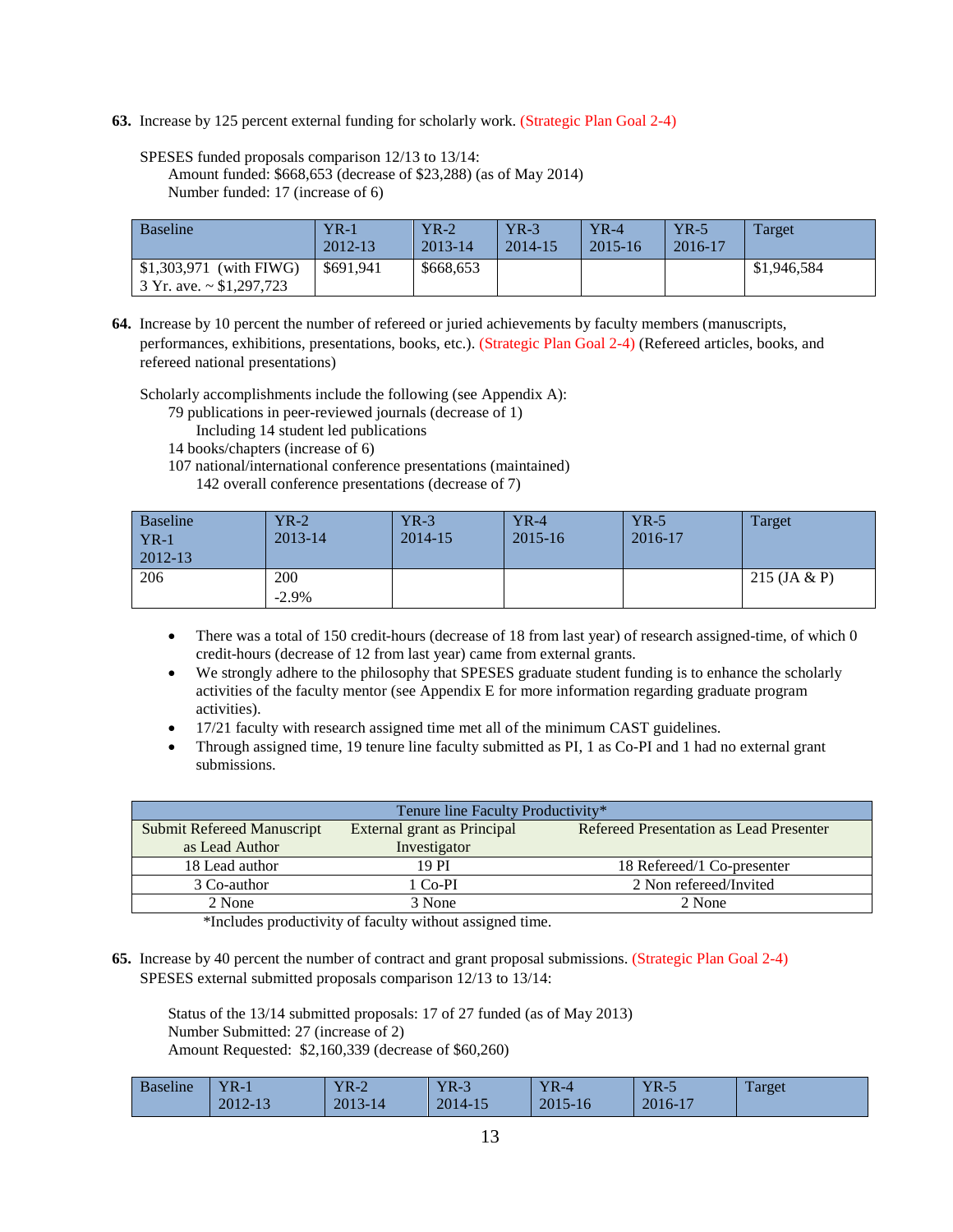- **66.** Increase the number of contract and grant proposal submissions totaling more than \$25,000 by 25 percent. (Strategic Plan Goal 2-4)
	- The School has exceeded the target of 25% with a 71% increase of proposal submissions from our baseline of 5.

| <b>Baseline</b> | $YR-1$<br>2012-13 | $YR-2$<br>$2013 - 14$         | $YR-3$<br>$2014 - 15$ | $YR-4$<br>$2015 - 16$ | $YR-5$<br>2016-17 | Target    |
|-----------------|-------------------|-------------------------------|-----------------------|-----------------------|-------------------|-----------|
|                 |                   | $1^{\circ}$<br>$\overline{1}$ |                       |                       |                   | $Up~25\%$ |

**72.** Increase employee average participation in substantive wellness initiatives to 18 percent. (Strategic Plan Goal 3-1)

- Faculty member serves as our School's Worksite Wellness Ambassador.
- **74.** Increase participation in diversity programs by 20 percent by 2017. (Strategic Plan Goal 3-1)
	- To be determined.
- **75.** Increase participation in cultural programs by 20 percent by 2017. (Strategic Plan Goal 3-1)
	- To be determined.
- **80.** Track and communicate annually the financial and service impact of student volunteer programs on Muncie and Delaware County. (Strategic Plan Goal 3-2)

Number of Students: 203 Number of Hours: 2,595 Number of Agencies: 4

- **82.** Offer specific curricula in sustainability. (Strategic Plan Goal 3-3)
	- To be determined.
- **95.** Every college and professional program will have an external advisory council. (Strategic Plan Goal 4-2)
	- Advisory boards and alumni engagement with a fund-raising thrust continue to be considered. Program Coordinators for Athletic Training and Physical Education Teacher Education have met with Julie Stroh and Louise Jackson, and the general faculty have been oriented to the roles of advisory boards (including presentations for Chairs of successful Boards in CAST).

| лшк | . |
|-----|---|
|     | - |

- **96.** Every department will conduct alumni surveys every five years and solicit employer input where appropriate to aid in curriculum development. (Strategic Plan Goal 4-2)
	- Alumni surveys are regularly and systematically conducted for all programs. Employer surveys have been conducted for three of the five undergraduate programs, while the other two programs will be directed to do so in the near future.

| :onduct<br>achieved<br>surveys<br>alumn | feedback?<br>practicums/<br>Employer<br>/student<br>1nput<br>, teacher |
|-----------------------------------------|------------------------------------------------------------------------|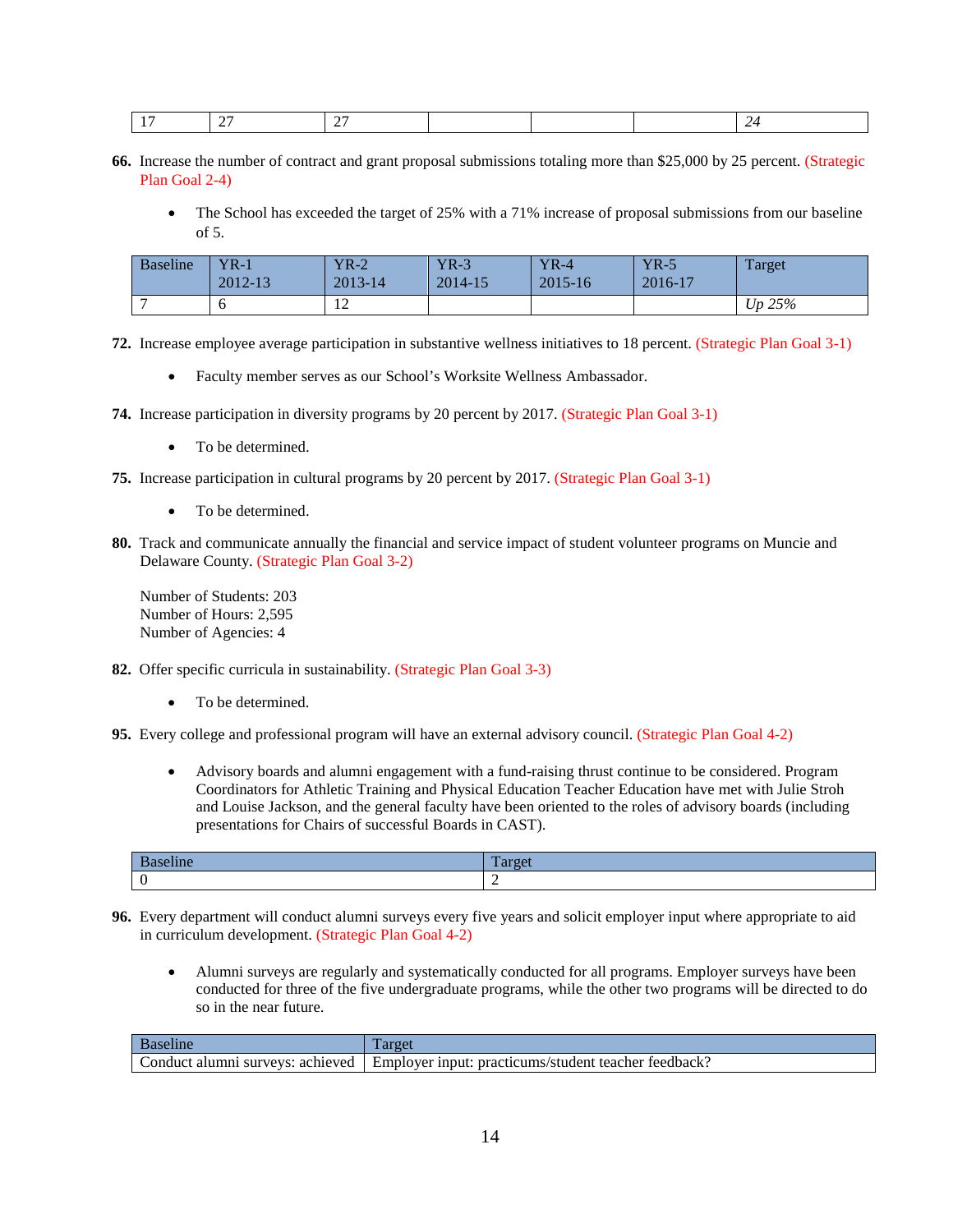**97.** Increase by 10 percent annually the number of companies that are impacted by the university. (Strategic Plan Goal 4-3)

| <b>Baseline</b>                                      | 2013-2014                | Target                                         |
|------------------------------------------------------|--------------------------|------------------------------------------------|
| 17 companies/communities                             | 54 companies/communities | 19 companies/ communities                      |
| Athletico                                            |                          | <b>Indiana Soccer Association</b>              |
| Ann & Robert H. Lurie Children's Hospital of Chicago |                          | Jordanian Football Association                 |
| American Red Cross                                   |                          | <b>Muncie Community Schools</b>                |
| American Academy of Orthopaedic Surgeons             |                          | Muncie Sportsplex                              |
| American Swimming Pool and Spa Association           |                          | <b>Muncie Power Products</b>                   |
| <b>Aquatic Partners</b>                              |                          | Muncie Before 5 Early Childhood Initiative     |
| American Association for Physical Activity and       |                          | National Safety Council                        |
| Recreation                                           |                          | National Swimming Pool Foundation              |
| <b>Bethel Pointe</b>                                 |                          | National Institute for Fitness and Sport       |
| <b>Burris</b>                                        |                          | Open Door Health Services                      |
| <b>Ball State Athletics</b>                          |                          | Physical Medicine and Rehabilitation           |
| Boys and Girls Club                                  |                          | Pendleton Heights High School                  |
| Central Indiana Orthopedics                          |                          | Princess Basma Youth Resource Centre           |
| Cooper Speed and Strength School                     |                          | Ross Community Center, Inc.                    |
| Cowan Elementary                                     |                          | Sport Works                                    |
| Comprehensive Soldier Family Fitness - U.S. Army     |                          | St. Vincent Hospital                           |
| Delta High School                                    |                          | Scuba Educators International                  |
| Divers Alert Network                                 |                          | <b>Starfish Aquatics Institute</b>             |
| Delaware County Wellness Professionals               |                          | Selma school districts                         |
| Elmeroft                                             |                          | <b>Street Football World</b>                   |
| First Choice Physical Therapy                        |                          | Wellness Council of Indiana/Indiana Chamber of |
| Ft. Wayne TinCaps                                    |                          | Commerce                                       |
| <b>Gary Southshore Railcats</b>                      |                          | Westminster Village                            |
| Heritage Christian High School                       |                          | World Baseball Academy                         |
| Henry County Sports Medicine                         |                          | <b>Whitely Community</b>                       |
| IU Health/Ball Memorial Hospital                     |                          | Yorktown High School                           |
| Indianapolis Sports Corp                             |                          | YMCA/YWCA                                      |
| Indiana Ice                                          |                          | <b>Youth Opportunity Center</b>                |

**98.** Increase by 10 percent annually the number of communities and increase to 70 the number of counties actively engaged with the university. (Strategic Plan Goal 4-3)

| <b>Baseline</b>              | 2013-2014                   | Target                                  |  |  |
|------------------------------|-----------------------------|-----------------------------------------|--|--|
| 17 companies/ communities in | 54 companies/communities in | 19 companies/ communities in additional |  |  |
| 5 counties                   | 8 counties                  | counties                                |  |  |
| Allen                        | Madison                     |                                         |  |  |
| Delaware                     | Marion                      |                                         |  |  |
| Henry                        | Shelby                      |                                         |  |  |
| Lake                         | Wayne                       |                                         |  |  |

- **102.** Work with current and future K–12 educators to strengthen their ability to attract and prepare students for science, technology, engineering, and math (STEM) degrees and careers. (Strategic Plan Goal 4-4)
	- To be determined.
- **105.** Increase the annual number of intellectual property (IP) disclosures to 20. (Strategic Plan Goal 4-5)
	- To be determined.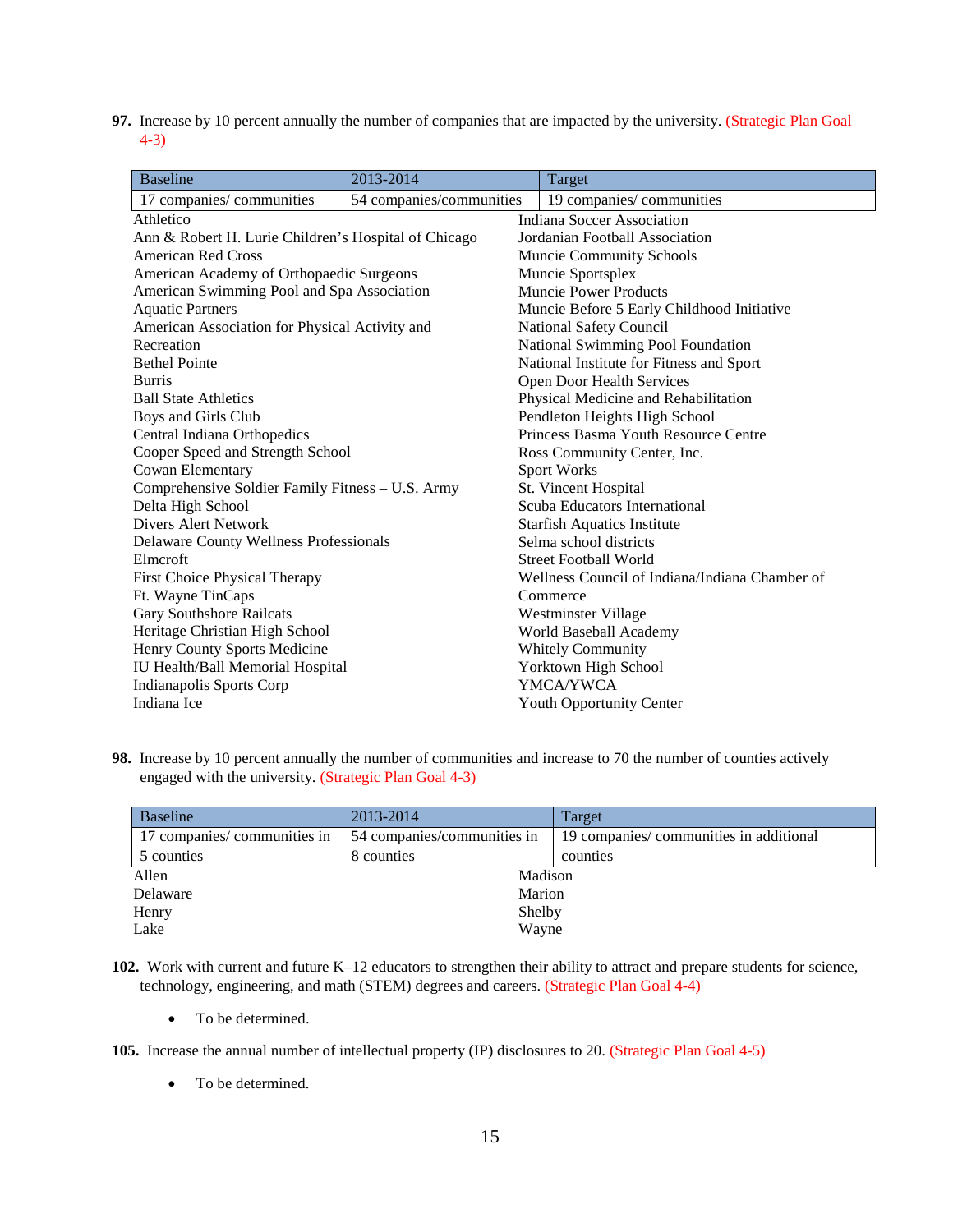**107.** Increase the total number of bachelor's and master's students graduating with a high-impact degree (as defined by the Indiana Commission for Higher Education) by 50 percent by July 31, 2017. (Strategic Plan Goal 4-6)

| Baseline                                   | 2014 <sup>-</sup><br>ת ו עצ<br>$\sim$ | arge     |
|--------------------------------------------|---------------------------------------|----------|
| Human<br>Bioenergetics-3 doctoral students | 1-Summer<br>2013                      | -47<br>- |

#### <span id="page-15-0"></span>**PERSONNEL ACTIONS**

Leadership

• Dr. David Pearson (graduate) and Mrs. Judy Donahue (undergraduate) will continue to serve as Associate Chairs.

New Tenure-line hires to date (begin August, 2014)

• Dr. Alex Montoye (Clinical Exercise Physiology)

Tenure-line Resignations

• Dr. David Pierce, Dr. Matt Harber, Dr. Rick Ferkel, Dr. Amber Phillips

Faculty Diversity Efforts

- Positions posted in minority (women, black) outlets.
- Hired one international contract faculty member in the past year.

#### <span id="page-15-1"></span>**CHANGES IN SCHOOL MERIT SYSTEM**

- Small revisions made to tenure-line salary document, and none needed for contract faculty salary document. Continue to use merit self-evaluation rubrics.
- Continue to better discriminate between lower and higher performers.

#### <span id="page-15-2"></span>**FACULTY/STUDENT AWARDS**

Faculty

- School/University
	- o Nagelkirk, Paul: SPESES, Outstanding Tenure-Line Teacher, April, 2014
	- o Powers, Shannon: SPESES, Outstanding Contract Teacher, April, 2014
- External to BSU
	- o Larry Judge was selected to represent the United States as team coach for the International Paralympic Committee (IPC) Grand Prix Final in Birmingham, UK.
	- o Larry Judge served as the personal coach for US Paralympic athlete Jeremy Campbell at the 2013 International Paralympic Committee (IPC) World Championships. Jeremy received an ESPY award for Best Male Athlete with a Disability and a gold medal in the men's discus F44 at the IPC Athletics World Championship.
	- o Larry Judge was appointed as National Chairman of Coaches Education by the United States Track and Field (USATF).
	- o Larry Judge was presented with the Ron Buss Service Award for his outstanding service to the United States Track and Field (USATF) Coaches Education Committee.
	- o Stacy Walker received the Great Lakes Athletic Trainers' Association (GLATA) Distinguished Educator Award.

#### Students-Undergraduate

- Internal
	- o Zackary Davis (Athletic Training): James C. Dickerson Outstanding Senior Award
	- Jessica Trcka (Athletic Training): Rex L. Sharp Professional Dedication Award
	- o Evelyn Heffner (Athletic Training): Richard L. Hoover Cardinal Award
	- o Emily Zorn and Denise Alder (Athletic Training): Professional Promise Award
	- o Derrick Decker Sayers (Athletic Training): Bud Miller Inspirational Award
	- o Bailey Gerke (Athletic Training): Most Valuable Student Award
	- Mitch Yeagy (Athletic Training): Rookie Student Award
	- o Christine Schultz (Athletic Training): Gary Noble Memorial Award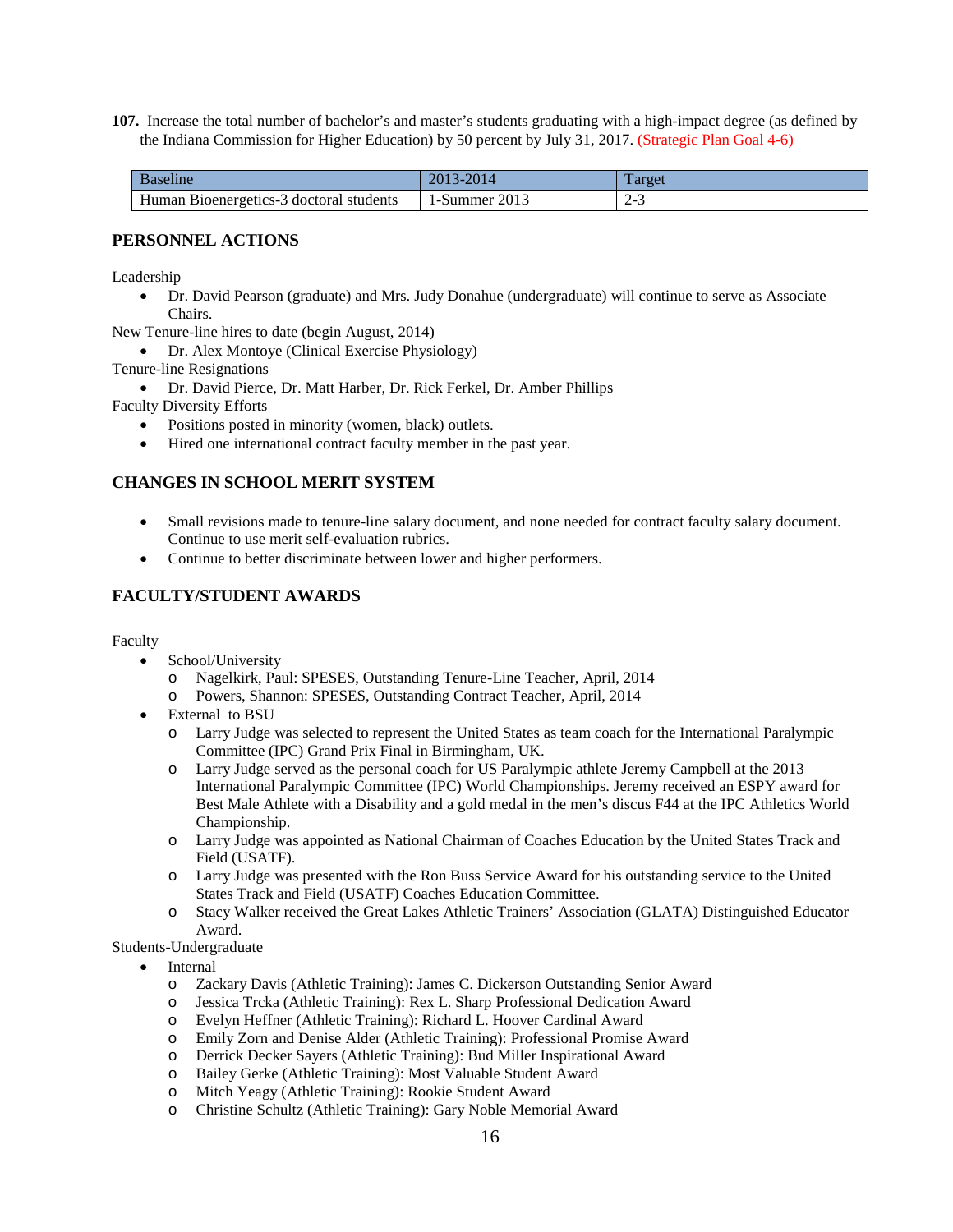- o Christine Schultz (Athletic Training): Outstanding Senior Award
- o Bradford Ashton and Aaron Murphy (Physical Education Teacher Education): Dynamic Teaching Award
- o Kayla Negley (Physical Education Teacher Education): Community Service Award
- o Sydni Cleckley and Thomas Treadway (Physical Education Teacher Education): Skilled Performance Award
- o Jacqueline Seidel (Physical Education Teacher Education): Professionalism Award
- o Kelli Burke (Physical Education Teacher Education): Outstanding Senior Award
- o Michael Ragukonis (Physical Education Teacher Education): Dr. Marilyn M. Buck School of Physical Education Teaching Scholarship
- o Kayla Negley (Physical Education Teacher Education): Katherine Hamilton King Scholarship
- o Michael Ragukonis (Physical Education Teacher Education): Grace Woody Scholarship
- o Erin Yeoman (Exercise Science): Outstanding Senior Award
- o Abigail Haugh (Aquatics): Outstanding Senior Award
- o Brett Bennick (Sport Administration): Male Major of the Year
- o Marianne Kroening (Sport Administration): Female Major of the Year
- Kevin Mullaney (Sport Administration): Male Networker of the Year
- o Alexandra Firchau (Sport Administration): Female Networker of the Year
- Macey Hulvey, Matt Boes, Eric Meyer (Sport Administration): Most Valuable Volunteers
- **External** 
	- o Christine Schultz, Zackary Davis, Jordan Matchett, Ben LaGard, Bailey Gerke, and Mandi Baldwin (Athletic Training): Indiana Athletic Trainers' Association Student Skills Challenge Champions
	- o Jessica Trcka (Athletic Training): Indiana Athletic Trainers' Association Undergraduate Scholarship Recipient
	- o Kelli Burke (Physical Education Teacher Education) Catherine Wolfe Conference Scholarship Indiana Association of Health, Physical Education, Recreation and Dance

Students-Graduate

- **Internal** 
	- O Kayla Kmiecik (Biomechanics): Keys/Litten/Smith Award 19<sup>th</sup> Annual Student Symposium
	- O Emily Johann (Biomechanics): Keys/Litten/Smith Award 19<sup>th</sup> Annual Student Symposium
	- O Joseph Stonecypher (Sport and Exercise Psychology): Student Practitioner of the Year
	- O Sarah McGary, Akanimo Akpan (Sport and Exercise Psychology): Student Researchers of the Year
	- O Garett Griffith, Liam Fitzgerald, Kristen Conway, Amanda Weaver, (Clinical Exercise Physiology); Jill Estes (Biomechanics); Cemal Ozemek, Justin Guilkey (Human Bioenergetics); Robert Hilliard Jr., Sarah McGary, Alisha Sink, Joseph Stonecypher (Sport and Exercise Psychology) received ASPiRE funding to support research and travel.
	- O Kimberly Dahl, Jill Estes (Biomechanics); Seth Donaldson, Garett Griffith, Michael Benjamin Nelson, Amanda Weaver (Clinical Exercise Physiology); Robert Hilliard Jr., Alisha Sink (Sport and Exercise Psychology); Dan Tracy (Sport Administration) received graduate merit fellowships
- **External** 
	- o Megan Coyne, Mark Serrao, & Kevin Thurman (Sport Administration) (Faculty mentor: James Johnson): Outstanding Graduate Poster - Indiana Association of Health, Physical Education, Recreation and Dance **Conference**
	- o Alex Goins, Ben Sabin, & Dan Tracy (Sport Administration) (Faculty mentor: James Johnson): Outstanding Graduate Poster - Indiana Association of Health, Physical Education, Recreation and Dance Conference
	- o Dan Tracy, Taylor Harris, and Kayla Austin (Sport Administration) (Faculty mentor: James Johnson and Lawrence Judge): Champions - College Sport Research Institute Case Study Competition
	- o Akanimo Akpan (Sport and Exercise Psychology) (Faculty mentor: Lindsey Blom): Midwest District Ethnic Minority Graduate Fellowship
	- o Renae Bomar (Athletic Training) (Faculty mentor: Jennifer Popp): Indiana Athletic Trainers' Association Graduate Student Scholarship

#### <span id="page-16-0"></span>**NATIONAL CREDENTIALING PASS RATES**

Sports Performance Program - CSCS = National Strength and Conditioning Association's Certified Strength and Conditioning Specialist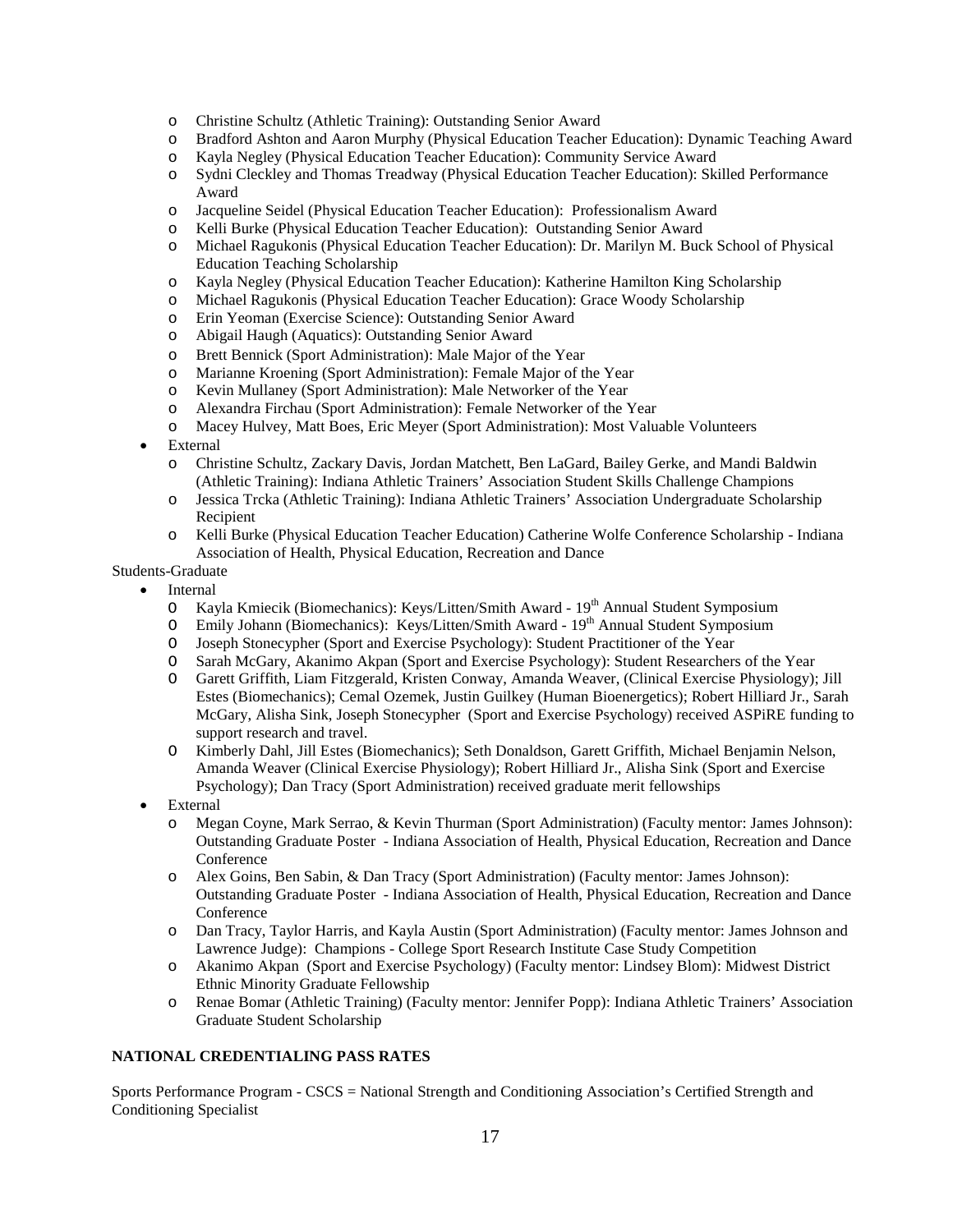• 100% of students take the NSCA-CSCS certification test – this is a nationally ranked exam with a 67% pass rate. All students have passed the exam.

Athletic Training Education Program - NATA = National Athletic Training Association's certification exam

- Unofficially for the 2013-14 academic year, 10 students sit for the Board of Certification Examination. 8 out of 10 students have passed this exam (all first-time exam takers). This data is based on students self-reporting, as the official documentation to programs has not yet been released. Official documentation is usually provided towards the end of May. There will be 3 more students (included in the 2013-14 cohort) that will be taking the exam in June 2014.
- In 2012-2013, 11 graduates took the exam at a 100% overall pass rate. The National overall (any attempt) pass rate (2011-2013) based on exam candidates for Bachelors Programs is 89%.
- Physical Education Teacher Education PRAXIS II = Licensure exams
	- 100% pass rate.

#### <span id="page-17-0"></span>**PROGRAM ACCREDITATIONS**

| Program                                            | Agency                                                                | <b>Through Date</b> |
|----------------------------------------------------|-----------------------------------------------------------------------|---------------------|
| <b>Athletic Training</b>                           | Commission on Accreditation of Athletic<br><b>Training Education</b>  | 2016                |
| <b>Physical Education Teacher</b><br>Education(UG) | NCATE/CAEP Council for the Accreditation<br>of Educator Preparation   | 2018                |
| Exercise Science (UG)                              | National Strength and Conditioning<br>Association (NSCA – Recognized) | 2016                |

#### <span id="page-17-1"></span>**ACADEMIC PROGRAM CHANGES**

#### **Program Revisions (implemented Fall 2013)**

- **Athletic Training (Undergraduate)**
	- o Re-numbered AT 340 to AT 240 (3 hours)<br>
	Removed 1 credit from AT 240 (to make the
	- Removed 1 credit from AT 240 (to make this a 3 hour course)
	- o Removed EXSC 147, Weight Training (1)<br>
	o Removed EXSC 497, Advanced Concepts
	- Removed EXSC 497, Advanced Concepts in Exercise Physiology (3)
	- o Added EXSC 293 Found Physiology and Exercise (3)
	- o Removed NURS 320, Pharmacotherapeutics (2) Blended into AT 495, Medical Aspects of Sport and Physical Activity
	- o Added 1 credit to AT 495, Medical Aspects of Sport and Physical Activity
	- o Added AT 250, Application of Taping, Wrapping, and Protective Devices in Athletic Training
	- Added 1 credit to AT 498, Organization and Administration in Athletic Training (3)
	- o Added EXSC 301, Fundamentals of Exercise Prescription (3)
	- o Added FCFN 444 Sports Nutrition and Weight Ctrl (3)<br>
	Added AT 260. Clinical Education in Athletic Training
	- Added AT 260, Clinical Education in Athletic Training (2)
	- o Added AT 261, Clinical Education in Athletic Training (2)
	- o Added AT 360, Clinical Education in Athletic Training (2)
	- o Added AT 460, Clinical Education in Athletic Training (2)
	- o Renumbered AT 498 to AT 374, Organization and Administration of Athletic Training.
	- o Revised AT 492 Course Description
	- o Renumbered AT 398, Applied Anatomy in Athletic Training to AT 494, Clinical Integration in Athletic **Training**
- **Physical Education Teacher Education (Undergraduate)**
	- o Dropped PEP 108 K-12 Dance for the Physical Educator
	- o Dropped PEP 150 Introduction to Teaching Physical Fitness
	- o Dropped PEP 344 Outdoor Education to Physical Education
	- o Dropped PEP 444 Diversity Issues in Physical Education
	- o Revised PEP 158 Changed title to Teaching Dance and Gymnastics, Removed "and elementary education wellness concentration students" from the open only to statement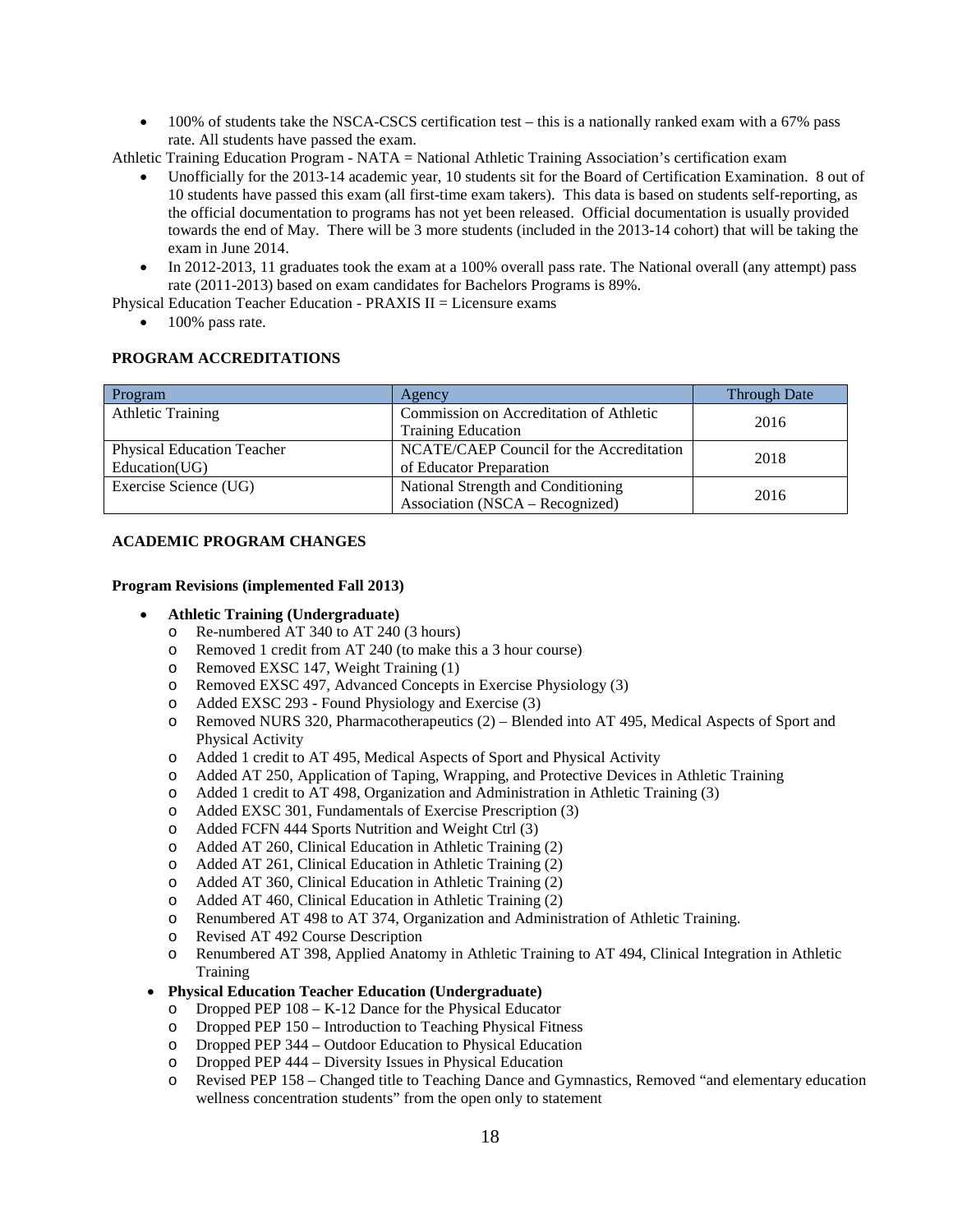- o Revised PEP 242 Removed pre-requisite of PEP 161
- o Revised PEP 244 Removed pre-requisite of PEP 161<br>
o Revised PEP 252 Removed pre-requisite of PEP 150
- Revised PEP 252 Removed pre-requisite of PEP 150 and PEP 161, and Removed "and elementary" education wellness concentration students" from the open only to statement
- **Exercise Science (Undergraduate)**
	- o Revised Course EXSC 201 Removed Pre-req of EXSC 293 and removed Open only to statement. Added "or ANAT 201"
	- o Revised Course EXSC 293 Removed permission of the program coordinator. Added "or ANAT 201" to pre-requisite
	- o Revised Course EXSC 294 Created Co-Requisite EXSC 294L. Added "or ANAT 201" to pre-requisite
	- Revised Course EXSC 301 Removed pre-requisite EXSC 201
	- o Revised Course EXSC 320 Added "or ANAT 201" to pre-requisite
	- o Revised Course EXSC 401- Removed EXSC 301 from Prerequisites and added EXSC 293
	- o Revised Course EXSC 414- Removed permission of the instructor and added or ANAT 201 to Prerequisites
	- o Revised Course EXSC 493 added "or ANAT 201" to Prerequisites
	- The following classes were removed from the Health and Fitness Track: MKG 200, MGT 200, MGT 261, MGT 271, EXSC 329, and MGT 305
	- o The following classes were added to the Health and Fitness Track: PEP 227, ISOM 135, MGT 341, MGT 361 and HSC 462
	- o The following classes were removed from the Basic & Applied Science Track: BIO 215 and PSYS 367
	- o The following classes were added to the Basic & Applied Science Track: EXSC 414, PHYS 411, PHYS 413, and PHYS

#### • **Aquatics Program (Undergraduate)**

- o Removed pre-requisites from AQUA 190
- o Removed pre-requisites from AQUA 215
- Removed pre-requisites from AQUA 219
- o Removed pre-requisites from AQUA 255<br>
o Removed pre-requisites from AOUA 260
- o Removed pre-requisites from AQUA 260<br>
o Removed pre-requisites from AQUA 301
- Removed pre-requisites from AQUA 301
- o Removed pre-requisites from AQUA 313
- o Removed pre-requisites from AQUA 315<br>
o Removed pre-requisites from AQUA 316
- Removed pre-requisites from AQUA 316
- o Removed pre-requisites from AQUA 355
- o Removed pre-requisites from AQUA 404

#### • **Sport Administration (Graduate)**

- o Changed internship hours from 9 to 6<br>
o Changed total hours from 36 to 33
- Changed total hours from 36 to 33
- o Changed elective hours from 12-15 to 12 for the MA and from 12 to 9 hours for the MS.
- o Added the following phrase at the bottom of the program: "Due to the differences in research requirements the MA requires 12 hours of electives and the MS requires 9 hours of electives."
- **Sport Performance (Graduate)**
	- o Corrected the Research Requirement totals to reflect 33 total hours
- **Minor in Adapted Physical Activity**
	- o Dropped Program
- **PFW Courses**
	- o PFW 160 Add statement, "A total of 2 hours of credit may be earned."

#### **New (approved Spring 2013)**

#### **New Programs**

- **Aquatics Certificate: Aquatic Instruction (Undergraduate)**
- **Aquatics Certificate: Aquatic Operations (Undergraduate)**
- **Aquatics Certificate: SCUBA Leadership (Undergraduate)**
- **SCUBA Minor (Undergraduate)**
- **Graduate Certificate in Athletic Coaching Education (Graduate)**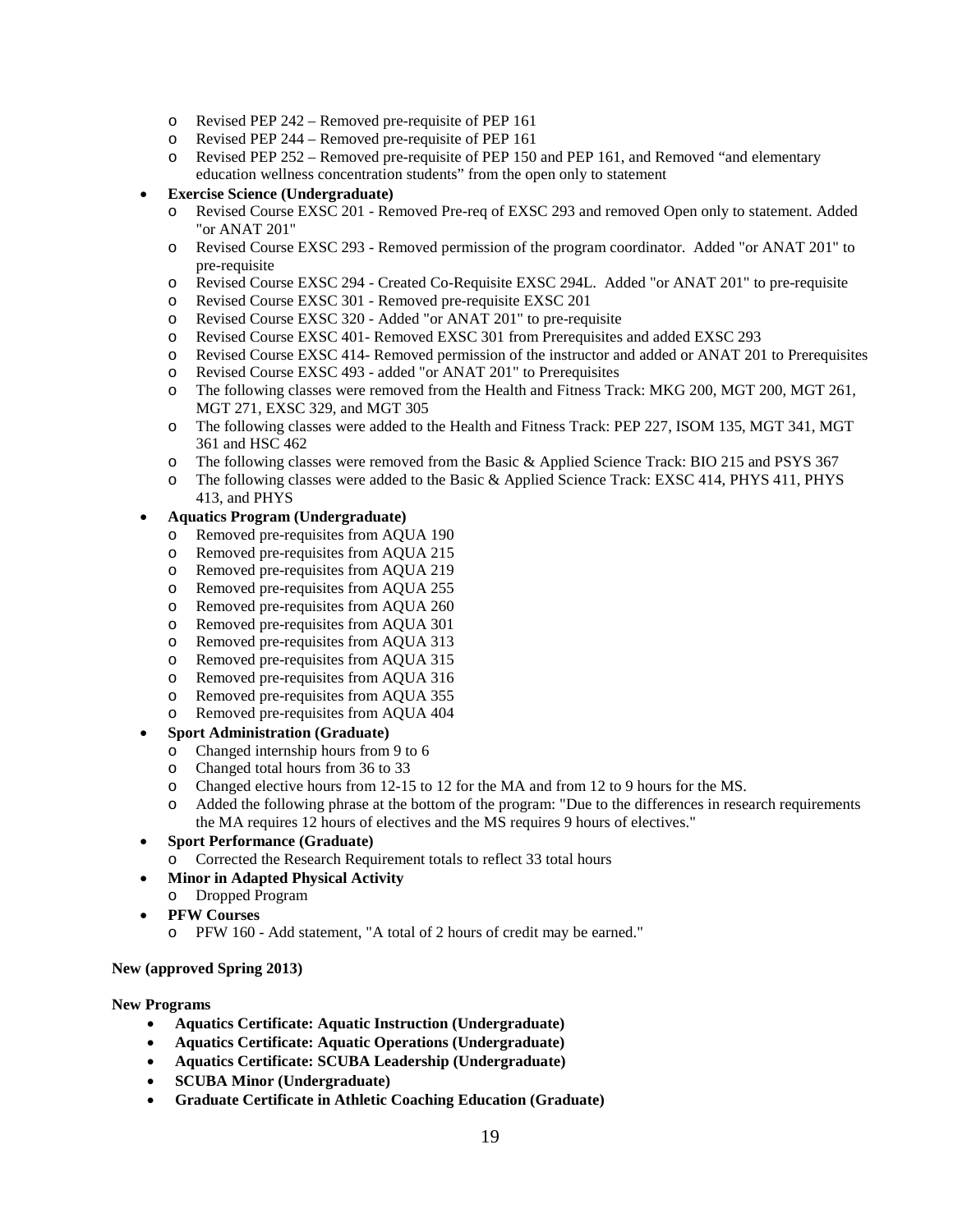- o Creation of Certificate in Athletic Coaching Education for 12 hours
- o Added the following existing courses: ACE 604, ACE 612, ACE 670, and ACE 675

#### **Revised Programs**

- **Aquatics Program (Undergraduate)**
	- Revision of elective selection
	- o Removed "Lab Fee Required" from the following courses: AQUA 216, AQUA 221, AQUA 315, AQUA 316, AQUA 404, and AQUA 458 and replaced it with "Optional Certification Fee"
	- o Removed Lab Fee Required from AQUA 190<br>
	o Revised AQUA 213, Introduction to Sailing to
	- Revised AQUA 213, Introduction to Sailing to AQUA 212, Aquatic Recreation Activities
	- o Dropped AQUA 217, AQUA 255, and AQUA 317
	- o Changed AQUA 260 from Emergency Responder to Emergency Medical Responder
	- o Changed the title and content of AQUA 314 to Teaching and Coaching Swimming and Diving

#### • **Athletic Training Program (Undergraduate)**

- o Removed AT 392, Practicum in Athletic Training 1 (3)
- o Removed AT 492, Practicum in Athletic Training 2 (3)
- o Added two new courses: AT 361, Clinical Education in Athletic Training 4 (2) and AT 461, Clinical Education in Athletic Training 6 (2) to replace AT 392 and AT 492
- o Revised the title of AT 460, Clinical Education in Athletic Training 4 (2) to AT 460, Clinical Education in Athletic Training 5 (2)
- o Added "LAB fee Required" and "A requirement for application to the Athletic Training Program" to AT 240
- o Added "Lab Fee Required" and prerequisites "Open only to Athletic Training majors admitted into the Athletic Training Program" to AT 373
- o Removed AT 392 as a pre-requisite from AT 495<br>
Removed Pre-requisite courses from AT 496
- Removed Pre-requisite courses from AT 496
- o Removed EXSC 292 as a pre-requisite from AT 370, AT 371 and AT 373
- o Removed AT 370 as a pre-requisite from AT 261<br>Changed "Admission to Athletic Training Program
- o Changed "Admission to Athletic Training Program" to "Open only to Athletic Training majors admitted into the Athletic Training Program" for AT 250 and AT 260
- o Changed "Open only to Athletic Training Majors" to "Open only to Athletic Training majors admitted into the Athletic Training Program" for AT 261, AT 360, AT 370, AT 371, AT 372, AT 374, AT 460, AT 477, AT 494, AT 495, AT 496 and AT 497
- **Exercise Science (Undergraduate)**<br>  $\circ$  Added 2 elective concentration
	- Added 2 elective concentrations to major Pre-Physical Therapy and Pre-Occupational Therapy
	- o Revised Advanced Program Admission procedure
	- o Removed Permission from EXSC 301 and EXSC 402
- **Health and Physical Education Teacher Education (Undergraduate)**
	- o Merging Teaching Major in School Health Education and Teaching Major in Physical Education (All Grade). Program will be listed under both departments
	- o Dropped the following courses from the program: PEP 101, PEP 102, PEP 103, PEP 194, PEP 242, PEP 244, PEP 250, PEP 327, PEP 344, PEP 391, PEP 395, PEP 494 and AQUA 315
	- o Added the following courses to the program: FCFN 240, HSC 261, HSC 290, HSC 295, HSC 363, HSC 395, HSC 467, PEP 444 and EDJH 385
	- o Revised the following courses: PEP 158, PEP 161, PEP 209, PEP 222, PEP 227, PEP 232, PEP 252, PEP 291, PEP 310, PEP 394, PEP 399, PEP 400, PEP 444, HSC 290, HSC 295, HSC 363, and HSC 395

#### • **Aquatic Minor (Undergraduate)**

Reducing the AQUATIC Minor from three (3) options of 24 credit hours to two (2) options of Aquatic Minor and Scuba Minor both of 18 credit hours

#### • **Coaching Minor (Undergraduate)**

- o Reinstating the Minor in Coaching. It was dropped Fall 2011
- o Removed EXSC 147, EXSC 292, EXSC 293, PEP 194, PEP 250 and PEP 331 from core courses
- Added SPTA 190 to core courses
- o Moved PEP 291 from core to electives
- o Removed PEP 366 and PEP 368 from electives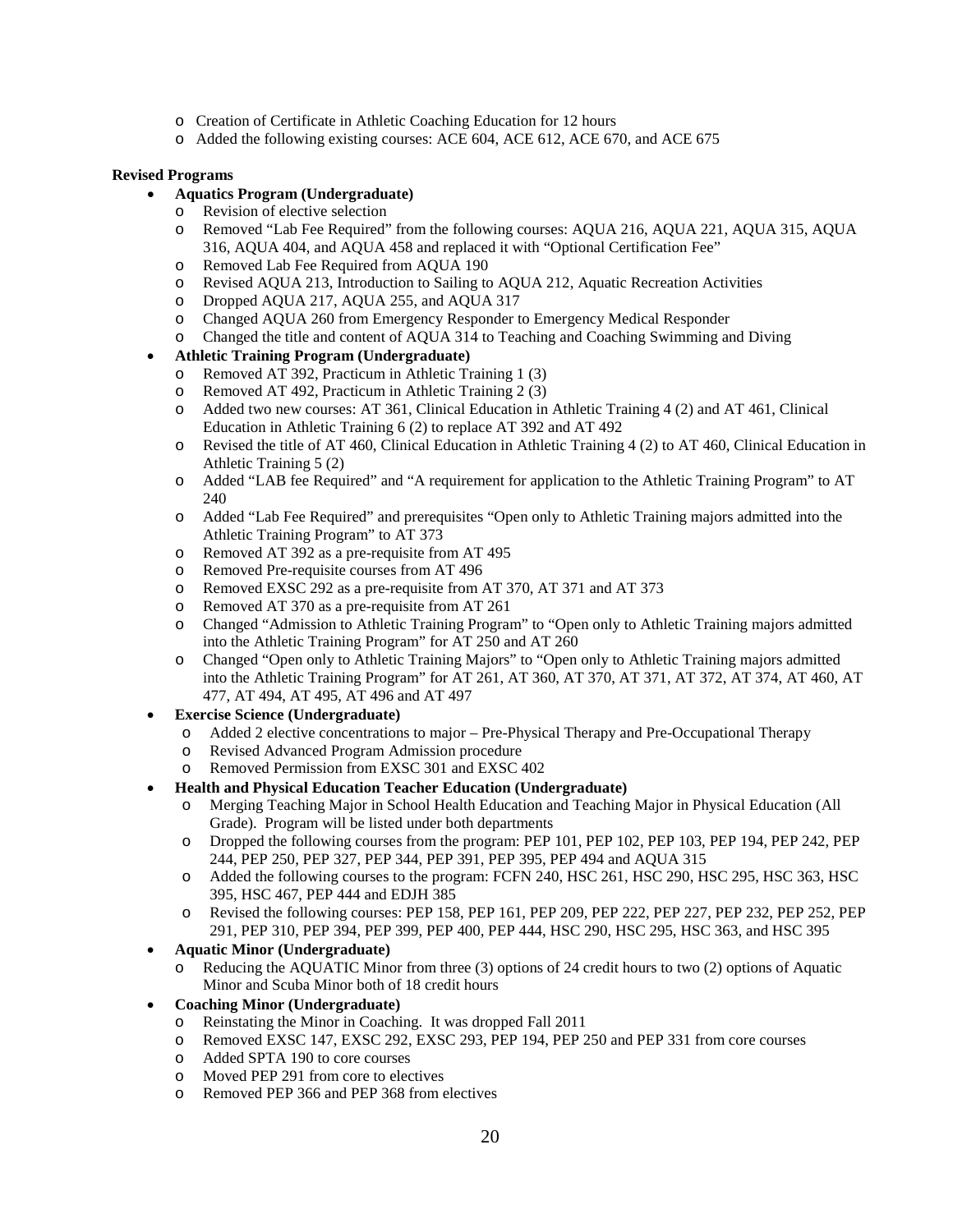- o Added AQUA 314, EXSC 302, EXSC 360, FCFN 340, PEP 227, SPST 200, SPST 450 and SPTA 300 under electives
- o Added Admission and Degree requirements that were congruent with other programs in the School

#### **Courses (Undergraduate)**

- **New**
	- o **AT 361- Clinical Education in Athletic Training 4 (2)**
	- o **AT 461 - Clinical Education in Athletic Training 6 (2)**
	- o **EXSC 302 – Physical Activity Throughout the Lifespan (3)**
	- o **PFW 161 – Physical Fitness and Wellness Activity (1.0)**
	- o **PFW 162 – Physical Fitness and Wellness Lecture (1.0)**
- **Revised**
	- o **AQUA 190 – Introduction to Aquatics (3)**
	- o **AQUA 212 (213)– Aquatic Recreation Activities (3)**
	- o **AQUA 216 – Lifeguard Training (3)**
	- o **AQUA 221 – Advanced SCUBA Diver (2)**
	- o **AQUA 260 – Emergency Medical Responder (3)**
	- o **AQUA 314 – Teaching and Coaching Swimming and Diving (3)**
	- o **AQUA 315 – Water Safety Instructor (WSI) (3)**
	- o **AQUA 316 – Aquatic Fitness Instructor (3)**
	- o **AQUA 404 – Lifeguard Instructor (LGI) (3)**
	- o **AQUA 458 – Aquatic Leadership and Staff Development (3)**
	- o **AT 240 – Prevention and Care of Musculoskeletal Injuries (3) -** Added Lab Fee Required
	- o **AT 250 – Application of Taping, Wrapping, and Protective Devices in Athletic Training (1) –** Changed "Admission to Athletic Training Program" to "Open to Athletic Training Majors admitted into the Athletic Training Program"
	- o **AT 260 – Clinical Education in Athletic Training 1 (2) -** Changed "Admission to Athletic Training Program" to "Open to Athletic Training Majors admitted into the Athletic Training Program"
	- o **AT 261 – Clinical Education in Athletic Training 2 (2) –** Removed AT 370 as a pre-requisite. Changed "Open Only to Athletic Training Majors" to "Open to athletic training majors admitted into the Athletic Training Program"
	- o **AT 360 – Clinical Education in Athletic Training 3 (2) -** Changed "Open Only to Athletic Training Majors" to "Open to athletic training majors admitted into the Athletic Training Program"
	- o **AT 370 – Lower Extremity Orthopedic Evaluation in Athletic Training (3) -** Removed EXSC 292 as a pre-requisite, Changed "Open Only to Athletic Training Majors" to "Open to athletic training majors admitted into the Athletic Training Program"
	- o **AT 371 – Upper Extremity Orthopedic Evaluations in Athletic Training (3) -** Removed EXSC 292 as a pre-requisite, Changed "Open Only to Athletic Training Majors" to "Open to athletic training majors admitted into the Athletic Training Program"
	- o **AT 372 – Therapeutic Modalities in Athletic Training (3) -** Changed "Open Only to Athletic Training Majors" to "Open to athletic training majors admitted into the Athletic Training Program"
	- o **AT 373 – Therapeutic Exercise and Techniques in Athletic Training (3) -** Added Lab Fee Required & prerequisites (Open to athletic training majors admitted into the Athletic Training Program), Removed EXSC 292 as a pre-requisite
	- o **AT 374 – Organization and Administration of Athletic Training (3) -** Changed "Open Only to Athletic Training Majors" to "Open to athletic training majors admitted into the Athletic Training Program"
	- o **AT 460 – Clinical Education in Athletic Training 5 (2) –** Revised Title from "Clinical Education in Athletic Training 4" to "Clinical Education in Athletic Training 5", and Changed "Open Only to Athletic Training Majors" to "Open to athletic training majors admitted into the Athletic Training Program"
	- o **AT 477 – Psychosocial Aspects of Sports Medicine (3) -** Changed "Open Only to Athletic Training Majors" to "Open to athletic training majors admitted into the Athletic Training Program"
	- o **AT 494 – Clinical Integration in Athletic Training (1) -** Changed "Open Only to Athletic Training Majors" to "Open to athletic training majors admitted into the Athletic Training Program"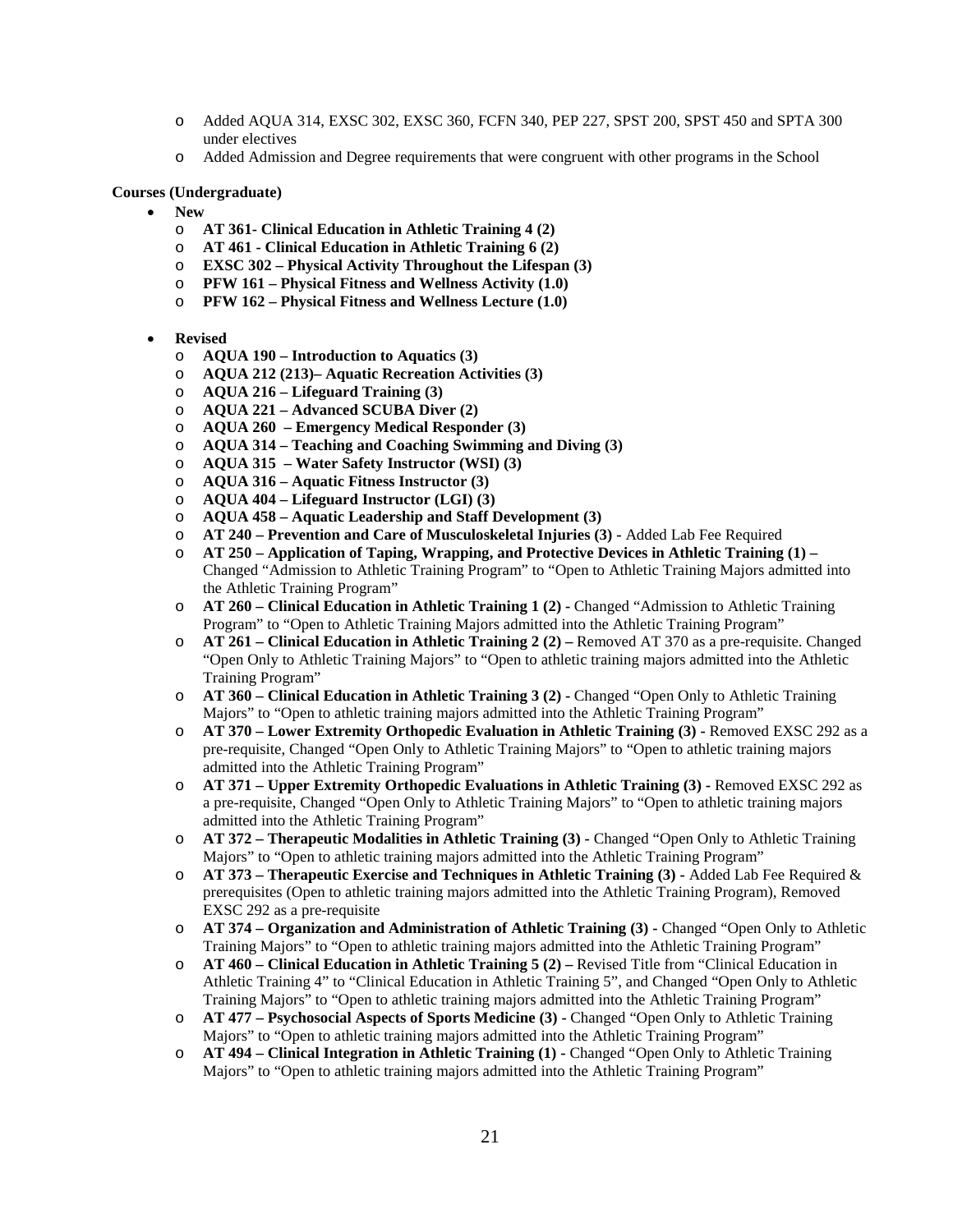- o **AT 495 – Medical and Pharmacological Aspects of Athletic Training (4) –** Removed AT 392 as a prerequisite, Changed "Open Only to Athletic Training Majors" to "Open to athletic training majors admitted into the Athletic Training Program"
- o **AT 496 – Clinical Experience in Athletic Training (1-6) –** Removed pre-requisite courses, Changed "Open Only to Athletic Training Majors" to "Open to athletic training majors admitted into the Athletic Training Program"
- o **AT 497 – Clinical Decision Making in Athletic Training (2) -** Changed "Open Only to Athletic Training Majors" to "Open to athletic training majors admitted into the Athletic Training Program"
- o **EXSC 301 – Fundamentals of Exercise Prescription (3) –** Removed permission
- o **EXSC 402 – Advanced Fitness Assessments in Exercise Science (3) -** Removed Permission
- o **PEP 158 – Teaching Dance and Gymnastics (3) -** PEP and HEALTH majors only, or by permission from coordinator
- **PEP 161 Foundations and Principles of Health and Physical Education (3) PEP and HEALTH** majors only
- o **PEP 209 – Introduction to Teaching Physical Education (3) -** PEP and HEALTH majors only, or by permission from coordinator, prereq PEP 161 and PEP 291
- o **PEP 222 – Teaching Field and Court Invasion Games (2) -** PEP and HEALTH majors and elementary ed majors only, or by permission from coordinator
- o **PEP 227 – Introduction to Adapted Physical Education/Activity (3) –** Open to All
- o **PEP 232 – Teaching Net and Wall Games (2) -** PEP and HEALTH majors and elementary ed majors only, or by permission from coordinator
- o **PEP 252 – Teaching Physical Fitness and Fitness Activities (3) -** PEP and HEALTH majors and elementary ed majors only, or by permission from coordinator
- o **PEP 291 – Motor Development and Learning Across the Lifespan (3) –** Merged with PEP 391 and renamed, PEP and HEALTH majors and Coaching Minors only, or by permission from coordinator, prereq PEP 161
- o **PEP 310 – Formal Assessment in Health Physical Education and Physical Activity Settings (3) –** Merged with PEP 321 and renamed, PEP and HEALTH majors only, or by permission from coordinator, prereq PEP 161, PEP 209 and DP2 complete
- o **PEP 394 – Teaching Physical Education in the Elementary School (3) -** PEP and HEALTH majors and elementary ed only, or by permission from coordinator, prereq PEP 161, PEP 209 and DP2 complete
- o **PEP 399 – Teaching Physical Education in the High School (3) -** PEP and HEALTH majors only, or by permission from coordinator, prereq PEP 161, PEP 209, PEP 394 and DP2 complete
- o **PEP 400 – Introduction to Curriculum Design in Physical Education (2) -** PEP and HEALTH majors and elementary ed only, or by permission from coordinator, prereq PEP 161, PEP 209, PEP 394 and DP2 complete
- o **PEP 444 – Developing the Health and PE Classroom Environment (3)** Renamed, PEP and HEALTH majors only, or by permission from coordinator, prereq PEP 161, PEP 209, PEP 394 and DP2 complete
- o **PEP 409 – Psychological/Social Issues in Sport –** Removed Aquatic Majors and added Coaching minors to the Open only to statement. It is now "Open only to sport administration majors and coaching minors."
- o **PFW 100 – Physical Conditioning –** Add PFW 161 and PFW 162 to the Not Open to Students statement.
- o **PFW 101 – Physical Fitness and Wellness Activity** Add PFW 161 and PFW 162 to the Not Open to Students statement
- o **PFW 102 – Physical Fitness and Wellness Lecture -** Add PFW 161 and PFW 162 to the Not Open to Students statement
- o **PFW 103 – Walking -** Add PFW 161 and PFW 162 to the Not Open to Students statement
- o **PFW 104 – Jogging -** Add PFW 161 and PFW 162 to the Not Open to Students statement
- o **PFW 105 – Adapted Physical Fitness and Wellness -** Add PFW 161 and PFW 162 to the Not Open to Students statement
- o **PFW 117 – Water Aerobics -** Add PFW 161 and PFW 162 to the Not Open to Students statement
- o **PFW 148 – Aerobics -** Add PFW 161 and PFW 162 to the Not Open to Students statement
- o **PFW 160 – Physical Fitness and Wellness (2)**
- o **PFW 217 – Swimming -** Add PFW 161 and PFW 162 to the Not Open to Students statement
- o **WWIN 496 – Seminar in Workplace Wellness (1-6)**
- **Dropped**
	- o **AQUA 213 – Introduction to Sailing (1)**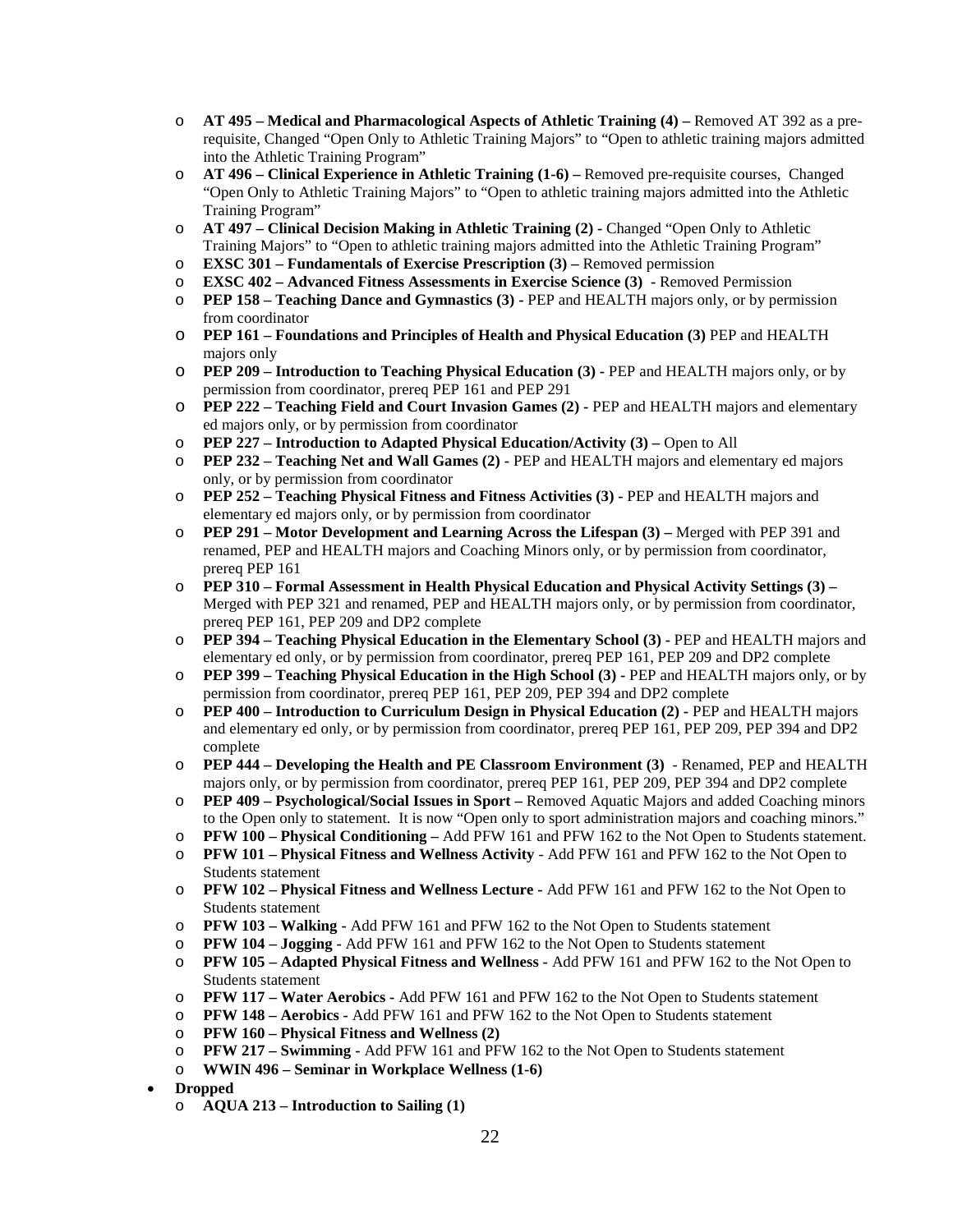- o **AQUA 217 – Canoe and Kayak (1)**
- o **AQUA 255 – Practicum in Aquatics (2)**
- o **AQUA 317 – Teaching Diving, Water Polo, and Synchro Swim (3)**
- o **AT 392 – Practicum 1 in Athletic Training (1-3)**
- o **AT 492 – Practicum 2 in Athletic Training (1-3)**
- o **PEP 101 – Fitness Test 1**
- o **PEP 102 – Fitness Test 2**
- o **PEP 103 – Fitness Test 3**
- **Applied Gerontology (Graduate) – Master of Arts** 
	- o Changing the GRE Combined score in the Admission Requirements

#### • **Biomechanics (Graduate)**

- o Moved EXSC 655 & 652 to the Core Requirements
- o Created EXSC 616 and added to the Core Requirements<br>  $\Omega$  Moved EDPS 641 and EXSC 611 down to Research Req
- Moved EDPS 641 and EXSC 611 down to Research Requirements to be consistent with the other graduate programs in SPESES
- o Combined multiple elective categories into a new directed electives category
- Currently in the Master and Master of Science in Exercise Science and now will only be in Master of Science in Exercise Science
- o Updating Degree Requirements

#### • **Exercise Physiology (Graduate)**

- o Currently in the Master and Master of Science in Exercise Science and now will only be in Master of Science in Exercise Science
- o Updating Degree Requirements

#### • **Graduate Certificate in Gerontology (Graduate)**

- o Provided a list of courses from which the student can select the required 9 hours. Also listed the requirements of 9 hours of directed electives
- **Wellness Management (Graduate) Master of Arts and Master of Science**
	- o Changing the GRE Combined score in the Admission Requirements

#### **Courses (Graduate)**

- **New**
	- o **EXSC 616 – Motor Control (3)**
- **Revised**
	- o **SPTA 691 – Historical Foundations of Sport (3) –** Changing title and content from Sports on Film to Historical Foundations of Sport
	- o **EXSC 633 – Seminar in Exercise Science (1-18)**
	- o **EXSC 698 – Internship in Exercise Program (1-3)**
	- o **EXSC 699 – Independent Study (1-6)**

#### **Dropped Programs**

• **Sports Medicine Minor (Undergraduate)**

#### **Planned Programs/Revisions (next 5 years)**

- Consider entry-level Master's degree in Athletic Training.
- Consider doctoral program in Clinical Biomechanics.
- Continue to develop a variety of distance education courses.
- Implement physical activity across the life span as general elective course in all majors.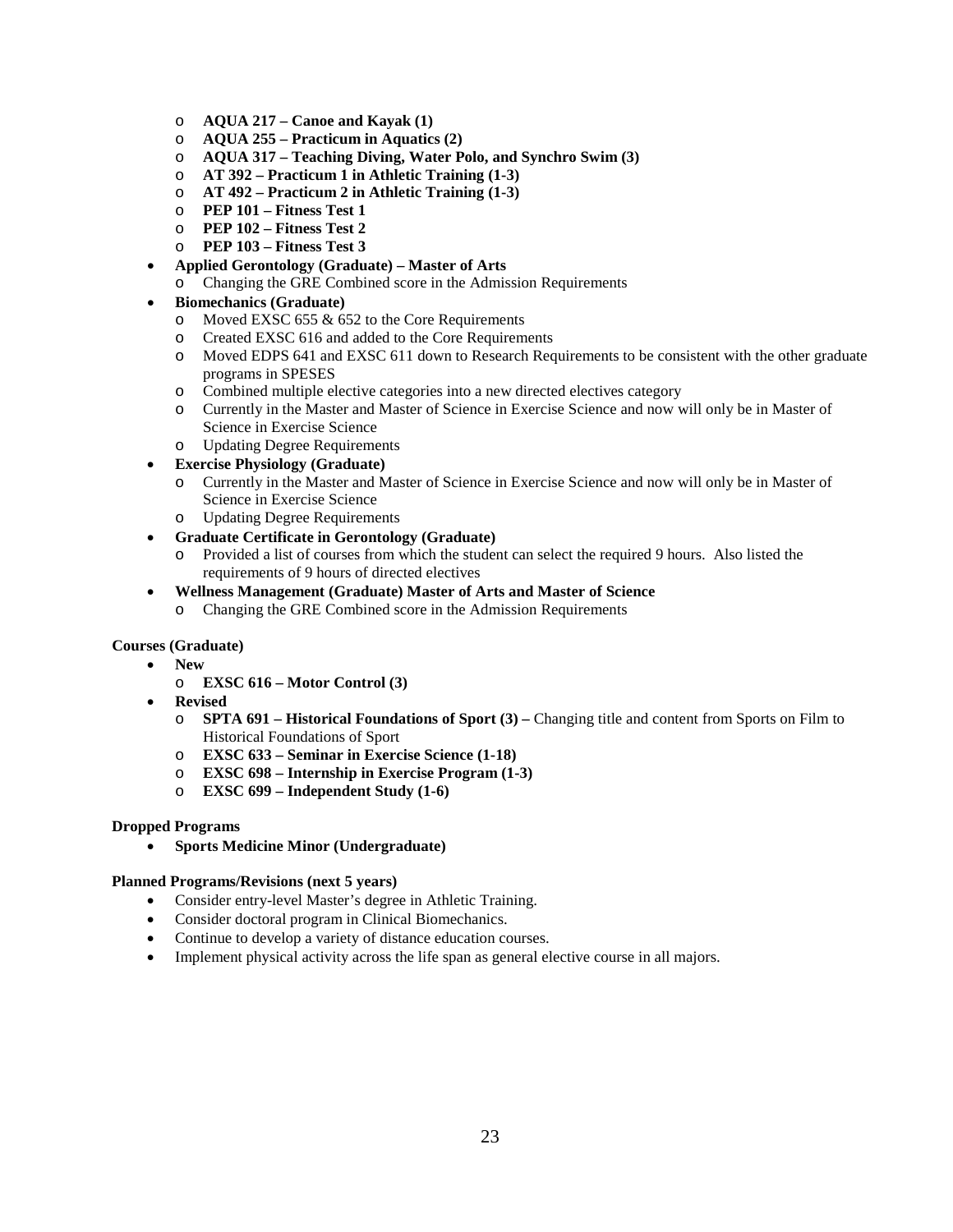#### <span id="page-23-0"></span>**UNDERGRADUATE STUDENT ENROLLMENTS**

- Fall 2013 enrollment data for undergraduate majors is consistent with data recorded in previous years. The total enrollment for undergraduate declared majors declined by 32 students from Fall 2012 to 851. Spring 2014 enrollment increased by 39 students from Spring 2013 to 882 (see Appendix C for further enrollment data).
- The numbers of graduating students for each major code is listed below. This information has been helpful in energizing efforts to improve completion of programs (e.g., Aquatics) (see Appendix D for recent historical data).

| <b>MAJORS COMPLETED PROGRAMS</b>              | 12/13 |
|-----------------------------------------------|-------|
| <b>ATHLETIC TRAINING</b>                      | 13    |
| <b>EXERCISE SCIENCE: AQUATICS</b>             | 8     |
| <b>EXERCISE SCIENCE: BASIC &amp; APPLIED</b>  | 48    |
| <b>EXERCISE SCIENCE: HEALTH &amp; FITNESS</b> | 37    |
| PHYSICAL EDUCATION                            | 12    |
| SPORT ADMINISTRATION                          | 51    |

- The total enrollment for undergraduate declared minors is 92 for Fall 2013 and 89 for Spring 2014 (see Appendix C for further enrollment data).
- Data regarding the numbers of students actually completing a minor is listed below. All of these minors have either been dropped (e.g., Adapted Physical Activity, Sports Medicine), reconfigured (Aquatics), or reintroduced (e.g., coaching) (see Appendix D for recent historical data).

| $\sigma$ and $\sigma$ , $\sigma$ , $\sigma$ , $\sigma$ , $\sigma$ , $\sigma$ , $\sigma$ , $\sigma$ , $\sigma$ , $\sigma$ , $\sigma$ , $\sigma$ , $\sigma$ , $\sigma$ , $\sigma$ , $\sigma$ , $\sigma$ , $\sigma$ , $\sigma$ , $\sigma$ , $\sigma$ , $\sigma$ , $\sigma$ , $\sigma$ , $\sigma$ , $\sigma$ , $\sigma$ , $\sigma$ , $\sigma$ , $\sigma$ , $\sigma$ , $\sigma$ , $\sigma$ , $\sigma$ , $\sigma$ , $\$ |       |
|-------------------------------------------------------------------------------------------------------------------------------------------------------------------------------------------------------------------------------------------------------------------------------------------------------------------------------------------------------------------------------------------------------------------|-------|
| MINORS COMPLETED PROGRAMS                                                                                                                                                                                                                                                                                                                                                                                         | 12/13 |
| ADAPTED PHYSICAL ACTIVITY                                                                                                                                                                                                                                                                                                                                                                                         |       |
| <b>AQUATICS: ADMINISTRATION</b>                                                                                                                                                                                                                                                                                                                                                                                   | 5     |
| <b>AQUATICS: SCUBA</b>                                                                                                                                                                                                                                                                                                                                                                                            |       |
| <b>AQUATICS: TEACHING</b>                                                                                                                                                                                                                                                                                                                                                                                         |       |
| <b>COACHING</b>                                                                                                                                                                                                                                                                                                                                                                                                   |       |
| PHYSICAL ACTIVITY-OLDER ADULT                                                                                                                                                                                                                                                                                                                                                                                     |       |
| <b>SPORTS MEDICINE</b>                                                                                                                                                                                                                                                                                                                                                                                            | 15    |
|                                                                                                                                                                                                                                                                                                                                                                                                                   |       |

### <span id="page-23-1"></span>**ACTIONS TO IMPROVE FOUR YEAR GRADUATION RATES FOR UNDERGRADUATE MAJORS**

- Years and semesters to graduation continue to be evaluated and shared with program coordinators.
- Multiple online courses have been developed, and others are in-progress, to provide students with greater flexibility/efficiency in completing coursework.
- Advisement for the various majors continues to be evaluated by graduating students and feedback provided to academic advisors. Meetings with the academic advisors conducted on a periodic basis. Advisor for large exercise science major now provided with a total of nine hours of assigned time per AY for advisement.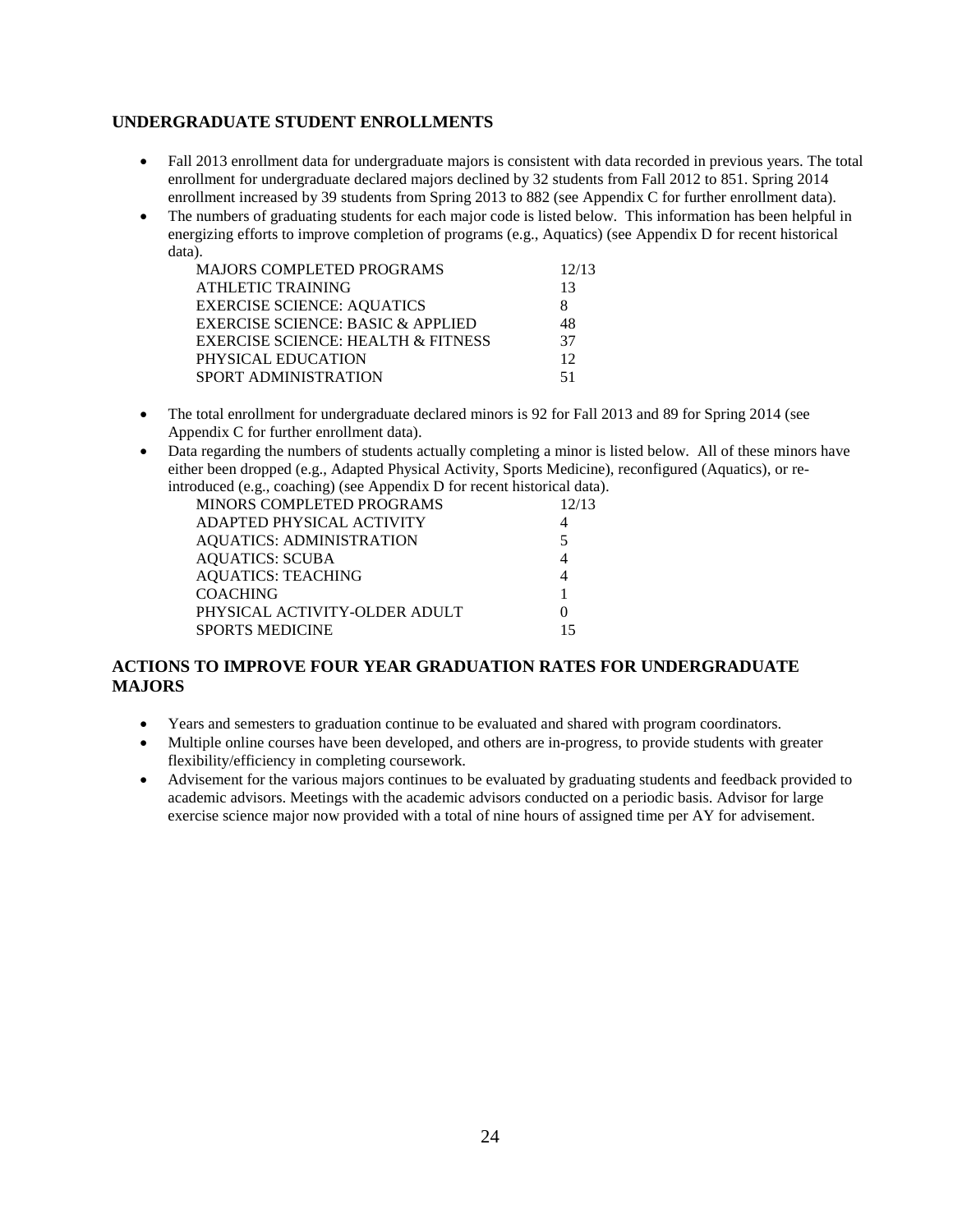#### <span id="page-24-0"></span>**GRADUATE STUDENT ENROLLMENTS**

- For Graduate programs, the 2013/2014 enrollment numbers received from the Office of Institutional Effectiveness are consistent with previous years. The enrollments for graduate declared majors were 158 in Fall 2013 and 166 in Spring 2014. These were both increases due to the addition of the Wellness and Gerontology Programs (see Appendix C for further enrollment data).
- The numbers of graduating students for each code is listed below (see Appendix D for recent historical data). MASTERS AND PHD COMPLETED PROGRAMS 12/13

| MASTERS ARD THD COMELETED FROURAINS |    |
|-------------------------------------|----|
| <b>HUMAN BIOENERGETICS</b>          |    |
| APPLIED GERONTOLOGY                 | 3  |
| <b>EXSC (BIOMECHANICS)</b>          |    |
| <b>EXSC (CLIN EXER PHYSIOL)</b>     | 6  |
| EXSC (EXERCISE PHYSIOLOGY)          |    |
| <b>EXER SCI (SPORT PERFORMANCE)</b> | 14 |
| PHYS ED (SPORT ADMINISTRATION)      | 16 |
| PHYS ED (COACHING)                  | 21 |
| PHYS ED (SPRT MGMT - OPT 1)         |    |
| PHYS ED (SPORT PSYCHOLOGY)          |    |
| WELLNESS MANAGEMENT                 |    |
|                                     |    |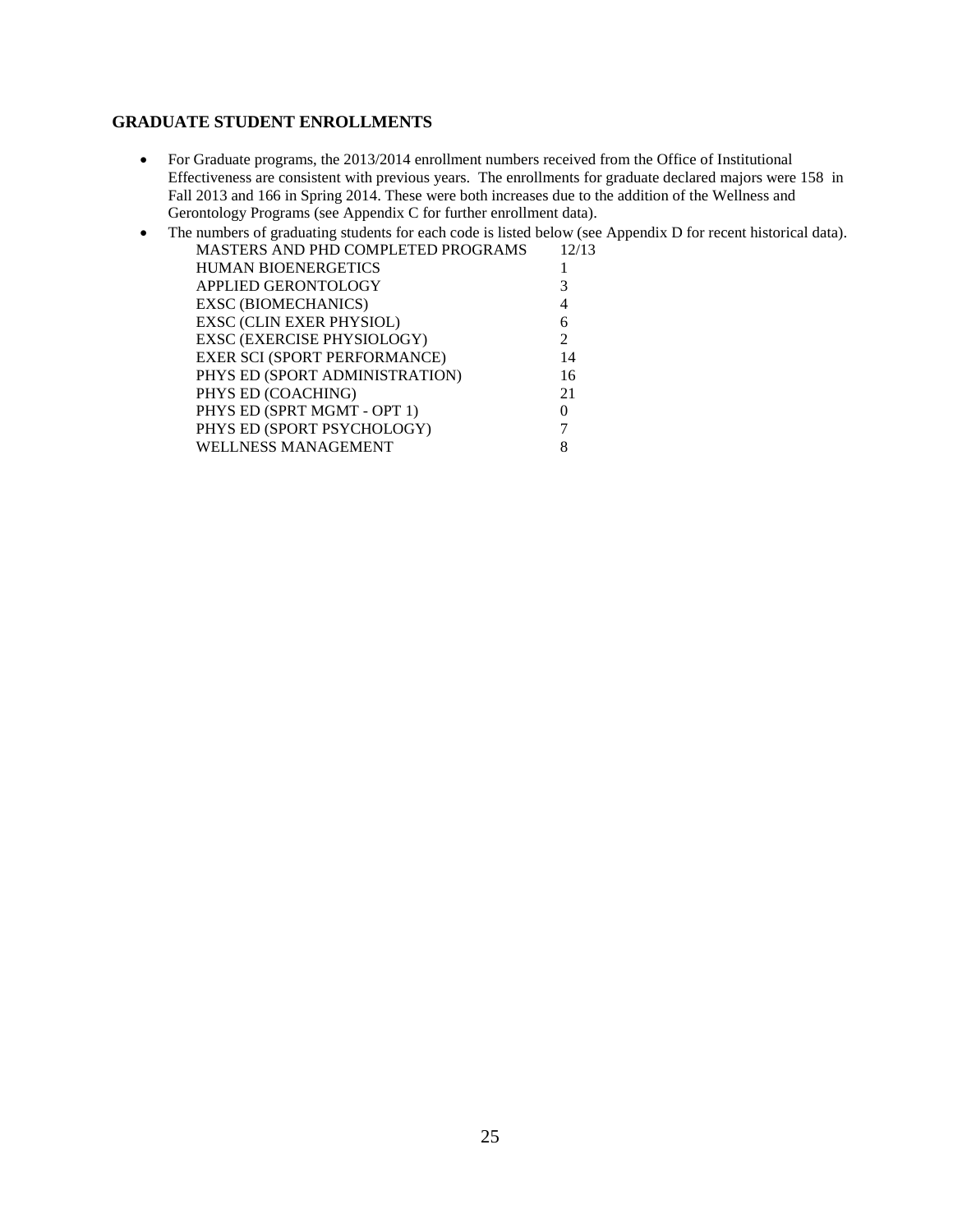#### <span id="page-25-0"></span>**APPENDIX A: DEPARTMENT SCHOLARSHIP DATA**

#### **Publications-Refereed**

- 1. \*Surowiec, R. K., Wang, H., Nagelkirk, P. R., Frame, J. W., Dickin, D. C. (in press). The effects of whole body vibration on the Wingate test for anaerobic power when applying individualized frequencies. To appear in Journal of Strength and Conditioning Research.
- 2. Arena, R., Guazzi, M., Briggs, P., Cahalin, L., Myers, J., Kaminsky, L. A., Forman, D. E., Lavie, C. J. (2013). Promoting Health and Wellness in the Workplace: A Unique Opportunity to Establish Primary and Extended Secondary Prevention Cardiac Rehabilitation Programs. Mayo Clinic Proceedings, 88(6), 605-617.
- 3. Bamman M, Cooper D, Booth F, Chin E, Neufer D, Trappe S, Lightfoot T, Kraus W, Joyner M. Exercise biology and medicine: innovation research to improve global health. Mayo Clin Proc (In Press).
- 4. Basevitch, I., Razon, S., Boiangin, N., Medeiros Filho, E., Guitterez, O., Braun, R., Arsal, G., Tenenbaum, G. (2013). The effect of olfactory ovulation cues on males' attention allocation and perception of exertion. Journal of Multidisciplinary Research, 5, 7-18.
- 5. Bellar, D., Judge, L. W., Petersen, J., Bellar, A., Bryan, C. L. (2014). Exercise and Academic Performance Among Nursing and Kinesiology Students at US Colleges. Journal of Education and Health Promotion, 3(January 2014), 48- 52.
- 6. Bellar, D., Tomescu, V., Judge, L. W. (2013). Relationship of an Equivalence Point for Change in VCo<sub>2</sub> and Vo<sub>2</sub> to Endurance Performance. Journal of Strength and Conditioning Research, 27(5), 1394-1399.
- 7. Blom, L. C., Visek, A., Harris, B. (2013). Triangulation in Youth Sport: Healthy Partnerships among Parents, Coaches, and Practitioner. Journal of Sport Psychology in Action, 4(2), 86-96.
- 8. Burkett\*, B., Blom, L. C., Razon, S., Johnson, J. E. (in press). Formal and Informal Athlete Leaders: The Relationship between Athlete Leadership Behaviors and Cohesion. To appear in The Journal of SPORT.
- 9. Byun, W., Blair, S. N., Pate, R. R. (in press). Objectively measured sedentary behavior in preschool children: Comparison between traditional and Montessori preschool. To appear in Int J Behav Nutr Phys Act, 10(1). www.ijbnpa.org/content/10/1/2
- 10. Byun, W., Liu, J., Pate, R. R. (in press). Association between accelerometry-derived sedentary behavior and adiposity in preschool children. To appear in Int J Obes.
- 11. Cahalin LP, Myers J, Kaminsky L, Briggs P, Forman DE, Patel MJ, Pinkstaff SO, Arena R. Current trends in reducing cardiovascular risk factors in the United States: focus on worksite health and wellness. Prog Cardiovasc Dis. 2014 Mar-Apr ;56(5):476-83. doi: 10.1016/j.pcad.2013.10.002. Epub 2013 Oct 5. Review.
- 12. Choi, H., Lee, D., Judge, L. W., Kim, B., Park, J. (2013). A study on the relationships between sports broadcasting, sports values, and viewer satisfaction. Asia Pacific Journal of Innovation and Entrepreneurship, 6(3), 99-115.
- 13. Diamond, K., Pierce, D., Johnson, J. E., Ridley, M. (2014). Content Analysis of Sponsorship Sales Job Posing in the United States. Graduate Journal of Sport, Exercise & Physical Education, 2, 19-36.
- 14. Dickin, D. C., Heath, J. E. (in press). Additive effect of repeated bouts of individualized frequency whole body vibration on postural stability in young adults. To appear in Journal of Applied Biomechanics, EPub - Ahead of Print.
- 15. Ellery, P. J., Ellery, J. E. (in press). The Lutiisi Academy Primary School: Using community-centered design as a catalyst for change. To appear in International Public Health Journal.
- 16. Fernandez, S., Judge, L. W., Wanless, E. A. (2013). Youth Olympic Games: Altius, Fortius, Juvenis. Indiana AHEARD Journal, 42(3), 5-9.
- 17. Fitts, R., Collonton, P., Trappe, S. W., Costill, D., Bain, J., Riley, D. (2013). Effects of prolonged space flight on human skeletal muscle enzyme and substrate profiles. Journal of Applied Physiology, 115, 667-679.
- 18. Francis, R. M., Layman, C. M., Coughlin, A. M., Nagelkirk, P. R., Womack, C. J., Lemmer, J. T. (2014). Effect of Gender and Aerobic Training Status on Plasma and Skeletal Muscle Fibrinolytic Potential. European Journal of Applied Physiology. link.springer.com/article/10.1007/s00421-014-2857-2
- 19. Haggerty, M., Dickin, D. C., Popp, J. K., Wang, H. (2014). The Influence of Incline Walking on Joint Mechanics. Gait & Posture, 39, 1017-1021.
- 20. Hankemeier, D. A., Kowell\*, S. M., Van Lunen, B. L. (2013). Visual Observations Compared With Palpation Meter Measurements for Reliable Measurements of Pelvic Tilt and Height Difference. Athletic Training & Sports Health Care, 5(3), 135-141.
- 21. Hankemeier, D. A., Van Lunen, B. L. (2013). Perceptions of Approved Clinical Instructors: Barriers in the Implementation of Evidence-Based Practice. Journal of Athletic Training, 48(3), 382-393.
- 22. Hankemeier, D. A., Walter, J. M., McCarty, C. W., Newton, E. J., Walker, S. E., Pribesh, S. L., Beth, J. E., Manspeaker, S. A., Van Lunen, B. L. (2013). Use of Evidence-Based Practice Among Athletic Training Educators,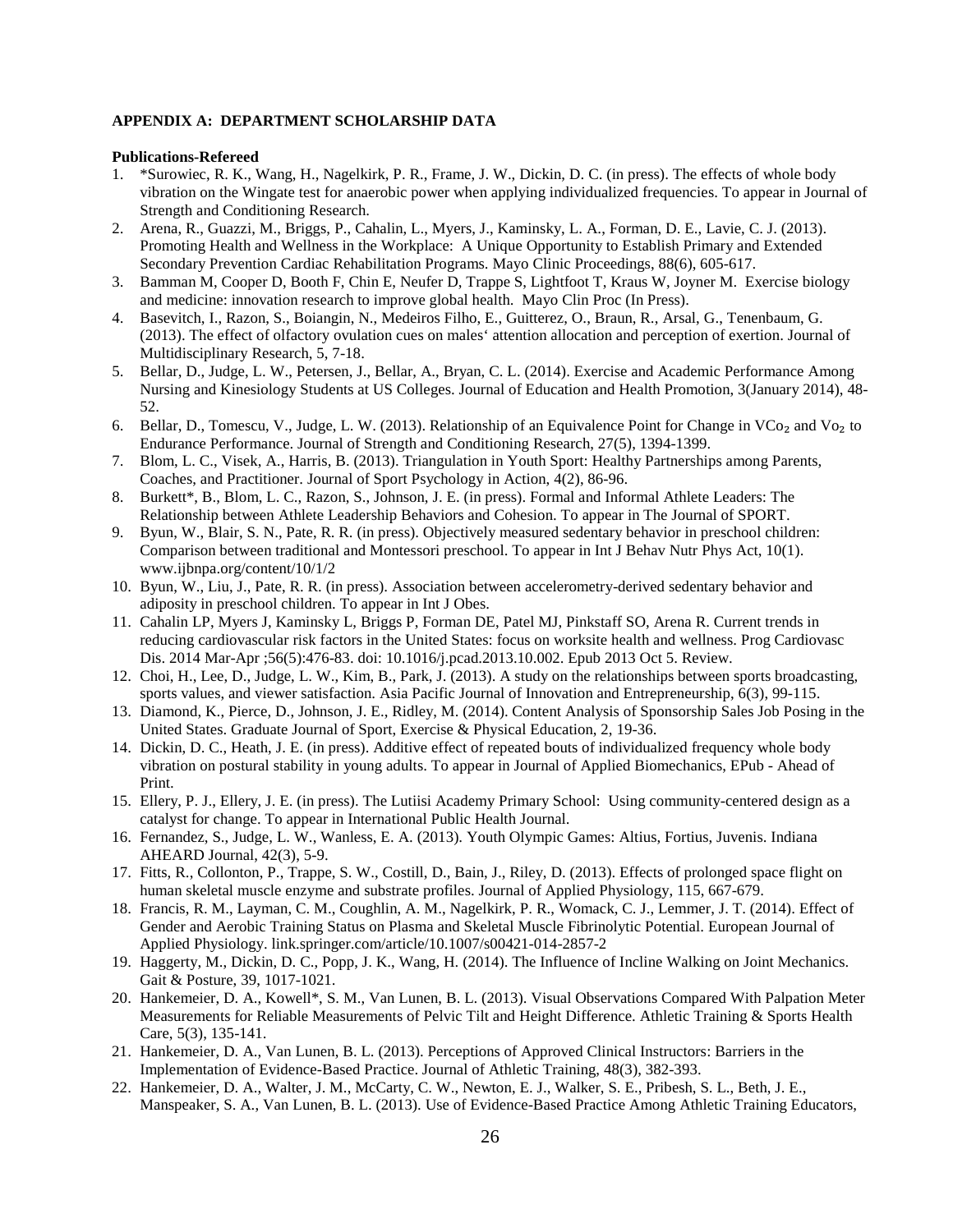Clinicians, and Students, Part 1: Perceived Importance, Knowledge, and Confidence. Journal of Athletic Training, 48(3), 394-404.

- 23. Harris, B., Blom, L. C., Visek, A. (2013). Assessment in Youth Sport: Practical Issues and Best Practice Guidelines. The Sport Psychologist, 27, 201-211.
- 24. Hindawi, O. S., Orabi, S., Arjan, J. A., Judge, L. W., Cottingham II, M., Bellar, D. M. (2013). Offensive Tactical Thinking Level of Wheelchair Basketball Players in Arab Countries. European Journal of Sport Science, 13(6), 622- 629.
- 25. Jagoda\*, A., Myers, J. N., Kaminsky, L. A., Whaley, M. H. (2014). Heart rate response at the onset of exercise in an apparently healthy cohort. European Journal of Applied Physiology, DOI 10.1007/s00421-014-2867-0.
- 26. Johnson, J. E. (2013). Assessing Academic risk of Student-Athletes: Applicability of the NCAA Graduation Risk Overview Model to GPA. National Academic Advising Association Journal, 33(2), 76-89.
- 27. Johnson, J. E. (2013). Exploring the Influence of Selected Demographic, Academic, and Athletic Variables on the Retention of Student-Athletes. Journal of College Student Retention, 15(2), 135-155.
- 28. Johnson, J. E. (2013). Tutor Use by Student-Athletes: An Exploratory Analysis. The Learning Assistance Review, 18(2), 35-50.
- 29. Johnson, J. E., Blom, L. C., Judge, L. W., Lee, D., Pierce, D. A., Ridley, M. (2013). The Impact of Football Bowl Subdivision Head Coaching Changes on NCAA Academic Progress Rate. Journal of Issues in Intercollegiate Athletics, 6, 131-154. csri-
- jiia.org/documents/puclications/research\_articles/2013/JIIA\_2013\_6\_8\_131\_154\_Impact\_of\_FBS.pdf 30. Johnson, J. E., Herniak, T. J., Kwiatkowski, K., Hill, A. (2014). Protecting the Innocent: A Case Study of Child Protective Services in Sport and Recreation. Case Studies in Sport Management, 2(10), 1-12.
- 31. Johnson, J. E., Judge, L. W., Hansell, J., Felver, N., Ciuffo, J., Ridley, M. (2013). Using the College Sport Research Institute Case Study Competition to Teach Sport Management Students: The Case of Holy Cross. Indiana Association for Health, Physical Education, Recreation and Dance Journal, 42(2), 24-26.
- 32. Johnson, J. E., Judge, L. W., Wanless, E. A. (2014). Using a Case Study Competition as an Intense Learning Experience in Sport Management. Sport Management Education Journal, 7(1), 34-42.
- 33. Judge, L. W., Bell, R. J., Theodore, R., Simon, L., Bellar, D. An examination of burnout in NCAA division II athletics. Journal of Intercolleglate Sport, 5, 230 - 240.
- 34. Judge, L. W., Bellar, D. M., Gilreath, E. L., Petersen, J. C., Craig, B. W., Popp, J. K., Hindawi, O. S., Simon, L. S. (2013). An Examination of Preactivity and Postactivity Stretching Practices of NCAA Divesion I, NCAA Division II, and NCAA Division III Track and Field Throws Programs. Journal Of Strength and Conditioning Research, 27(10), 2691-2699.
- 35. Judge, L. W., Bellar, D., Thrasher, A., Simon, L., Hindawi, O. S., Wanless, E. A. (2013). A Pilot Study Exploring the Quadratic Nature of the Relationship of Strength to Performance Among Shot Putters. International Journal of Exercise Science, 6(2), 171-179.
- 36. Judge, L. W., Bellar, D., Wanless, E. A. (2013). Efficacy of potentiation of shot put performance through heavy medicine ball throws. Applied Research in Coaching and Athletics Annual, 28, 30-44.
- 37. Judge, L. W., Craig, B. (2014). The Disconnect Between Research and Current Coaching Practices. Strength and Conditioning Journal, 36(1), 46-51.
- 38. Judge, L. W., Lee, D., Petersen, J., Bellar, D., Surber, K. D., Krill, C. (2014). The impact of social media on the awareness of the Olympic movement. The Sport Journal. http://thesportjournal.org/article/the-impact-of-socialmedia-on-the-awareness-of-the-olympic-movement/
- 39. Judge, L. W., Lee, D., Surber, K., Bellar, D., Petersen, J., Ivan, E., Kim, H. (2013). The promotion and perception of the Youth Olympic Games: A Korean Perspective. International Council for Health, Physical Education, Recreation, Sport, and Dance Journal of Research, 8(2), 12-18.
- 40. Judge, L. W., Petersen, J., Bellar, D., Bodey, K., Gilreath, E., Simon, L. (2013). Certification and School Enrollment Influence upon High School Track and Field Throwing Facilities, Equipment and Safety. Journal of Facility Planning, Design, and Management, 1(1), 47-64.
- 41. Judge, L. W., Petersen, J., Bellar, D., Craig, B., Benner, M., Wanless, E. A. (2013). An Examination of Pre-activity and Post-activity Stretching Practices of Cross Country and Track and Field Distance Coaches. Journal of Strength and Conditioning Research, 27(9), 2456-2464.
- 42. Judge, L. W., Petersen, J., Bellar, D., Craig, B., Gilreath, E. (2013). CSCS (Certified Strength and Conditioning Specialist) certification and school enrollment influence upon high school strength facilities, equipment, and safety. Journal of Strength and Conditioning Research, 27(9), 2626-2633.
- 43. Judge, L. W., Surber, K. D., Petersen, J., Lee, D., Bellar, D., Simon, L. (2014). Making the Millennial Mark: Lessons Learned by Youth Olympic Games. International Journal of Sport Management, 15(2), 128-150.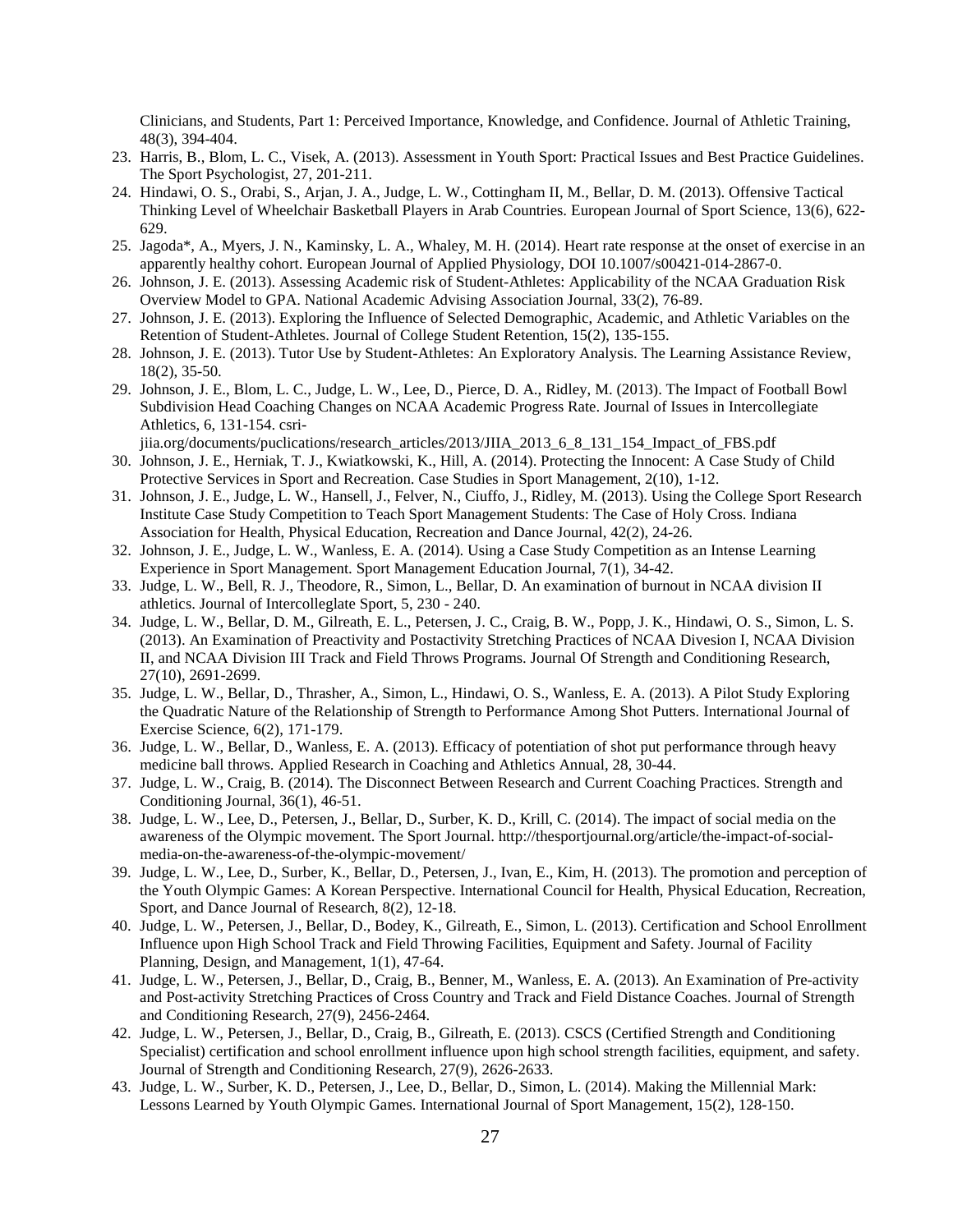- 44. Kaminsky, L. A. (2013). Patient and Program Characteristics of Early Outpatient Cardiac Rehabilitation Programs in the United States. Journal of Cardiopulmary Rehabilitation and Prevention, 33(3), 168-172.
- 45. Kaminsky, L. A., Jones, J., Riggin, K., Strath, S. J. (2013). A Pedometer-based Physical Activity Intervention for Patients Entering a Maintenance Cardiac Rehabilitation Program: a Pilot Study. Cardiovascular Diagnosis and Therapy, 3(2), 73-79.
- 46. Kaminsky, L. A., Ozemek, C., Williams, K. L., Byun, W. (2014). Precision of Total and Regional Body Fat Estimates from Dual-energy X-ray Absorptiometer Measurements. The Journal of Nutrition, Health and Aging, 18, DOI 10.1007/s12603-014-0012-8.
- 47. Kim, M., Kim, S.-K., Lee, D., Judge, L. W., Huang, H. (2013). Service quality and satisfaction perspectives at the 2011 International Amateur Athletic Federation (IAAF) World Championships. International Council for Health, Physical Education, Recreation, Sport, and Dance Journal of Research, 8(2), 39-44.
- 48. Lee, C., Bang, H., Lee, D. (2013). Regaining fans' trust after negative incidents: Fit between responses and nature of incidents. Sport Marketing Quarterly, 22, 235-245.
- 49. Lee, D., Trail, G. T., Lee, C., Schoenstedt, L. J. (2013). Exploring factors that affect purchase intention of athletic team merchandise. International Council for Health, Physical Education, Recreation, Sport, and Dance Journal of Research, 8(1), 27-35.
- 50. Lester BE, Standley RA, Lee JD, Fink WJ, Trappe SW, Trappe TA. Muscle-specific substrate use during cycle exercise at 1 G: implications for astronaut muscle health. Aviat Space Environ Med, 84: 789-96, 2013.
- 51. Mahon, A. D., Dean, R. S., McIntosh, D. E., Marjerrison\*, A. D., Cole\*, A. S., Woodruff\*, M. E., Horn\*, M. P. (2013). Acute exercise effects on measures of attention and impulsivity in children with attention deficit/hyperactivity disorder. Journal of Educational and Developmental Psychology, 3, 65-73.
- 52. McCarty, C. W., Hankemeier, D. A., Walter, J. M., Newton, E. J., Van Lunen, B. L. (2013). Use of Evidence-Based Practice Among Athletic Training Educators, Clinicians, and Students, Part 2: Attitudes, Beliefs, Barriers and Accessibility. Journal of Athletic Training, 48(3), 405-415.
- 53. O'Connor, J., Dieringer, S. M. Effect of humpback whale sounds, didgeridoo, and music on select behaviors of a youth with autism spectrum disorder. PALAESTRA, 3, 10-13. http://js.sagamorepub.com/palaestra/article/view/5036
- 54. Ozemek C, Kirschner MM, Wilkerson BS, Byun W, Kaminsky LA. Intermonitor reliability of the GT3X+ accelerometer at hip, wrist and ankle sites during activities of daily living., Physiol Meas. 2014 Feb;35(2):129-38. doi: 10.1088/0967-3334/35/2/129. Epub 2014 Jan 7.
- 55. Phillips, A. D., Faucette, N. (2013). There's no room in our program! Using Individual Development Plans to enhance preservice teachers' content knowledge. Georgia Association for Health, Physical Education, Recreation and Dance Journal, 45(3), 10-16.
- 56. Pierce, D., Lawerence, H., Johnson, J. E., Ridley, M. (2014). Selling the Best Seats in the House: Content Analysis of Premium Sales Position Announcements. Journal of Venue & Event Management, 4(2), 1-13.
- 57. Pierce, D., Lee, D., Petersen, J. (in press). Sport sales personnel perceptions of factors impacting job performance: A factor analysis of sales activities. To appear in International Journal of Sport Management.
- 58. Pierce, D., Wanless, E. A., Johnson, J. E. (2014). Assessing outcomes of a realistic major preview in an introductory sport management course. SCHOLE: A Journal of Leisure Studies and Recreation Education, 29(1), 60-74.
- 59. Piletic, C., Judge, L. W., Petersen, J. C. (2013). Creating ADA Accessible Strength and Conditioning Facilities: The Impact of the New 2010 Standards. To appear in Journal of Facility Planning, Design, and Management, 1(1), 35- 46.
- 60. Razon, S., Mandler, K., Arsal, G., Tokac, U., Tenenbaum, G. (in press). Effects of Imagery on Effort Perception and Cycling Endurance. To appear in Journal of Imagery Research in Sport and Physical Activity (JIRSPA).
- 61. Reidy PT, Hinkley JM, Trappe TA, Trappe SW, Harber MP. [Protein Composition of Endurance Trained Human](http://www.ncbi.nlm.nih.gov/pubmed/24234010)  [Skeletal Muscle.](http://www.ncbi.nlm.nih.gov/pubmed/24234010) *International Journal of Sports Medicine*, EPub date: Nov 14, 2013
- 62. Standley RA, Liu SZ, Jemiolo B, Trappe SW, Trappe TA. Prostaglandin E2 induces transcription of skeletal muscle mass regulators interleukin-6 and muscle RING finger-1 in humans. Prostaglandins Leukot Essent Fatty Acids 88:361-4, 2013.
- 63. Standley, RA, MP Harber, JD Lee, AR Konopka, SW Trappe, TA Trappe. Influence of aerobic cycle exercise training on patellar tendon cross-sectional area in older women. Scandinavian Journal of Medicine and Science in Sports 23(3): 367-373, 2013.
- 64. Strath, S. J., Kaminsky, L. A., Ainsworth, B. E., Ekeland, U., Freedson, P. S., Gary, R. A., Richardson, C. R., Smith, D. T., Swartz, A. M. (2013). Guide to the Assessment of Physical Activity: Clinical and Research Applications: A Scientific Statement From the American Heart Association. Circulation, 128, 2259-2279.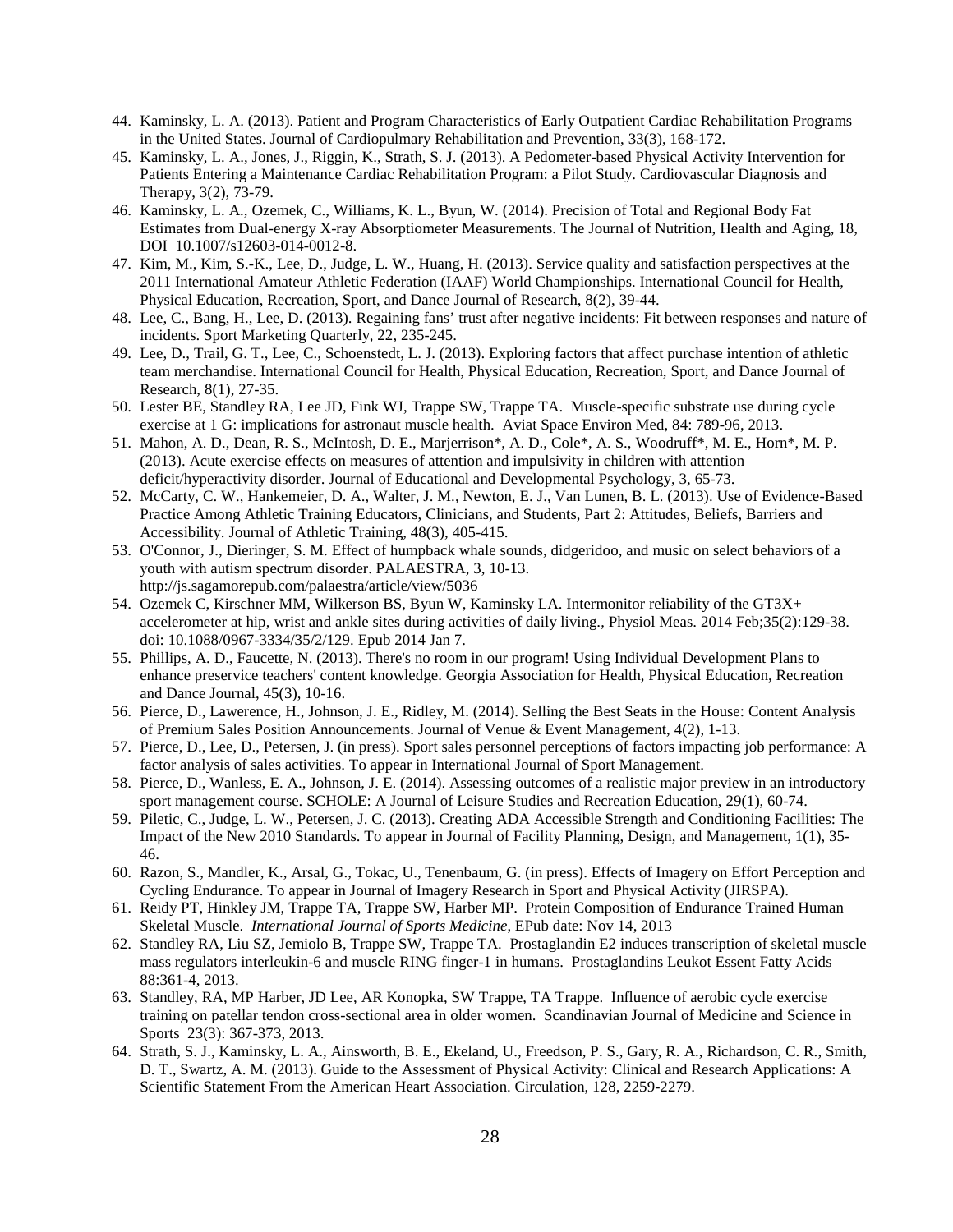- 65. Suer MK, Crane JD, Trappe TA, Jemiolo B, Trappe SW, Harber MP. Amino acid infusion alters the expression of growth-related genes in multiple skeletal muscles. Aviat Space Environ Med, 84: 669-74, 2013.
- 66. Surber, K., Judge, L. W. (2014). Sport Sales Lead Nurturing: Do You Know What It Takes to Get to "Yes"? Indiana Indiana Association for Health, Physical Education, Recreation and Dance Journal, 43(1), 3-4.
- 67. Thrasher, A. B., Walker, S. E., Hankemeier, D. A., Pitney, W. E. (in press). Supervising athletic trainers' perceptions of professional socialization of graduate assistant athletic trainers in the collegiate setting. To appear in Journal of Athletic Training.
- 68. Trappe TA, Standley RA, Liu SZ, Jemiolo B, Trappe SW, Harber MP. Local anesthetic effects on gene transcription in human skeletal muscle biopsies. Muscle Nerve, 591-3, 2013.
- 69. Trappe, TA, and SZ Liu. Effects of prostaglandins and COX inhibiting drugs on skeletal muscle adaptations to exercise. Journal of Applied Physiology. 115: 909-919, 2013.
- 70. Walker, S. E., Weidner, T., Armstrong, K. A. (in press). Standardized patient encounters and individual case-based simulations improve students' confidence and promote reflection. To appear in Athletic Training Education Journal.
- 71. Wang, H., Frame, J., Ozimek, E., Leib, D., Dugan, E. (2013). The effects of load carriage and muscle fatigue on lower-extremity joint mechanics. Research Quarterly for Exercise and Sport, 84, 305-312.
- 72. Wang, H., Weiss, K., Haggerty, M., Heath, J. (2014). The effect of active sitting on trunk motion. Journal of Sport and Health Science.
- 73. Wanless, E. A., Judge, L. W., Dieringer, S. M., Bellar, D., Johnson, J. E., Plummer, S. (2014). Pedometers & Aerobic Capacity: Evaluating an Elementary After-School Running Program. The Scientific World Journal, 2014(370759), 6. www.hindawi.com/journals/tswj/2014/370759/
- 74. Welch, C. E., Hankemeier, D. A., Wyant, A. L., Hays, D. G., Pitney, W. A., Van Lunen, B. L. (2014). Future Directions of Evidence-Based Practice in Athletic Training: Perceived Strategies to Enhance the Utilization of Evidence Based Practice. Journal of Athletic Training, 49(2), 234-244.
- 75. Welch, C. E., Van Lunen, B. L., Hankemeier, D. A. (2014). An evidence-based practice educational intervention for athletic trainers: A randomized controlled trial. Journal of Athletic Training, 49(2), 210-219.
- 76. Welch, C. E., Van Lunen, B. L., Hankemeier, D. A., Wyant, A. L., Mutchler, J. M., Pitney, W. A., Hays, D. G. (2014). Perceived Outcomes of Web-Based Modules Designed to Enhance Athletic Trainers' Knowledge of Evidence-Based Practice. Journal of Athletic Training, 49(2), 220-233.
- 77. Yarger, L. J. (2013). Journal of Facility Planning, Design and Management. Fall 2013, Vol. 1 Number 1, "To hire and retain the best lifeguards, aquatic leadership must use an effective hiring process.". To appear in JFDM / Sagamore Publishers, 1(1), 66-70.
- 78. Yates, K., White, C., Fernstrum, J., Blake, A., Judge, L. W. (2014). Youth Olympic Games: Connecting the Ideals of Olympism with High School Sports. Indiana Association for Health, Physical Education, Recreation and Dance Journal, 43(1), 11-15.
- 79. Zimmerman, M. H. (2013). Examining Emergent Niche Sports YouTube Exposure Through the Lens of the Psychological Continuum Model. To appear in International Journal of Sport Management and Marketing, 13(3/4), 218-238. http://www.inderscience.com/info/ingeneral/about.php

#### **Books/Book Chapters**

- 1. Blom, L. C., Visek, A., Harris, B. (2014). Ethical Issues in Youth Sport Consulting. *Ethical Issues in Sport, Exercise, and Performance Psychology* (pp. 25- 36). Morgantown, WV: Fitness Information Technology.
- 2. Blom, L. C., Visek, A., Harris, B. Children and adolescents. *Applied exercise psychology: The challenging journey from motivation to adherence*. New York, NY: Routledge.
- 3. Ellery, J. E., co-produced with graduate students (2014). *How Supportive is Your Workplace?; Gaining Support for Corporate Wellness; Plan and Create your Wellness Team; Know your Employees; Your Wellness Program's Mission and Goals; The Operating Plan: Implementing a Successful Wellness Program*. Indianapolis, Indiana: Indiana Employer's Guide to Workplace Wellness, 2nd edition.
- 4. Ellery, J. E., Ellery, P. J. (2014). Building better communities: Shared leadership and authentic change. *Public Health Yearbook 2013*. New York, New York: Nova Science Publishers.
- 5. Goodway, J. D., Ozmun, J. C., Dieringer, S. M., Lee, J. (2013). Promoting physical literacy and activity in young children. *The Handbook of Research –Based Practice in Early Childhood Education.*. New York, NY: Guilford Press.
- 6. Johnson, J. E. (2013). The Influence of Keeping Score on Parents' Achievement Goals, Attitudes About Winning, and Game Behaviors. *Contemporary Athletics Compendium Volume 4* (vol. 4, pp. 209-229). New York, NY: Nova Science Publishers.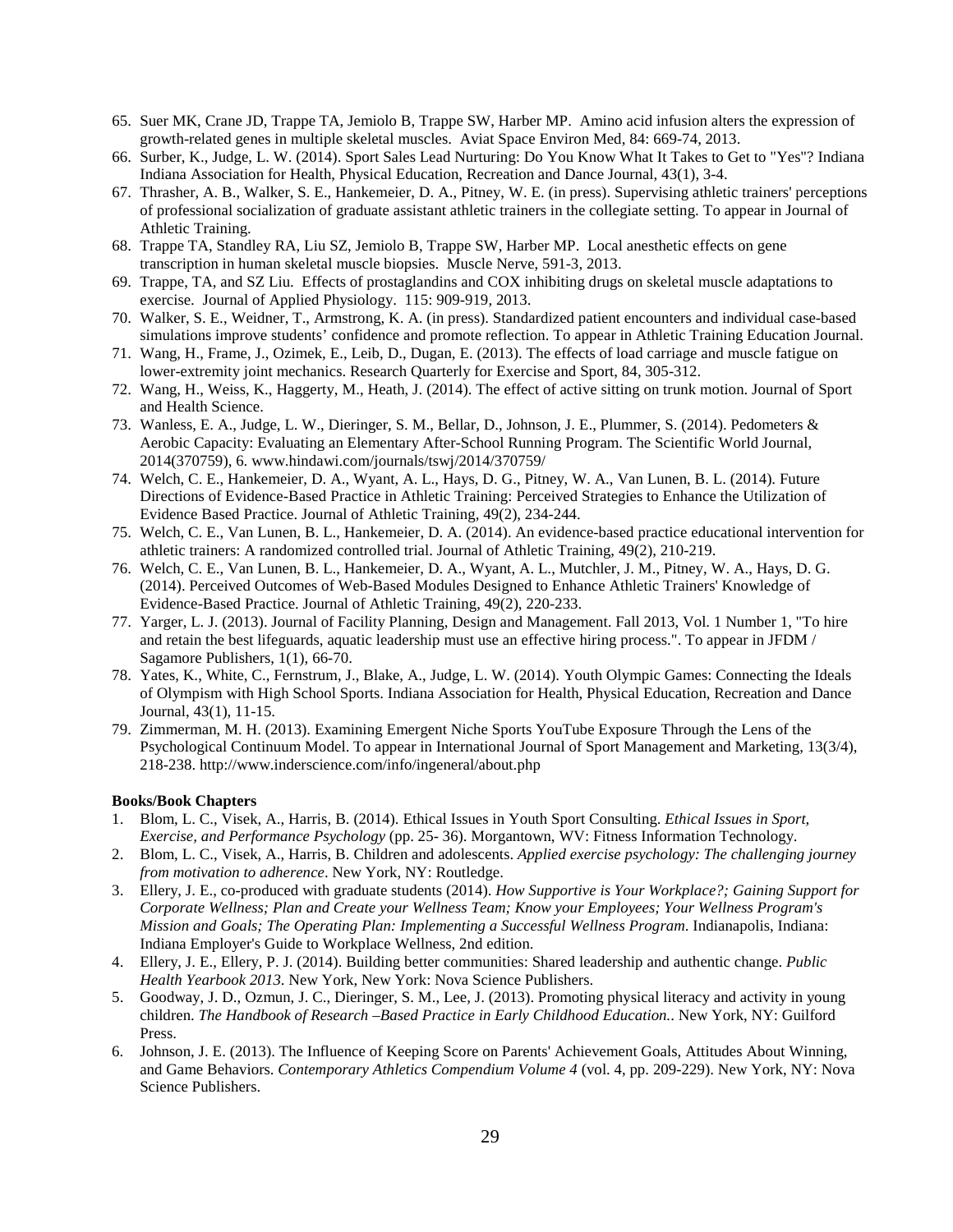- 7. Judge, L. W. (2013). Designing strength and conditioning facilities. *Facilities design for health, fitness, physical activity, recreation, and sport* (vol. 13th Edition). Champaign, IL: Sagamore Publishing.
- 8. Judge, L. W., P. J., B. D., Wanless, E. A., S. K. (2013). The Inaugural Youth Olympic Games: An Analysis of Graduate Student Awareness Levels. *Current Issues in Contemporary Comparative Physical Education and Sport* (pp. 181-190). Berlin, Germany: Deutsche Nationalbibliothek.
- 9. Judge, L. W., Sawyer, T. H. (2013). Designing track and field cross country facilities. *Facilities design for health, fitness, physical activity, recreation, and sport* (vol. 13th Edition). Champaign, IL: Sagamore Publishing.
- 10. Kaminsky, L. A., Whaley, M. H. (2013). Physical Inactivity. *Guidelines for Cardiac Rehabilitation and Secondary Prevention Programs*. Champaign: Human Kinetics Publishers.
- 11. Leaird, T., Reed, C. M. (2013). *Scuba Educators International/Professional Diving Instructors Corporation (SEI/PDIC) Advanced Diver Programs Instructor Guide*. Muncie, Indiana: Scuba Educator's International.
- 12. Razon, S., Tenenbaum, G. (2013). Assessment in Sport and Exercise Psychology. *Exploring Sport and Exercise Psychology* (pp. 279-309). Washington, DC: American Psychological Association (APA)..
- 13. Tenenbaum, G., Razon, S. (2014). Association and dissociation. *Encyclopedia of Sport and Exercise Psychology*. Thousand Oaks, CA: Sage Publications.
- 14. Tenenbaum, G., Razon, S., Gershgoren, L. (2014). Ethical Considerations in Sport and Exercise Sciences. *Ethical Issues in Sport, Exercise, and Performance Psychology*. Morgantown, WV: Fitness Information Technology.

#### **Presentations-Refereed/Invited/Non-refereed**

#### **Faculty**

#### **International**

- 10. Blake, Amy, Judge, Lawrence W., Hawaii International Conference on Education, **"Co-Teaching: The Impact of Collaboration between Teaching Partners on the Progress of Students with Special Needs,"** Honolulu, Hawaii. (January 5, 2014).
- 11. Blom, Lindsey Christine, Closed Roundtable on the Role of Education in Countering Violent Extremism, **"Using Sport in Education for Peace and Development,"** Hedayah and Center on Global Counterterrorism Cooperation, New York, NY. (September 2013).
- 12. Brian, Ali S., Goodway, Jaqueline D., Wall, Sara, Lee, Jihyun, Lang, S, Dieringer, Shannon Marie, Chang, Seung Ho, North American Society for the Psychology of Sport and Physical Activity Conference**, "Evidence-based recommendations for motor skill interventions,"** North American Society for the Psychology of Sport and Physical Activity, New Orleans, LA. (June 15, 2013).
- 13. Ellery, Jane E., 2013 International Association for Research in Service Learning and Community Engagement Conference **"Reinvigorating Our Process of Discovery", "Learning Community Engagement Strategies through Graduate-level Wellness Management Education,"** International Association for Research on Servicelearning and Community Engagement, Omaha, NE. (November 7, 2013).
- 14. Ellery, Jane E., Boyd, Delaina D., Flynn, Krista, HPLive Webinar Series, **"Primacy of Place-Community Wellbeing,"** HP Live, International. (October 2013).
- 15. Ellery, Peter John, Ellery, Jane E., Motloch, John L., Hunt, Martha A., 2013 International Association for Research in Service Learning and Community Engagement Conference: Reinvigorating Our Process of Discovery**, "Building Tomorrow: Using a Participatory Approach to Improve Educational Opportunities in Africa,"** Omaha, Nebraska. (November 2013).
- 16. Giannoulakis, Chrysostomos, Apostolopoulou, A., European Association of Sport Management, **"Brand Authenticity in Action Sports,"** Istanbul, Turkey. (September 13, 2013).
- 17. Johnson, James Eric, Haworth, Gabriel, Pierce, David A, Global Sport Business Association Conference, **"The Public versus Private Debate in Scholastic Sport: A Case Study of the Indiana High school Athletic Association Tournament Success Factor,"** Nassau, Bahamas. (February 8, 2014).
- 18. Johnson, James Eric, Judge, Lawrence W., Lee, Donghun, Blom, Lindsey Christine, Ridley, Megan, North American Society for Sport Management Conference, **"Does a Head Coaching Change Impact NCAA Academic Progress Rate?: A Study of FBS Coaching Changes from 2003-2011,"** Austin, TX. (June 2013).
- 19. Johnson, James Eric, Krill, Chelsie, North American Society for Sport Management Teaching and Learning Fair, **"Integrating Graduate Students as Managers of Undergraduates in an Event Management Course,"** North American Society for Sport Management, Austin, TX. (June 2013).
- 20. Johnson, James Eric, Zimmerman, Matthew H., Ridley, Megan J, Global Sport Business Association Conference, **"March Tweetness: College Basketball Coaches' Twitter Activity During the 2012-2013 Season,"** Nassau, Bahamas. (February 9, 2014).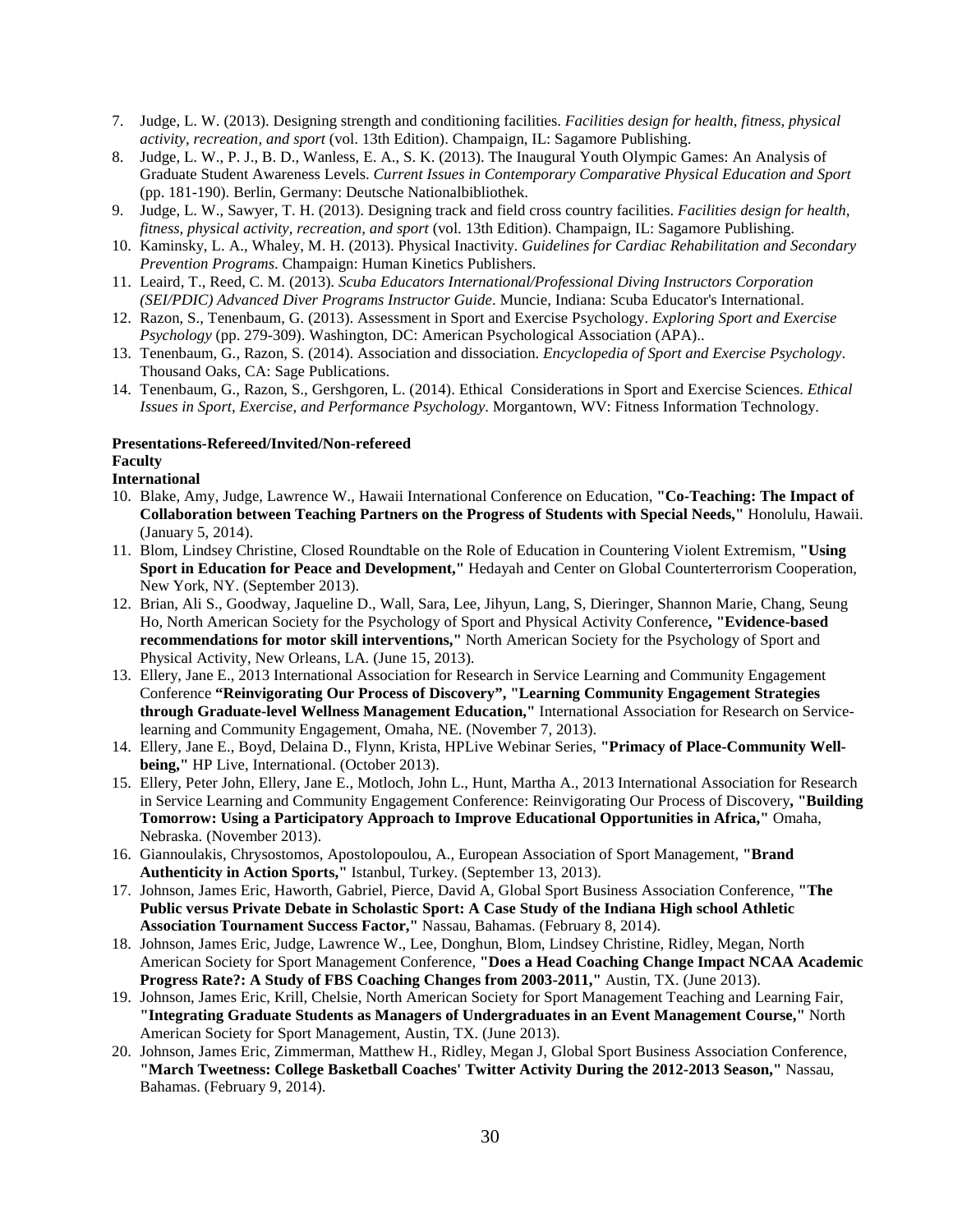- 21. Judge, Lawrence W., Bodey, K., Bellar, D., Crawford, T., 9th International Council for Coaching Excellence Conference, **"USATF Coaches Education: Balancing Accreditation and Innovation,"** Durban, South Africa. (September 12, 2013).
- 22. Judge, Lawrence W., Hawaii International Conference on Education, **"Electronic Pedagogical Practice: The Art and Science of Teaching and Learning Through On-Line Environments,"** Honolulu, Hawaii. (January 5, 2014).
- 23. Judge, Lawrence W., Ivan, E., North American Society for the Sociology of Sport, **"The Youth Olympic Games: To Educate, To Build Cultural Competencies, or to Manage Power Relations?,"** Quebec City, Quebec. (November 4, 2013).
- 24. Judge, Lawrence W., Lee, Donghun, Bellar, D., Petersen, J., Surber, K., Wanless, Elizabeth A, Global Sport Business Association: Cruise Conference 2014**, "The Stakeholders of the Youth Olympic Games: A Cross Cultural Analysis."** (February 8, 2014).
- 25. Judge, Lawrence W., Petersen, J. C., Surber, K., Bellar, D., Lee, Donghun, The 14th Congress of the International Society for the History of Physical Education and Sport, **"The Sustainability of the Youth Olympic Games,"**  International Society for the History of Physical Education and Sport, Taipei, Taiwan. (August 22, 2013).
- 26. Judge, Lawrence W., Simon, L., Gipson, M., North Amercian Society of Sport Management, **"Project REACH: A Course integrated, immersive learning project,"** Austin, TX. (June 1, 2013).
- 27. Kaminsky, Leonard A., 8th Cardiopulmonary Rehabilitation Workshop in Conjunction with TCTAP 2014, **"Core Program Components and Staff Competencies: Physical Activity,"** Korean Association of Cardiovascular and Pulmonary Rehabilitation (KACVPR), Seoul, South Korea. (April 24, 2014).
- 28. Kaminsky, Leonard A., Medical Grand Rounds San Paolo Hospital, Milan, Italy, **"Importance of Cardiorespiratory Fitness (CRF)-Registry Development,"** University of Milan, Milan, Italy. (May 8, 2013).
- 29. Kaminsky, Leonard A., MRC Epidemiology Unit Research Seminar, **"Development of a Registry for Cardiorespiratory Fitness (CRF),"** MRC Epidemiology Unit Institute of Metabolic Science, Cambridge, England. (May 2, 2013).
- 30. Mahon, Anthony D., Rogowski, Michael P, Guth, Lisa M, Pediatric Work Physiology, **"Perceived exertion responses to increasing exercise intensity relative to ventilatory threshold in boys and girls,"** Anadia, Portugal. (October 2, 2013).
- 31. Pierce, David A, Johnson, James Eric, Wanless, Elizabeth A, Global Sport Business Association Conference**, "Effect of a Field Experience Assignment in an Introductory Sport Management Course,"** Nassau, Bahamas. (February 9, 2014).
- 32. Razon, Selen, Jeffrey, Karin, Basevitch, Itay, Tenenbaum, Gershon, Annual Meeting of the North American Society for the Psychology of Sport and Physical Activity (NASPSPA), **"The effects of sensory stimuli and imagery on cognitive processes during physical effort,"** North American Society for the Psychology of Sport and Physical Activity (NASPSPA), New Orleans, LA. (June 14, 2013).
- 33. Trappe, T. and S. Z. Liu. Title: **Exercise for aging muscle loss: Influence of prostaglandins and COX-inhibiting drugs**. Presented in English and Chinese to the Orthopedic and Sports Medicine Departments, Peking University Third Hospital, Beijing, China October 23, 2013.
- 34. Trappe, T. and S. Z. Liu. Title: **Exercise countermeasures for long-duration spaceflight: Lessons learned from simulated and real microgravity.** Presented in English and Chinese at the Astronaut Center of China, Beijing, China October 21, 2013.
- 35. Wanless, Elizabeth A, North American Society for Sport Management Conference 2013, **"Experiential Learning and Sport Event Management: Exploring the Cross-Discipline Classroom,"** North American Society of Sport Management, Austin, TX. (June 1, 2013).
- 36. Zimmerman, Matthew H., 2014 Summit for Communication and Sport, **""It's handled": The impact of crisis communication strategy following a spokesperson gaffe,"** International Organization for Communication and Sport, New York, NY. (March 15, 2014).
- 37. Zimmerman, Matthew H., 2014 Summit for Communication and Sport, **"Full Speed Ahead: How Indy Eleven built a fanbase before it had a team,"** International Organization for Communication and Sport, New York, NY. (March 16, 2014).
- 38. Zimmerman, Matthew H., 2014 Summit for Communication and Sport, **"Ringing the Bell: How media coverage has spotlighted sport-related head injuries,"** International Organization for Communication and Sport, New York, NY. (March 16, 2014).
- **National**
- 39. Bellar, D., Ethredge, C., Judge, Lawrence W., National Strength and Conditioning Association Conference, **"The Effects of a Personal Oxygen Supplement on Recovery and Cognitive Function after Exhaustive Exercise,"** National Strength and Conditioning Association, Las Vegas, NV. (July 12, 2013).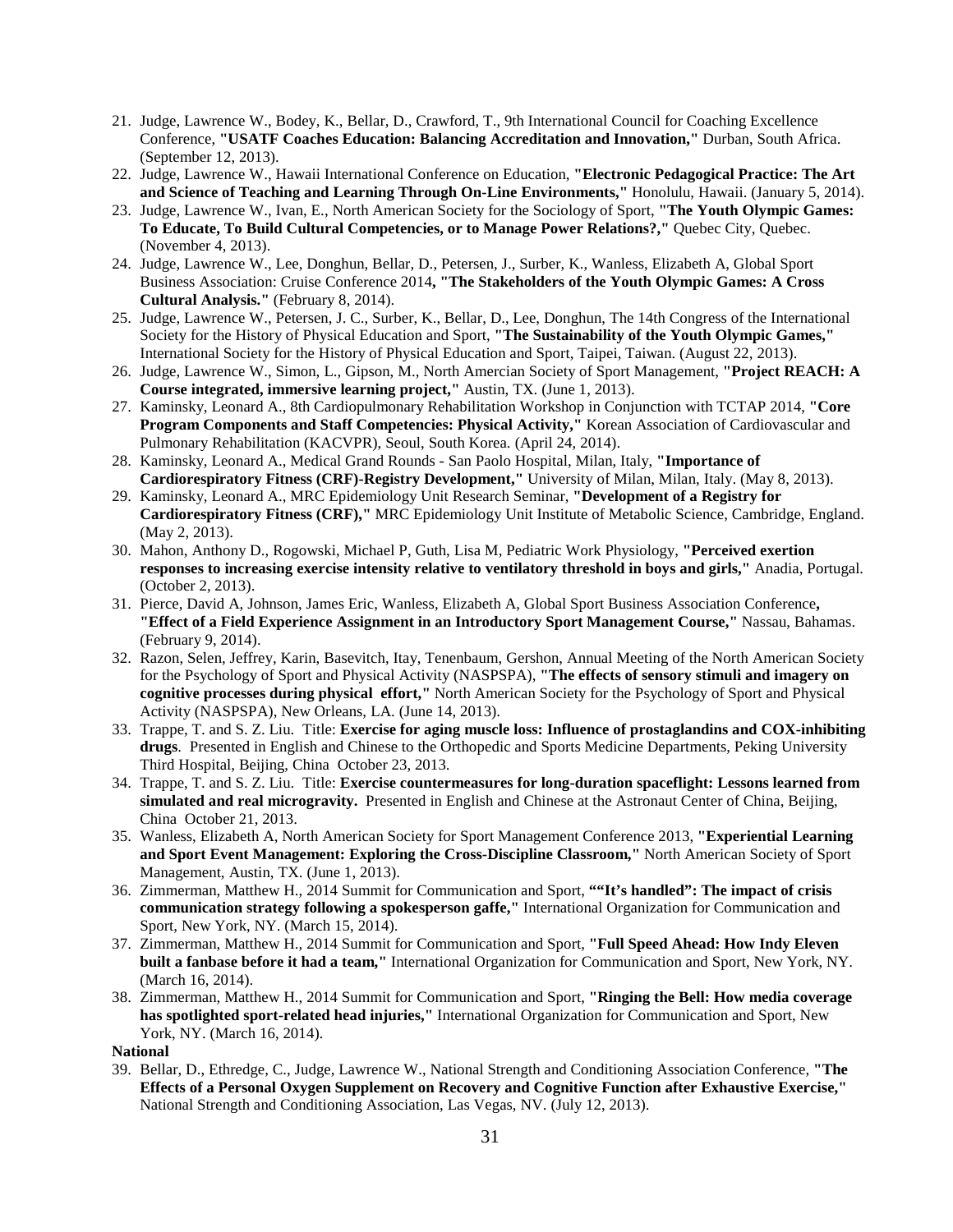- 40. Blom, Lindsey Christine, Akpan, A, Lape, J, Foster, B, Society of Health and Physical Education (formerly American Alliance For Health, Physical Education, Recreation And Dance) convention, **"Building Bridges Between Sport Parents and Coaches: A Focus-Group Study,"** Society of Health and Physical Education (formerly American Alliance For Health, Physical Education, Recreation And Dance), St. Louis. (April 2014).
- 41. Blom, Lindsey Christine, Gerstein, Lawrence H., American Psychological Association Convention, **"Symposium: Sport for Peace Programs with U.S. and International Youth and Adult,"** American Psychological Association, Honolulu. (August 2013).
- 42. Dickin, Douglas Clark, \*Hubble, Ryan, Nagelkirk, Paul R., Wang, He, Annual Meeting of the American College of Sports Medicine, **"Influence of whole body vibration on knee mechanics during a drop jump maneuver,**" American College of Sports Medicine. (May 2013).
- 43. Dieringer, Shannon Marie, Porretta, David L, Plummer, Michele, American Association for Health, Physical Education, Recreation, and Dance National Convention**, "Task-Oriented Behaviors of Children With Autism During Gross Motor Activities,"** American Association for Health, Physical Education, Recreation, and Dance/ SHAPE America, St. Louis, MO. (April 4, 2014).
- 44. Ethredge, C., Bellar, D., Judge, Lawrence W., National Strength and Conditioning Association Conference, **"The Effects of a Personal Oxygen Supplement During Vigorous Exercise on Respiratory Responses and Performance,"** National Strength and Conditioning Association, Las Vegas, NV. (July 12, 2013).
- 45. Ferkel, Rick C., Judge, Lawrence W., Sodden, D. F., Griffin, K., American College of Sports Medicine Conference, **"Relationship between Physical Fitness knowledge and Levels of Physical Fitness and Physical Activity,"** American College of Sports Medicine, Indianapolis, IN. (May 30, 2013).
- 46. Fernandes, Nicolle V., Driver\*, Stacey C., Ellery, Jane E., Friesen, Carol A., Experimental Biology/American Society for Nutrition, **"Healthy Meals, Healthy Families: A Pilot Intervention to Improve Nutrition Knowledge and Confidence to Prepare Healthy Meals among Low-Income Individuals,"** Experimental Biology, San Diego, CA. (April 28, 2014).
- 47. Gallien, G., Bellar, D., Judge, Lawrence W., National Strength and Conditioning Association Conference, **"Comparision of Exercise Metabolisms between Athletes and Recreationally Active Individuals at the Point of Equivalence of Change,"** National Strength and Conditioning Association, Las Vegas, NV. (July 12, 2013).
- 48. Gerstein, Lawrence H., Blom, Lindsey Christine, Annual Meeting, **"Sport for Peace and Development Outreach Programs: Assessing Effectiveness,"** American Psychological Association, Honolulu, Hawai'i. (August 2013).
- 49. Gerstein, Lawrence H., Blom, Lindsey Christine, Annual Meeting, **"Teaching Conflict Resolution Skills Through Sport and Physical Activities,"** American Psychological Association, Honolulu, Hawai'i. (August 2013).
- 50. Hankemeier, Dorice A, Thrasher, Ashley B, 2013 National Athletic Trainers' Association Annual Meeting & Clinical Symposium, **"Relationship Between Weight Bearing Lunge and Non-Weight Bearing Dorsiflexion Range of Motion Measures,"** National Athletic Trainers' Association, Las Vegas, NV. (June 27, 2013).
- 51. Harris, K. A., Ellery, Jane E., Schneider, M. K., 2014 Counseling Psychology Conference, **"Music and the Heart: The Effects of Music on Internal Cardiac Coherence as Collaborative Research between Psychologists and Health Professionals,"** Atlanta, Georgia. (March 2014).
- 52. Hurley, Kimberly S., Lilly National Conference Austin, TX**, "Flipped Out! Challenging traditional learning spaces,"** Lilly Conference on College and University Teaching and Learning, Austin, TX. (January 3, 2014).
- 53. Hurley, Kimberly S., Optimal Aging through Research, **"Apples to Oranges: Comparisons Types and Perceived Health Outcomes Among Older Adults,"** Gerontological Society of America, New Orleans, LA. (November 21, 2013).
- 54. Johnson, James Eric, N4A National Conference**, "Using the NCAA GRO Model to Identify GPA Risk,"** National Association of Academic Advisors for Athletics, Jacksonville, FL. (June 2013).
- 55. Johnson, James Eric, Peters, Tiffany, Trumbo, Mark, N4A National Conference, **"Tutor Use by Student-Athletes: An Exploratory Analysis,"** National Association of Academic Advisors for Athletics, Jacksonville, FL. (June 2013).
- 56. Judge, Lawrence W., Bellar, D., Craig, B., Gilreath, E., Cappos, S., Wanless, E., Ethredge, C., National Strength and Conditioning Association Conference, **"The Impact of the 1rm Power Clean on Post Activation Potentiation of Using Overweight Implements in the Overhead Back Shot Put Throw,"** Las Vegas, NV. (July 13, 2013).
- 57. Judge, Lawrence W., Bellar, D., National Coaching Conference, **"Using Sport Science to Improve Coaching: A Case Study of Paralympic Track and Field F44 Discus Throw Gold Medalists Jeremy Campbell,"** Colorado Springs, CO. (June 20, 2013).
- 58. Judge, Lawrence W., Bellar, David, Gilreath, Erin, Popp, Jennifer K., Craig, Bruce, 60th Annual Meeting of the American College of Sports Medicine**, "Efficacy of Potentiation of Overhead Back Shot Performance Through Over Weight Implement Throws,"** American College of Sports Medicine, Indianapolis, IN. (July 1, 2013).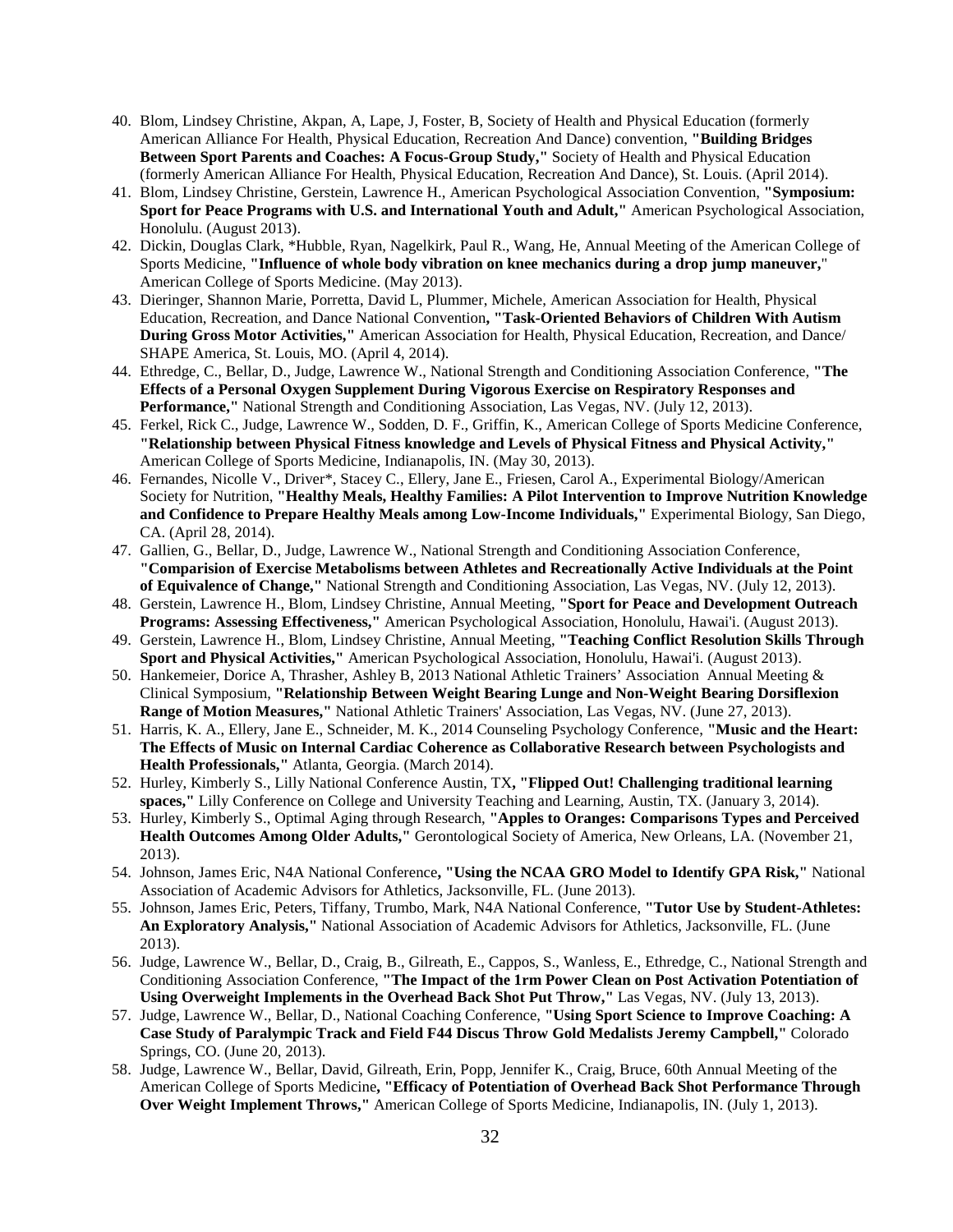- 59. Judge, Lawrence W., Bellar, David, Petersen, Jeffrey, Bryan, Charity, Ferkel, Rick, Wanless, Elizabeth A, 2014 American Alliance For Health, Physical Education, Recreation And Dance National Convention & Expo, **"Physical Activity Patterns and Academics Performance of College Students,"** American Alliance For Health, Physical Education, Recreation And Dance, St Louis, MO. (April 3, 2014).
- 60. Judge, Lawrence W., Ferkel, Rick C., Stodden, David, 2014 American Alliance For Health, Physical Education, Recreation And Dance National Convention & Expo, **"Health-Related Fitness Knowledge in Two University Populations,"** American Alliance For Health, Physical Education, Recreation And Dance, St Louis, MO. (April 3, 2014).
- 61. Judge, Lawrence W., Kirkpatrick, Kirk, Blom, Lindsey Christine, Bolin, Jocelyn E., Annual Conference of the Association for Applied Sport Psychology**, "NCAA Division I and III Track and Field Coaches Perceptions of Occupational Stress,"** New Orleans. (October 2, 2013).
- 62. Judge, Lawrence W., Petersen, Jeffrey, Johnson, James Eric, Bellar, David, 2014 American Alliance For Health, Physical Education, Recreation And Dance National Convention & Expo, **"Division I Athletic-Academic Support Facilities: Part of the Arms Race?,"** American Alliance For Health, Physical Education, Recreation And Dance, St Louis, MO. (April 4, 2014).
- 63. Judge, Lawrence W., Wanless, Elizabeth A, Johnson, James Eric, Holtzclaw, K, Sports Entertainment and Venues Tomorrow Conference, **"A Student-Driven Collaborative Health Initiative: Project R.E.A.C.H.."** Columbia, SC. (November 21, 2013).
- 64. Kaminsky, Leonard A., lavie, Carl J, American Association of Cardiovascular and Pulmonary Rehabilitation Annual Meeting**, "Cardiorespiratory Fitness Registry: What it is and Why it's Important?,"** American Association of Cardiovascular and Pulmonary Rehabilitation, Nashville, TN. (October 4, 2013).
- 65. Kaminsky, Leonard A., Scientific Sessions, **"Plans for an Adult National Aerobic Fitness Registry,"** American Heart Association, Dallas. (November 16, 2013).
- 66. Kia, M, Wang, He, Dickin, Douglas Clark, Annual Meeting of the American Society of Biomechanics, **"Characteristics of tibial strains during different types of physical activities,"** American Society of Biomechanics, Omaha, NE. (August 2013).
- 67. Kim, M. K., Min, S., Lee, D., Kim, S., Judge, Lawrence W., Sport Marketing Association Conference, **"Explaining Satisfaction and Future Recommendation at Sport Media Center,"** Albuquerque, NM. (October 2013).
- 68. Lebeau, Jean-Charles, Filho, Edson, Basevitch, Itay, Razon, Selen, Tenenbaum, Gershon, Annual Meeting of the Association for Applied Sport Psychology (AASP), **"Consulting Across the Lifespan: Lessons Learned from Applied Experiences,"** Association for Applied Sport Psychology (AASP), New Orleans, LA. (October 2, 2013).
- 69. Morgan, B., Bellar, D., Judge, Lawrence W., National Strength and Conditioning Association Conference**, "EMG Testing on Different Variations of a Push - Up to Detect the Highest Muscle Activity,"** Las Vegas, NV. (July 12, 2013).
- 70. Nagelkirk, Paul R., Morris, Ashley E., Overstreet, Matthew, Guilkey, Justin, American College of Sports Medicine Annual Meeting, **"Caffeine augments the prothrombotic response to acute exercise,"** American College of Sports Medicine, Indianapolis. (May 30, 2013).
- 71. Petersen, J., Judge, Lawrence W., Bellar, D., Lee, Donghun, Suber, K., Wanless, Elizabeth A, Sport Marketing Association, **"Growing the Youth Olympic Games: Comparing Millennial Generation Sport Festival Engagement,"** Albuquerque, NM. (October 24, 2013).
- 72. Pierce, David, Petersen, Jeffrey, Lawrence, Heather, Johnson, James Eric, Sport Marketing Association**, "Selling the Best Suites in the House: Content Analysis of Premium Sales Positions Announcements,"** Albuquerque, NM. (October 2013).
- 73. Popp, Jennifer K., Judge, Lawrence W., 2013 National Athletic Trainers' Association Clinical Symposia & AT Expo, **"Pre- and Post-Activity Stretching Practices of Collegiate Athletic Trainers.,"** National Athletic Trainers' Association, Las Vegas, NV. (June 27, 2013).
- 74. Popp, Jennifer K., Judge, Lawrence W., 2014 American Alliance for Health, Physical Education, Recreation and Dance National Convention and Exposition, **"Knowledge and Behaviors Regarding Hydration in Track and Field Throwers,"** American Alliance for Health, Physical Education, Recreation, and Dance, St. Louis, MO. (April 4, 2014).
- 75. Raue U, Jemiolo B, Yang Y, Trappe S. **TWEAK-Fn14 pathway markers: time course after resistance or run exercise in human skeletal muscle.** Med Sci Sports Exer, 45(5S): 302, 2013. American College of Sports Medicine, Indianapolis, IN (May 30, 2013).
- 76. Razon, Selen, Jeffrey, Karin, Annual Meeting of the Association for Applied Sport Psychology (AASP), **"Exercise Improves Mental Health and Physical Well-Being in Fibromyalgia Patients: How to Get the Patients Moving?,"** Association for Applied Sport Psychology (AASP), New Orleans, LA. (October 3, 2013).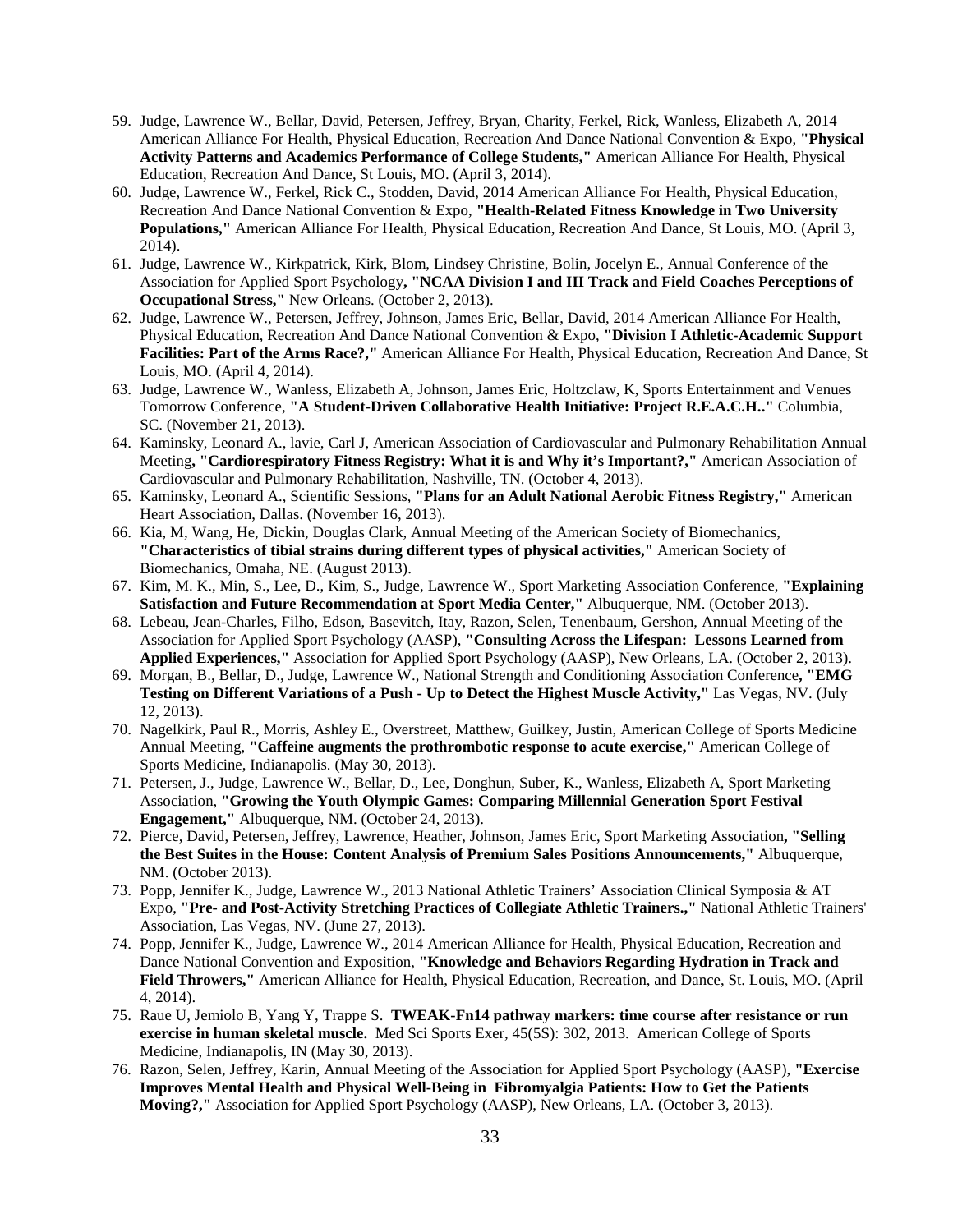- 77. Razon, Selen, Basevitch, Itay, Filho, Edson, Boiangin, Nataniel, Guiterrez, Oscar, Braun, Robyn, Arsal, Guler, Tenenbaum, Gershon, Annual Meeting of the American College of Sport Medicine (ACSM), **"The Effect of Olfactory Ovulation Cues on Attention and Perceived Effort during an Exertive Task.,"** American College of Sport Medicine (ACSM), Indianapolis, IN. (May 29, 2013).
- 78. Razon Selen., Tokac U, & Tenenbaum, G., Annual Meeting of the Association for Psychological Science (APS), "**Mental Imagery may Facilitate Attention, Increase Lactic Acid Concentration during Exercise Behavior,"**  Association for Psychological Science (APS), Washington, DC, (May 24, 2013).
- 79. Santori, M., Bellar, D., Judge, Lawrence W., National Strength and Conditioning Association Conference, **"Effects of Supplemental Oxygen on Recovery from High Intensity Activities,"** National Strength and Conditioning Association, Las Vegas, NV. (July 12, 2013).
- 80. Segrist, Kathy A., National Service Coordinator Conference, **"Ethnogeriatrics, What and Why?,"** Indianapolis, Indiana. (August 2013).
- 81. Trappe, Scott W., **"The Aging Athlete,"** Gerontological Society of America, New Orleans, LA (November 2013).
- 82. Trappe, Scott W., **"The Octogenarian Athlete,"** American College of Sports Medicine, Indianapolis, IN (May 2013).
- 83. Trappe, T. Title: **Role of prostaglandins and COX-inhibitors in skeletal muscle adaptations to exercise**. Symposium (Prostaglandin and COX inhibiting drug regulation of exercise adaptations) presented at the American College of Sports Medicine Annual Meeting, Indianapolis, IN May 29, 2013.
- 84. Van Lunen, Bonnie L, McCarty, Cailee W, Hankemeier, Dorice A, Bay, R C, 2013 National Athletic Trainers' Association Annual Meeting & Clinical Symposium, **"Post-Professional Graduate Students' Perceptions Concerning the Competencies Within the Commission on Accreditation of Athletic Training Education Programs,"** National Athletic Trainers' Association, Las Vegas, NV. (June 27, 2013).
- 85. Walker, Stacy E., Thrasher, Ashley B, National Athletic Trainers' Association Annual Meeting and Clinical Symposia, **"A Small Group Standardized Patient Encounter Improves Athletic Training Students' Psychosocial Intervention and Referral Skills,"** National Athletic Trainers' Association, Las Vegas, NV. (June 2013).
- 86. Wang, He, Dickin, Douglas Clark, \*Hubble, Ryan, Frame, Jeff, Annual Meeting of the American College of Sports Medicine, **"Influence of physical activity history on ground reaction force during running,"** American College of Sports Medicine. (May 2013).
- 87. Wanless, Elizabeth A, Dieringer, Shannon Marie, Judge, Lawrence W., Johnson, James Eric, Plummer, Michele, 2014 American Alliance For Health, Physical Education, Recreation And Dance National Convention & Expo, **"Pedometers and Aerobic Capacity: Evlauating an After-School Physical Activity Program,"** American Alliance For Health, Physical Education, Recreation And Dance, St Louis, MO. (April 3, 2014).
- 88. Wanless, Elizabeth A, Johnson, James Eric, Sport Marketing Association, **"Sponsorship Through Experiential Learning,"** Albuquerque, NM. (October 2013).
- 89. Wanless, Elizabeth A, Judge, Lawrence W., Bellar, D., Pierce, David A., Craig, B., Lee, Donghun, Ethredge, C., National Strength and Conditioning Association Conference, **"An Examination of the Stretching Practices of Division I, II, and III College Football Programs in the United States.,"** Las Vegas, NV. (July 12, 2013).
- 90. Wanless, Elizabeth A, Judge, Lawrence W., Bellar, David, Pierce, David, Lee, Donghun, 2014 American Alliance For Health, Physical Education, Recreation And Dance National Convention & Expo, **"NCAA Football Coaches, Certification and Research: Why the Disconnect?,"** American Alliance For Health, Physical Education, Recreation And Dance, St Louis, MO. (April 3, 2014).
- 91. Wanless, Elizabeth A, Judge, Lawrence W., Dieringer, Shannon Marie, Sport Research Institute on College Sport, **"Collegiate Golf Courses: From Compliance to Quality. The Impact of the New 2013 Department of Justice Standards,"** College Sport Research Institute, Colunbia, South Carolina. (April 25, 2014).
- 92. Wanless, Elizabeth A, Judge, Lawrence W., Dieringer, Shannon Marie, Sports Entertainment and Venues Tomorrow Conference**, "Research Literature Review on Golf Course Accessibility of Wheel Chair Users: A Plan."** Columbia, SC. (November 22, 2013).
- 93. Weidner, Thomas, Cotton, Sam, Academic Chairperson Conference**, "Best practices for conducting an effective faculty search,"** Kansas State University, Jacksonville, FL. (February 2014).
- 94. Zimmerman, Matthew H., Johnson, James Eric, Sport Marketing Association, **""I Am Doing Fine:" Utilization of Twitter by Football Bowl Subdivision Coaches,"** Albuquerque, NM. (October 2013).
- 95. Zimmerman, Matthew H., Sport Marketing Association 11th Annual Conference, **"Protecting the brand: Notre Dame's image repair after Manti Te'o,"** Sport Marketing Association, Albuquerque, N.M. (October 25, 2013). **Regional**

34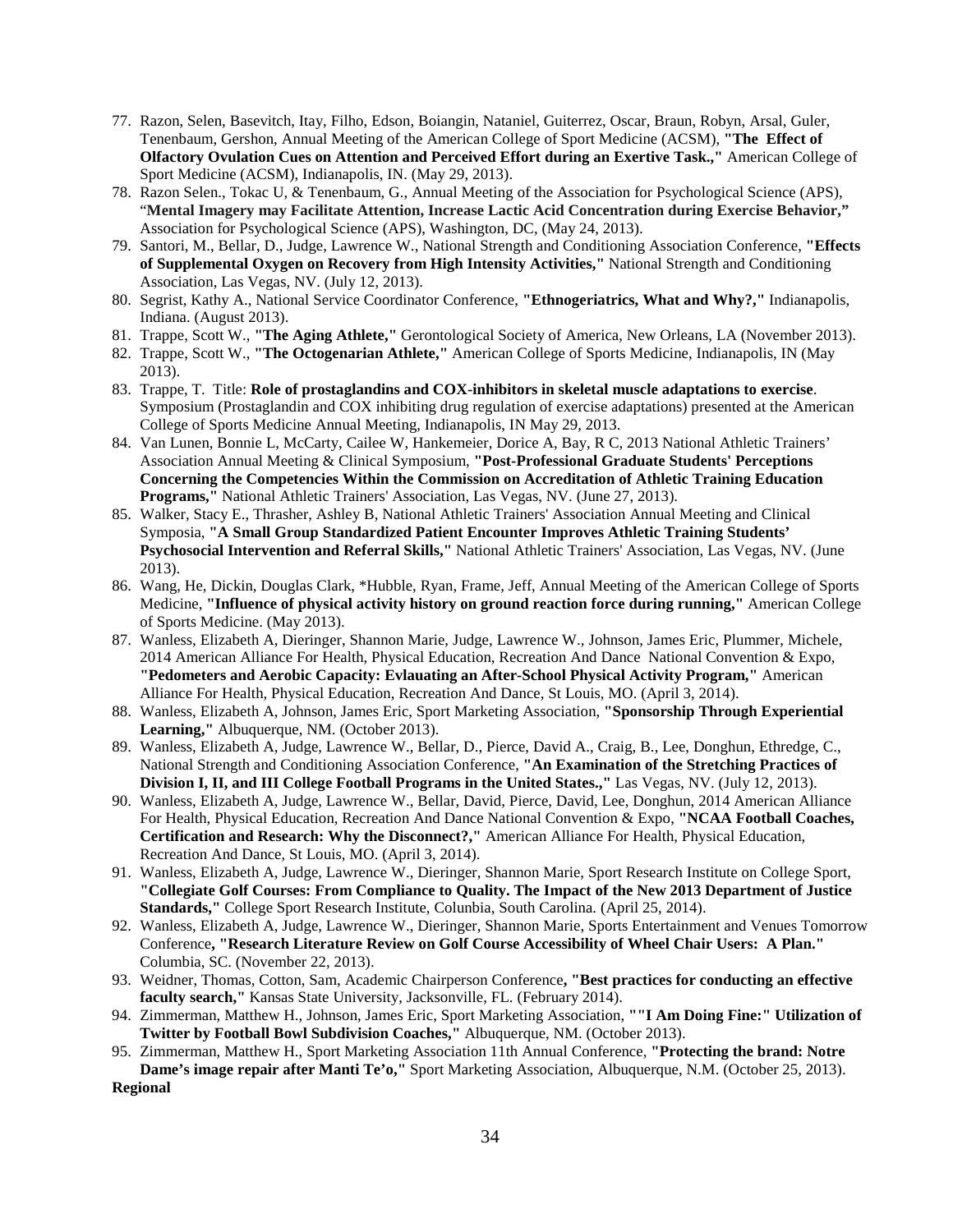- 96. Hankemeier, Dorice A, 2014 Great Lakes Athletic Trainers' Association Annual Meeting & Symposium, **"Understanding Literature Appraisal: Implementing Compilation Research in Clinical Practice,"** Great Lakes Athletic Trainers' Association, Wheeling, IL. (March 14, 2014).
- 97. Keeley, Kimberly, Martin, Malissa, Kappert, Thomas, Walker, Stacy E., Hankemeier, Dorice A, Eastern Athletic Trainers' Association, **"Evidence-Based Practice: Beliefs and Behaviors of Athletic Trainers',"** Mashantucket, CT. (January 11, 2014).
- 98. Popp, Jennifer K., Stichter, Stephanie D, 2014 Great Lakes Athletic Trainers' Association Winter Meeting, **"My First Job: What I Wish I Would've Known...,"** Great Lakes Athletic Trainers' Association, Wheeling, IL. (March 13, 2014).
- **State**
- 99. Bodey, K., Hoover, J., Judge, Lawrence W., Indiana Association of Health, Physical Education, Recreation and Dance Conference, "**Youth Sport Specialization: Talking Points for Coaches**," Indiana Association for Health, Physical Education, Recreation and Dance, Indianapolis, IN. (October 31, 2013).
- 100.Dickin, Douglas Clark, Francksen\*, Natasha C, Dahl\*, Kimi, 129th Annual Academy Meeting, **"Determination of foot pressure measures in the development of a gait and mobility monitoring system for elders,"** Indiana Academy of Science, Indianapolis, IN. (March 2014).
- 101.Dieringer, Shannon Marie, Indiana Association For Health, Physical Education, Recreation And Dance State Conference**, "Initiation of Task-Oriented Behaviors for Preschool Children With Autism Spectrum Disorders during Physical Activity Sessions,"** Indiana Association for Health, Physical Education, Recreation and Dance, Indianapolis, IN. (November 1, 2013).
- 102.Dieringer, Shannon Marie, Wanless, Elizabeth A, Judge, Lawrence W., Plummer, Michelle, Johnson, James Eric, Indiana Association for Health, Physical Education, Recreation and Dance State Conference**, "Running Your Way to Good Health: An After School Running Program,"** Indiana Association for Health, Physical Education, Recreation and Dance, Indianapolis, IN. (October 31, 2013).
- 103.Ellery, Jane E., Gillespie, Charles. R., American Planners Association IN Fall Conference**, "Creating Environments that Develop Human Potential,"** Muncie, Indiana. (October 2013).
- 104.Ellery, Jane E., Gillespie, Charles R, Boyd, Delaina D., 2013 IPRA Leadership & Membership Retreat**, "Primacy of Place - Community Wellbeing,"** Indiana Parks and Recreation Association, Indianapolis, IN. (September 18, 2013).
- 105.Ellery, Jane E., Gillespie, Charles R, Primacy of Place**, "Community Wellbeing and Placemaking: Wellness in the Workplace,"** Building Better Communities, Indianapolis, IN. (September 20, 2013).
- 106.Ellery, Jane E., Vrazel, JoEllen, Boyd, Delaina D., Flynn, Krista, Primacy of Place, **"Community Wellbeing and Placemaking: Resources to Support Change Efforts,"** Building Better Communities, Indianapolis, IN. (September 20, 2013).
- 107.Ellery, Jane E., Workplace Wellness at St. Vincent's Hospital, **"Workplace Wellness - Practices and Internships,"** St. Vincent's Hospital, Indianapolis, IN. (September 11, 2013).
- 108.Ellery, Peter John, Ellery, Jane E., Community Health Informatics Workshop, **"Identifying Opportunities for Change and Tracking Progress: Mapping Community Clean-up Efforts,"** Clinical & Translational Science Institute of Southeast Wisconsin, Milwaukee, WI. (May 30, 2013).
- 109.Gillespie, Charles R, Ellery, Jane E., Brenner, B, Werner, L, Allen, L, 2013 HR Indiana Annual Conference**, "Making the Healthier Choice the Easier Choice at Work!,"** Indiana Society for Human Resource Management, Indianapolis, IN. (August 30, 2013).
- 110.Judge, Lawrence W., Indiana Association of Health, Physical Education, Recreation and Dance Conference, **"Strength Training Periodization: A Practical Approach,"** Indiana Association for Health, Physical Education, Recreation and Dance, Indianapolis, IN. (October 31, 2013).
- 111.Kaminsky, Leonard A., Phoenix Affordable Care Organization (ACO), **"Cardiopulmonary Exercise Testing with Heart Failure Patients,"** Kowa Pharmaceuticals, Phoenix. (May 21, 2013).
- 112.Kaminsky, Leonard A., Phoenix Affordable Care Organization (ACO), **"Exercise Prescription using Cardiopulmonary Exercise Test Data,"** Kowa Pharmaceuticals, Phoenix. (May 21, 2013).
- 113.Pierce, David, Judge, Lawrence W., Johnson, James Eric, Indiana Association for Health, Physical Education, Recreation and Dance State Conference, **"Factors Influencing Coaching Succession,"** Indianapolis, IN. (October 31, 2013).
- 114.Popp, Jennifer K., 2013 Indiana Alliance for Health, Physical Education, Recreation, and Dance State Meeting, **"Water Exercise: Rehabilitation and Training for High School Athletes,"** Indiana Alliance for Health, Physical Education, Recreation, and Dance, Indianapolis, IN. (November 1, 2013).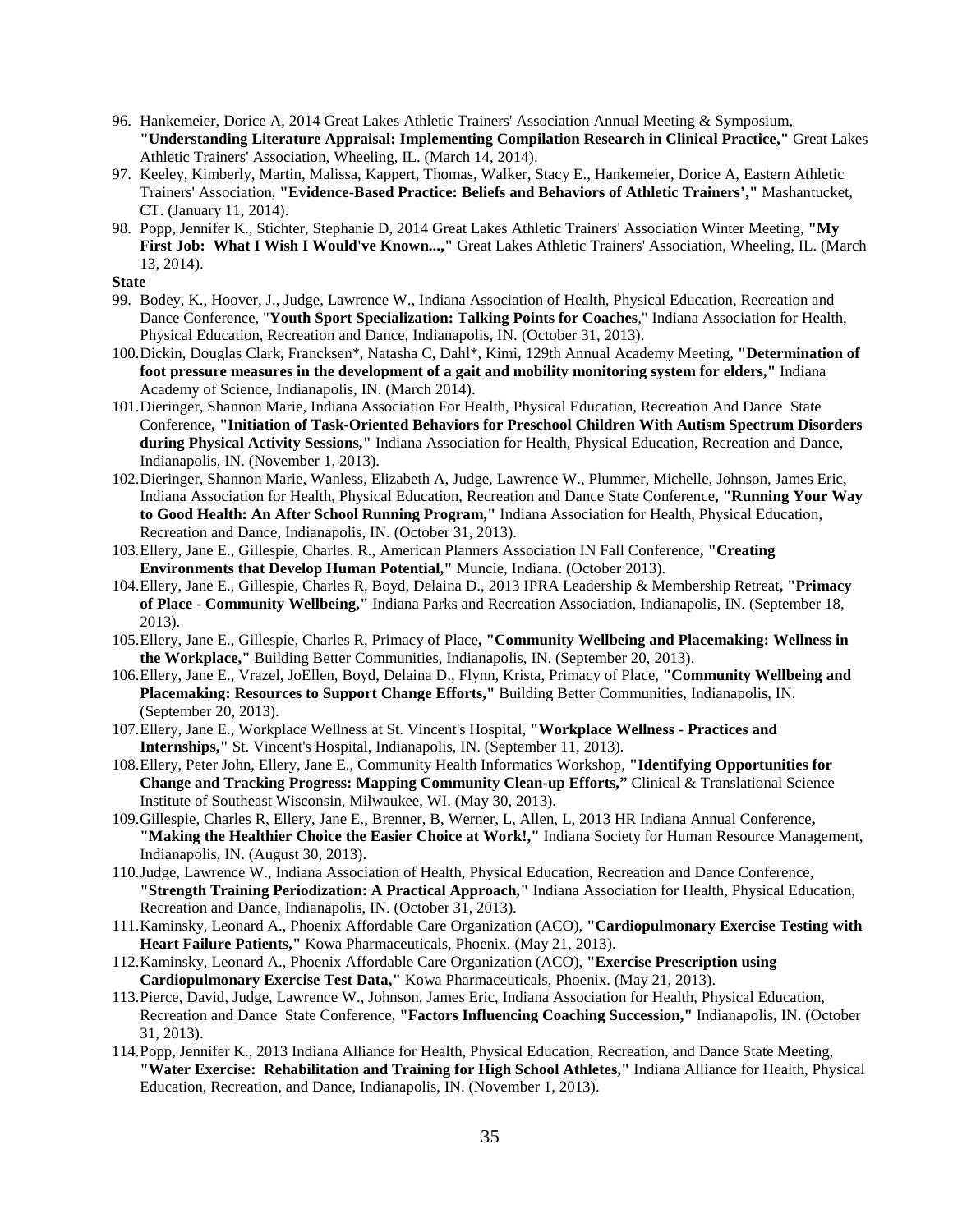- 115.Popp, Jennifer K., 2013 Indiana Athletic Trainers' Association Fall Symposium, **"Educators' Breakout Session,"** Indiana Athletic Trainers' Association, Indianapolis, IN. (October 27, 2013).
- 116.Popp, Jennifer K., 2013 Indiana Athletic Trainers' Association Fall Symposium, **"Enhancing Clinical Decision Making: Clinical Prediction Rules and Patient Reported Outcomes,"** Indiana Athletic Trainers' Association, Indianapolis, IN. (October 26, 2013).
- 117.Segrist, Kathy A., 10th Annual Conference on Aging Well State Conference, **"Information for Caregivers"** Muncie, Indiana. (May 2013).
- 118.Stamm, William Gene, Indiana Association For Health, Physical Education, Recreation And Dance State Conference, **"Pool Risk Management Issues,"** Indiana Association for Health, Physical Education, Recreation, and, Wyndham Indianapolis west. (October 30, 2013).
- 119.Wanless, Elizabeth A, Indiana Association For Health, Physical Education, Recreation And Dance State Conference, **"Fundraising for Your Team,"** Indiana Association of Health, Physical Education, Recreation and Dance. (October 31, 2013).
- 120.Judge, Lawrence W., National Strength and Conditioning Association State Clinic, **"Periodization,"** National Strength and Conditioning Association, Carmel, IN. (November 2013).

#### **Student Presentations** (Students as "LEAD" presenter) **National**

- 1. Austin, K., Johnson, J. E., Duke, A., & Boyce, K. (2014, April). **Motivation for intercollegiate athletic and intramural sport participation: A theoretical comparison***.* Presentation made at the College Sport Research Institute Conference, Columbia, SC.
- 2. Bagley J, Murach K, Hayes E, Galpin A, Raue U, Jemiolo B, Gustafsson T, Tesch P, Trappe S. **Skeletal muscle health in elite octogenarian lifelong endurance athletes and untrained men: part two**. American College of Sports Medicine, Indianapolis, IN (May 31, 2013).
- 3. Camus, Zoe, Blom, Lindsey Christine, FEBSAC conference**, "Relationghip among Birth Order, Goal Orientation and Achievement Motivation in College Athletes**," European Federation of Sport Psychology, Paris, France. (May 2013).
- 4. Felver, Nathan, Pierce, David A., Judge, Lawrence W., Johnson, James Eric, 2014 American Alliance For Health, Physical Education, Recreation And Dance National Convention & Expo**, "Influence of Volunteer Motivations on Satisfaction in Undergraduate Co-Curricular Clubs,"** American Alliance For Health, Physical Education, Recreation And Dance, St Louis, MO. (April 4, 2014).
- 5. Foster, B, Cooper, J, Blom, Lindsey Christine, Association of Applied Sport Psychology Annual Conference, **"Lessons Learned From Mental Skills Consulting With Powerchair Soccer Athletes,"** Association of Applied Sport Psychology, New Orleans, LA. (October 3, 2013).
- 6. Griffith, G., Ozemek, C., Campbell, K., Johnson, M., Byun, W., Kaminsky L.A. **Physical Activity Levels of Prebariatric Surgery Patients: Differences with Accelerometer Activity Count Thresholds**. American College of Sports Medicine, Indianapolis, IN, May 2013.
- 7. Guilkey, Justin P, Overstreet, Matthew, Fernahll, Bo, Mahon, Anthony D., American College of Sports Medicine, **"Parasympathetic modulation at rest and during recovery from maximal exercise in pre-pubertal boys,"**  Indianapolis, IN. (May 2013).
- 8. Halbrook, Meghan, Blom, Lindsey Christine, Bell, Rob, Hurley, Kimberly S., Holden, Jocelyn, Lifelong Physical and Mental Well-Being through Sport and Exercise**, "The Relationships among Gender, Individual Motivation Type, and Perceived Team Cohesion,"** Association for Applied Sport Psychology, New Orleans. (October 4, 2013).
- 9. Harris, T., Johnson, J. E., Hunter, N., & Lauck, M. (2014, April). **Social media and the intercollegiate studentathlete: Policy, policing, and legal issues.** Presentation made at the College Sport Research Institute Conference, Columbia, SC.
- 10. Kirschner M.M., Wilkerson, B.S., Ozemek, C., Byun, W., Kaminsky L.A. **Reliability of GT3X+ Measures Made at the Ankle, Hip, and Wrist**. American College of Sports Medicine, Indianapolis, IN, 2013.
- 11. Murach K, Raue U, Wilkerson B, Minchev K, Jemiolo B, Bagley J, Luden N, Trappe S. **Molecular insight into fast-twitch muscle remodeling with taper.** Med Sci Sports Exer, 45(5S): 182, 2013. American College of Sports Medicine, Indianapolis, IN (May 29, 2013).
- 12. O'Neal, Derek. American Society on Aging, **Design of a Caregiver Wellbeing Index**, Aging in America Conference, San Diego, CA, March 12, 2014.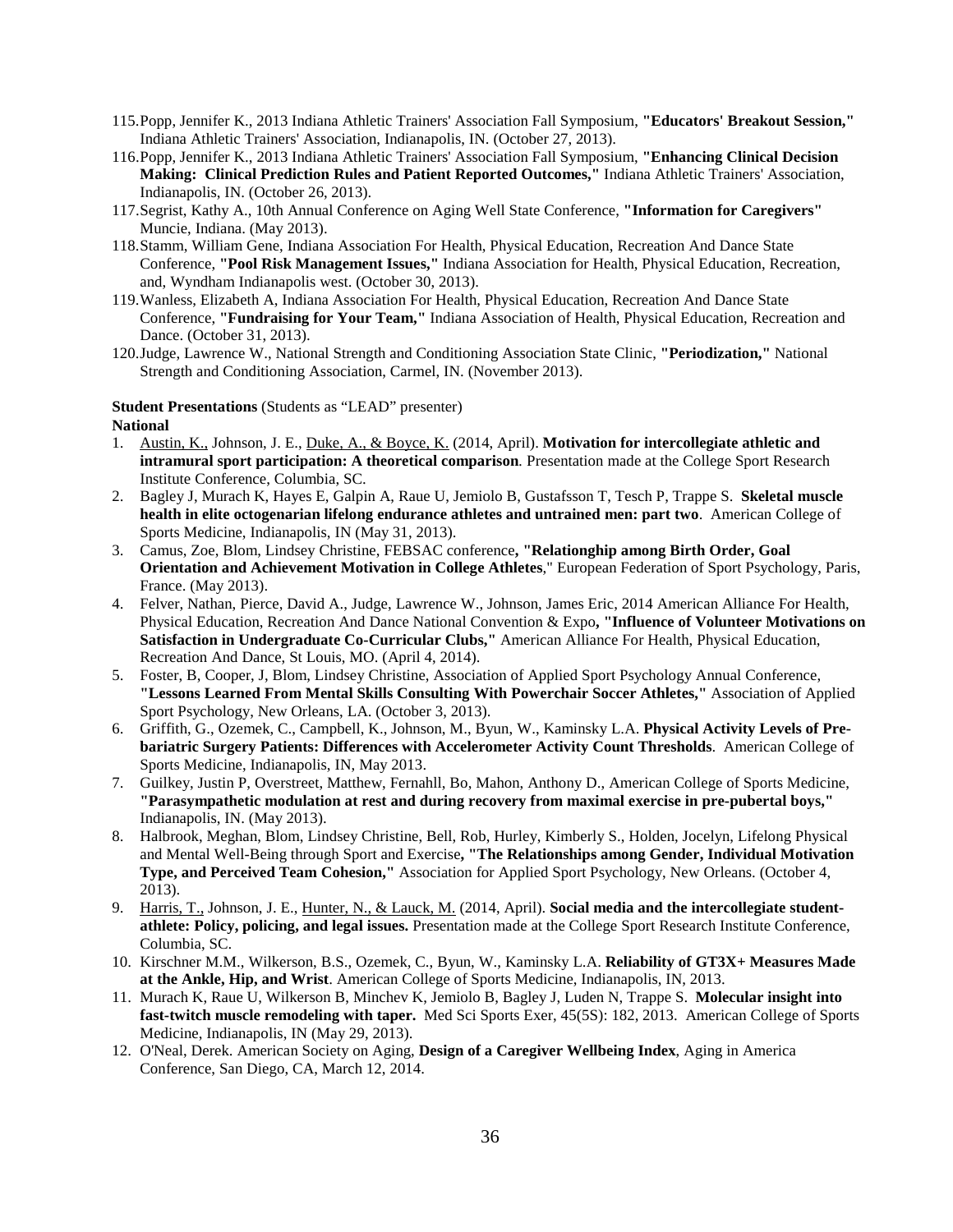- 13. Ozemek, C., Byun, W., Kaminsky L.A., Riggin, K., Strath, S. **The Effect of Pedometer Feedback Intervention on Increasing Steps on Non-Cardiac Rehabilitation Days**. American College of Sports Medicine, Indianapolis, IN, 2013.
- 14. Pasquini, E, Drumright, W, Blom, Lindsey Christine, Association for Applied Sport Psychology annual conference**, "Graduate Study In Sport and Exercise Psychology: Lessons Learned From the Student Perspective,"** Association for Applied Sport Psychology, New Orleans, LA. (October 4, 2013).
- 15. \*Sink, A., Blom, L. C.**,** Judge, L. W., Gerstein, L. H., Pierce, D., (2013, October). **Soccer for Social Change: The Results of a Cultural Exchange with Jordanian Coaches.** Association for Applied Sport Psychology annual conference, New Orleans, LA.
- 16. Standley R, Liu S, Jemiolo B, Trappe S, Trappe T. **Prostaglandin E2 stimulates IL-6 and MuRF-1 in human skeletal muscle.** Med Sci Sports Exer, 45(5S): 302, 2013. American College of Sports Medicine, Indianapolis, IN (May 30, 2013).
- 17. Thrasher, Ashley B, Walker, Stacy E., Hankemeier, Dorice A, Pitney, William A, 2013 National Athletic Trainers' Association Annual Meeting & Clinical Symposium, **"Supervising Athletic Trainers' Perspectives on Professional Socialization of Graduate Assistant Athletic Trainers in the Collegiate Setting,"** National Athletic Trainers' Association, Las Vegas, NV. (June 27, 2013).
- 18. Tracy, D., Johnson, J. E., Lee, D., Goins, A., & Cretin, K. (2014, April). **An analysis of football game attendee motivations at an NAIA institution.** Presentation made at the College Sport Research Institute Conference, Columbia, SC.
- 19. Undem M, Konopka A, Jemiolo B, Trappe S, Harber M. **Myofiber composition and fiber-type specific expression of oxidative capacity-related genes following acute aerobic exercise.** American College of Sports Medicine, Indianapolis, IN (May 30, 2013).
- 20. Wilkerson B, Bagley J, Murach K, Hayes E, Galpin A, Raue U, Jemiolo B, Gustafsson T, Tesch P, Trappe S. **Skeletal muscle health in elite octogenarian lifelong endurance athletes and untrained men: part one.** American College of Sports Medicine, Indianapolis, IN (May 31, 2013).
- 21. Williams, K., Byun, W., Ozemek, C., Kaminsky L.A. **Reliability of Dual-energy X-ray Absorptiometer Measures of Regional Body Composition**. American College of Sports Medicine, Indianapolis, IN, 2013. **Regional**
- 22. Guilkey, Justin P, Overstreet, Matthew L, Mahon, Anthony D., Midwest Chapter of the American College of Sports Medicine**, "Heart rate recovery and variability in boys and girls following maximal and submaximal exercise,"** Merrilville, IN. (November 2013).
- 23. Ladwig, Matthew, Razon, Selen, 24th Midwest Sport & Exercise Psychology Symposium**, "Does a Pre-workout Warm-up Facilitate Performance on a Concentration Task,"** Bowling Green State University, Bowling Green. (February 21, 2014).
- 24. Leizelar, Brinna, Razon, Selen, Heller, Ido, Book, Cindy, 24th Midwest Sport & Exercise Psychology Symposium, **"Effects of a Supportive Audience on Performance of a Handgrip Squeezing Task,"** Bowling Green State University, Bowling Green. (February 22, 2014).
- 25. Overstreet, Matthew L, Guilkey, Justin P, Timmons, Brian W, Goodpaster, Bret, Mahon, Anthony D., Midwest Chapter of the American College of Sports Medicine, **"Effect of body fat and acute exercise on metabolic flexibility in overweight boys.,"** Merrillville, IN. (November 2013).
- 26. Thrasher, Ashley B, Walker, Stacy E., Hankemeier, Dorice A, Great Lakes Athletic Trainers' Winter Meeting, **"Perceptions of Professional Socialization of Graduate Assistant Athletic Trainers in the Collegiate Setting,"** Wheeling IL. (March 13, 2014).

**State**

- 27. Adkisson, Jessica, Watts, Kristyn, Fox, Brennon, Johnson, James Eric, Indiana Association for Health, Physical Education, Recreation and Dance State Conference, **"Professional development for campus recreation student employees governed by NIRSA,"** Indianapolis, IN. (November 1, 2013).
- 28. Austin, Kayla, Boyce, Kelly, Duke, Autumn, Johnson, James Eric, Indiana Association for Health, Physical Education, Recreation and Dance State Conference, **"Intramural sport participation: Internal factors, external benefits."** Indianapolis, IN. (November 1, 2013).
- 29. Coyne, Megan, Serrao, Mark, Thurman, Kevin, Johnson, James Eric, Indiana Association for Health, Physical Education, Recreation and Dance State Conference**, "Identifying effective marketing strategies to increase football attendance at Division I programs.,"** Indianapolis, IN. (November 1, 2013).
- 30. Goins, Alex, Sabin, Ben, Tracy, Dan, Johnson, James Eric, Indiana Association for Health, Physical Education, Recreation and Dance State Conference, **"The trend of high school consolidation and the impact on athletic programs,"** Indianapolis, IN. (November 1, 2013).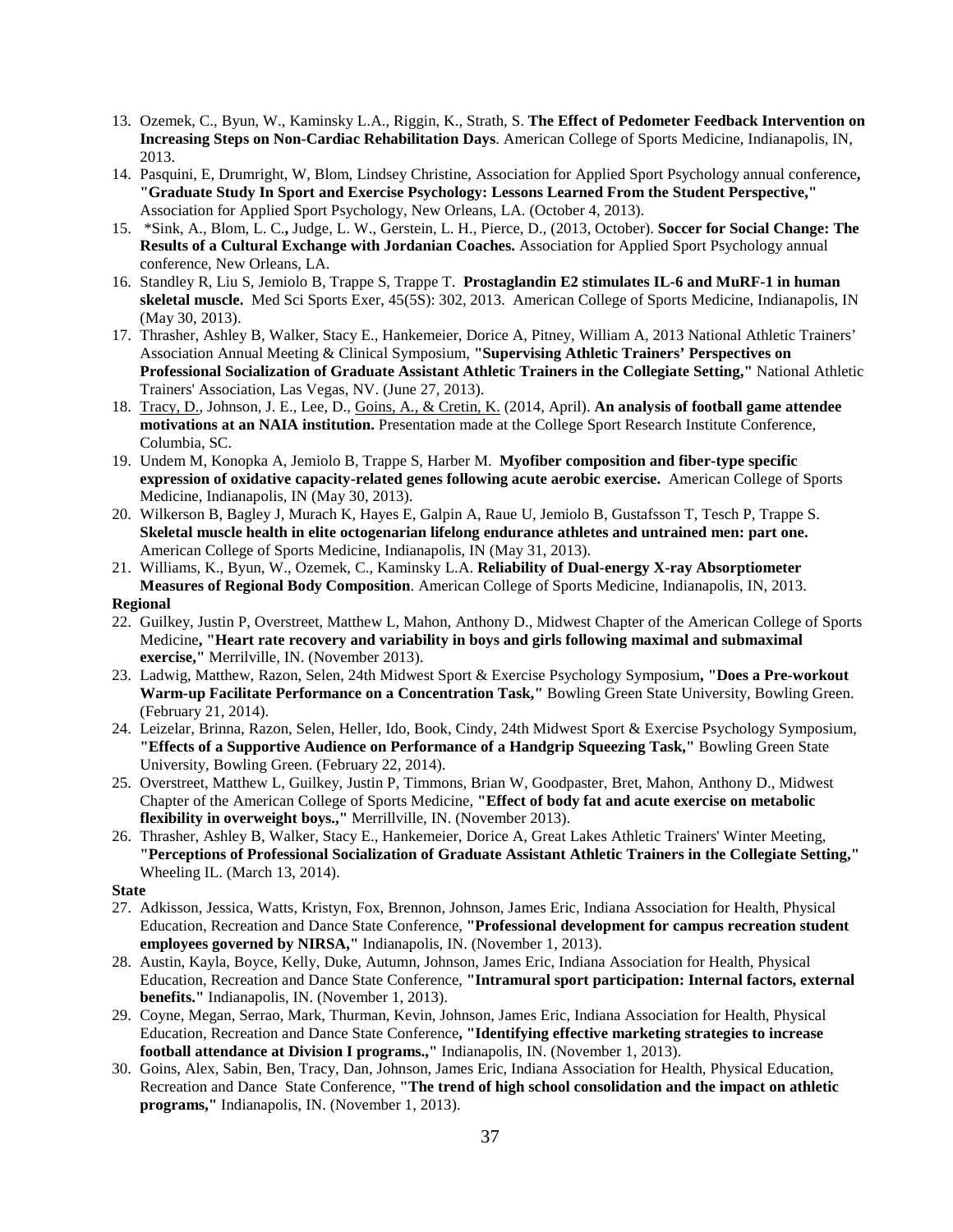31. Harris, Taylor, Hunter, Nick, Lauck, Molly, Johnson, James Eric, Indiana Association for Health, Physical Education, Recreation and Dance State Conference, **"Social media policy: Where we draw the line?,"** Indianapolis, IN. (November 1, 2013).

#### **Presentations-Professional (Non-Conference)**

- 1. Hurley, Kimberly S., PEP 399, ALL Students**, "Physical Education Redefined: Current Challenges & Future Directions,"** Parent-Teacher organizations: Wes-Del, Royerton, Burris, Mitchell, East Washington. (November 2013).
- 2. Hurley, Kimberly S., Donnelly, Michael D., **"Course Redesign,"** Office of Educational Excellence: Interactive Learning Space Initiative. (May 9, 2013).
- 3. Largent, David L., Burden, Marsha L., Hurley, Kimberly S., Kitchens, Fred L., **"The flipped classroom,"** BSU Office of Educational Excellence. (May 8, 2013).
- 4. Kaminsky, Leonard A., **"Current Physical Activity Guidelines,"** Ball State University, School of Physical Education, Sport, and Exercise Science. (April 11, 2014).
- 5. Koontz, Nicole Lyn, **"Benefits of Exercise,"** Muncie Noon Optimist Club. (March 26, 2014).
- 6. Koontz, Nicole Lyn, **"BSU Foundation Summer Social,"** Ball State University Foundation. (August 9, 2013).
- 7. Koontz, Nicole Lyn, **"Benefits of Exercise,"** University Libraries. (May 22, 2013).
- 8. Mahon, Anthony D., **"The youth athlete: maximal oxygen uptake (VO2max) during childhood,"** America MultiSport. (January 2014).
- 9. Shore-Beck, Sarah E, **"How to Train overweight/obese clients,"** American Council on Exercise. (January 18, 2014).
- 10. Shore-Beck, Sarah E, **"Training Overweight Clients,"** American Council on Exercise. (January 17, 2014).
- 11. Zenisek, Kendra Leigh, **"Musculoskeletal Anatomy,"** Alexandria School of Scientific Therapeutics, Inc. (2013).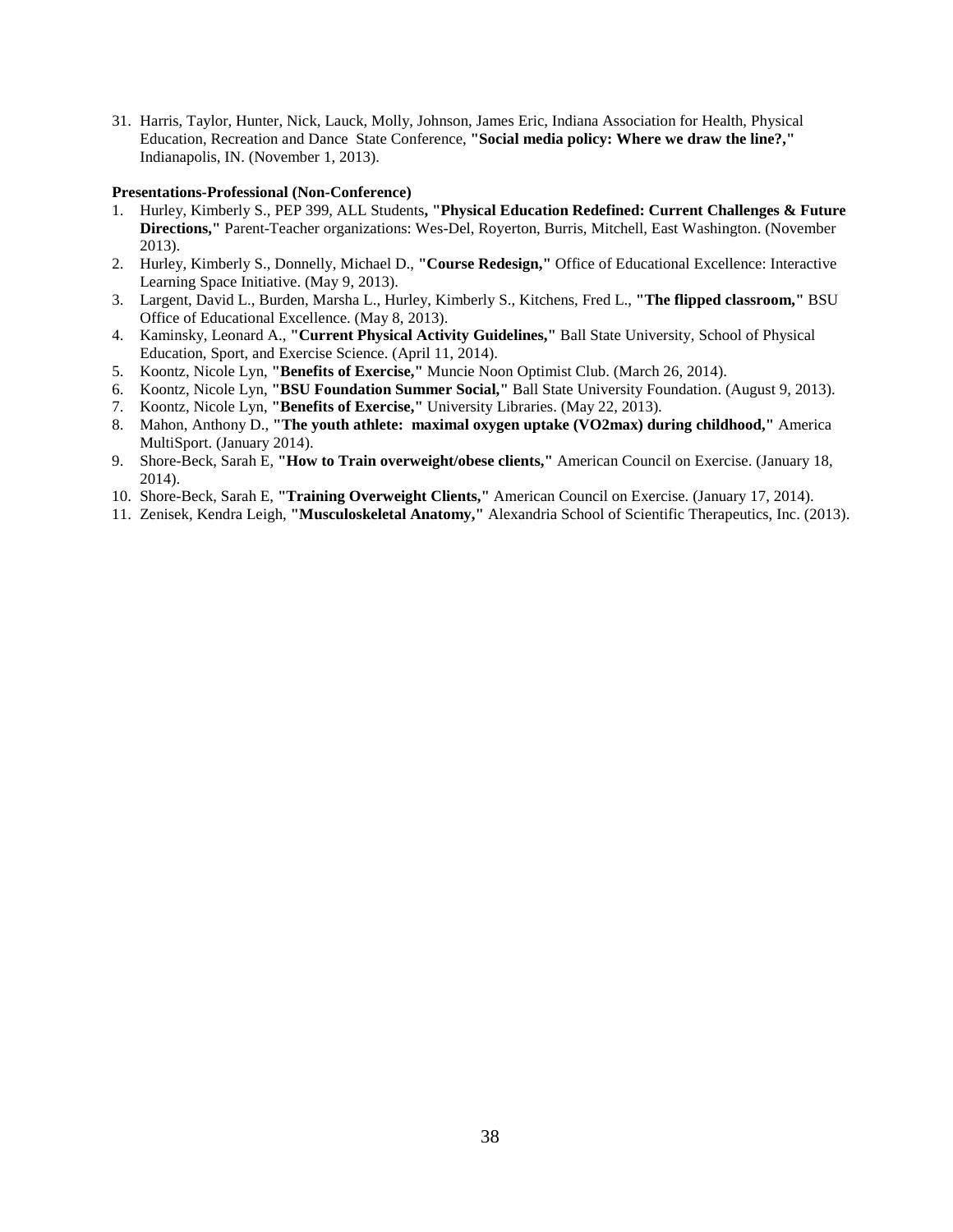## <span id="page-38-0"></span>**APPENDIX B: PROFESSIONAL ENGAGEMENT**

| <b>Reviewer Activity</b> |                                                                                                 |
|--------------------------|-------------------------------------------------------------------------------------------------|
| <b>Faculty Member</b>    | Journal                                                                                         |
| Journals                 |                                                                                                 |
| Lindsey Blom             | • Athletic Insight Journal                                                                      |
|                          | Sport, Exercise, and Performance Psychology journal                                             |
|                          | • International Council of Health, Physical Education, Recreation-Sport and Dance Journal of    |
|                          | Research                                                                                        |
| Clark Dickin             | • American Journal of Physical Medicine and Rehabilitation                                      |
|                          | <b>Gait and Posture</b><br>$\bullet$                                                            |
|                          | International Journal of Therapy and Rehabilitation                                             |
| Chrysostomos             | • Sport Management Review                                                                       |
| Giannoulakis             |                                                                                                 |
| Dorice Hankemeier        | • Athletic Training Education Journal                                                           |
|                          | Journal of Athletic Training                                                                    |
| James Johnson            | Journal of Issues in Intercollegiate Athletics<br>$\bullet$                                     |
|                          | North American Society of Sport Management<br>٠                                                 |
|                          | Journal of Issues in Intercollegiate Athletics                                                  |
|                          | The Physical Educator                                                                           |
| Lawrence Judge           | Journal of Sports Medicine<br>$\bullet$                                                         |
|                          | Communication and Sport                                                                         |
|                          | International Review for the Sociology of Sport<br>$\bullet$                                    |
|                          | Journal of Sport Sciences<br>٠                                                                  |
|                          | Strength and Conditioning Journal<br>$\bullet$                                                  |
|                          | The Physical Educator<br>$\bullet$                                                              |
| Leonard Kaminsky         | <b>Exercise and Sport Science Reviews</b>                                                       |
|                          | Journal of Cardiopulmonary Rehabilitation and Prevention<br>٠                                   |
|                          | Journal of the American Heart Association                                                       |
|                          | Clinical Cardiology<br>٠                                                                        |
|                          | Medicine and Science in Sports and Exercise<br>$\bullet$                                        |
|                          | • British Journal of Nutrition                                                                  |
| Don Lee                  | • International Council for Health, Physical Education, Recreation, Sport, and Dance Journal of |
|                          | Research                                                                                        |
|                          | • International Journal of Sports Marketing and Sponsorship                                     |
|                          | Sport Management Review                                                                         |
| Anthony Mahon            | • Cardiology in the Young                                                                       |
|                          | Medicine and Science in Sports and Exercise                                                     |
|                          | American Journal of Lifestyle Medicine                                                          |
|                          | Journal of Physical Activity and Health                                                         |
|                          | Pediatric Exercise Science                                                                      |
|                          | Research in Sports Medicine                                                                     |
|                          | <i>Obesity</i><br>• North American Society for Pediatric Exercise Medicine                      |
| Paul Nagelkirk           | Journal of Cardiopulmonary Rehabilitation and Prevention<br>$\bullet$                           |
|                          | Medicine & Science in Sports & Exercise<br>$\bullet$                                            |
| <b>Amber Phillips</b>    | Journal of Physical Education, Recreation and Dance<br>$\bullet$                                |
|                          |                                                                                                 |
| Jennifer Popp            | • Athletic Training Education Journal                                                           |
|                          | Journal of Athletic Training<br>$\bullet$<br><b>Human Kinetics</b>                              |
| Selen Razon              | $\bullet$<br>Psychology of Sport & Exercise                                                     |
|                          |                                                                                                 |
| <b>Stacy Walker</b>      | Journal of Sport Psychology in Action<br>$\bullet$                                              |
|                          | Athletic Training Education Journal<br>$\bullet$                                                |
|                          | Journal of Athletic Training<br>$\bullet$                                                       |

## **Reviewer Activity**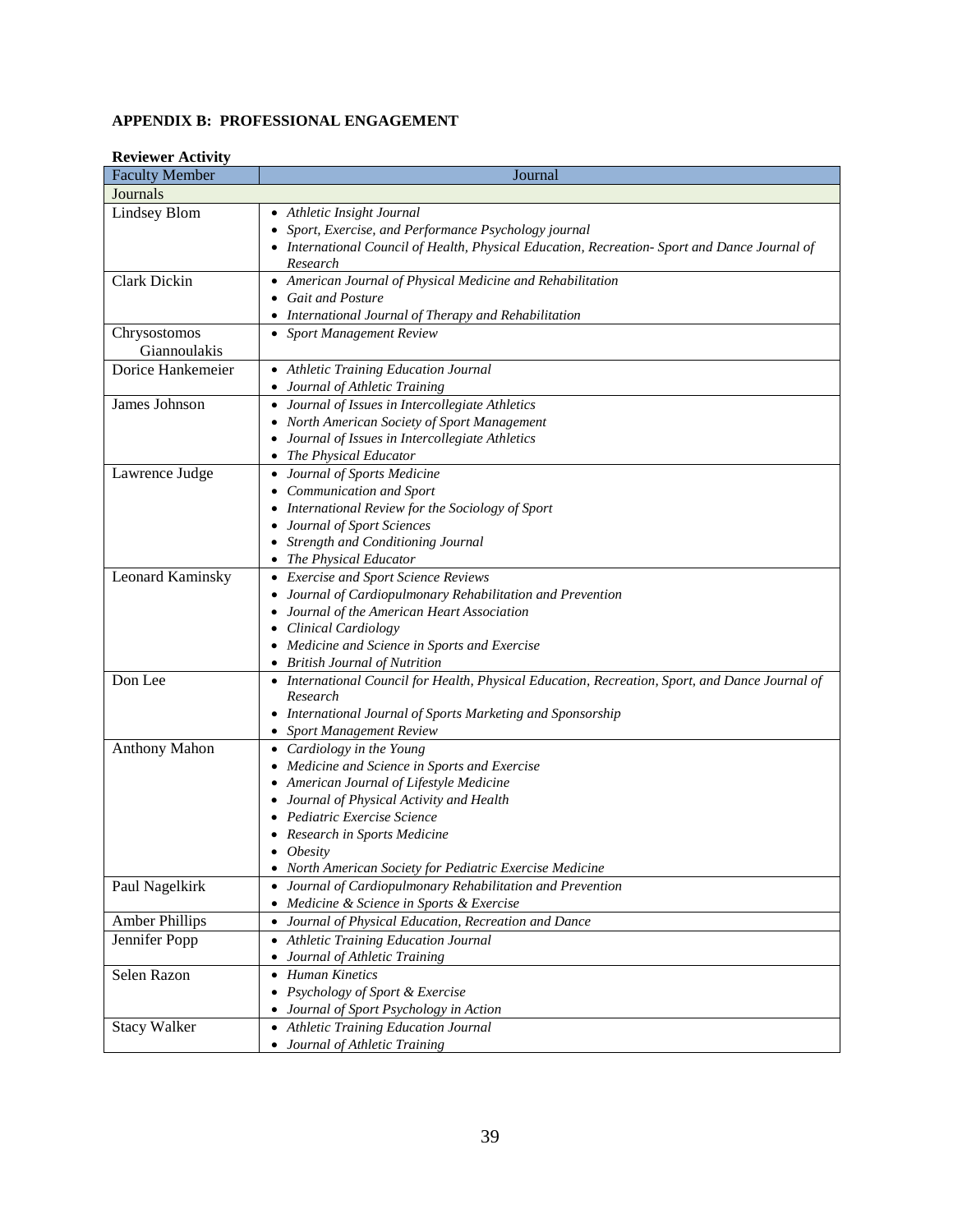| Henry Wang            | • British Journal of Biotechnology                                                              |  |  |  |  |  |
|-----------------------|-------------------------------------------------------------------------------------------------|--|--|--|--|--|
|                       | Journal of Orthopedic Research and Reviews                                                      |  |  |  |  |  |
|                       | Military Medicine<br>٠                                                                          |  |  |  |  |  |
|                       | Journal of Applied Biomechanics<br>٠                                                            |  |  |  |  |  |
|                       | Journal of Sport and Health Science<br>٠                                                        |  |  |  |  |  |
|                       | • International Council for Health, Physical Education, Recreation, Sport, and Dance Journal of |  |  |  |  |  |
|                       | Research                                                                                        |  |  |  |  |  |
|                       | Journal of Mechanics in Medicine and Biology<br>٠                                               |  |  |  |  |  |
|                       | • Indian Journal of Orthopaedics                                                                |  |  |  |  |  |
|                       | • Journal of Scandinavian medicine Science and Sports                                           |  |  |  |  |  |
|                       | Journal of Sports Biomechanics<br>$\bullet$                                                     |  |  |  |  |  |
|                       | Journal of Clinical Biomechanics                                                                |  |  |  |  |  |
|                       | Research Quarterly for Exercise and Sport                                                       |  |  |  |  |  |
| Mitch Whaley          | • Journal of Cardiovascular and Pulmonary Rehabilitation                                        |  |  |  |  |  |
| Other Activity        |                                                                                                 |  |  |  |  |  |
| Kim Hurley            | • American Alliance for Health, Physical Education, Recreation and Dance: Research              |  |  |  |  |  |
|                       | Consortium                                                                                      |  |  |  |  |  |
| James Johnson         | • College Sport Research Institute                                                              |  |  |  |  |  |
| Lawrence Judge        | • American Alliance for Health, Physical Education, Recreation and Dance Abstract Reviewer      |  |  |  |  |  |
| Leonard Kaminsky      | • Mayo Clinic Proceedings                                                                       |  |  |  |  |  |
| <b>Anthony Mahon</b>  | • Midwest Regional Chapter of the American College of Sports Medicine                           |  |  |  |  |  |
| <b>Amber Phillips</b> | • Physical Education Central Hall of Shame                                                      |  |  |  |  |  |
| Jennifer Popp         | <b>Great Lakes Athletic Trainers' Association</b>                                               |  |  |  |  |  |
| Selen Razon           | • Association for Applied Sport Psychology                                                      |  |  |  |  |  |
|                       | • American Psychological Association                                                            |  |  |  |  |  |
| <b>Stacy Walker</b>   | • Special Topics Reviewer for the National Athletic Trainers' Association Annual Meeting and    |  |  |  |  |  |
|                       | Clinical Symposia                                                                               |  |  |  |  |  |
|                       | • Medical Education Online                                                                      |  |  |  |  |  |
|                       | National Athletic Trainers' Association Annual Meeting Program Review<br>٠                      |  |  |  |  |  |
|                       | National Athletic Trainers' Research and Education Foundation                                   |  |  |  |  |  |
| Henry Wang            | • Jones Bartlett Learning                                                                       |  |  |  |  |  |
|                       | • The annual meeting of American Society of Biomechanics                                        |  |  |  |  |  |

#### **Journal Editorial Boards**

| <b>Faculty Member</b> | Journal                                                                                                   |  |  |  |  |  |  |
|-----------------------|-----------------------------------------------------------------------------------------------------------|--|--|--|--|--|--|
| Lindsey Blom          | Journal of Contemporary Athletics<br>٠                                                                    |  |  |  |  |  |  |
| Clark Dickin          | World Journal of Orthopedics<br>٠                                                                         |  |  |  |  |  |  |
| James Johnson         | Journal of Issues in Intercollegiate Athletics<br>٠                                                       |  |  |  |  |  |  |
|                       | The Physical Educator<br>$\bullet$                                                                        |  |  |  |  |  |  |
| Lawrence Judge        | International Council for Health, Physical Education, Recreation, Sport and Dance Journal of<br>$\bullet$ |  |  |  |  |  |  |
|                       | Research                                                                                                  |  |  |  |  |  |  |
|                       | The Journal of Facility Management<br>٠                                                                   |  |  |  |  |  |  |
|                       | Applied Research in Coaching Athletics Annual<br>٠                                                        |  |  |  |  |  |  |
|                       | The Physical Educator                                                                                     |  |  |  |  |  |  |
| Leonard Kaminsky      | Journal of Cardiopulmonary Rehabilitation and Prevention<br>٠                                             |  |  |  |  |  |  |
|                       | Journal of Cardiovascular and Pulmonary Rehabilitation                                                    |  |  |  |  |  |  |
|                       | American College of Sports Medicine - Health & Fitness Journal                                            |  |  |  |  |  |  |
| <b>Anthony Mahon</b>  | Pediatric Exercise Science<br>$\bullet$                                                                   |  |  |  |  |  |  |
|                       | Research in Sports Medicine<br>$\bullet$                                                                  |  |  |  |  |  |  |
| David Pearson         | Journal of Strength & Conditioning Research<br>٠                                                          |  |  |  |  |  |  |
|                       | National Strength & Conditioning Journal<br>$\bullet$                                                     |  |  |  |  |  |  |
| Scott Trappe          | Medicine & Science in Sports & Exercise<br>٠                                                              |  |  |  |  |  |  |
|                       | Journal of Applied Physiology                                                                             |  |  |  |  |  |  |
| <b>Todd Trappe</b>    | Frontiers in Endocrinology of Aging<br>٠                                                                  |  |  |  |  |  |  |
| <b>Stacy Walker</b>   | <b>Athletic Training Education Journal</b>                                                                |  |  |  |  |  |  |
|                       | Journal of Athletic Training                                                                              |  |  |  |  |  |  |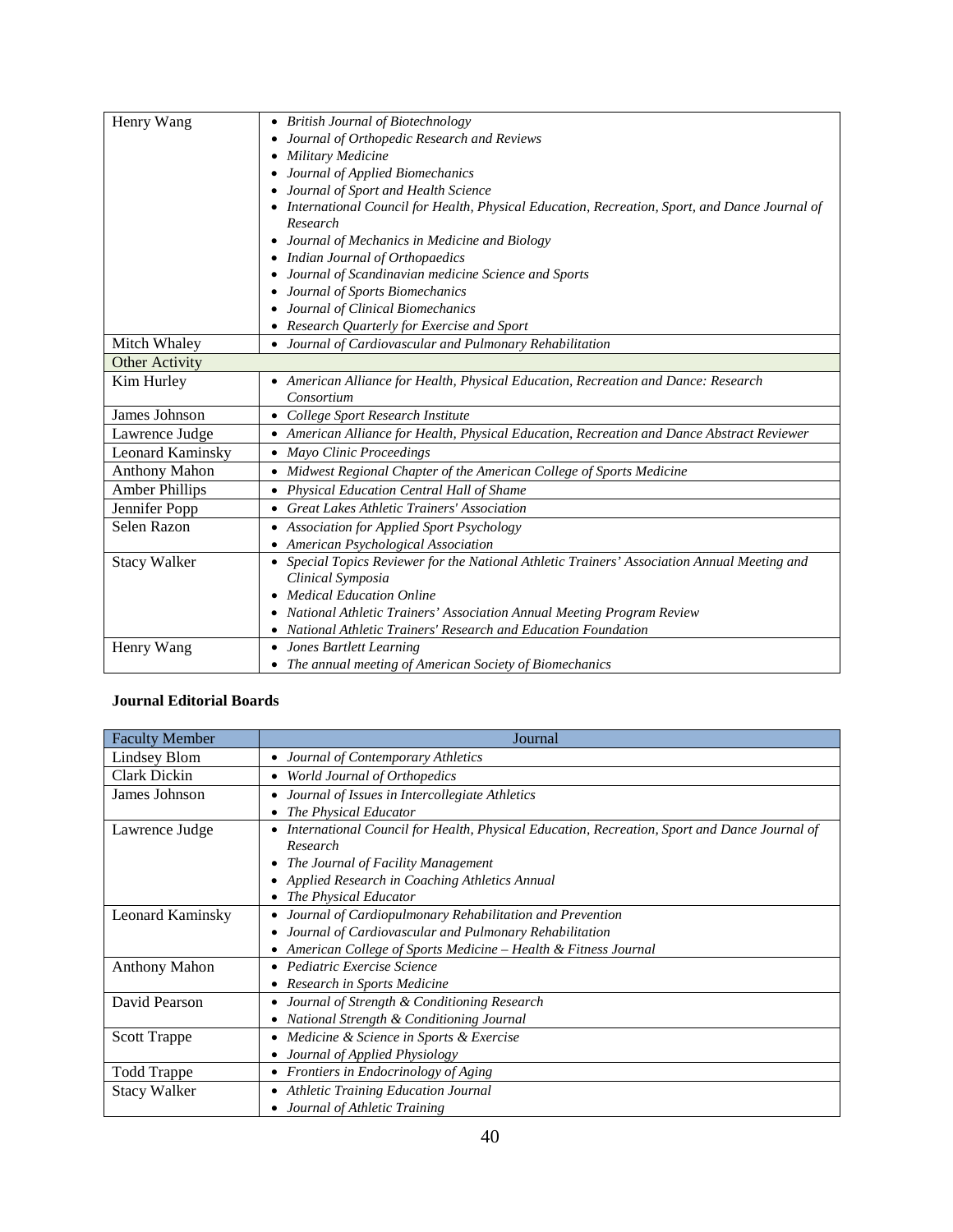#### **National Engagement**

| <b>Faculty Member</b> | Activity                                                      | Organization                                                                                                                             |
|-----------------------|---------------------------------------------------------------|------------------------------------------------------------------------------------------------------------------------------------------|
| National              |                                                               |                                                                                                                                          |
| Lindsey Blom          | • Sport Steering Committee                                    | • National Association for Sport and Physical<br>Education - Task Force on Benefits of Youth Sport<br>American Psychological Association |
|                       | • Public Interest Committee                                   | • American Psychological Association, Div 47                                                                                             |
|                       | Thesis Award Committee                                        | Association of Applied Sport Psychology<br>$\bullet$                                                                                     |
|                       | • Sport Psychology Registry                                   | United State Olympic Committee Sport                                                                                                     |
|                       |                                                               | Psychology Registry                                                                                                                      |
| Clark Dickin          | • Scientific Review Committee Member                          | Gerontological Society of America<br>$\bullet$                                                                                           |
| Dorice Hankemeier     | • Accreditation Site Reviewer                                 | Commission on Accreditation of Athletic Training<br>Education                                                                            |
| James Johnson         | • Research Committee                                          | • National Association of Academic Advisors for<br>Athletics                                                                             |
| Lawrence Judge        | • Council on Facilities/Equipment                             | • American Alliance for Health, Physical                                                                                                 |
|                       | (CHAIR)                                                       | Education, Recreation, and Dance                                                                                                         |
|                       | • National Chairman                                           | USA Track & Field Association Coaches                                                                                                    |
| Leonard Kaminsky      | • Program Committee Chair                                     | Education<br>• American College of Sports Medicine                                                                                       |
|                       | • Exercise, Cardiac Rehabilitation, and                       | <b>American Heart Association</b>                                                                                                        |
|                       | <b>Prevention Committee</b>                                   |                                                                                                                                          |
|                       | • President                                                   | Cardiorespiratory Fitness Registry                                                                                                       |
| David Pearson         | • Fellow Application Review Board                             | • National Strength & Conditioning Association                                                                                           |
| <b>Amber Phillips</b> | • Advisory Board                                              | • Physical Education Central                                                                                                             |
| Jennifer Popp         | • Accreditation Site Reviewer                                 | • Commission on Accreditation of Athletic Training                                                                                       |
|                       |                                                               | Education                                                                                                                                |
| Carol Reed            | • Vice President                                              | • Scuba Educators International Corp.                                                                                                    |
| Kathy Segrist         | • Board of Directors                                          | Gerontological Society on Aging<br>$\bullet$                                                                                             |
|                       | • Executive Committee                                         | Association for Gerontology in Higher Education                                                                                          |
|                       | • Advisory Board                                              | Journal of Geriatrics and Gerontology Education                                                                                          |
| <b>Scott Trappe</b>   | • Exercise Clinical Trials Network<br>(CHAIR)                 | • American College of Sports Medicine                                                                                                    |
|                       | • Leadership & Diversity Training<br>Program                  | American College of Sports Medicine<br>$\bullet$                                                                                         |
|                       | • Science Integration/Leadership<br>Committee                 | • American College of Sports Medicine                                                                                                    |
|                       | • Committee Member $-$ Translational                          | • American College of Sports Medicine - National                                                                                         |
|                       | Science Group                                                 | Institutes of Health                                                                                                                     |
|                       | • Committee Member - Program Project<br><b>Advisory Group</b> | • National Institutes of Health                                                                                                          |
| Todd Trappe           | Working Group - Exercise<br>Countermeasures for Exploration   | National Aeronautics & Space Administration                                                                                              |
| <b>Stacy Walker</b>   | Missions Committee member<br>• Advisory Panel                 | Athletic Training Association Education Journal<br>$\bullet$                                                                             |
|                       | • Program Committee (CHAIR)                                   | National Athletic Trainers' Educators Conference                                                                                         |
|                       | • Professional Development Committee                          | National Athletic Trainers' Association                                                                                                  |
|                       | Member                                                        |                                                                                                                                          |
|                       | • Accreditation Site Reviewer                                 | Commission on Accreditation of Athletic Training<br>$\bullet$<br>Education                                                               |
| Mitch Whaley          | <b>Consumer Information Committee</b>                         | • American College of Sports Medicine                                                                                                    |
| Regional/State        |                                                               |                                                                                                                                          |
| Jane Ellery           | • Community Wellbeing Knowledge                               | • Primacy of Place - Community Wellbeing                                                                                                 |
|                       | Group Committee Chair                                         | Knowledge Group Primacy of Place/Building                                                                                                |
|                       |                                                               | <b>Better Communities</b>                                                                                                                |
|                       | • Advisory Board                                              | Wellness Council of Indiana                                                                                                              |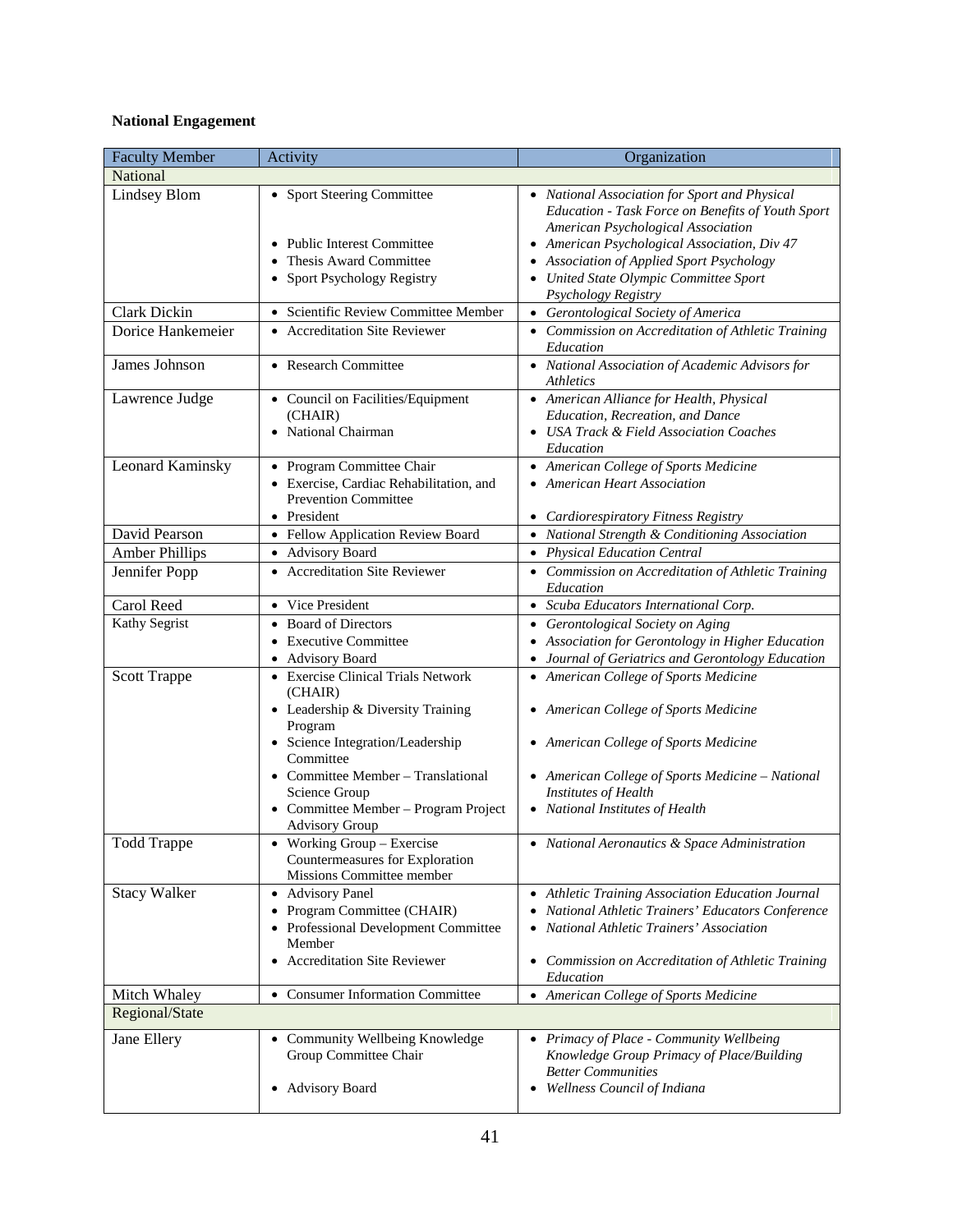|                       | <b>Community Relations Committee</b><br>Member      | Wellness Council of Indiana<br>$\bullet$                                                                |
|-----------------------|-----------------------------------------------------|---------------------------------------------------------------------------------------------------------|
| Dorice Hankemeier     | • Education Committee Member                        | Great Lakes Athletic Trainers' Association<br>$\bullet$                                                 |
| Lawrence Judge        | • President                                         | Indiana Association for Health, Physical<br>$\bullet$<br>Education, Recreation, and Dance               |
|                       | Vice President<br>$\bullet$                         | Indiana Association for Health, Physical<br>$\bullet$<br>Education, Recreation, and Dance Sport Council |
| Leonard Kaminsky      | • Past-President's Advisory Committee               | • Midwest Chapter American College of Sports<br>Medicine                                                |
| Paul Nagelkirk        | President<br>$\bullet$                              | Midwest Chapter American College of Sports<br>$\bullet$<br>Medicine                                     |
|                       | <b>Abstract Review Committee Chair</b><br>$\bullet$ | Midwest Chapter American College of Sports<br>$\bullet$<br>Medicine                                     |
|                       | • Annual Meeting Planning Committee<br>Member       | • Midwest Chapter American College of Sports<br>Medicine                                                |
| Jennifer Popp         | Scholarship Committee Member<br>٠                   | • Indiana Athletic Trainers' Association Scholarship<br>Committee                                       |
| <b>Shannon Powers</b> | • Vice President                                    | • Indiana Association for Health, Physical<br><b>Education, Recreation and Dance</b>                    |
| Kathy Segrist         | Alzheimer's Disease Committee<br>member             | Governor's Task Force                                                                                   |
| Gene Stamm            | • Vice President                                    | Indiana Association for Health, Physical<br>$\bullet$<br><b>Education, Recreation and Dance</b>         |
| Tom Weidner           | Research Assistance Committee Chair                 | <b>Great Lakes Athletic Trainers' Association</b><br>$\bullet$                                          |

#### **Attendance at Professional Meetings**

Advances in Skeletal Muscle Biology in health Disease Biennial Conference: **S. Trappe**

American Alliance for Health, Physical Education, Recreation and Dance National Convention: **Dieringer, Donahue,** 

## **Judge, Wanless, Weidner**

American Association of Cardiovascular and Pulmonary Rehabilitation: **Kaminsky**

American College of Sports Medicine**: Byun, Dickin, Harber, Judge, Kaminsky, Koontz, Mahon, Nagelkirk, Razon, S. Trappe, T. Trappe, Wang, Weidner**

American College of Sports Medicine - Midwest**: Mahon, Nagelkirk, Skalon**

American College of Sports Medicine - Northwest**: S. Trappe**

American Heart Association Scientific Session: **Kaminsky**

American Psychological Association Annual Convention: **Blom**

American Society on Aging Conference: **Segrist**

Association for Psychological Science Annual Meeting: **Razon**

Association of Applied Sport Psychology Annual Conference: **Blom, Judge, Razon** 

College Sport Research Institute: **Johnson, Judge** 

Congress of the International Society for the History of Physical Education and Sport **Judge**

European Pediatric Work Physiology Meeting: **Mahon**

Gerontology Society of America Annual Meeting: **Hurley, S. Trappe** 

Global Sports Business Association Annual Conference: **Johnson, Judge**

Great Lakes Athletic Trainer's Association Conference: **Hankemeier, Popp, Walker, Weidner**

Indiana Association of Health, Physical Education, Recreation and Dance Conference: **Dieringer, Giannoulakis,** 

#### **Hurley, Judge, Phillips, Plummer, Popp, Shore-Beck, Stamm, Wanless**

#### Indiana Athletic Trainers Association: **Hankemeier, Popp**

International Association for Research on Service Learning and Community Engagement Conference: **Ellery**  International Conference on Education: **Judge**

International Council for Coaching Excellence Conference: **Judge**

Midwest Sport and Exercise Psychology Symposium: **Razon**

National Association of Academic Advisors for Athletics National Conference: **Johnson** 

National Athletic Trainers' Association Annual Meeting and Clinical Symposium: **Hankemeier, Popp, Walker** National Coaching Conference: **Judge**

National Lily Conference on College and University Teaching: **Hurley**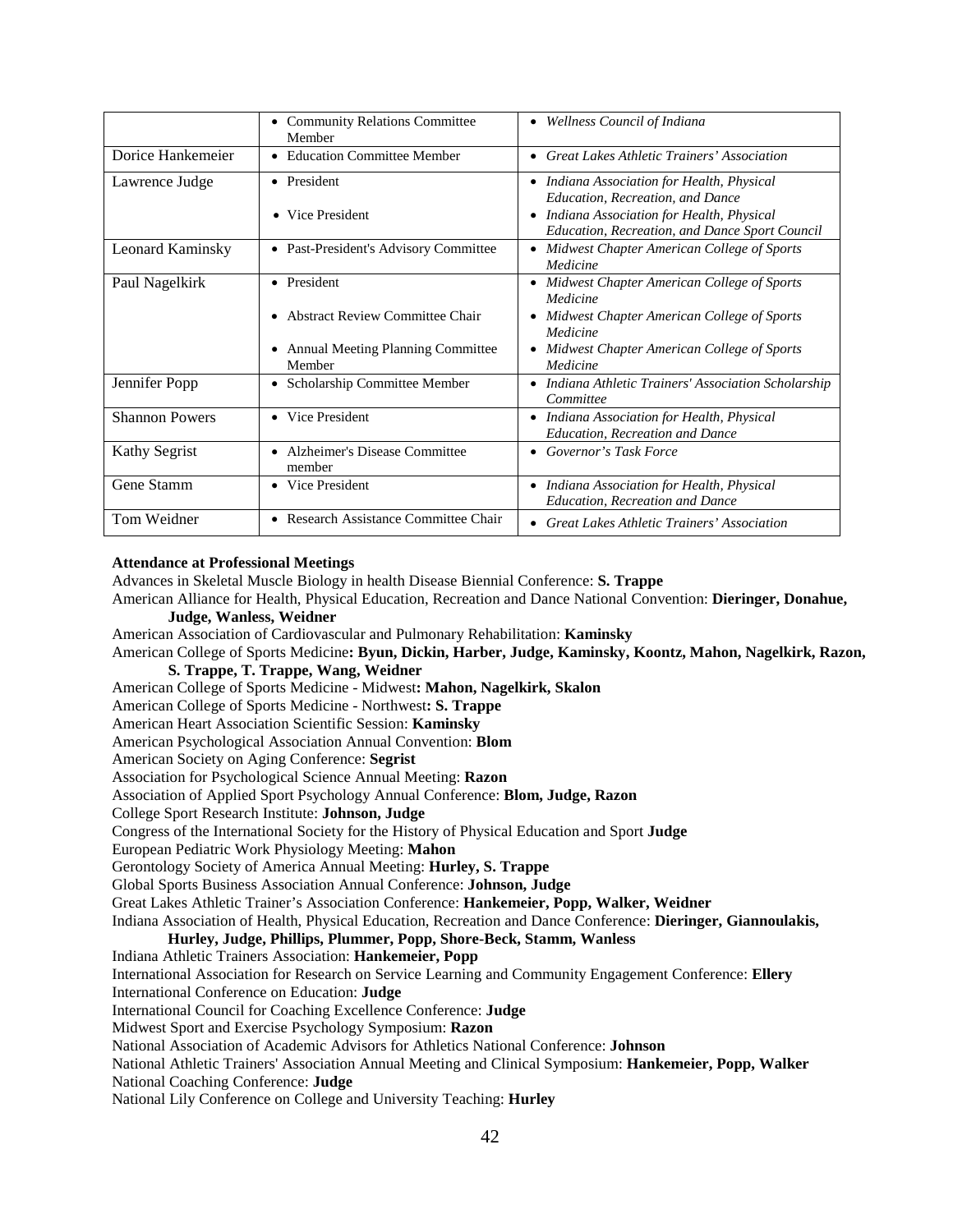National Service Coordinator's Conference: **Segrist**

National Strength and Conditioning Association Coaches Conference: **Judge, Winfrey-Kovell, B. Zenisek, K. Zenisek** National Wellness Conference: **Ellery**

North American Society for Sport Management Conference: **Johnson, Judge**

North American Society for the Psychology of Sport and Physical Activity: **Razon**

North American Society for the Sociology of Sport Conference: **Judge**

Primacy of Place Conference: **Ellery**

Share the Wealth Conference: **Phillips**

Society for Human Resources Management Conference: **Ellery**

Society for Association Management Leadership Development Conference: **Judge**

Southeast Athletic Trainers' Association Educators Conference: **Walker**

Sport Entertainment and Venues Tomorrow Conference: **Judge**

Sport Marketing Association Conference: **Giannoulakis, Johnson, Judge, Zimmerman**

Sport Management Development Conference: **Giannoulakis**

USA Track and Field Convention: **Judge**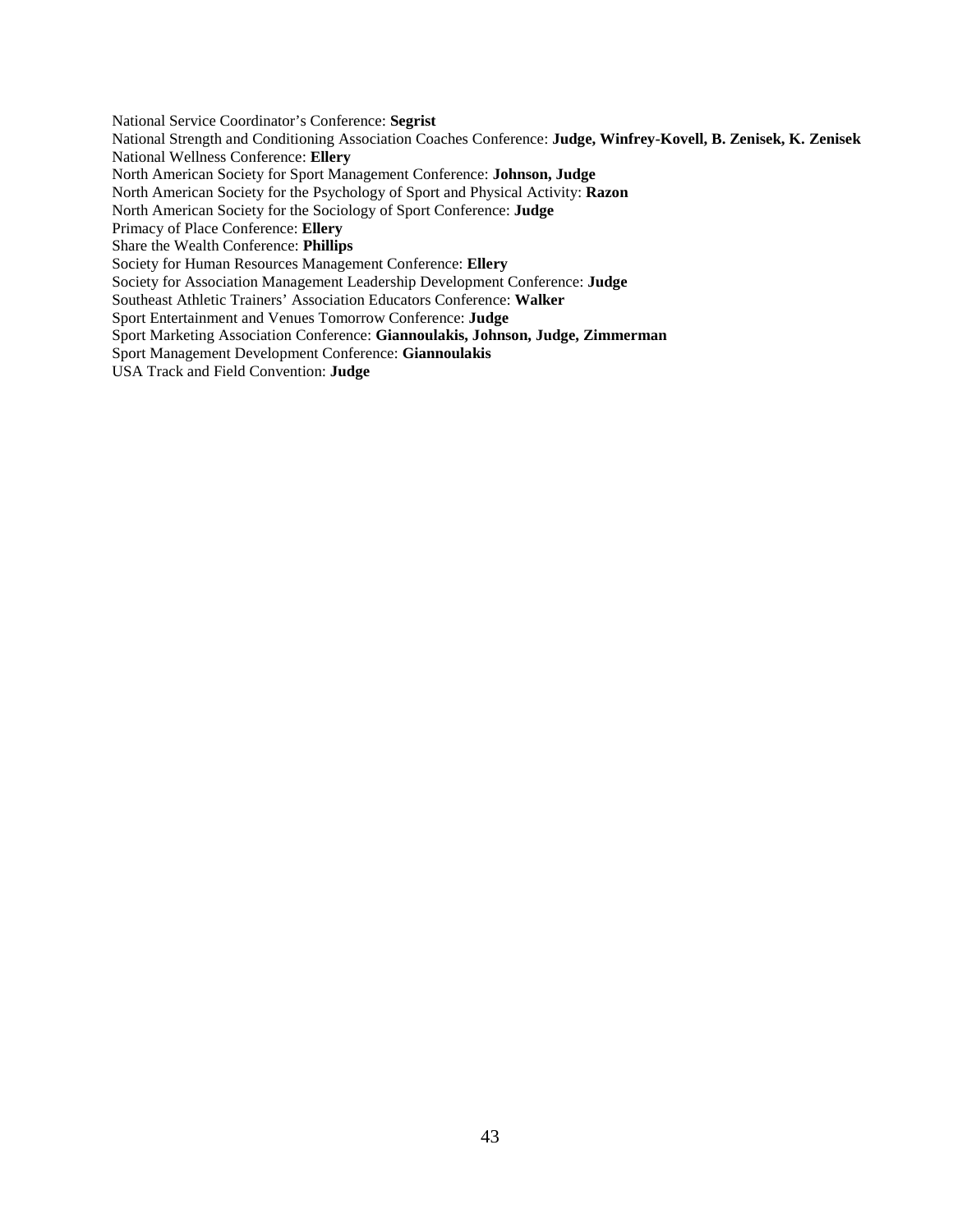## <span id="page-43-0"></span>**APPENDIX C: ENROLLMENT SUMMARY\***

|                                                                     |                  | <b>Banner</b>                   |                                             |                  |                                  |                |  |
|---------------------------------------------------------------------|------------------|---------------------------------|---------------------------------------------|------------------|----------------------------------|----------------|--|
| <b>Major</b>                                                        | <b>Degree</b>    | <b>Major/Concentration Code</b> | Fall 13                                     |                  | <b>Spring 14</b>                 |                |  |
| Physical Education                                                  |                  | <b>PHET</b>                     | 59                                          |                  | 61                               |                |  |
| <b>Athletic Training</b>                                            | BAT/BS/BA        | ATHG, ATHL                      | 118                                         |                  | 111                              |                |  |
| <b>Exercise Science</b>                                             | <b>BA/BS</b>     | <b>EXSC</b>                     | 434                                         |                  | 434                              |                |  |
| Aquatics                                                            | <b>BA/BS</b>     | EXSC/AQUA                       |                                             | 11               |                                  | 12             |  |
| <b>Exercise Science Concentration</b>                               | <b>BA/BS</b>     | <b>EXSC/EXSC</b>                |                                             | 13               |                                  | 3              |  |
| Exercise Science Hlth & Fitns                                       | <b>BA/BS</b>     | <b>EXSC/EXHF</b>                |                                             | 147              |                                  | 129            |  |
| Exercise Science Bsc & App Sc                                       | <b>BA/BS</b>     | <b>EXSC/EXBA</b>                |                                             | 218              |                                  | 192            |  |
| Sport Administration*                                               | <b>BA/BS</b>     | <b>SPAD</b>                     | 240                                         |                  | 276                              |                |  |
| <b>Grand Total Majors</b>                                           |                  |                                 | 851                                         |                  | 882                              |                |  |
| <b>Minor</b>                                                        |                  | <b>Banner Minor Code</b>        | Fall 13                                     |                  | <b>Spring 14</b>                 |                |  |
| Aquatics                                                            | <b>BA/BS/BGS</b> | <b>AQUA</b>                     | 1                                           |                  | $\sqrt{2}$                       |                |  |
| Aquatics Opt 1: Teaching                                            | <b>BA/BS/BGS</b> | <b>AQTT</b>                     | 5                                           |                  | 11                               |                |  |
| Aquatics Opt 2: Administration                                      | <b>BA/BS/BGS</b> | <b>AQAD</b>                     | 5                                           |                  | $\,8\,$                          |                |  |
| Aquatics Opt 3: Scuba Instructor                                    | BA/BS/BGS        | <b>AQSC</b>                     | $\overline{c}$                              |                  | 15                               |                |  |
| Coaching                                                            | BA/BS/BGS        | <b>CHNG</b>                     | $\mathbf{1}$                                |                  | $\boldsymbol{0}$                 |                |  |
| <b>Sports Medicine</b>                                              | BA/BS/BGS        | <b>SPMD</b>                     | 34<br>27                                    |                  |                                  |                |  |
| <b>Applied Gerontology</b>                                          | BA/BS/BGS        | APGE, APGR, GERY                | 14                                          |                  | 19                               |                |  |
| Workplace Wellness                                                  | BA/BS/BGS        | <b>WWLL</b>                     |                                             |                  | $\mathbf{0}$<br>$\boldsymbol{0}$ |                |  |
| <b>Grand Total Minors</b>                                           |                  |                                 | 62                                          |                  | 82                               |                |  |
|                                                                     |                  | <b>Banner</b>                   |                                             |                  |                                  |                |  |
| <b>Graduate Major</b>                                               | <b>Degree</b>    | <b>Major/Concentration Code</b> | Fall 13                                     |                  | <b>Spring 14</b>                 |                |  |
| <b>Physical Education (General)</b>                                 | <b>MA</b>        | <b>PHED</b>                     | 72                                          |                  | 78                               |                |  |
| Phys Ed/Sprt (Sport Psych)                                          | MA/MS            | PHED/SPEP                       |                                             | 10               |                                  | 11             |  |
| Phys Ed/Sport (Adm/PE & Spts)                                       | MA/MS            | PHED/ADPS                       |                                             | 26               |                                  | 25             |  |
| PHD - Human Bioenergetics                                           | PHD              | <b>HUBI</b>                     | 10                                          |                  | 10                               |                |  |
| <b>Exercise Science</b>                                             | MA/MS            |                                 | 48                                          |                  |                                  |                |  |
|                                                                     |                  | <b>EXSC</b>                     |                                             |                  | 48                               |                |  |
| <b>Biomechanics</b>                                                 | MA/MS            | <b>EXSC/BIOM</b>                |                                             | $8\phantom{.0}$  |                                  | $\overline{4}$ |  |
| Coaching                                                            | MA               | EXSC/COCH                       |                                             | $\boldsymbol{0}$ |                                  | $\overline{4}$ |  |
| <b>Exercise Physiology</b>                                          | MA/MS            | EXSC/EXPY                       |                                             | $\overline{2}$   |                                  | $\overline{2}$ |  |
| <b>Sports Performance</b>                                           | MA/MS            | EXSC/SPPR                       |                                             | 22               |                                  | 23             |  |
| <b>Clinical Exercise Physiology</b>                                 | MA/MS            | EXSC/CEPY                       |                                             | 13               |                                  | 12             |  |
| <b>Applied Gerontology</b>                                          | MA               | <b>APGR</b>                     | 12                                          |                  | 13                               |                |  |
| Gerontology                                                         | MA               | <b>GRTG</b>                     | $\Omega$                                    |                  | 1                                |                |  |
| Wellness Management                                                 | MA/MS            | <b>WELN</b>                     | 13                                          |                  | 13                               |                |  |
| <b>Gerontology Certificate</b>                                      |                  | GERC, GRTC                      | 3                                           |                  | 3                                |                |  |
| <b>Grand Total Graduate Majors</b>                                  |                  |                                 | 158                                         |                  | 166                              |                |  |
| <b>Graduate Minors</b>                                              |                  | <b>Banner Minor Code</b>        | Fall 13                                     |                  | <b>Spring 14</b>                 |                |  |
| <b>Applied Gerontology</b>                                          | MA/MS            | APGE, APGR, GERY                | $\boldsymbol{0}$                            |                  | $\boldsymbol{0}$                 |                |  |
| <b>Applied Gerontology - Cognate</b>                                | PhD/EdD          | <b>APGY</b>                     | $\mathbf{1}$                                |                  | $\mathbf{1}$                     |                |  |
| <b>Wellness Management</b>                                          | MA/MS            | WELL, WLMG                      | $\overline{0}$                              |                  | $\mathbf{1}$                     |                |  |
| Wellness Management - Cognate<br><b>Grand Total Graduate Minors</b> | PhD/EdD          | <b>WLMA</b>                     | $\boldsymbol{2}$<br>$\overline{\mathbf{3}}$ |                  | $\overline{4}$<br>6              |                |  |

\*Double checking accuracy of data with Office of Institutional Effectiveness.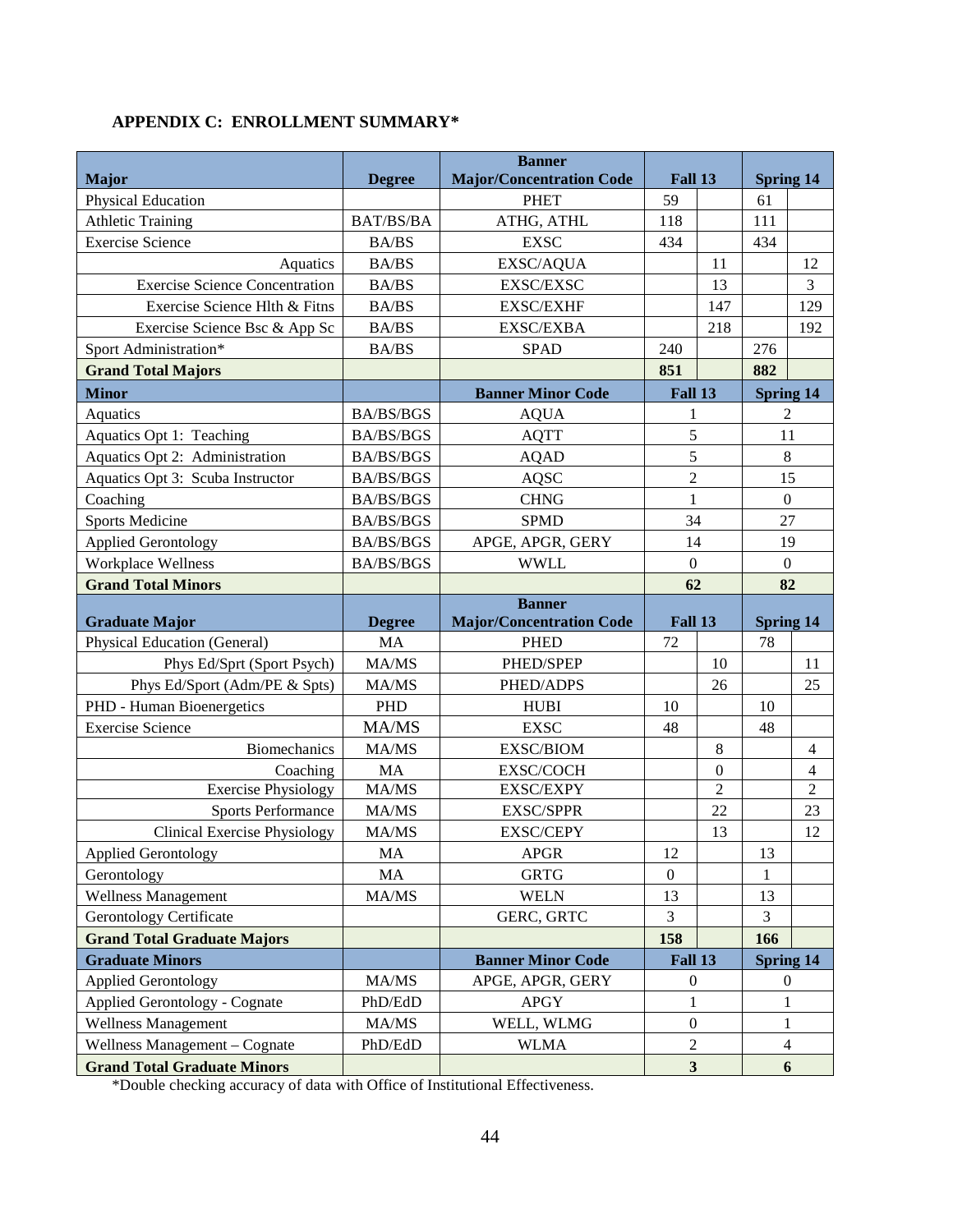#### <span id="page-44-0"></span>**APPENDIX D: MAJORS, MINORS, MASTERS &PHD COMPLETED PROGRAMS**

(Compiled from reports provided by the Director of Systems Technology for Enrollment, Marketing, and Communications in May 2014) (More current data is unavailable at this time):

| <b>MAJORS COMPLETED PROGRAMS</b>              | 08/09          | 09/10            |                 | $10/11$ $11/12$ | 12/13          |
|-----------------------------------------------|----------------|------------------|-----------------|-----------------|----------------|
| <b>ATHLETIC TRAINING</b>                      | 12             | 8                | 12              | 8               | 13             |
| <b>EXERCISE SCIENCE: AQUATICS</b>             | $\mathcal{5}$  | $9 \quad$        | $7\overline{ }$ | 6               | 8              |
| <b>EXERCISE SCIENCE: BASIC &amp; APPLIED</b>  | 26             | 26               | 31              | 37              | 48             |
| <b>EXERCISE SCIENCE: HEALTH &amp; FITNESS</b> | 22             | 34               | 34              | 35              | 37             |
| PHYSICAL EDUCATION                            | 13             |                  | 19 15           | 20              | 12             |
| SPORT ADMINISTRATION                          | 55             | 59               | 61              | 56              | 51             |
| MINORS COMPLETED PROGRAMS                     | 08/09          |                  | 09/10 10/11     | 11/12           | 12/13          |
| ADAPTED PHYSICAL ACTIVITY                     | 1              | 1                | 3               | 4               | $\overline{4}$ |
| <b>AQUATICS: ADMINISTRATION</b>               | $\mathbf{1}$   | $\overline{4}$   | $\overline{4}$  | $\overline{4}$  | 5              |
| <b>AQUATICS: SCUBA</b>                        | $\Omega$       | $\boldsymbol{0}$ | $\mathfrak{Z}$  | $\overline{4}$  | $\overline{4}$ |
| <b>AQUATICS: TEACHING</b>                     | $\overline{4}$ | $\Omega$         | $\overline{3}$  | 9               | $\overline{4}$ |
| <b>COACHING</b>                               | $\overline{4}$ | 6                | 6               | 6               | $\mathbf{1}$   |
| PHYSICAL ACTIVITY-OLDER ADULT                 | $\tau$         | $\overline{4}$   | $\tau$          | 2               | $\Omega$       |
| <b>SPORTS MEDICINE</b>                        | 12             | 21               | 19              | 16              | 15             |
| <b>MASTERS AND PHD COMPLETED PROGRAMS</b>     | 08/09          | 09/10            | 10/11           | 11/12           | 12/13          |
| <b>HUMAN BIOENERGETICS</b>                    | 2              | 3                | $\mathbf{1}$    | 2               | 1              |
| <b>APPLIED GERONTOLOGY</b>                    | 10             | $11 -$           | 5               | 6               | 3              |
| <b>EXSC (BIOMECHANICS)</b>                    | 3              | 3                | $\mathbf{1}$    | 5               | 4              |
| EXSC (CLIN EXER PHYSIOL)                      | 6              | 6                | 6               | 5               | 6              |
| EXSC (EXERCISE PHYSIOLOGY)                    | $\overline{c}$ | $\mathbf{1}$     | $\overline{2}$  | $\overline{2}$  | $\overline{2}$ |
| EXER SCI (SPORT PERFORMANCE)                  | $\overline{2}$ | 3                | 12              | 9               | 14             |
| PHYS ED (SPORT ADMINISTRATION)                | 19             | 22               | 14              | 22              | 16             |
| PHYS ED (COACHING)                            | 37             | 36               | 35              | 17              | 21             |
| PHYS ED (SPRT MGMT - OPT 1)                   | 5              | $\boldsymbol{0}$ | $\mathbf{1}$    | $\mathbf{0}$    | $\overline{0}$ |
| PHYS ED (SPORT PSYCHOLOGY)                    | 1              | 3                | $\overline{2}$  | $\mathbf{1}$    | 7              |
| <b>WELLNESS MANAGEMENT</b>                    | 5              | 10               | 13              | 7               | 8              |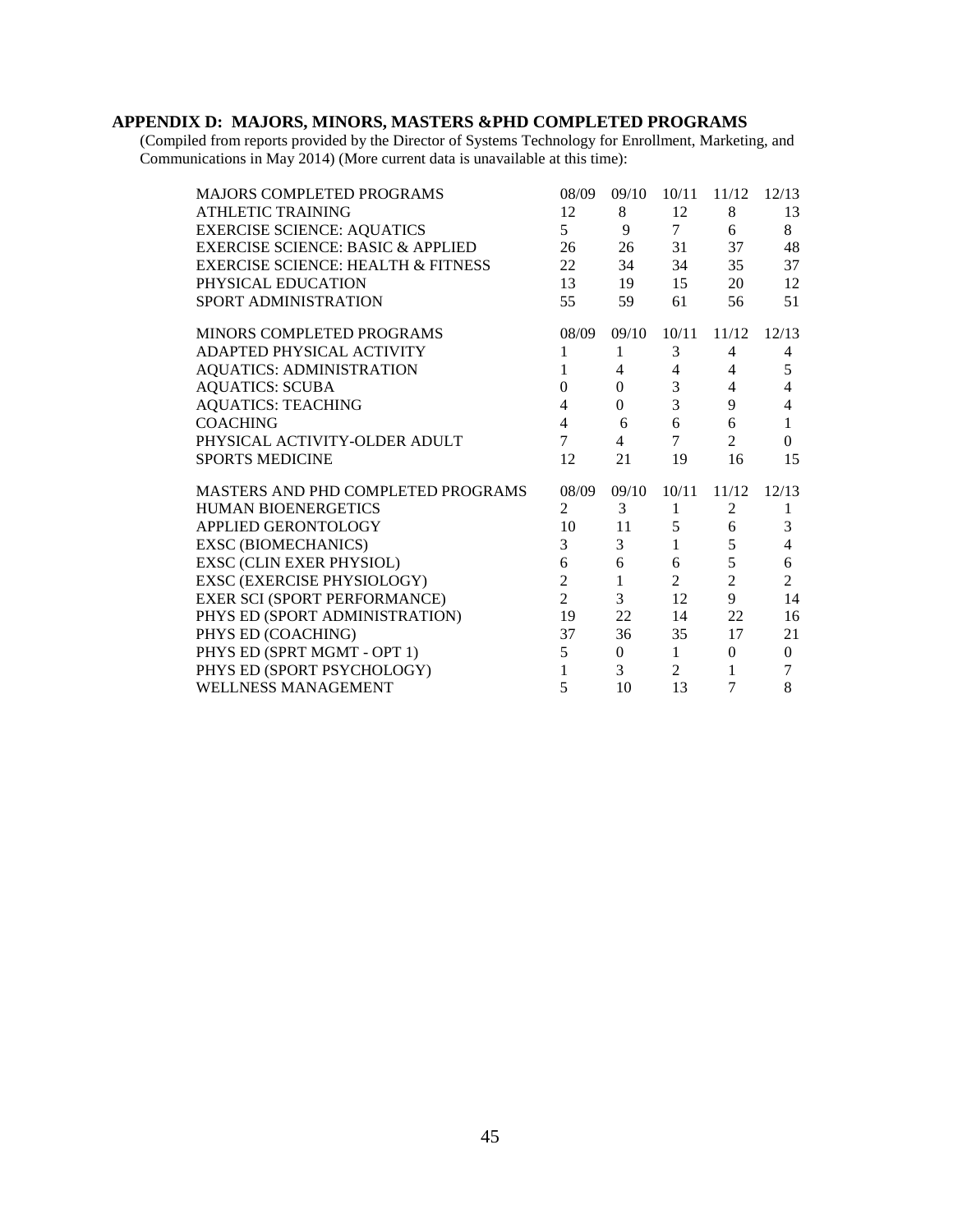#### <span id="page-45-0"></span>**APPENDIX E: GRADUATE PROGRAM PROFILES**

#### **Immersive Learning Opportunities**

**Please confirm with faculty members in your program that this information has been entered into digital measures. Title, number of students, all faculty advisors, agency, and companies or communities served.** 

**Biomechanics** 

• None

**Clinical Exercise Physiology** 

- None
- **Coaching**
	- None

#### **Gerontology**

• None

**Human Bioenergetics (PhD) and Exercise Physiology (MS)**

• None

#### **Sport Administration**

• None

#### **Sport and Exercise Psychology**

- Zumba @ Buley
	- o Faculty: Shannon Powers & Selen Razon
	- o 11 students
	- o Community Partners- The Whitley Community Council and the Roy C. Buley center
	- o Community Served- 58 Women (18-78 years old) and 5 Men (18-64 years old) from the following cities: Muncie, Yorktown, Selma, Farmland, Cowan, & Hagerstown, Indiana
- Values through Sports
	- o Faculty: Lindsey Blom
	- o 6 students
	- o Community Partners: New Resource Group & Indiana Soccer Foundation
	- o Community Served: youth sport organizations in Muncie, Yorktown, Bloomington, Lafayette, Indianapolis

#### **Sport Performance**

## • None

**Wellness**

- Health and Productivity Plan
	- o Partner: Muncie Power Products
	- o Number of Students: 9
	- o Course: WELN 630
- Mindfulness Practices
	- o Partner: PFW Faculty
	- o Number of Students: 8
	- o Course: WELN 625

#### **University-Funded Graduate Students**

#### **Identify and reflect on the proportion of university-funded graduate students that engage in thesis/research paper/creative endeavors within your programs.**

**Provide a summary of how these students have contributed to faculty scholarship**

#### **Biomechanics**

- All graduate students in the biomechanics program are engaged in research and complete theses.
- University funded students are involved in all aspects of faculty research and have been included in peerreviewed journal articles as well as professional conference presentations.

#### **Clinical Exercise Physiology**

• 100% of university-funded graduate students engage in thesis work within the program.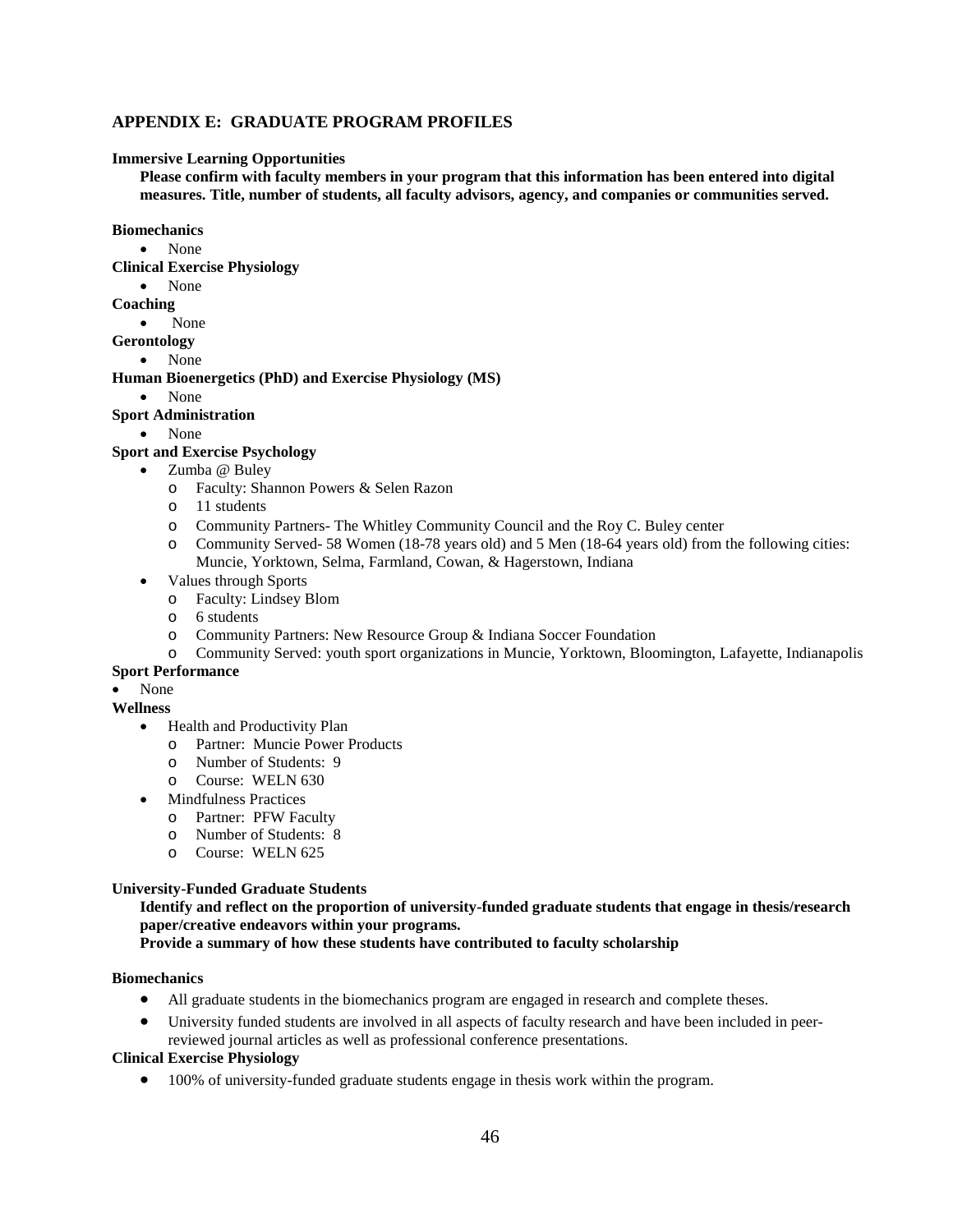• All of these students have contributed to faculty scholarship (ex. 3 students are presenting papers at a national conference next month).

#### **Coaching**

Graduate Assistants

- The Coaching faculty currently supervises one university-funded (SPESES) graduate assistant in her first year.
- Kara Holtzclaw presented the findings of her research in a presentation at the College Sports Research Institute conference in Columbia, SC.
- Graduate assistants in SPESES, as well as other graduate assistants in athletics who major in coaching, are regularly involved in scholarship endeavors with coaching faculty. Efforts in this area contribute regularly to manuscripts and scholarly presentations.
- The graduate assistant for the coaching program have contributed to 9 published manuscripts by faculty during the 2013-14 academic year.
- The Graduate assistant for the coaching program contributed to 3 presentations with faculty. Current Students
- One coaching student, Jon Hoover collaborated with Dr. Judge and Dr. Bodey on a manuscript in *Strategies*.
- One coaching student, Michelle Lamb, collaborated with Dr. Judge on a manuscript in the Indiana Association of Health, Physical Education, Recreation and Dance Conference Journal.

#### **Gerontology**

- Derek O'Neal (Courtney Roberts plans to do thesis project next year).
- Student activities provided data for presentations at national organization conferences in gerontology (Association for Gerontology in Higher Education and American Society on Aging).

#### **Human Bioenergetics (PhD) and Exercise Physiology (MS)**

• All of our funded graduate students complete a thesis/dissertation as part of their education training in our program. These projects are under the umbrella of our research program and provide support to help execute various externally funded grants.

#### **Sport Administration**

- Graduate students in the sport administration program have assisted 3 sport administration faculty in the following scholarship activities between May 1, 2013 and April 30, 2014. The following numbers are current as of May 1, 2014 (note: these totals do not include information from the coaching program in which a sport administration student was the graduate assistant for Dr. Lawrence Judge):
	- o 5 manuscripts in review
	- o 8 manuscripts in press
	- o 7 manuscripts in print
	- o 5 presentations at the state/regional level
	- o 10 presentations at the national/international level

#### **Sport and Exercise Psychology**

• We had 100% of the funded graduate students assist with research. Six students were co-authors on national conference presentations and two were co-authors on regional presentations. Eight students contributed to 6 manuscripts submitted for peer-review. Two students assisted with a federally funded grant award, 1 student was a Co-PI on a national grant, and 3 students were awarded internal Hollis grants.

#### **Sport Performance**

• None.

#### **Wellness**

- Diane Mitchell both (Katie Bowers, and Brittany Wonnell all currently plan to do thesis projects next year)
- Brighid Courtney, Derek O'Neal (double major), Emily Wert, Tyson Whitcomb.
- All GAs in Wellness Management supported community engaged change research practices through initial planning, community relations development, formative research, and initiative management.

#### **Program Accreditations/Recognitions (if applicable)**

**Accreditation agency and through dates.**

**Descriptive data on student performance on national credentialing/licensing exams – along with national averages and pass rates.**

#### **Biomechanics**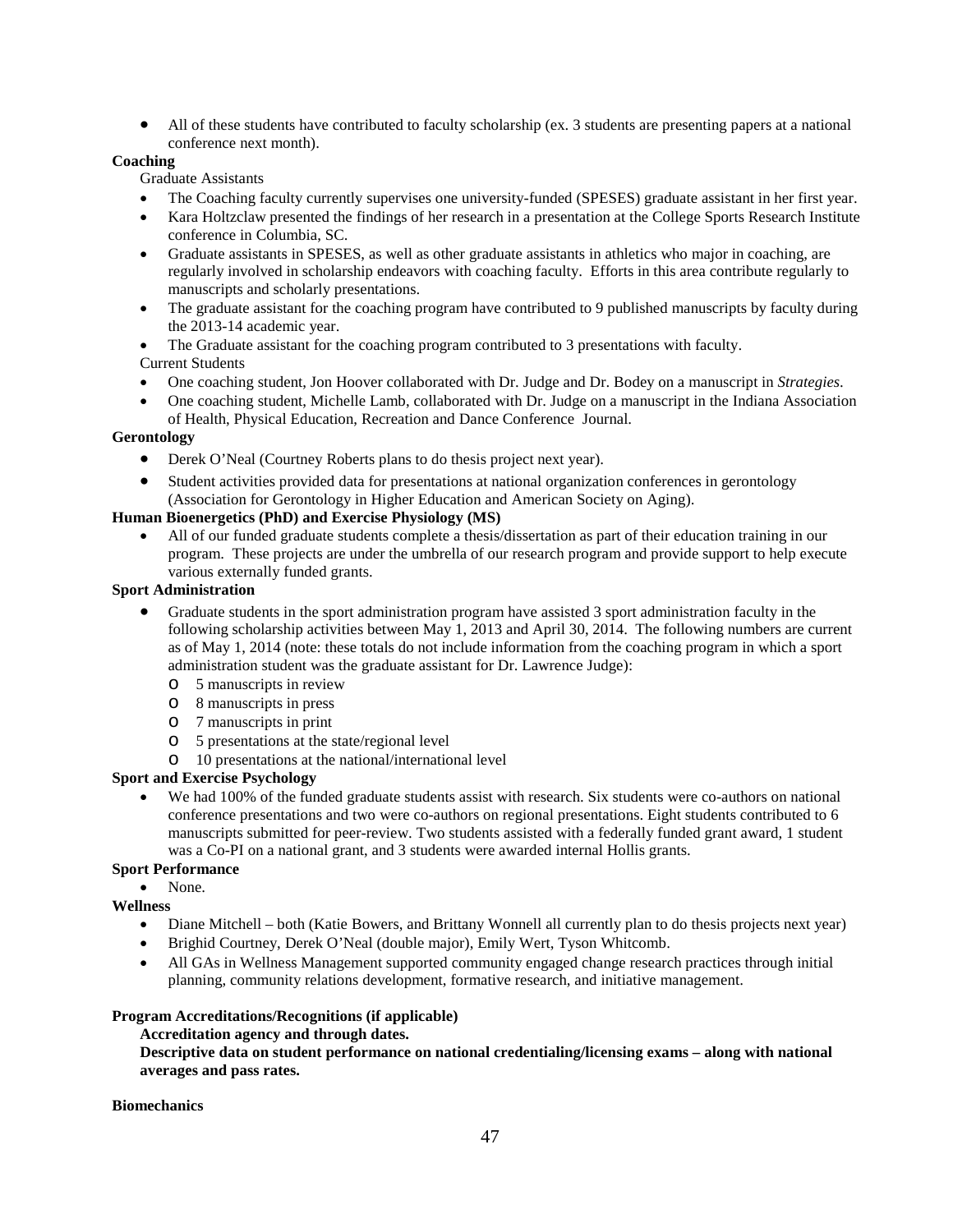#### • Not applicable.

#### **Clinical Exercise Physiology**

• Not applicable.

#### **Coaching**

• Not applicable.

- **Gerontology**
	- Not applicable.

#### **Human Bioenergetics (PhD) and Exercise Physiology (MS)**

- Not applicable.
- **Sport Administration**
	- Not Applicable.

#### **Sport and Exercise Psychology**

• Not applicable.

#### **Sport Performance**

- 100% of my students take the National Strength and Conditioning Association's Certified Strength and Conditioning Specialist certification test – this is a nationally ranked exam with a 67% pass rate.
- All of my students have passed the exam.

#### **Wellness**

• Not applicable.

#### **Student Awards**

#### **Please list the name of student and award, including SPESES, external, student competitions, and national scholarships.**

#### **Biomechanics**

- Kayla Kmiecik received the Keys/Litten/Smith Award at the 19<sup>th</sup> Annual Student Symposium
- Emily Johann received the Keys/Litten/Smith Award at the  $19<sup>th</sup>$  Annual Student Symposium

#### **Clinical Exercise Physiology**

- Garett Griffith ASPIRE Student Grant
- Cemal Ozemek ASPIRE Travel Award
- Kristen Conway ASPIRE Travel Award
- Amanda Weaver ASPIRE Travel Award

#### **Coaching**

• None

**Gerontology**

- None
- **Human Bioenergetics (PhD) and Exercise Physiology (MS)**

#### • None

#### **Sport Administration**

- Outstanding Graduate Poster (1 of 3) Indiana Association of Health, Physical Education, Recreation and Dance Conference Conference - Megan Coyne, Mark Serrao, & Kevin Thurman
- Outstanding Graduate Poster (1 of 3) Indiana Association of Health, Physical Education, Recreation and Dance Conference Conference - Alex Goins, Ben Sabin, & Dan Tracy
- Champions College Sport Research Institute Case Study Competition Dan Tracy, Taylor Harris, and Kayla Austin
- Korsgard Outstanding graduate student award for the School of Physical Education, Sport, and Exercise Science - Nathan Felver
- Dan Tracy (graduate assistant in SPESES) received a graduate merit fellowship

#### **Sport and Exercise Psychology**

- Midwest District Ethnic Minority Graduate Fellowship- Akanimo Akpan
- 6 students recognized as Outstanding Graduate Students at the Graduate School Reception

#### **Sport Performance**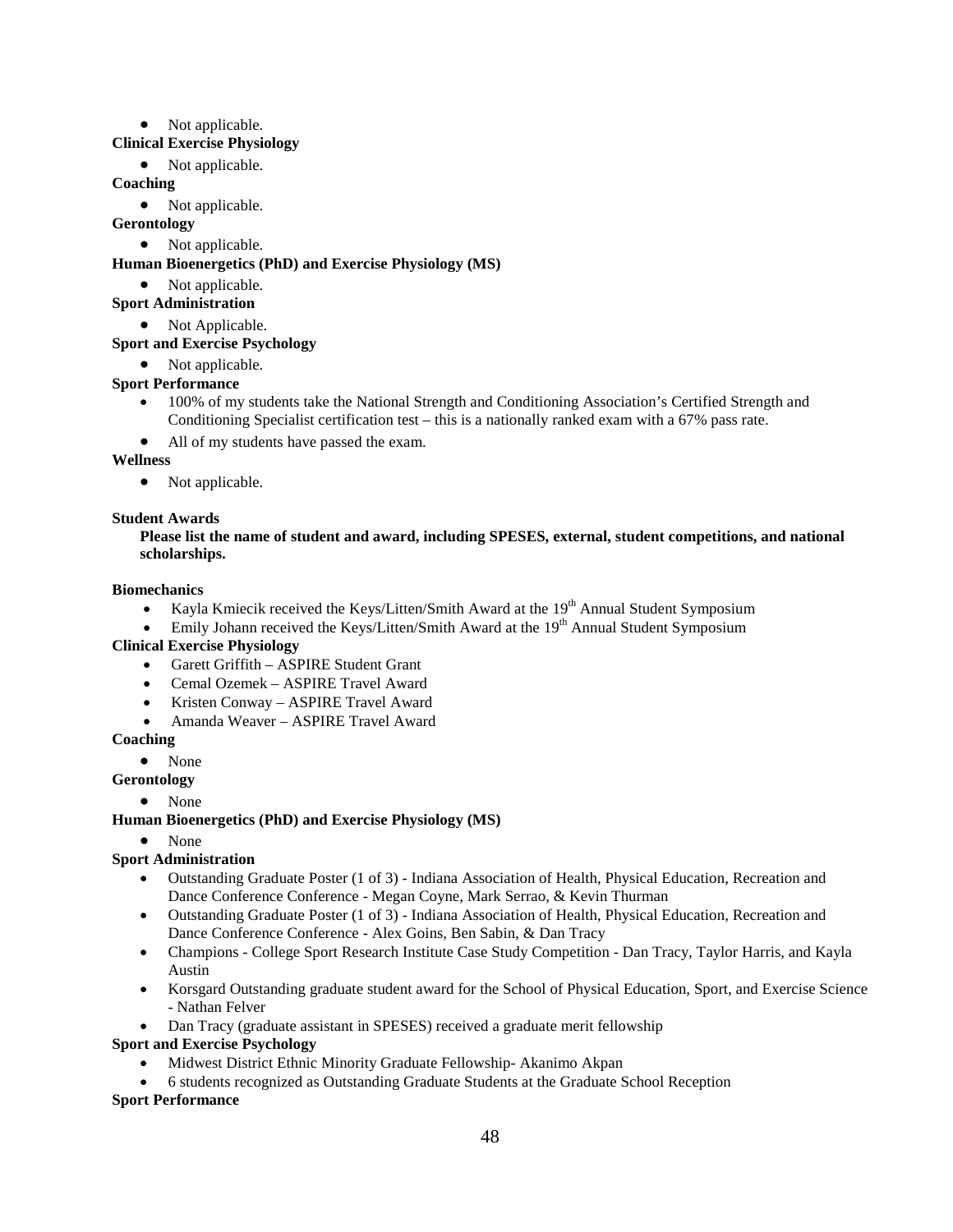• None

```
Wellness
```
• None

#### **PI # 5: Increase the number of master's programs that have enrolled students with an average undergraduate GPA of at least 3.30.**

**Average student GPA**

#### **Biomechanics**

• Students entering the graduate program have averaged 3.52-3.81 over the past three years

#### **Clinical Exercise Physiology**

• Average student GPA 3.6

#### **Coaching**

• The Average student GPA is 3.15

**Gerontology**

 $\bullet$  3.27 (Incoming class 3.3)

#### **Human Bioenergetics (PhD) and Exercise Physiology (MS)**

• All of our enrolled MS students have > 3.30 GPA from their undergraduate program.

**Sport Administration**

- Average GPA of current students is 3.393.
- **Sport and Exercise Psychology**
	- $3.53$

#### **Sport Performance**

• Average student 3.14

**Wellness**

- 3.19 (Incoming class GPA 3.44)
- **PI # 34: Administer an annual survey regarding the readiness of graduates to employers recruiting on campus. Have you implemented a survey to determine whether employers are recruiting in SPESES fields? and # of students who attend events where employers recruit on campus?**

**Biomechanics**

• None

**Clinical Exercise Physiology** 

• None

**Coaching**

• None

**Gerontology**

• None

**Human Bioenergetics (PhD) and Exercise Physiology (MS)**

- None
- **Sport Administration**

• None

**Sport and Exercise Psychology**

- None
- **Sport Performance**

• None

**Wellness**

• None

**PI # 35: By 2017, increase by 15 percent the number of employers engaged in on-campus recruiting activities. Have employers in your area come to campus to engage in on-campus recruiting activities?**

- **Biomechanics**
	- None

**Clinical Exercise Physiology**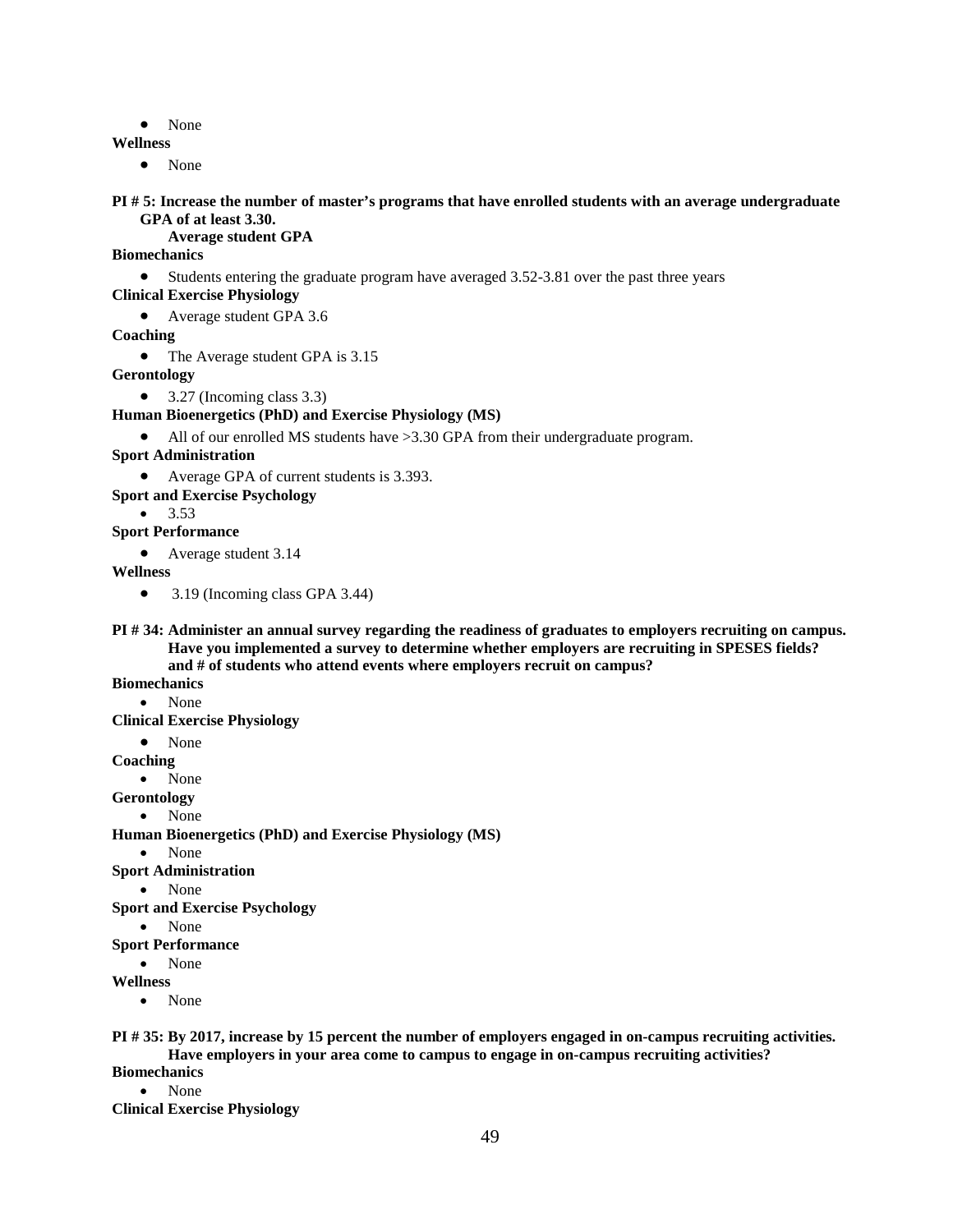- None
- **Coaching**
	- None

**Gerontology**

• None

#### **Human Bioenergetics (PhD) and Exercise Physiology (MS)**

• None

#### **Sports Administration**

• None

#### **Sport and Exercise Psychology**

- None, but we do have 1-2 via Skype
- **Sport Performance**
	- None

#### **Wellness**

• None

**PI # 36: 50% of students will participate in research, internships, student teaching, or related professional experiential learning experiences each year (excluding immersive learning).**

#### **How many students participated in research, internships, student teaching, or other related professional experiential learning experiences?**

#### **Biomechanics**

• During the past year 7 graduate students and 6 undergraduate students have been included in research being conducted in the laboratory in various capacities.

#### **Clinical Exercise Physiology**

• 100% of students participated in research, internships, and other related professional experiential learning experiences.

#### **Coaching**

• A total of 11 graduate internships (PEP 600) occurred during the 2013-2014 academic year.

#### **Gerontology**

• 1 student in internship; 1 in research

#### **Human Bioenergetics (PhD) and Exercise Physiology (MS)**

• 100% of students in our program engaged in research activities and assist with teaching activities.

#### **Sport Administration**

- Of the 19 students that graduated between May 1, 2013 and April 30, 2014, 15 (78.9%) completed internships, 3 (15.8%) completed research papers, and 1 (5.3%) completed a creative project.
- One student completed an independent study in addition to an internship.

#### **Sport and Exercise Psychology**

• 100% of the SEP students participate in research and 85% of them participate in practicums.

#### **Sport Performance**

• 100% of my students participate in at least one internship while in the program.

#### **Wellness**

• 100% internship during program (1 semester of their 2 year program...total of 5 last year); 100% research (every year all students are involved in research as part of multiple courses…total of 10), 100% experiential learning (every year all students are involved in experiential learning…total of 11).

#### **PI # 96: Every department will conduct alumni surveys every five years and solicit employer input where appropriate to aid in curriculum development.**

#### **For the last five years has your program solicited employer input to aid in curriculum development? Biomechanics**

• No surveys have been conducted. Largely since our students obtain jobs or continue their education in numerous different fields.

## **Clinical Exercise Physiology**

No survey administered for the last five years.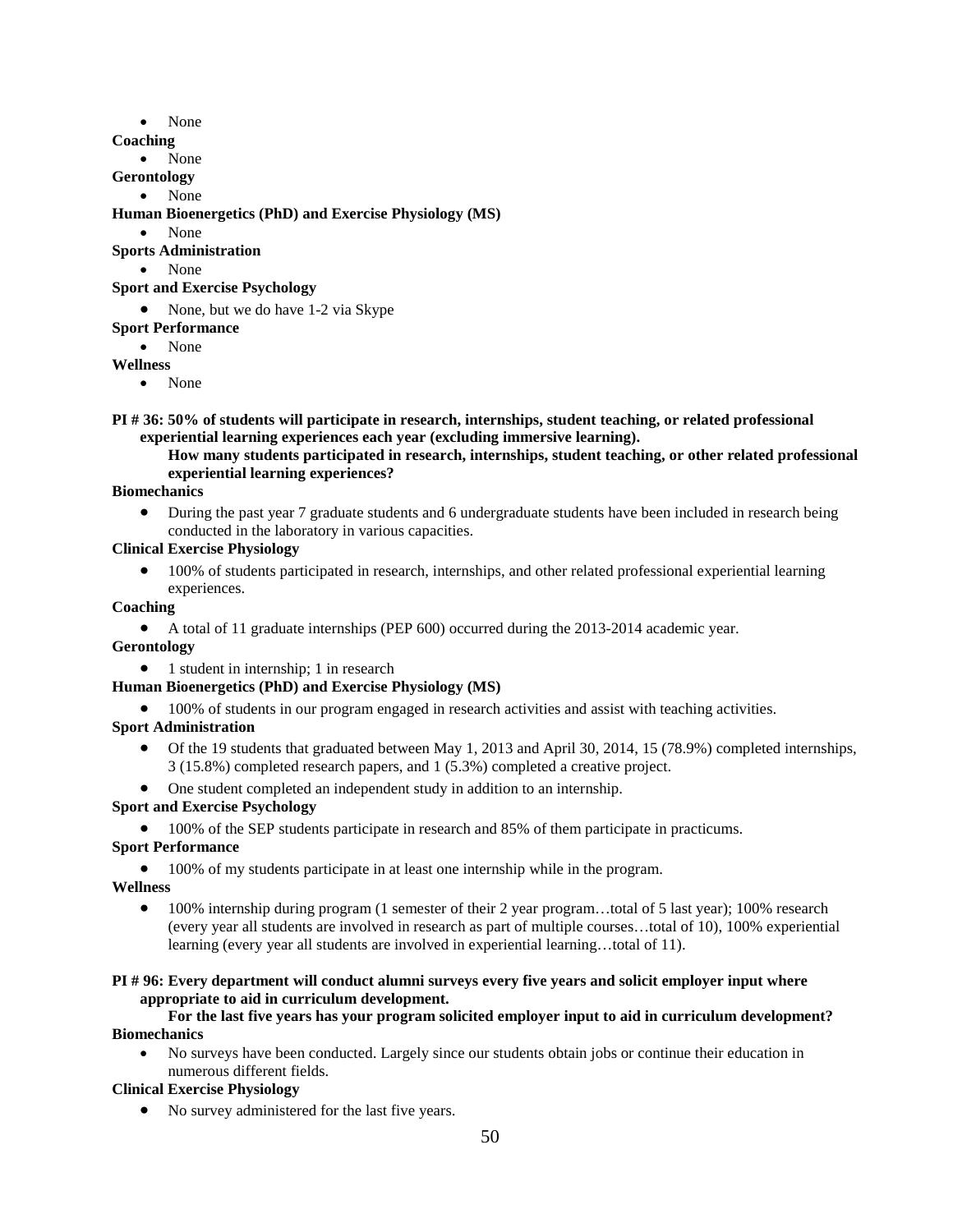#### **Coaching**

• The majority of the graduate students in the graduate coaching program choose to complete an internship in their current coaching position. It is our goal to develop strong partnerships with internship organizations for the benefit of future internship options, and to aid in the reputation of our graduate program.

#### **Gerontology**

 $\bullet$  No

#### **Human Bioenergetics (PhD) and Exercise Physiology (MS)**

• No

#### **Sport Administration**

• Employer input has not been formally sought. However, informal discussion occurs regularly, and the program is considering more formal general direction.

#### **Sport and Exercise Science**

• No

#### **Sport Performance**

 $\bullet$  No

**Wellness**

 $\bullet$  No

**PI # 97: Increase by 10 percent annually the number of companies that are impacted by the university. Please list the companies/communities impacted by your program.**

#### **Biomechanics**

• None

#### **Clinical Exercise Physiology**

• None

#### **Coaching**

• None

#### **Gerontology**

• Greater Muncie through programs offered at places throughout the county (i.e. Westminster Village, Bethel Pointe, Elmcroft, etc.)

#### **Human Bioenergetics (PhD) and Exercise Physiology (MS)**

• None

#### **Sport Administration**

• None

#### **Sport and Exercise Psychology**

- World Baseball Academy
- Street Football World
- Jordanian Football Association
- Princess Basma Youth Resource Centre
- Indiana Soccer Foundation
- Indiana Soccer Association
- Comprehensive Soldier Family Fitness U.S. Army

#### **Sport Performance**

#### • None

#### **Wellness**

- Muncie Power Products
- Delaware County Wellness Professionals
- Whitely Community
- Ross Community Center, Inc.
- Wellness Council of Indiana/Indiana Chamber of Commerce
- Open Door Health Services
- Muncie Before 5 Early Childhood Initiative
- Youth Opportunity Center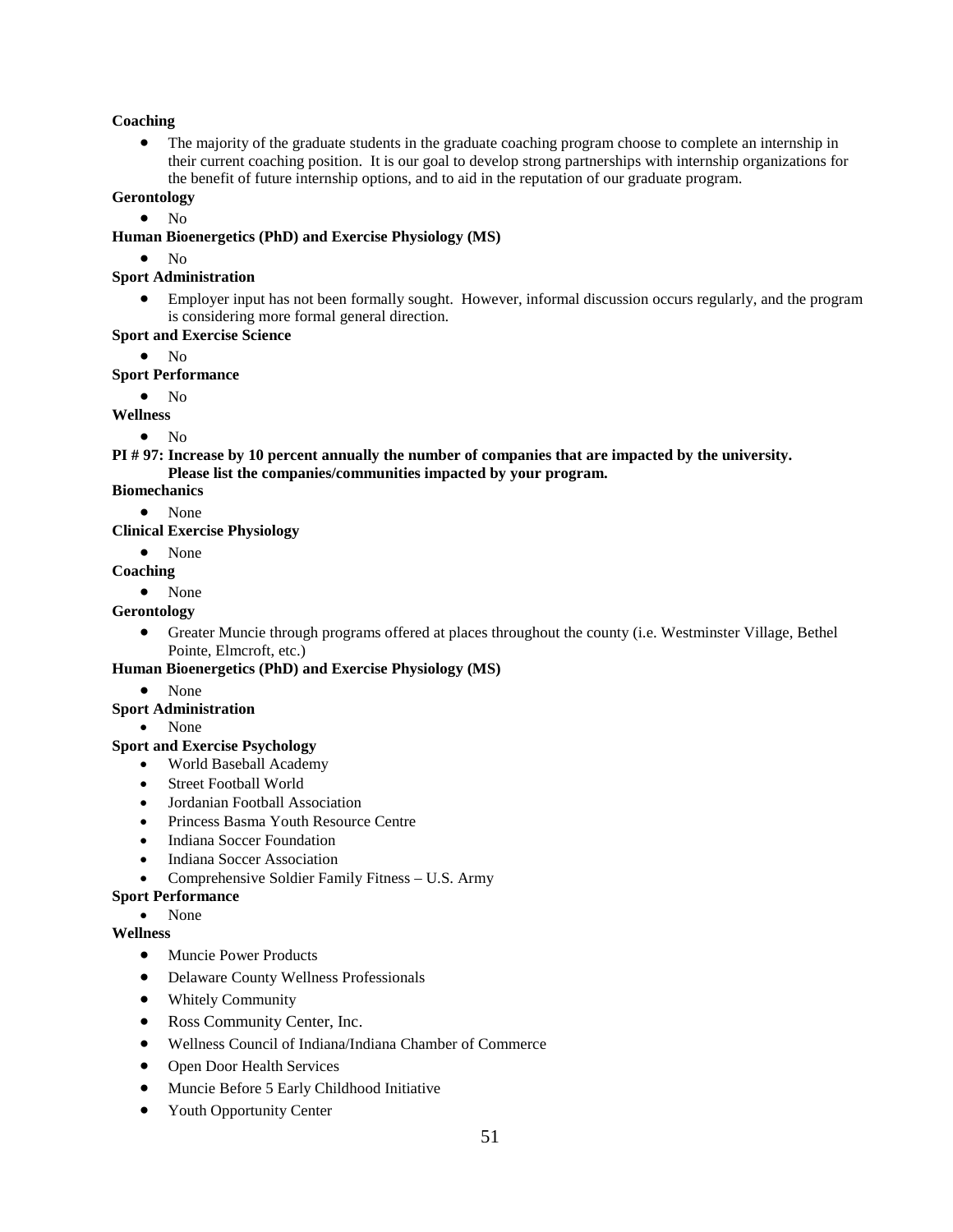#### <span id="page-51-0"></span>**APPENDIX F: UNDERGRADUATE PROGRAM PROFILES**

**Identify the number of undergraduates engaged in honors theses (if applicable)**

#### **Number of students currently enrolled in Academic Honors (Jenn Popp): None**

**Number of students currently enrolled in Academic Honors in Writing (Larry Judge): None**

**Athletic Training**

• None

**Aquatics**

• None

**Exercise Science**

• None

**Physical Education Teacher Education**

• None

#### **Sport Administration**

• Brett Bennick completed his honors thesis spring 2014

#### **Immersive Learning Opportunities**

**Please confirm with faculty members in your program that this information has been entered into digital measures. Title, number of students, all faculty advisors, agency, and companies or communities served. Athletic Training**

• None

**Aquatics**

• None

**Exercise Science**

• None

**Physical Education Teacher Education**

- PEP 227 Spring 2014
- **Sport Administration** 
	- None

#### **Program Accreditations/Recognitions (if applicable)**

#### **Accreditation agency and through dates.**

**Descriptive data on student performance on national credentialing/licensing exams – along with national averages and pass rates.** 

**Athletic Training**

- Athletic Training is accredited through the Commission on Accreditation of Athletic Training Education (CAATE) through the 2015-16 academic year.
- Athletic Training Program Board of Certification Exam Data

| Year        | Number of        | Number Taking First-Time First-time Pass |      |               | Overall | <b>Overall Pass</b> |
|-------------|------------------|------------------------------------------|------|---------------|---------|---------------------|
|             | <b>Graduates</b> | Exam                                     | Pass | $\frac{0}{6}$ | Pass    | $\%$                |
| 2012-2013   |                  |                                          |      | 81.82%        |         | 100%                |
| 2011-2012   |                  | 10                                       |      | 70.0%         |         | 90%                 |
| 2010-2011   |                  |                                          |      | 87.5%         |         | 100%                |
| 3-Year Data | 29               | 29                                       | 23   | 79.31%        | 28      | ∭<br>96.55%         |

#### • National Pass Rate Data:

| Professional     |     | Count 1st attempt pass Count of |              | Percentage of | Overall any                                            |
|------------------|-----|---------------------------------|--------------|---------------|--------------------------------------------------------|
| Program Type     |     | rate (2011-                     | programs not | programs not  | attempt) pass rate                                     |
|                  |     | $ 2013)$ – based                |              |               | meeting 70% 1st meeting 70% 1st $(2011-2013)$ based    |
|                  |     | lon exam                        |              |               | attempt pass rate attempt pass rate on exam candidates |
|                  |     | candidates                      |              |               |                                                        |
| <b>Bachelors</b> | 338 | 77%                             | 94           | 28%           | 89%                                                    |
| programs         |     |                                 |              |               |                                                        |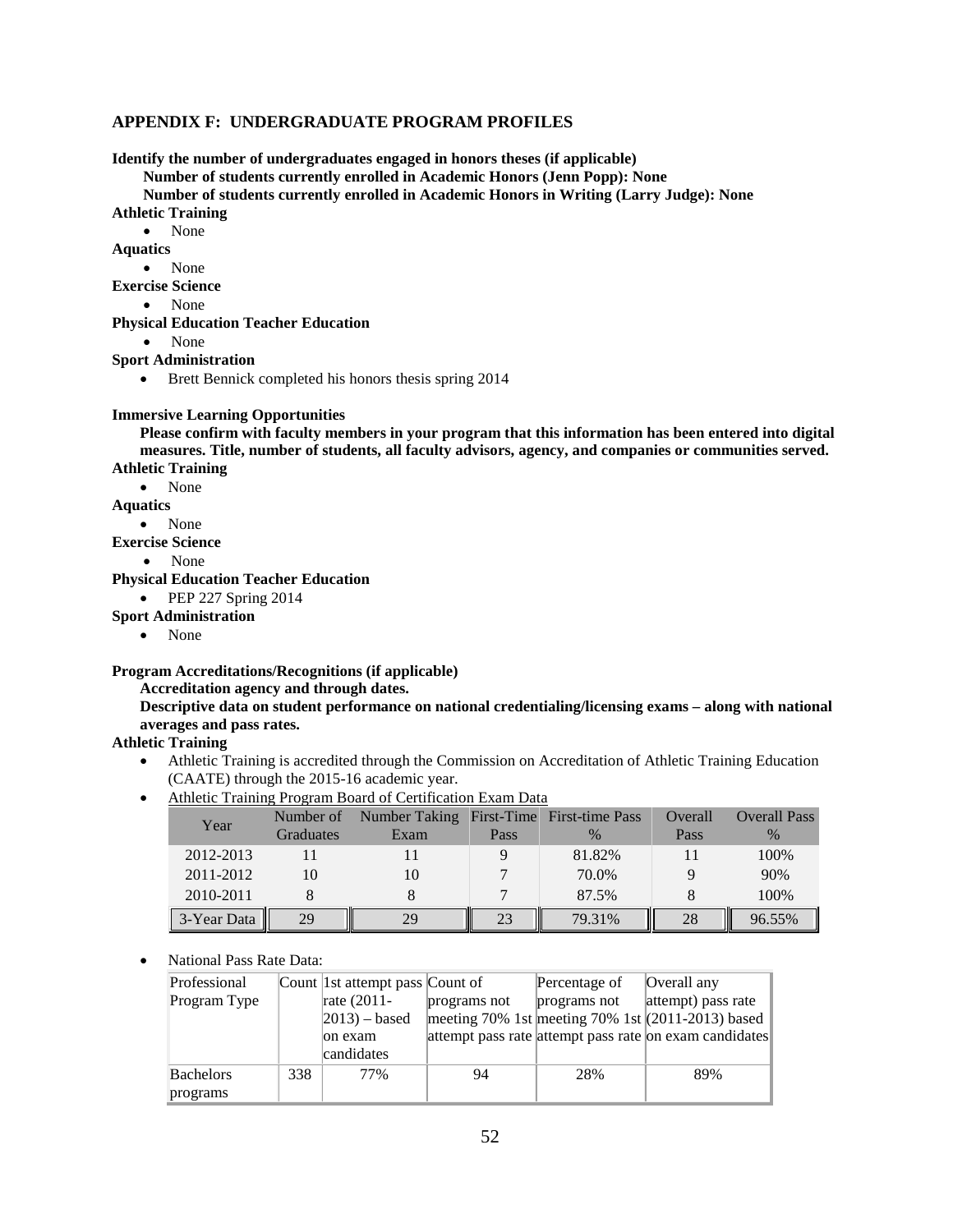| <b>Masters</b> | $\sim$<br>∽ | 94% | 4%  | $100\%$ |
|----------------|-------------|-----|-----|---------|
| programs       |             |     |     |         |
| All programs   | 365         | 78% | 26% | 90%     |

• Unofficially for the 2013-14 academic year, we have had 10 students sit for the Board of Certification Examination. 8 out of 10 students have passed this exam (all first-time exam takers). This data is based on students self-reporting, as the official documentation to programs has not yet been released. Official documentation is usually provided towards the end of May. There will be 3 more students (included in the 2013-14 cohort) that will be taking the exam in June 2014.

#### **Aquatics**

• Based upon Student Learning Outcome data, approximately 81% of students earned 80% percent or better on certification testing.

#### **Exercise Science**

• Not applicable.

#### **Physical Education Teacher Education**

• Accreditation through NCATE/CAEP (Council for the Accreditation of Educator Preparation) through 2018. 100% pass rate for licensure testing.

#### **Sport Administration**

• Not applicable.

#### **Student Awards**

#### **Please list the name of student and award, including SPESES, external, student competitions, and national scholarships.**

#### **Athletic Training**

- James C. Dickerson Outstanding Senior Award Zackary Davis
- Rex L. Sharp Professional Dedication Award Jessica Trcka
- Richard L. Hoover Cardinal Athletic Training Student Award Evelyn Heffner
- Professional Promise Award Emily Zorn and Denise Alder
- Sayers Bud Miller Inspirational Award Derrick Decker
- Most Valuable Athletic Training Student Award Bailey Gerke
- Rookie Athletic Training Student Award Mitch Yeagy
- Gary Noble Memorial Athletic Training Student Award Christine Schultz
- Indiana Athletic Trainers' Association Undergraduate Scholarship Recipient Jessica Trcka
- Christine Schultz (Athletic Training): Outstanding Senior Award

#### **Aquatics**

• Outstanding Senior – Abigail Haugh

#### **Exercise Science**

• Erin Yeoman: Outstanding Senior Award

#### **Physical Education Teacher Education**

- Marilyn Buck Scholarship: Michael Ragukonis
- Grace Woody Scholarship: Michael Ragukonis
- Katherine Hamilton King Scholarship: Kayla Negley
- Outstanding Senior Award: Keli Burke
- Professionalism Award: Jacqueline Seidel
- Dynamic Teaching Award: Bradford Ashton and Aaron Murphy
- Most Skilled Award: Sydni Cleckley and Thomas Treadway
- Community Service Award: Kayla Negley
- Catherine Wolfe Conference Scholarship- IAHPERD: Kelli Burke

#### **Sport Administration**

- Male Major of the Year Brett Bennick
- Female Major of the Year Marianne Kroening
- Male Networker of the Year Kevin Mullaney
- Female Networker of the Year Alexandra Firchau
- Most Valuable Volunteers Macey Hulvey, Matt Boes, and Eric Meyer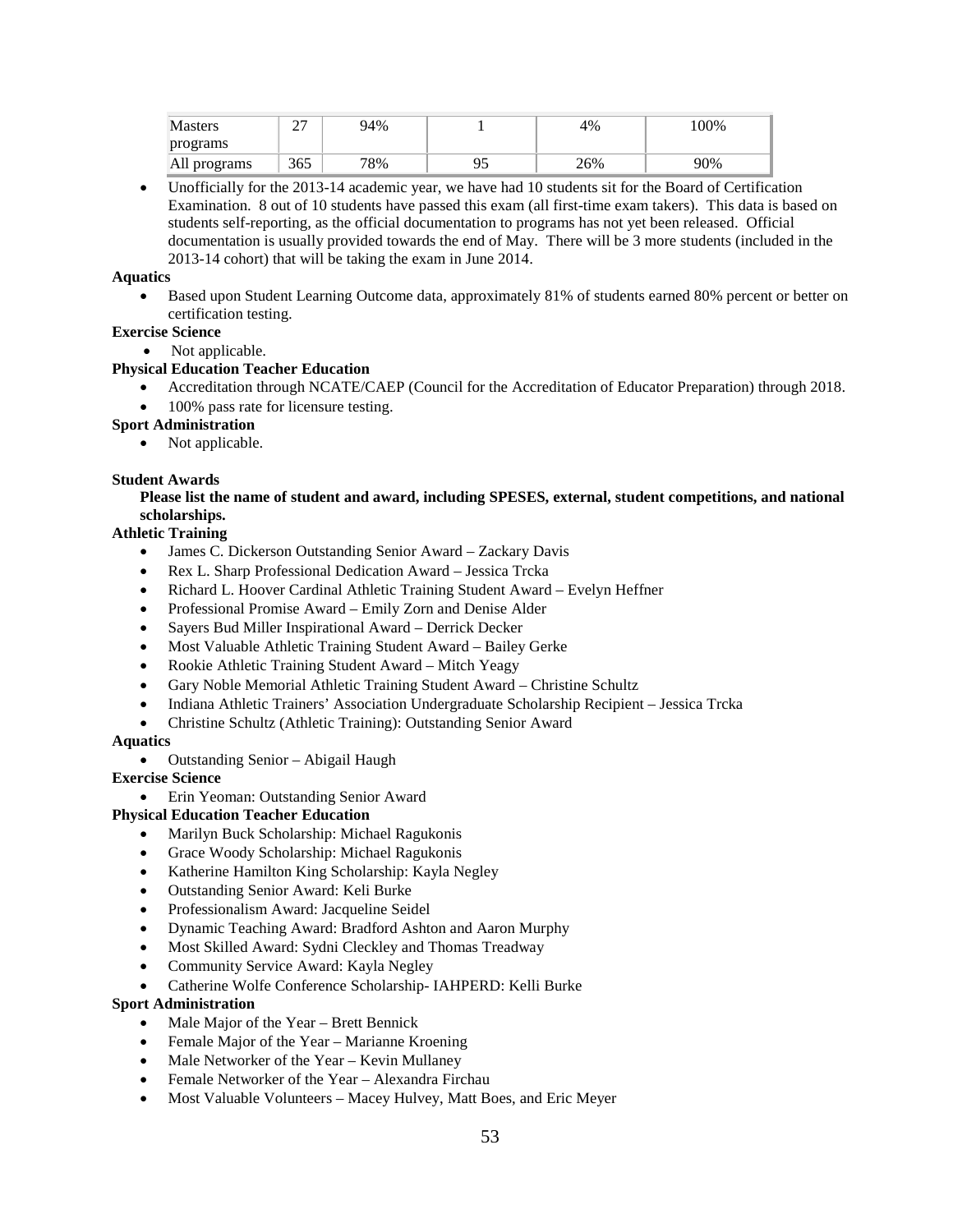#### **PI # 9: Increase the number of experiential and service learning participants by 10 percent. How many students participated in experiential and service learning experiences?**

#### **Athletic Training**

- Fall 2013: 30 students
- Spring 2014: 33 students

#### **Aquatics**

- None
- **Exercise Science**
	- 90 students
- **Physical Education Teacher Education**
	- $\bullet$  40

#### **Sport Administration**

- Fall 2013: SPTA 190 (96), 290 (30), 303 (28), 402 (30), 448 (29) 479(7) = 220
- Spring 2014: SPTA 190 (71), 290 (30), 303 (29), 402 (29), 479 (17) = 176

## **PI # 34: Administer an annual survey regarding the readiness of graduates to employers recruiting on campus. Have you implemented a survey to determine whether employers are recruiting in SPESES fields?**

## **Athletic Training**

• No

**Aquatics**

## • No

- **Exercise Science**
	- Prospective employers of our students typically do not recruit on campus.

#### **Physical Education Teacher Education**

 $\bullet$  No

**and # of students who attend events where employers recruit on campus?**

#### **Athletic Training**

• None

**Aquatics**

#### • None

**Exercise Science**

• None

#### **Physical Education Teacher Education**

 $20$ 

#### **Sport Administration**

• We held a networking session where Flory May of The Registration System recruited (45).

#### **PI # 35: By 2017, increase by 15 percent the number of employers engaged in on-campus recruiting activities. Have employers in your area come to campus to engage in on-campus recruiting activities?**

#### **Athletic Training**

• No

**Aquatics**

• No

- **Exercise Science**
	- No. They more commonly contact us electronically.

#### **Physical Education Teacher Education**

### Yes, teacher fair

#### **Sport Administration**

• Yes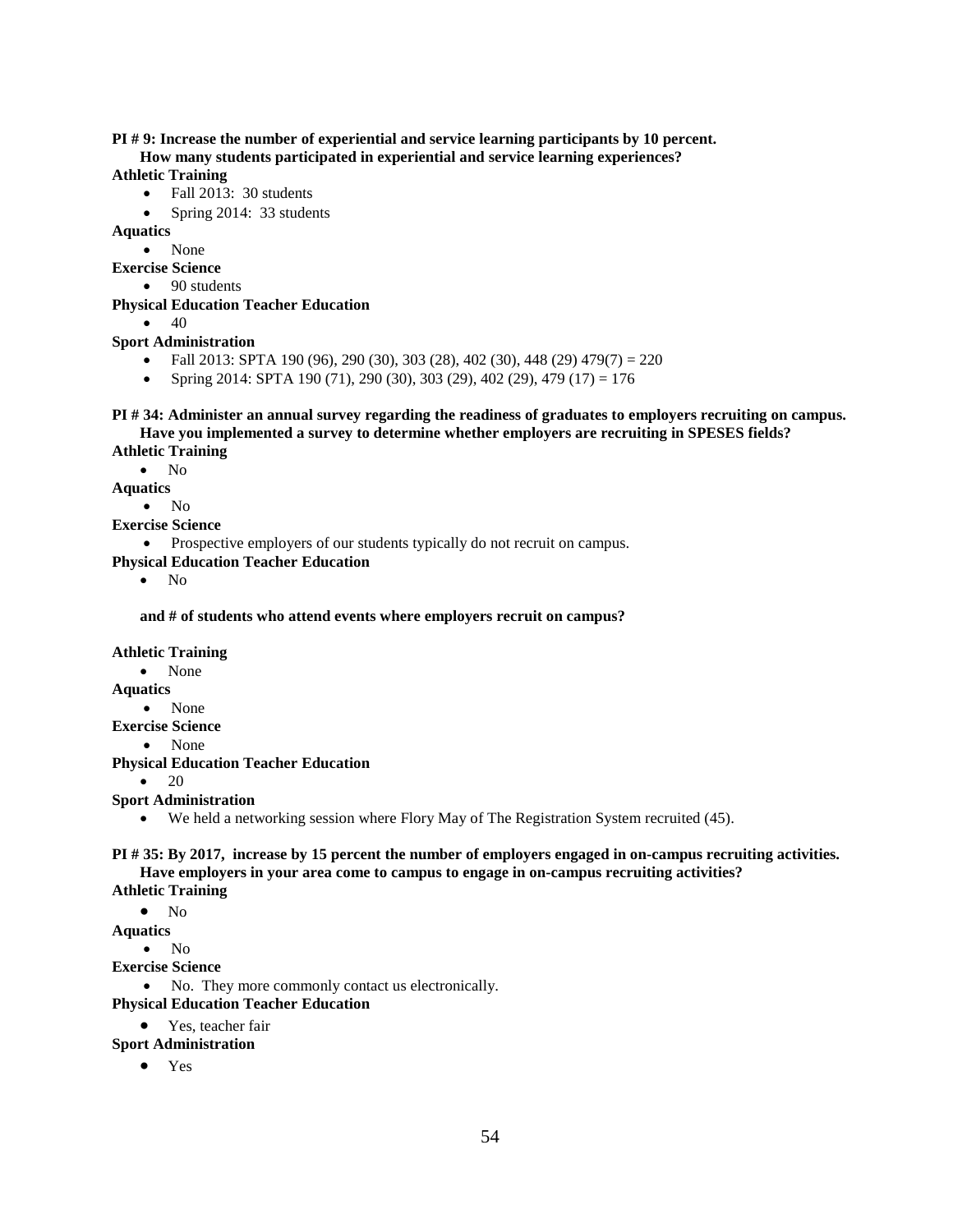**PI # 36: 50% of students will participate in research, internships, student teaching, or related professional experiential learning experiences each year (excluding immersive learning).**

**How many students participated in research, internships, student teaching, or other related professional experiential learning experiences?**

#### **Athletic Training**

- Fall 2013: 30 students (100%)
- Spring 2014: 33 students  $(100\%)$

**Aquatics**

• 6 students: AQUA 479 internships

#### **Exercise Science**

• Every EXSC student completes an internship as part of the requirements for graduation. Last year, this totaled approximately 90 students.

#### **Physical Education Teacher Education**

• 28

#### **Sport Administration**

• Internships for academic credit: 24

**PI # 58: By 2017, 50% of on-campus students will have taken at least one online course by the time they graduate.** 

#### **Number of students enrolled in required and elective online courses offered in your program? Athletic Training**

• Fall 2013: 15 students (online-hybrid course) – AT 495 – required course for the AT Program

#### **Aquatics**

• None

## **Exercise Science**

• 51 students

- **Physical Education Teacher Education**
	- None

#### **Sport Administration**

• Summer 2013: 52

#### **PI # 80**: **Track and communicate annually the financial and service impact of student volunteer programs on Muncie and Delaware County.**

**Number of Students**

**Number of Hours**

**Number of Agencies (include Agency names)** 

#### **Athletic Training**

- 30 students
- 50 hours total
- 0 agencies

**Aquatics**

#### • None

**Exercise Science**

• None

#### **Physical Education Teacher Education**

• None

#### **Sport Administration**

- Penny per Step program: 6 students, 40 hours, Boys and Girls Club, raised \$900.
- SPTA 190 service hours Fall 2013 and Spring 2014: 167 students, 2505 hours, Muncie Sports Plex, Boys and Girls Club, YMCA, Ball State Athletics.

#### **PI # 96: Every department will conduct alumni surveys every five years and solicit employer input where appropriate to aid in curriculum development.**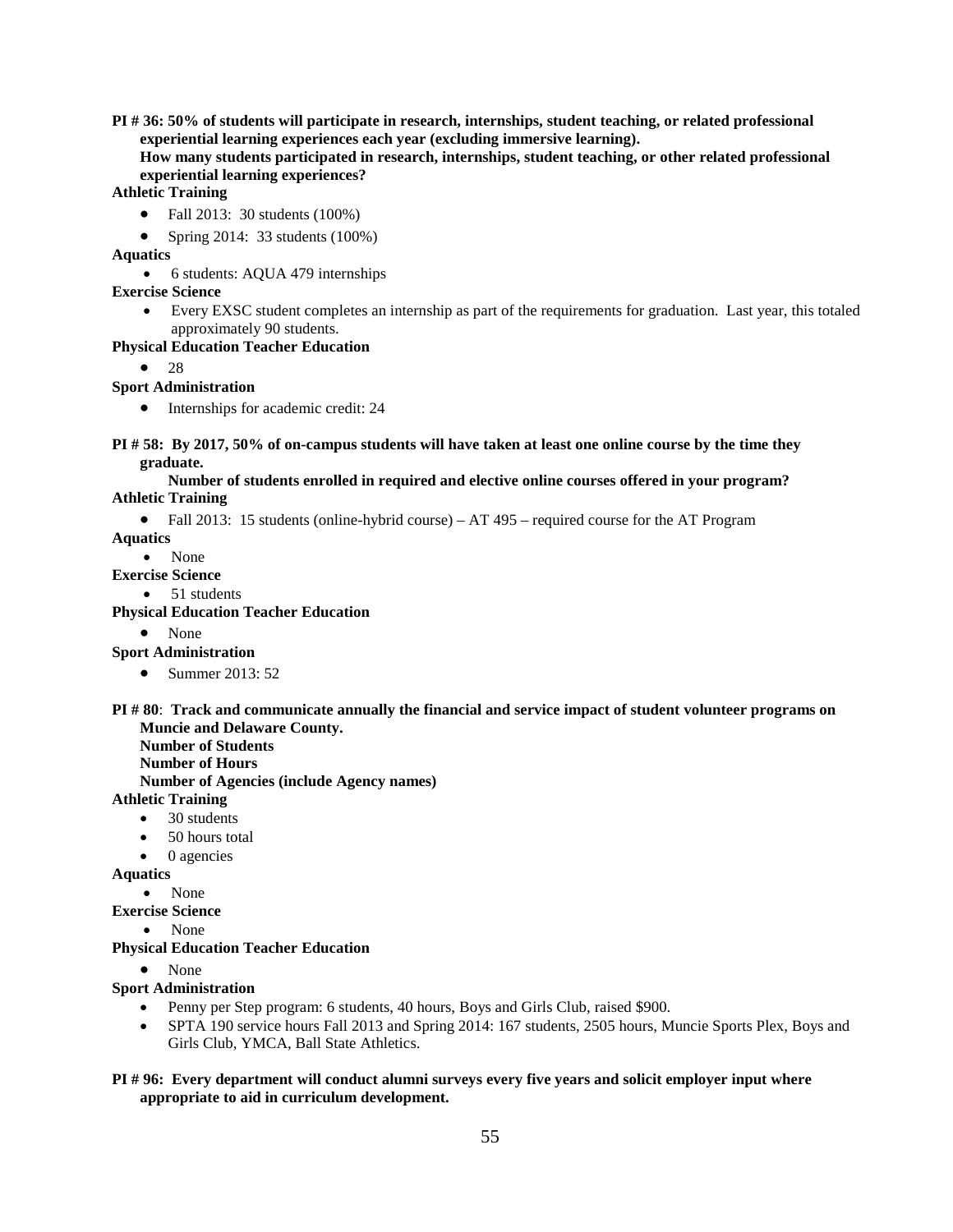**For the last five years has your program solicited employer input to aid in curriculum development? Athletic Training**

• Yes; last employer survey administered Fall 2009

**Aquatics**

• No

**Exercise Science**

• No

**Physical Education Teacher Education**

• Yes

**Sport Administration**

• Yes

#### **PI # 97**: **Increase by 10 percent annually the number of companies that are impacted by the university. Please list the companies/communities impacted by your program.**

#### **Athletic Training**

- Central Indiana Orthopedics
- Henry County Sports Medicine
- First Choice Physical Therapy
- Physical Medicine and Rehabilitation
- IU Health/Ball Memorial Hospital
- Delta High School
- Muncie Southside High School
- Muncie Central High School
- Yorktown High School
- New Castle High School
- Gary Southshore Railcats
- Sport Works
- Athletico
- Ann & Robert H. Lurie Children's Hospital of Chicago
- Heritage Christian High School
- St. Vincent Hospital
- Pendleton Heights High School

#### **Aquatics**

- American Red Cross: AQUA 216, 260, 315, 404.
- American Academy of Orthopaedic Surgeons: AQUA 260 and PEP 250.
- American Swimming Pool and Spa Association: AQUA 458.
- Aquatic Partners: AQUA 458.
- Divers Alert Network: AQUA 221.
- Scuba Educators International: AQUA 220 & 221.
- National Safety Council: AQUA 260 and PEP 250.
- National Swimming Pool Foundation: AQUA 454.
- Starfish Aquatics Institute: AQUA 454.
- American Association for Physical Activity and Recreation: AQUA 316.

#### **Exercise Science**

- More than 50 companies are impacted by our students, largely through internships and volunteer work. Select examples include:
	- o YMCA/YWCA
	- o St. Vincent Hospital
	- o IU/Ball Memorial Hospital
	- o National Institute for Fitness and Sport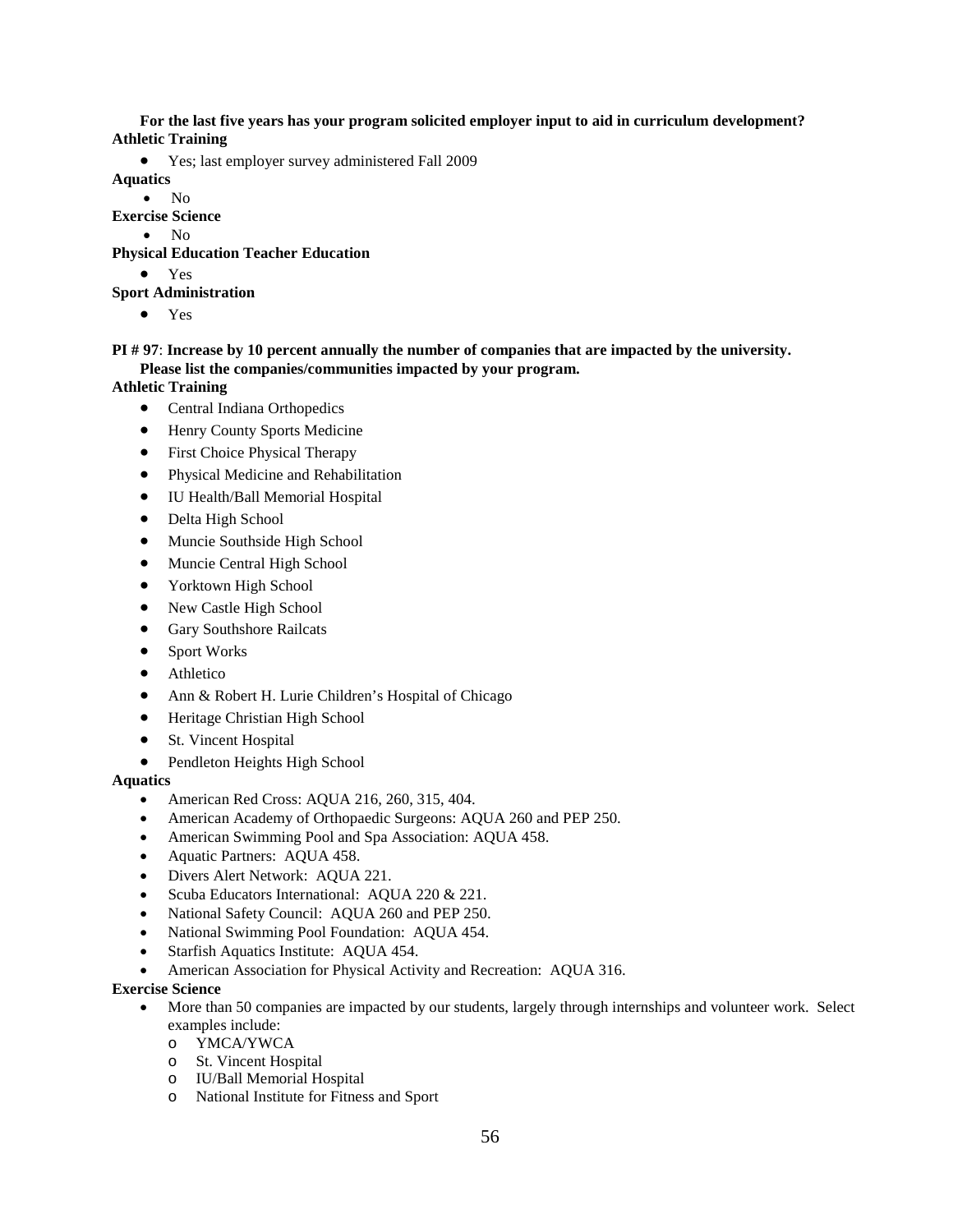- o Rehabilitation Institute of Chicago
- o Cooper Speed and Strength School

## **Physical Education Teacher Education**

- Storer Elementary
- Cowan Elementary
- Burris
- Yorktown
- Delta
- Muncie
- Selma school districts

## **Sport Administration**

- Ball State Athletics
- Boys and Girls Club
- YMCA
- Muncie Sportsplex
- Indianapolis Sports Corp
- Indiana Ice
- Ft. Wayne TinCaps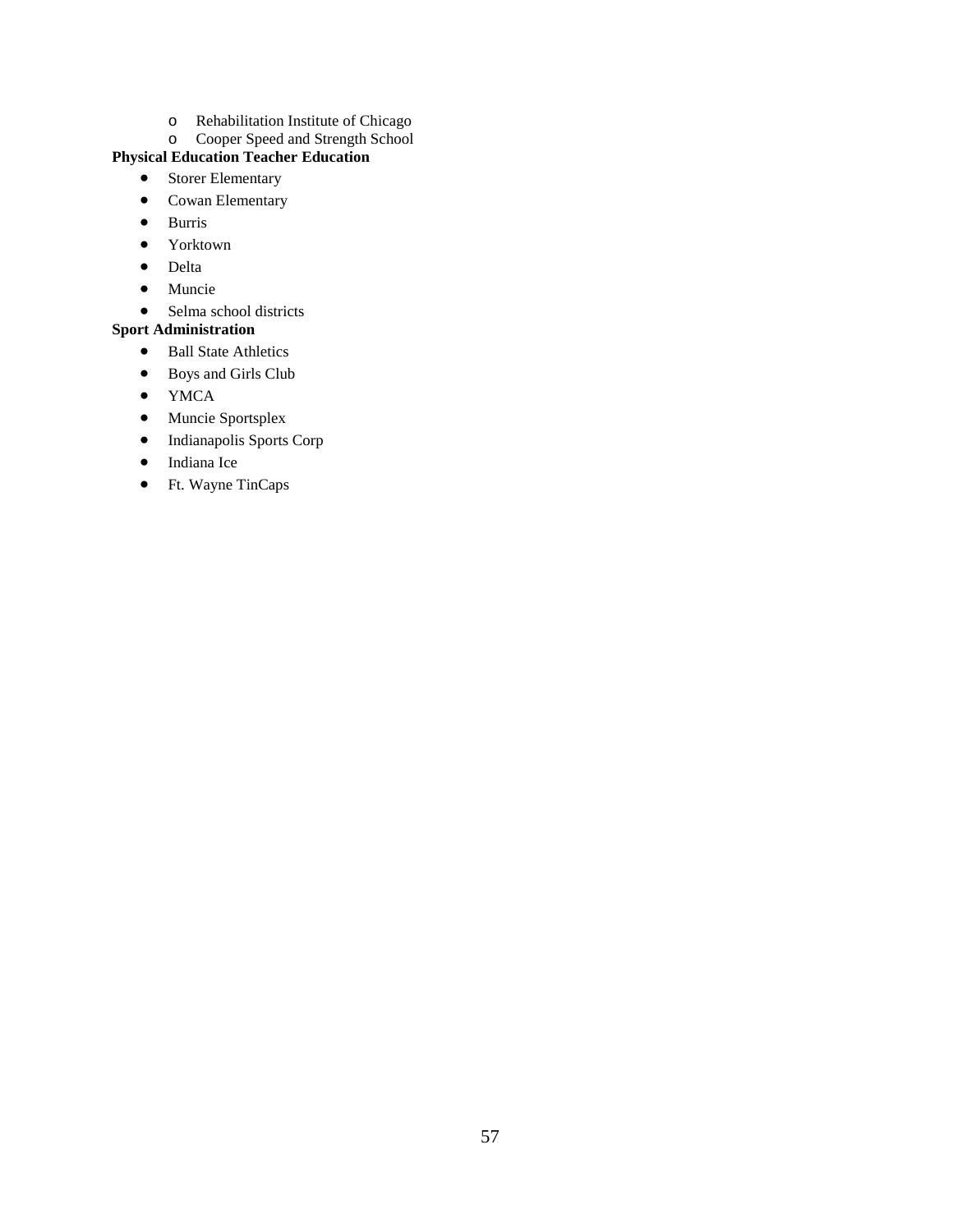## <span id="page-57-0"></span>**APPENDIX G: STUDENT LEARNING OUTCOMES SUMMARY REPORT**

| <b>Undergraduate Student Learning Outcomes</b>                                                                                                                                                         |                                                                                                                                                                                                                                                                                                                                                                                                                        |  |
|--------------------------------------------------------------------------------------------------------------------------------------------------------------------------------------------------------|------------------------------------------------------------------------------------------------------------------------------------------------------------------------------------------------------------------------------------------------------------------------------------------------------------------------------------------------------------------------------------------------------------------------|--|
| <b>Student Learning Outcome</b>                                                                                                                                                                        | <b>Highlight Changes Being Made to Achieve Outcome</b>                                                                                                                                                                                                                                                                                                                                                                 |  |
| <b>Aquatics: Major and Scuba Minor</b>                                                                                                                                                                 |                                                                                                                                                                                                                                                                                                                                                                                                                        |  |
| Soph. Yr. AQUA 216 Certification content: Lifesaving<br>knowledge skills and abilities including prevention,<br>recognition, rescues and pre-EMS care.                                                 | No changes recommended.                                                                                                                                                                                                                                                                                                                                                                                                |  |
| Jr. Yr. AQUA 315 Certification content: Swimming<br>instruction knowledge skills and abilities including<br>teaching and learning theory, swimming technically,<br>general water safety.               | No changes recommended.                                                                                                                                                                                                                                                                                                                                                                                                |  |
| Sr. Yr. AQUA 454 Certification content: Operational<br>knowledge skills and abilities including sanitation, water<br>balance, circulation, filtration, operational safety and<br>legal considerations. | The YMCA of the USA decided to add additional costs for<br>the POOL course, at which time we negotiated with SAI to<br>offer the AQUA TECH program.                                                                                                                                                                                                                                                                    |  |
| SCUBA Minor: AQUA 221 Certification content:<br>SCUBA diving knowledge, skills and abilities including<br>diver rescue, accident management, advanced topics and<br>capabilities.                      | No changes recommended.                                                                                                                                                                                                                                                                                                                                                                                                |  |
| <b>Athletic Training</b>                                                                                                                                                                               |                                                                                                                                                                                                                                                                                                                                                                                                                        |  |
| Student incorporate patient-oriented outcome measures<br>to evaluate the quality of the care provided.                                                                                                 | No changes needed; outcome is being met.                                                                                                                                                                                                                                                                                                                                                                               |  |
| Students demonstrate competency in the clinical<br>evaluation of common injuries and illnesses.                                                                                                        | No changes needed; outcome is being met.                                                                                                                                                                                                                                                                                                                                                                               |  |
| Students prescribe appropriate therapeutic interventions<br>based on the results of the clinical examination.                                                                                          | No changes needed; outcome is being met.                                                                                                                                                                                                                                                                                                                                                                               |  |
| Students support professional development and<br>networking through attendance at professional meetings.                                                                                               | Encourage student attendance at professional conferences;<br>offer incentives (e.g., van, housing, etc.) as possible through<br>club resources.                                                                                                                                                                                                                                                                        |  |
| Students demonstrate appropriate communication,<br>through written and verbal strategies, with patients,<br>coaches, parents, and administrators.                                                      | Communication simulations are being incorporated<br>throughout the program to ensure that students have<br>opportunities to practice professional communication. More<br>practice in written communication skills (e.g. SOAP notes,<br>progress reports) in the classroom, and more emphasis on<br>opportunities for written opportunities (SOAP note writing,<br>progress reports) in the clinical education setting. |  |
| <b>Exercise Science</b>                                                                                                                                                                                |                                                                                                                                                                                                                                                                                                                                                                                                                        |  |
| Acquire "hands-on" experience in occupational field of<br>choice                                                                                                                                       | Frequent meetings between program coordinator and<br>internship coordinator occur throughout the academic year.<br>No changes recommended at this time.                                                                                                                                                                                                                                                                |  |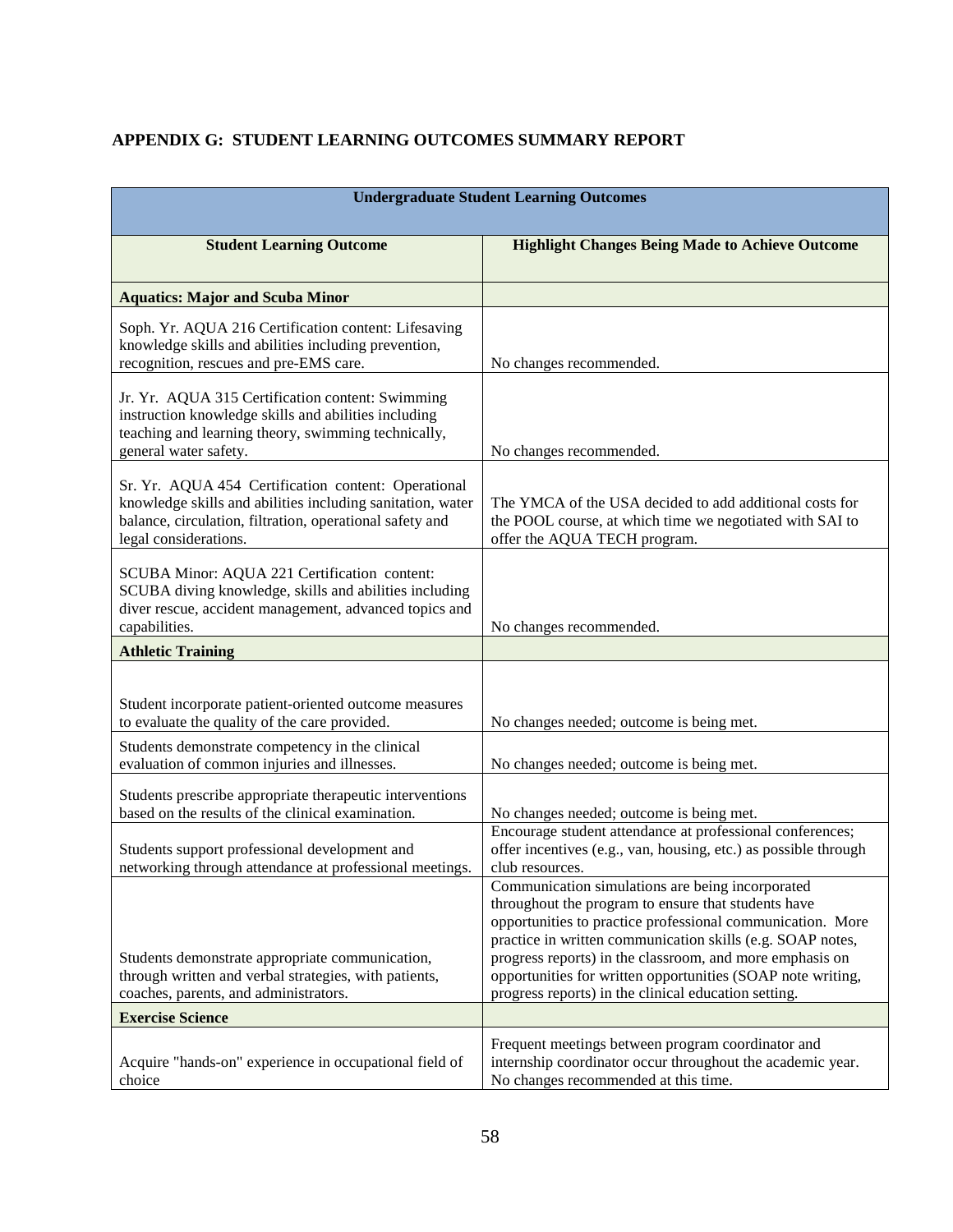| Demonstrate ability to assess body composition,<br>muscular strength and endurance, aerobic fitness            | EXSC 402 - no changes recommended. EXSCI 201 - no<br>changes recommended.                                                |
|----------------------------------------------------------------------------------------------------------------|--------------------------------------------------------------------------------------------------------------------------|
|                                                                                                                |                                                                                                                          |
| Design and implement safe and effective exercise<br>programs to improve health, fitness and athletic           | Considering ways to collaborate with the Adult Fitness                                                                   |
| performance                                                                                                    | Program to add experiential element to this outcome.                                                                     |
|                                                                                                                | Additional section of EXSC 293 will be offered in order to<br>reduce section size. This will hopefully increase student- |
| Develop understanding of human physiology and how it                                                           | instructor interaction and have beneficial impact on grades.                                                             |
| responds to acute exercise and adapts to exercise                                                              | EXSC 493 will fully implement new writing intensive                                                                      |
| training                                                                                                       | component.                                                                                                               |
| <b>Physical Education Teacher Education</b>                                                                    |                                                                                                                          |
| <b>Teaching Licensure</b>                                                                                      | No changes recommended.                                                                                                  |
| Scientific and Theoretical Knowledge: Physical<br>education teacher candidates know and apply discipline-      | Students continue to receive feedback communication via                                                                  |
| specific scientific and theoretical concepts critical to the                                                   | email concerning assignment submission and then are able to                                                              |
| development of physically educated individuals.                                                                | revise assignment submission to meet standards expectations.                                                             |
| Skill-Based and Fitness Based Competence: Physical                                                             |                                                                                                                          |
| education teacher candidates are physically educated<br>individuals with the knowledge and skills necessary to |                                                                                                                          |
| demonstrate competent movement performance and                                                                 | Students continue to receive feedback communication via                                                                  |
| health-enhancing fitness as delineated in the NASPE K                                                          | email concerning assignment submission and then are able to                                                              |
| $-12$ Standards.                                                                                               | revise assignment submission to meet standards expectations.                                                             |
| Planning and Implementation: Physical education<br>teacher candidates plan and implement developmentally       |                                                                                                                          |
| appropriate learning experiences aligned with local, state                                                     | Students continue to receive feedback communication via                                                                  |
| and national standards to address the diverse needs of all                                                     | email concerning assignment submission and then are able to                                                              |
| students.<br><b>Instructional Delivery and Management: Physical</b>                                            | revise assignment submission to meet standards expectations.                                                             |
| education teacher candidates use effective                                                                     |                                                                                                                          |
| communication and pedagogical skills and strategies to                                                         | Requirement within Teachers College Student Teaching                                                                     |
| enhance student engagement and learning.                                                                       | Experience                                                                                                               |
|                                                                                                                | PETE faculty has been advised of the new teacher merit                                                                   |
| Impact on Student Learning: Physical education teacher<br>candidates use assessments and reflection to foster  | evaluations linked to student learning and there will be an                                                              |
| student learning and inform decisions about instruction.                                                       | added emphasis on student-learning assessments in all upper<br>level courses.                                            |
| Professionalism: Physical education teacher candidates                                                         |                                                                                                                          |
| demonstrate dispositions essential to becoming effective                                                       |                                                                                                                          |
| professionals.                                                                                                 | No changes recommended.                                                                                                  |
| <b>Physical Fitness and Wellness (Physical)</b>                                                                | Based on findings the main recommendation is not to change                                                               |
|                                                                                                                | the delivery of the activity portion of the course. Efforts have                                                         |
|                                                                                                                | been made to create a more consistent delivery mode from                                                                 |
|                                                                                                                | instructor to instructor along with the creation of Unit Plans                                                           |
|                                                                                                                | for each activity course.                                                                                                |
| <b>Improve Cardiorespiratory Endurance</b>                                                                     | No changes recommended.                                                                                                  |
| <b>Improve Muscular Endurance</b>                                                                              | No changes recommended.                                                                                                  |
| <b>Improve Flexibility</b>                                                                                     | No changes recommended.                                                                                                  |
| <b>Improve Body Composition</b>                                                                                | No changes recommended.                                                                                                  |
| <b>Physical Fitness and Wellness (Knowledge)</b>                                                               |                                                                                                                          |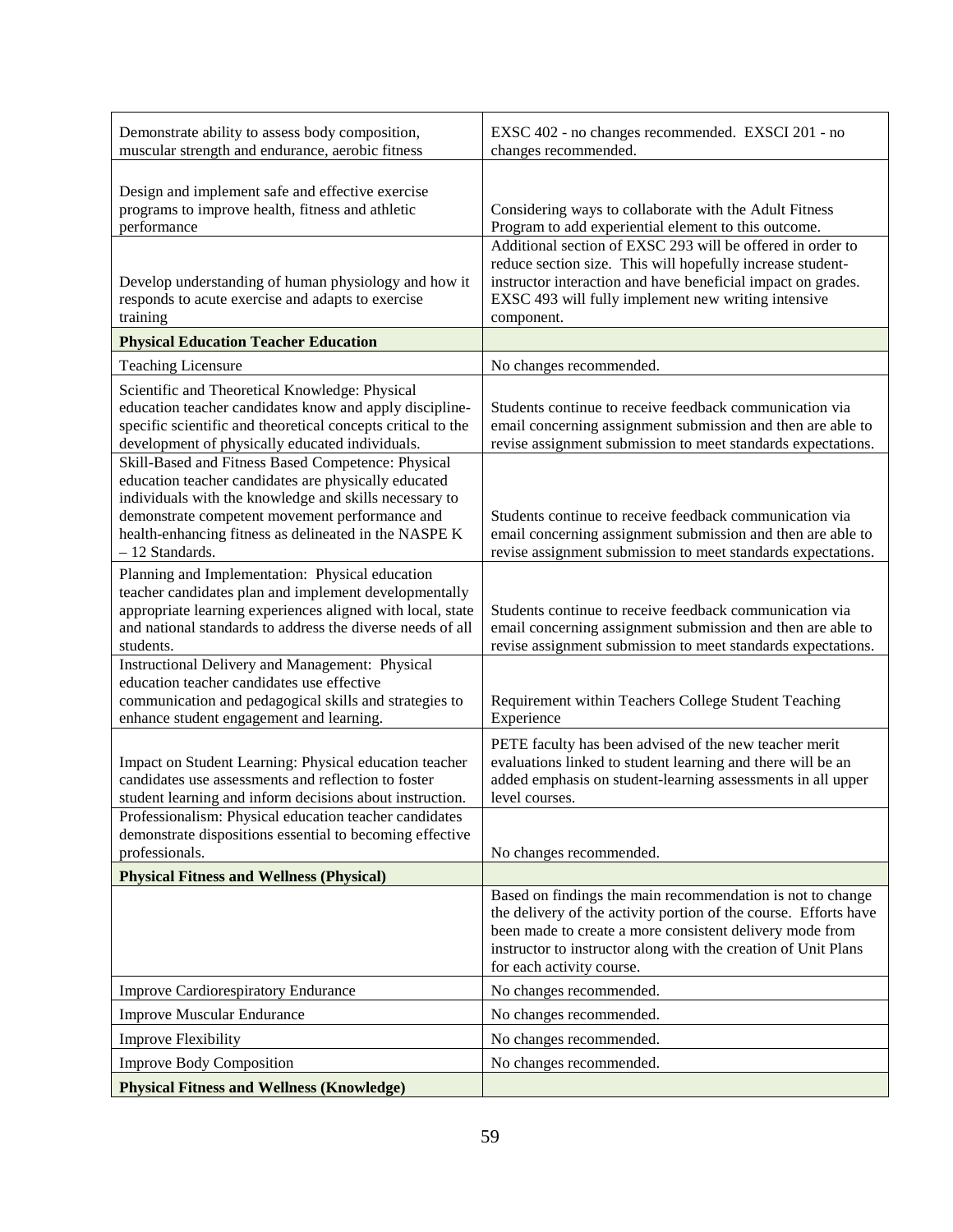| Demonstrate a higher understanding of fitness and         | After reviewing the validity of the 20-question assessment it                                                                                                                |
|-----------------------------------------------------------|------------------------------------------------------------------------------------------------------------------------------------------------------------------------------|
| wellness concepts from Pre to Post Knowledge              | was decided to select more challenging questions that                                                                                                                        |
| Assessment                                                | reflected the course student learning outcomes.                                                                                                                              |
| <b>Sport Administration</b>                               |                                                                                                                                                                              |
| Students demonstrate strong work habits, willingness to   |                                                                                                                                                                              |
| learn, communication skills, creative thinking, problem   |                                                                                                                                                                              |
| solving, professionalism, teamwork, and customer          | Design course assignments to have students practice listening                                                                                                                |
| service at internship site                                | and oral communication skills                                                                                                                                                |
| Students demonstrate ability to sell sport product        | A new and more detailed rubric assessing sales process and<br>corresponding communication strategy should be developed<br>and used on an individual basis to increase sales. |
|                                                           |                                                                                                                                                                              |
|                                                           | Devote class time and course assignment to creating and                                                                                                                      |
| Students demonstrate ability to host event with high      | managing an effective event website. Allocate more students                                                                                                                  |
| level of participant satisfaction                         | to this effort earlier in the course.                                                                                                                                        |
|                                                           |                                                                                                                                                                              |
| Students demonstrate knowledge of marketing practices     | None. Students demonstrating competence                                                                                                                                      |
| Students demonstrate knowledge of management              |                                                                                                                                                                              |
| practices                                                 | None. Students demonstrating competence                                                                                                                                      |
|                                                           |                                                                                                                                                                              |
| Students demonstrate ability to open the sales call, show |                                                                                                                                                                              |
| enthusiasm, interpersonal communication skills,           | Improve teaching of how to overcome objections to increase                                                                                                                   |
| confidence, persistence, ask probing questions, and       | persistence on the call. Mandate and incentivize a higher                                                                                                                    |
| generate solutions for the customer                       | number of asks per call                                                                                                                                                      |
| Students demonstrate command of dynamic writing           |                                                                                                                                                                              |
| language free from spelling, grammatical and factual      | Improve the volume of writing instruction and writing                                                                                                                        |
| errors at a publishable level.                            | assignment inclusion in SPTA classes                                                                                                                                         |

| <b>Graduate Student Learning Outcomes</b>                                                                                                                                                                  |                                                                                                                                                                                                                                                                                                                                                                                                                                                                               |  |
|------------------------------------------------------------------------------------------------------------------------------------------------------------------------------------------------------------|-------------------------------------------------------------------------------------------------------------------------------------------------------------------------------------------------------------------------------------------------------------------------------------------------------------------------------------------------------------------------------------------------------------------------------------------------------------------------------|--|
| <b>Student Learning Outcome</b>                                                                                                                                                                            | <b>Highlight Changes Being Made to Achieve Outcome</b>                                                                                                                                                                                                                                                                                                                                                                                                                        |  |
| <b>Applied Gerontology</b>                                                                                                                                                                                 |                                                                                                                                                                                                                                                                                                                                                                                                                                                                               |  |
| Students completing the Applied Gerontology graduate<br>program will demonstrate the research skills necessary<br>to make scholarly contributions to the field.                                            | We will recruit more students who have research experience<br>at the undergraduate level. We will develop a thesis/research<br>project seminar. We are including students more on grant<br>work. We will continue offering students opportunities to<br>work on research projects that will result in submissions of<br>manuscripts. Additionally we will continue to help students<br>submit their research project or thesis upon completion to a<br>peer-reviewed journal. |  |
| Students completing the Applied Gerontology graduate<br>program will demonstrate the ability to complete<br>professional development activities in the field of                                            | We will continue to finding funding sources to assist students                                                                                                                                                                                                                                                                                                                                                                                                                |  |
| applied gerontology                                                                                                                                                                                        | in attending conferences.                                                                                                                                                                                                                                                                                                                                                                                                                                                     |  |
| Students completing the Applied Gerontology graduate<br>program will demonstrate the ability to disseminate<br>research findings that contribute to the expansion of<br>scientific knowledge in the field. | We will work to provide more opportunities for students to<br>present research, especially students who do not have research<br>assistantships or are on the MA track.                                                                                                                                                                                                                                                                                                        |  |
| Students completing the Applied Gerontology graduate<br>program will demonstrate the ability to design,<br>implement, and evaluate the effectiveness of psycho-                                            | No changes recommended.                                                                                                                                                                                                                                                                                                                                                                                                                                                       |  |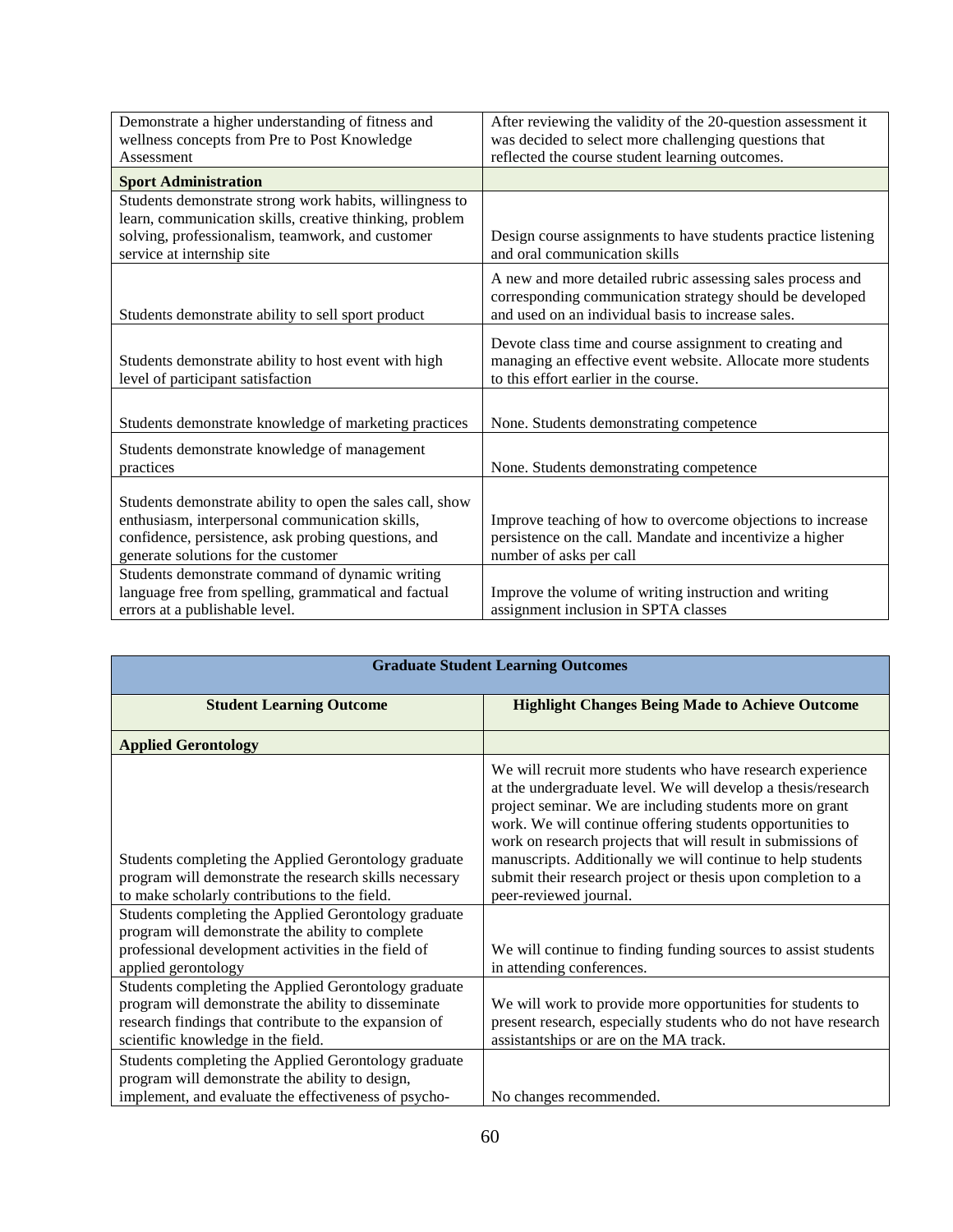| social mental skills interventions and techniques.                                                                                                                                                                                                                                                                                     |                                                                                          |
|----------------------------------------------------------------------------------------------------------------------------------------------------------------------------------------------------------------------------------------------------------------------------------------------------------------------------------------|------------------------------------------------------------------------------------------|
|                                                                                                                                                                                                                                                                                                                                        |                                                                                          |
| <b>Athletic Coaching</b>                                                                                                                                                                                                                                                                                                               |                                                                                          |
|                                                                                                                                                                                                                                                                                                                                        |                                                                                          |
| Students will be able to design and write a strength and<br>conditioning program for a team sport.                                                                                                                                                                                                                                     | None. Students demonstrating competence                                                  |
|                                                                                                                                                                                                                                                                                                                                        |                                                                                          |
| Students will be able to utilize the Dartfish software<br>program to analyze sport technique and provide                                                                                                                                                                                                                               |                                                                                          |
| appropriate feedback                                                                                                                                                                                                                                                                                                                   | None. Students demonstrating competence                                                  |
| Students will be able to help athletes to develop a mental<br>game plan that includes pre-game preparation, a<br>contingency plan for errors during competition, and how<br>to avoid competitive stress.                                                                                                                               | None. Students demonstrating competence                                                  |
| Students will be able to develop a practice plan that<br>utilizes the concepts of: distributed practice, techniques<br>for gaining and maintaining attention, drill progressions<br>based on complexity, demonstrations of new skills,<br>practice events for closed skills and open skills and<br>provides various forms of feedback. | None. Students demonstrating competence                                                  |
| Students will be able to apply the NASPE/NCACE 8<br>domains of coaching competencies in their present<br>coaching position as demonstrated in their internship.                                                                                                                                                                        | None. Students demonstrating competence                                                  |
| <b>Biomechanics</b>                                                                                                                                                                                                                                                                                                                    |                                                                                          |
| Have a broad understanding of the scope of<br>biomechanics and its applications                                                                                                                                                                                                                                                        | Continued refinement of courses to stay current with<br>knowledgebase in the area.       |
| Demonstrate proficiency in the use and application of<br>biomechanical research tools and techniques                                                                                                                                                                                                                                   | No changes recommended.                                                                  |
| Have the ability to synthesize research findings in the<br>field of biomechanics and apply the research process to<br>effectively test hypotheses                                                                                                                                                                                      | Emphasis remains focused on engaging students in all aspects<br>of the research process. |
| Be able to clearly summarize and communicate findings<br>from research literature in both an oral and written<br>fashion                                                                                                                                                                                                               | No changes at this time - focus remains on thesis projects<br>submitted for publication. |
| <b>Clinical Exercise Physiology</b>                                                                                                                                                                                                                                                                                                    |                                                                                          |
| Students will be capable of developing an individualized<br>exercise prescription for adults with a variety of health<br>risks and chronic diseases.                                                                                                                                                                                   | No changes recommended.                                                                  |
| Students will be capable of performing comprehensive<br>health risk appraisals with adults.                                                                                                                                                                                                                                            | No changes recommended.                                                                  |
| Students will be capable of laboratory assessments<br>including maximal exercise testing with adults and<br>interpreting test results.                                                                                                                                                                                                 | No changes recommended.                                                                  |
| Students will possess the knowledge of both acute<br>physiological responses and chronic adaptations to<br>exercise                                                                                                                                                                                                                    | No changes recommended.                                                                  |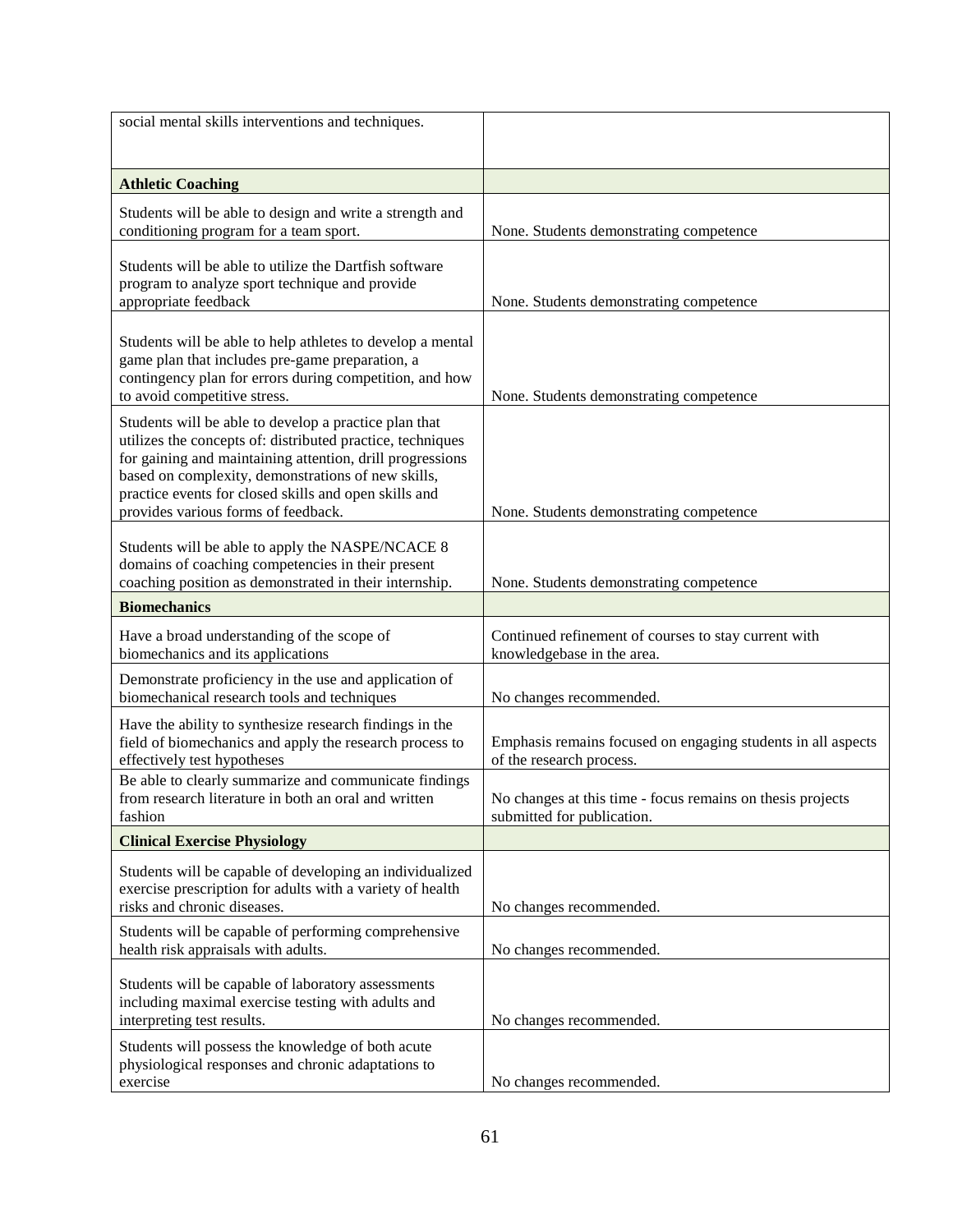| Students will be knowledgeable of key professional<br>scientific statements and clinical guideline issued by the<br>American College of Sports Medicine, the American<br>Association of Cardiovascular and Pulmonary<br>Rehabilitation, the American Heart Association, and the<br>US Department of Health and Human Services | No changes recommended. |
|-------------------------------------------------------------------------------------------------------------------------------------------------------------------------------------------------------------------------------------------------------------------------------------------------------------------------------|-------------------------|
| Students will be knowledgeable or research designs and<br>capable of prepared a research proposal, collecting and<br>analyzing research data, and writing a research report                                                                                                                                                   | No changes recommended. |
| Students will have the knowledge and skill to<br>successfully complete the Advance Cardiac Life Support<br>(ACLS) course.                                                                                                                                                                                                     | No changes recommended. |
| <b>Exercise Physiology</b>                                                                                                                                                                                                                                                                                                    |                         |
| Students will gain general laboratory skills and<br>knowledge of HPL instrumentation (Involves critical<br>thinking and troubleshooting)                                                                                                                                                                                      | No changes recommended. |
| The student will demonstrate the ability to develop<br>research hypotheses and competency in research design                                                                                                                                                                                                                  | No changes recommended. |
| Thesis (Multifaceted aspects of critical thinking, data<br>collection, data analysis, interpretation of data, writing,<br>and presenting)                                                                                                                                                                                     | No changes recommended. |
| The student will demonstrate the ability to publically<br>present science information to peer groups and<br>organizations                                                                                                                                                                                                     | No changes recommended. |
| <b>Human Bioenergetics</b>                                                                                                                                                                                                                                                                                                    |                         |
| Students will gain general laboratory skills and<br>knowledge of HPL instrumentation (Involves critical<br>thinking and troubleshooting)                                                                                                                                                                                      | No changes recommended. |
| Comprehensive Written and Oral Exams (Critical<br>thinking, comprehensive understanding of exercise<br>physiology concepts, and excellent written and oral<br>communication skills)                                                                                                                                           | No changes recommended. |
| Dissertation (Multifaceted aspects of critical thinking,<br>data collection, data analysis, interpretation of data,<br>writing, and presenting)                                                                                                                                                                               | No changes recommended. |
| The student will demonstrate the ability to write a<br>scientific article                                                                                                                                                                                                                                                     | No changes recommended. |
| The student will demonstrate the ability to publically<br>present science information to peer groups and<br>organizations                                                                                                                                                                                                     | No changes recommended. |
| <b>Sport Administration</b>                                                                                                                                                                                                                                                                                                   |                         |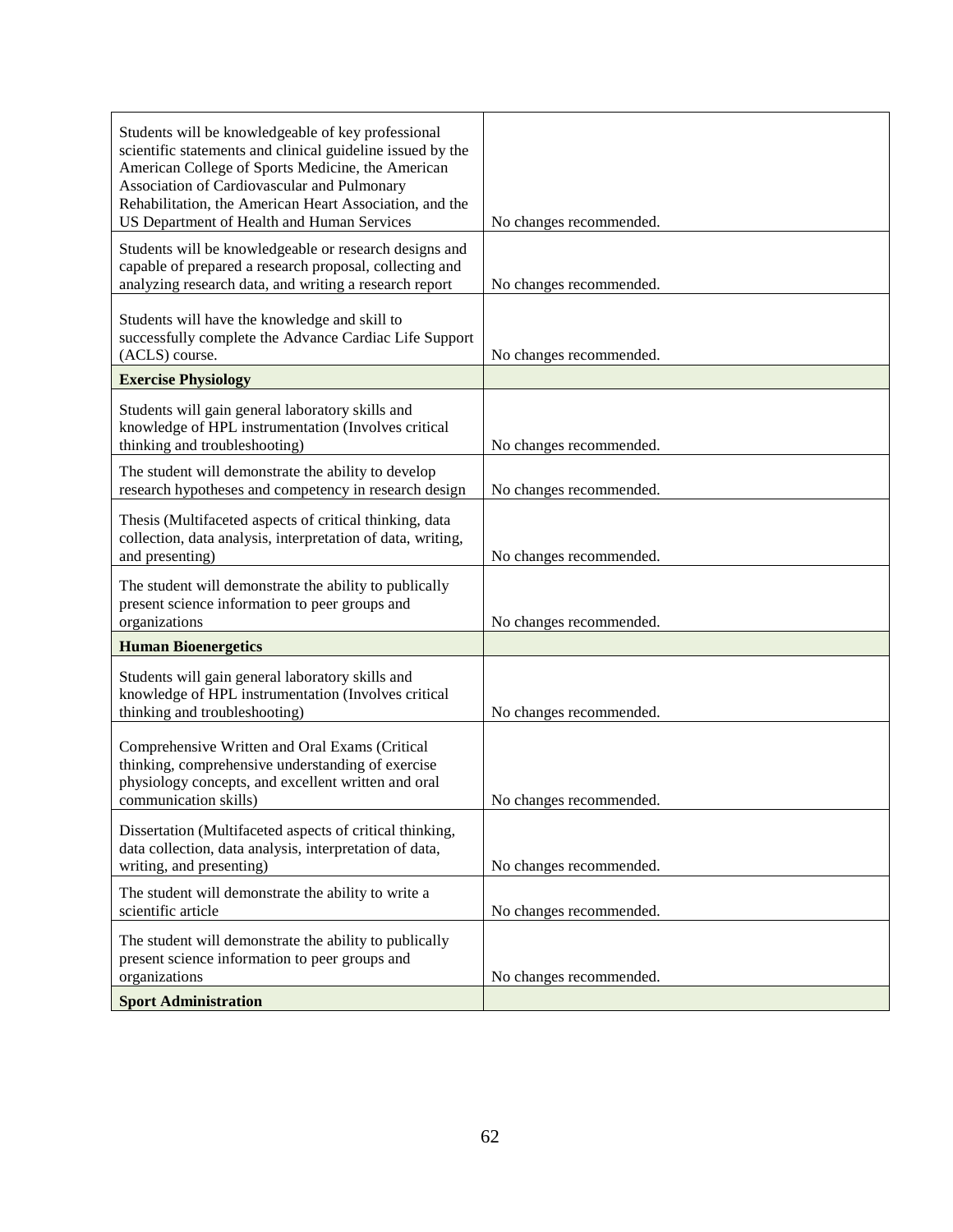| <b>Internship</b> - Students completing an internship will<br>perform at a high level while demonstrating positive<br>work habits, ability to learn new material, improved<br>communication skills, problem solving ability,<br>teamwork and integrity.  | No changes recommended.                                                                                                                                                                                                                                                                                                                                                                                                                                                                                                                                                          |
|----------------------------------------------------------------------------------------------------------------------------------------------------------------------------------------------------------------------------------------------------------|----------------------------------------------------------------------------------------------------------------------------------------------------------------------------------------------------------------------------------------------------------------------------------------------------------------------------------------------------------------------------------------------------------------------------------------------------------------------------------------------------------------------------------------------------------------------------------|
| Research - Students completing research courses within<br>the curriculum will understand the ethical requirements<br>of research with human subjects.                                                                                                    | No changes recommended.                                                                                                                                                                                                                                                                                                                                                                                                                                                                                                                                                          |
| Core Competencies - At the completion of the sport<br>administration master's degree, students will have gained<br>an understanding of the four core areas in the sport<br>administration program (i.e., marketing, law, finance,<br>administration).    | Continued monitoring of core competencies are warranted,<br>especially with faculty teaching graduate courses for the first<br>time.                                                                                                                                                                                                                                                                                                                                                                                                                                             |
| <b>Professional Development</b> - Students will have the<br>opportunity to pursue professional development through<br>local, regional, and national conferences.                                                                                         | Continued involvement in professional development<br>opportunities will be emphasized as they become available.                                                                                                                                                                                                                                                                                                                                                                                                                                                                  |
| Preparedness for a Career in Sport - Students will<br>feel prepared for a career in the sport industry.                                                                                                                                                  | A continued emphasis on preparing students for professional<br>positions, or additional graduate work, will remain the focus<br>of the graduate program Specifically, a professional<br>development component has been developed for inclusion in<br>the PEP 601 course.                                                                                                                                                                                                                                                                                                         |
| <b>Sport Psychology</b>                                                                                                                                                                                                                                  |                                                                                                                                                                                                                                                                                                                                                                                                                                                                                                                                                                                  |
| Students completing the Sport and Exercise Psychology<br>graduate program will demonstrate the research skills<br>necessary to make scholarly contributions to the field.                                                                                | We are recruiting more students who have research<br>experience at the undergraduate level. We have developed a<br>monthly thesis/research project seminar. We have increased<br>the pre-requirements to register for thesis or research hours.<br>We are including students more on grant work.<br>We will continue offering students opportunities to work on<br>research projects that will result in submissions of<br>manuscripts. Additionally we will continue to help students<br>submit their research project or thesis upon completion to a<br>peer-reviewed journal. |
| Students completing the Sport and Exercise Psychology<br>graduate program will demonstrate the ability to<br>complete professional development activities in the field<br>of sport and exercise psychology.                                              | We will continue to find funding sources to assist students in<br>attending conferences.                                                                                                                                                                                                                                                                                                                                                                                                                                                                                         |
| Students completing the Sport and Exercise Psychology<br>graduate program will demonstrate the ability to<br>disseminate research findings that contribute to the<br>expansion of scientific knowledge in the field of sport<br>and exercise psychology. | We will work to provide more opportunities for students to<br>present research, especially students who do not have research<br>assistantships or are on the MA track.<br>This year poster presentations were completed with School<br>based audience; we will video tape next year.                                                                                                                                                                                                                                                                                             |
| Students completing the Sport and Exercise Psychology<br>graduate program will demonstrate basic consultation<br>skills, including active listening, rapport building,<br>motivational interviewing, and taking case notes.                              | No changes recommended.                                                                                                                                                                                                                                                                                                                                                                                                                                                                                                                                                          |
| Students completing the Sport and Exercise Psychology<br>graduate program will demonstrate the ability to design,                                                                                                                                        | We have revised the course and taught it for the second time<br>this past spring. Additionally, 3 of the 5 first year students                                                                                                                                                                                                                                                                                                                                                                                                                                                   |